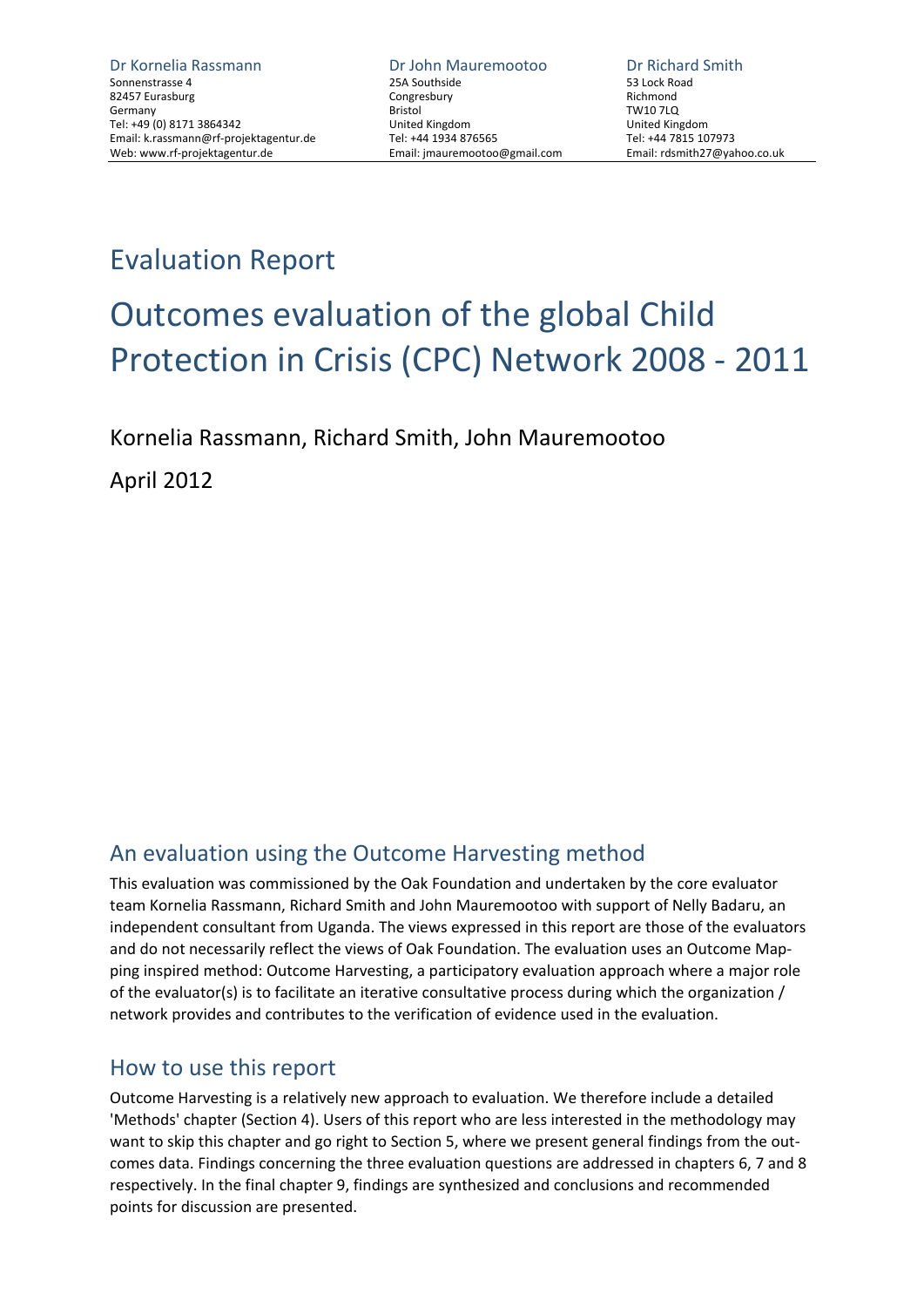## Acknowledgements and roles of evaluators and evaluation supporters

The core evaluation team, Kornelia Rassmann, Richard Smith and John Mauremootoo, were respon‐ sible for developing the evaluation concept and design in an iterative, consultative process with Oak Foundation (Jane Warburton) and the CPC Secretariat (Neil Boothby). They undertook the initial 'har‐ vesting' of outcomes from written material and guided the CPC focal points in how to review these and draft additional outcomes from their memory. The three core evaluators are solely responsible for the synthesis, analysis and interpretation of the data collected during this evaluation and for the development of this report. Their collective role was to ensure this evaluation was a systematic, data-based inquiry resulting in a report that answers the evaluation questions and is as useful as possible for its primary intended users. They were very effectively supported in their work by Nelly Badaru, an independent consultant, who coordinated the drafting and revision of Ugandan short and full blown outcomes and facilitated compilation of the Ugandan outcome substantiation results. Her contribution for the evaluation was indispensible and we are very grateful for her support.

Also indispensible was the cooperation we received from eight CPC focal points and Oak Foundation. Although we did not have the opportunity to meet network or funder representatives in person, the discussions and sometimes intense iterative development of evidence with these key contacts were essential for us to derive the evidence for this evaluation and develop our understanding of CPC and its environment. The time contributed by the CPC Secretariat, Task Force (TF) and Programme Learn‐ ing Group (PLG) contacts was considerable, particularly for the Secretariat as it needed to manage CPC's role in the evaluation, provide documents and contacts, and engage other network members and stakeholders. The Secretariat, TF leads and PLG focal points provided and reviewed short outcome statements. Oak Foundation, the CPC Secretariat and the PLG Uganda focal points were in‐ volved in selecting outcomes for substantiation and several CPC focal points committed further time as they were mentored by the evaluators to expand short outcomes into so-called 'full blown' outcomes. Oak Foundation, the CPC Secretariat and the PLG Uganda then suggested a set of substantia‐ tors who we interviewed. Finally, a first draft of the report was submitted to CPC Secretariat and Oak Foundation who provided comments that were considered before submission of this final version.

We are very grateful to the 27 substantiators and the chair of the CPC Steering Committee who took time to review evidence or respond to our queries. For their contributions to the development of the methodology used in this evaluation, we are especially grateful to Simon Hearn from the Overseas Development Institute, London, for discussions on our development and use of the Network Func‐ tions Approach for evaluation, and to both Simon Hearn and Ricardo Wilson‐Grau, an expert in net‐ work evaluation who has led the development of the Outcome Harvesting methodology, for com‐ ments on the evaluation design. Lastly, we benefited greatly from the review of sections of this report by Bea Sanz Corella, an independent evaluation consultant.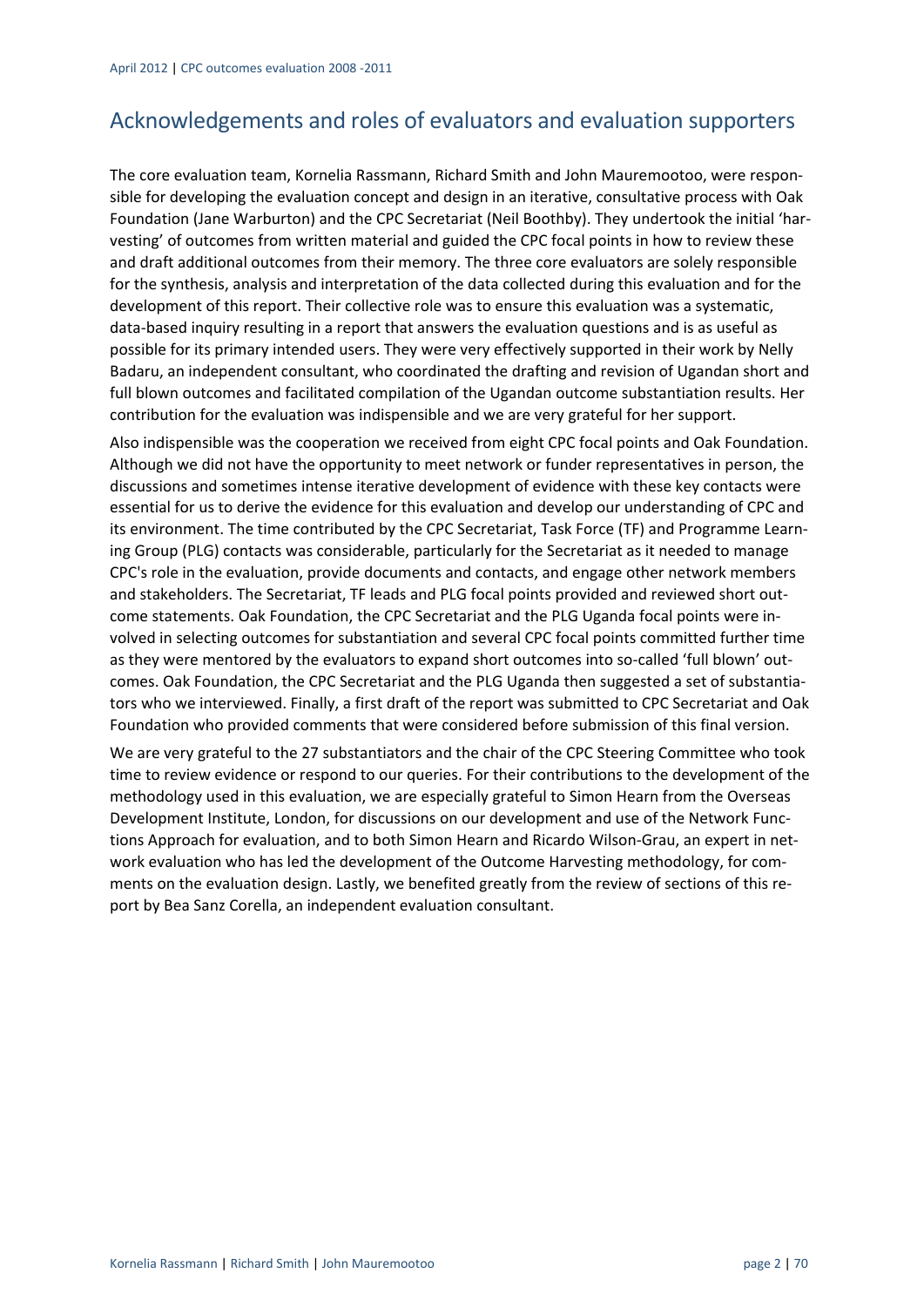## Abbreviations

| <b>BAPPENAS</b> | Indonesian Ministry of Planning                                  |
|-----------------|------------------------------------------------------------------|
| <b>CHAIN</b>    | Community Health and Information Network                         |
| <b>CP</b>       | Child protection                                                 |
| CPC             | The Child Protection in Crisis Network                           |
| <b>CPRA</b>     | Child protection rapid assessment                                |
| <b>CPWG</b>     | Child Protection Working Group                                   |
| <b>CSO</b>      | Civil Society Organization                                       |
| CU              | Columbia University                                              |
| <b>DCOF</b>     | Displaced Children and Orphans Fund                              |
| <b>DEPSOS</b>   | Indonesian Ministry of Social Welfare                            |
| DPKO            | UN Department of Peacekeeping Operations                         |
| <b>ECCD</b>     | Early Child Care and Development                                 |
| ECHO            | European Commission Humanitarian Aid Department                  |
| <b>IFRC</b>     | International Federation of Red Cross and Red Crescent Societies |
| IGO             | Intergovernmental organization                                   |
| <b>IICRD</b>    | International Institute for Child Rights and Development         |
| M&E             | Monitoring and evaluation                                        |
| MERG            | Child Protection Monitoring and Evaluation Resource Group        |
| <b>MHPSS</b>    | Mental Health & Psychosocial Network                             |
| MoGLSD          | Ministry of Gender, Labour & Social Development                  |
| NFA             | Network Functions Approach                                       |
| NGO             | Non-governmental organization                                    |
| oc              | Outcome                                                          |
| OCHA            | UN Office for the Coordination of Humanitarian Affairs           |
| OН              | <b>Outcome Harvesting</b>                                        |
| ом              | <b>Outcome Mapping</b>                                           |
| ovc             | Orphans and other Vulnerable Children                            |
| PLG             | Program Learning Group (of CPC)                                  |
| <b>PRM</b>      | Participatory Ranking Methodology                                |
| <b>REPSII</b>   | Regional Psychosocial Support Initiative                         |
| SC              | Steering Committee (of CPC)                                      |
| <b>SIDA</b>     | Swedish International Development Agency                         |
| ΤF              | Task Force (of CPC)                                              |
| TPO             | Transcultural Psychosocial Organization                          |
| TWG             | Technical Working Group (of CPC)                                 |
| <b>UNDP</b>     | United Nations Development Program                               |
| UNESCO          | United Nations Educational, Scientific and Cultural Organization |
| <b>UNHCR</b>    | The Office of the United Nations High Commissioner for Refugees  |
| <b>UNICEF</b>   | United Nations Children's Fund                                   |
| <b>USAID</b>    | United States Agency for International Development               |
| WRC             | Women's Refugee Commission                                       |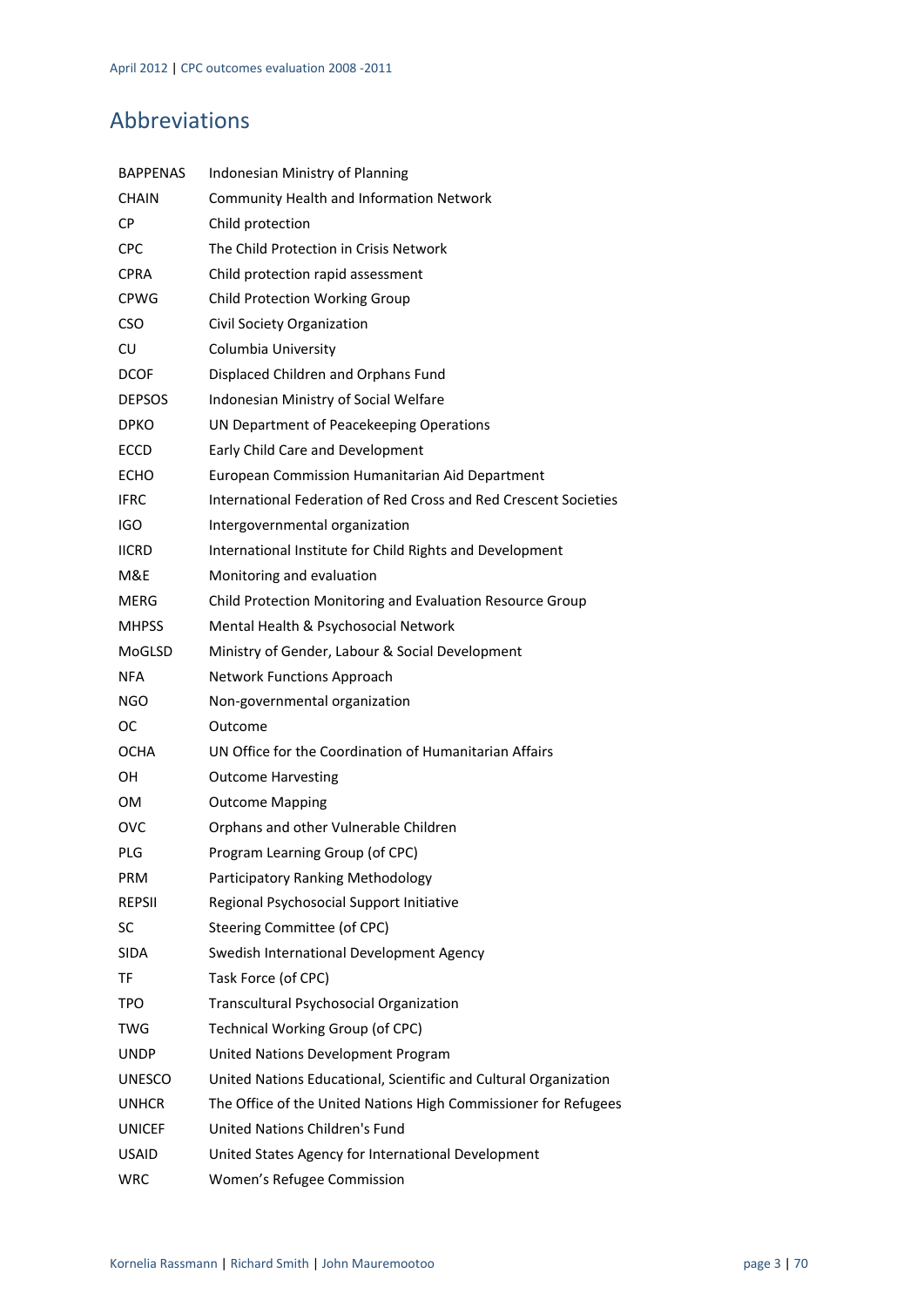## Table of Contents

| 1. | 6<br><b>EXECUTIVE SUMMARY</b>                 |        |                                                                                        |    |
|----|-----------------------------------------------|--------|----------------------------------------------------------------------------------------|----|
| 2. | THE CHILD PROTECTION IN CRISIS (CPC) NETWORK  |        |                                                                                        | 12 |
| 3. | <b>OBJECTIVES AND SCOPE OF THE EVALUATION</b> |        |                                                                                        | 13 |
|    |                                               |        | 3.1. Evaluation purpose, users and uses                                                | 13 |
|    |                                               |        | 3.2. Scope of the evaluation and evaluation questions                                  | 14 |
|    |                                               |        | 4. METHODS, METHODOLOGY AND CHALLENGES                                                 | 16 |
|    |                                               |        | 4.1. The use of OM in the CPC evaluation - Outcome Harvesting                          | 16 |
|    |                                               |        | 4.2. Harvesting of short outcome statements on CPC's results                           | 17 |
|    |                                               |        | 4.3. Verification of short outcome statements                                          | 18 |
|    |                                               |        | 4.4. Selection of 'full blown' outcomes and substantiation                             | 19 |
|    |                                               |        | 4.5. Interviews with the substantiators and the chair of the CPC SC                    | 19 |
|    |                                               |        | 4.6. Data analysis and interpretation                                                  | 20 |
|    |                                               |        | 4.7. Challenges and limitations of the evaluation design and data                      | 21 |
| 5. |                                               |        | OVERALL FINDINGS - OUTCOME HARVESTING, VERIFICATION AND SUBSTANTIATION                 | 22 |
|    |                                               |        | 5.1. Findings from the harvesting, verification and substantiation processes           | 22 |
|    |                                               |        | 5.2. Signals in CPC's short outcomes 2008-11                                           | 23 |
|    |                                               | 5.2.1. | Global / national relevance of CPC's outcomes                                          | 23 |
|    |                                               | 5.2.2. | Relevance of outcomes for the three evaluation questions                               | 24 |
|    |                                               | 5.2.3. | Observed changes - 'umbrella outcomes'                                                 | 26 |
|    |                                               | 5.2.4. | Social actors - who has CPC influenced?                                                | 27 |
|    |                                               | 5.2.5. | CPC contributors - who facilitated the outcomes achieved?                              | 28 |
|    |                                               | 5.2.6. | NFA analysis - what does CPC do to achieve outcomes?                                   | 29 |
|    |                                               |        | 6. FINDINGS RELATING TO CPC STRUCTURES AND PROCESSES INFLUENCING LEARNING (QUESTION 1) | 31 |
|    |                                               |        | 6.1. The effectiveness of the CPC Network - structures and processes                   | 32 |
|    |                                               | 6.1.1. | CPC's objectives and strategies (Theory of Change)                                     | 32 |
|    |                                               | 6.1.2. | Network relationships                                                                  | 33 |
|    |                                               | 6.1.3. | Formal structures and governance                                                       | 34 |
|    |                                               |        | 6.2. The effectiveness of the network at facilitating learning                         | 37 |
|    |                                               | 6.2.1. | Identifying and prioritizing what to learn                                             | 37 |
|    |                                               | 6.2.2. | Promoting learning and sharing what has been learned                                   | 39 |
|    |                                               | 6.2.3. | Monitoring and evaluating learning                                                     | 41 |
| 7. |                                               |        | FINDINGS RELEVANT TO CPC INFLUENCE ON CP PRACTICE AND POLICY (QUESTION 2)              | 42 |
|    |                                               |        | 7.1. Evidence from the outcomes and substantiation                                     | 42 |
|    |                                               | 7.1.1. | Outcomes indicating CPC influence on CP practice                                       | 43 |
|    |                                               | 7.1.2. | Outcomes indicating CPC influence on CP policy                                         | 45 |
|    |                                               |        | 7.2. Strategies used by CPC to influence CP policy and practice                        | 46 |
|    |                                               | 7.2.1. | Network functions supporting knowledge transfer                                        | 46 |
|    |                                               | 7.2.2. | Case studies demonstrating CPC's strategies to influence CP policy and practice 47     |    |
| 8. |                                               |        | THE CPC IN THE CONTEXT OF THE WIDER CHILD PROTECTION COMMUNITY (QUESTION 3)            | 49 |
|    |                                               |        | 8.1. CPC's outcomes 2008-2011 indicate that its work is valued                         | 50 |
|    | 8.2.                                          |        | Interviewees judge CPC's contribution very favorably                                   | 51 |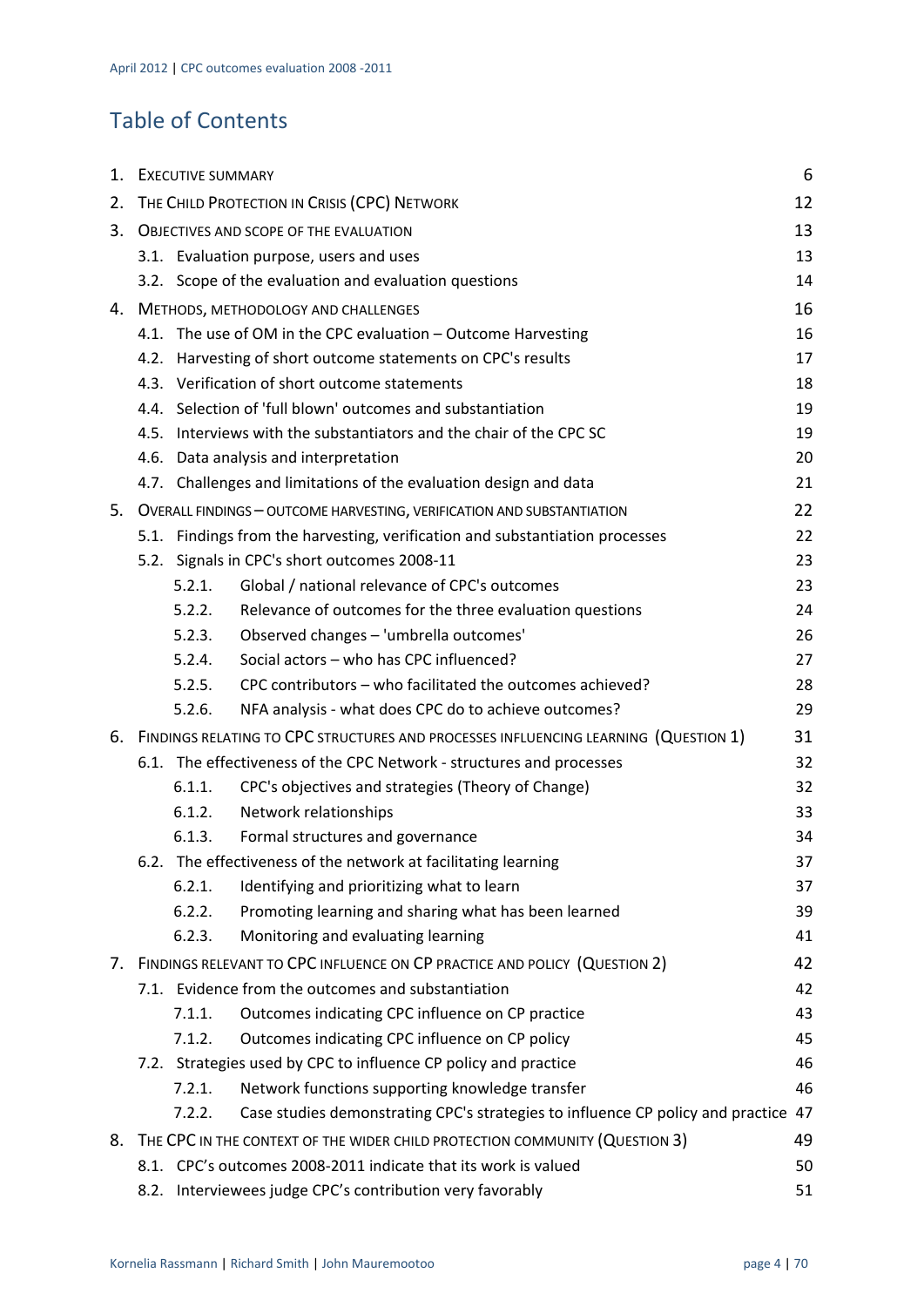|                | 9. CONCLUSIONS AND RECOMMENDED DISCUSSION POINTS                                      | 53 |
|----------------|---------------------------------------------------------------------------------------|----|
|                | 9.1. The evaluation as an organizational learning process                             | 53 |
|                | 9.2. General conclusions from the outcomes data                                       | 54 |
|                | 9.3. Conclusions on evaluation question 1                                             | 55 |
|                | 9.4. Conclusions on evaluation question 2                                             | 56 |
|                | 9.5. Conclusions on evaluation question 3                                             | 57 |
|                | 9.6. Recommended points for discussion                                                | 58 |
| 10. REFERENCES |                                                                                       | 61 |
| 11. ANNEX A    |                                                                                       | 63 |
|                | 11.1. List with background informational material for the evaluation                  | 63 |
|                | 11.2. List of written material used for outcome harvesting                            | 64 |
|                | 11.3. CPC objectives 2008 - 2011 mapped onto the evaluation questions                 | 65 |
|                | 11.4. Authors of 'full blown' outcomes                                                | 66 |
|                | 11.5. Table of substantiators and their agreement with the global full blown outcomes | 67 |
|                | 11.6. Table of substantiators and their agreement with Ugandan full blown outcomes    | 68 |
|                | 11.7. NFA adapted to the CPC Network - FORM functions                                 | 69 |
|                | 11.8. NFA adapted to the CPC Network - PURPOSE functions                              | 70 |
|                | 12. ANNEX B (separate from this document)                                             |    |
|                | 12.1. Evaluators' understanding of CPC components                                     |    |
|                | 12.2. Terms of Reference for the evaluation                                           |    |
|                | 12.3. Evaluation Design                                                               |    |
| 12.4.          | Evaluators' presentation on the CPC Outcome Harvesting evaluation                     |    |
|                | 12.5. Guidelines for Steps 2 and 3 (verification and drafting of short outcomes)      |    |
| 12.6.          | Full list of classified outcome statements (Excel file)                               |    |
| 12.7.          | List of 'full blown' outcome statements                                               |    |
|                | 12.8. Questionnaire sent to the substantiators of full blown outcomes                 |    |
| 12.9.          | Background information on the evaluation sent to substantiators                       |    |
|                | 12.10. Summary of substantiators comments                                             |    |

- 12.11. Summary of substantiators' feed back to evaluation question 3
- 12.12. Interview with Anne Scott, chair of the CPC Steering Committee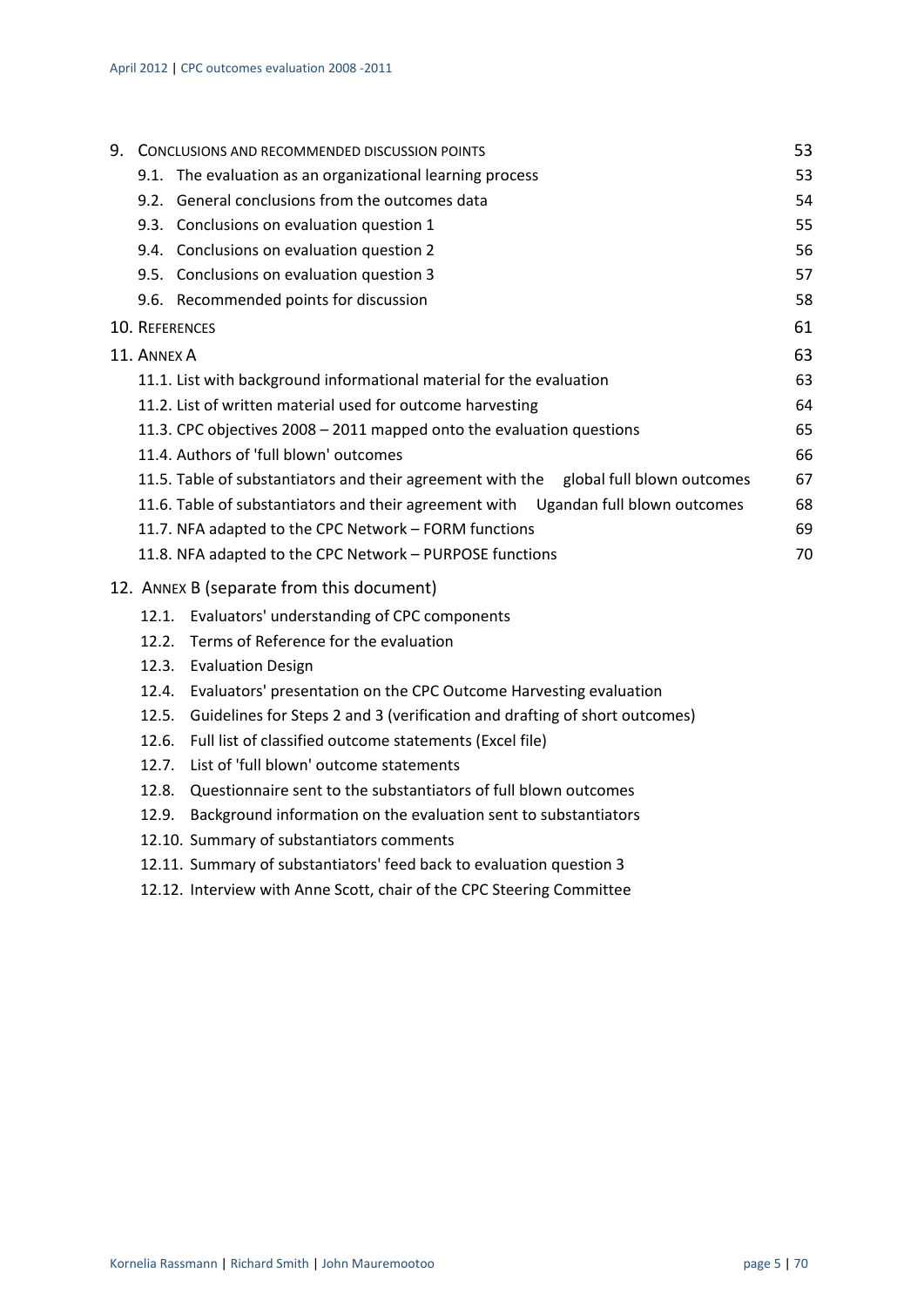## 1. Executive summary

The Child Protection in Crisis (CPC) Network was established in 2008 to strengthen and systematize child care and protection in crisis‐settings. It aims to bring together academic partners, humanitarian agencies, local institutions and policy makers, thus linking research, learning and action to build the evidence base for affecting change in child protection (CP) policy and practice. This evaluation was commissioned by Oak Foundation, a major donor of CPC, to examine the achievements of the net‐ work's first phase, specifically from January 2008 to October 2011. The **purpose of the evaluation** was twofold:

#### A. **Assess the results of the CPC Network in relation to three themes**:

- (1) the extent to which structural and process changes did or do facilitate learning,
- (2) CPC's influence on CP policy and practice, and
- (3) cast a spotlight on CPC's standing within the child protection landscape.
- B. **Contribute to organizational learning**: participation of network focal points in the process of generating evidence as well as in using the findings was intended to provide new insights into the effectiveness of the network and the roles of CPC's supporting entities – the Global Secretariat, the global Task Forces (TFs), and the national Programme Learning Groups (PLGs).

#### The evidence: 137 outcomes and email interviews with 28 CP actors

In voluntary networks such as the CPC Network, **variables outside of a network may have as much influence on results as the network itself** which can at best influence but not control the social ac‐ tors it works with. It is therefore often **difficult if not impossible to determine the direct impact of a network** in its key areas of work – here for example the impact the work of CPC has on prac‐ tice/policy change in the child protection sector. But it is possible to generate evidence and assess the merit and worth of its **outcomes as defined by Outcome Mapping** i.e. observable changes in the behavior, relationships, activities and actions of individuals, groups, organizations or institutions that were influenced in a small or large way, directly or indirectly, intentionally or not by the network actors. This evaluation therefore considers results formulated as such outcomes.

An **impressive set of 137 valid outcome statements** were compiled from reports and through con‐ sultations with network informants. In addition we substantiated the outcomes and undertook **inter‐ views with 28 key authorities** in the CP field. We then explored the **signals in the outcomes data** (who did CPC influence, how, and who of CPC contributed to the outcomes), examined the **functions the network provided to add value** to their members work (using the Network Functions Approach in an innovative way), and screened the interviews for evidence supporting our findings.

## CPC's achievements 2008 – 2011: general findings

The observed outcomes present a substantial set of results balancing both (i) global / national level achievements and (ii) internal progress in strengthening the network and at the same time advancing CPC's purpose.

We assessed outcomes on two levels: at the national level by looking at outcomes that were mainly relevant to specific countries (focusing on Uganda and Indonesia); and at the global level including outcomes that were considered to be relevant for CPC and the CP community as a whole. As agreed with Oak Foundation and the CPC Secretariat, we included outcomes from any CPC component we detected in the written material provided, but focused our work on particular components by working only with network contacts from the CPC Secretariat, the PLG Uganda, the PLG Indonesia, and two CPC Task Forces, namely TF "Measurement and Evaluation" (TF Measurements) and TF "Liveli‐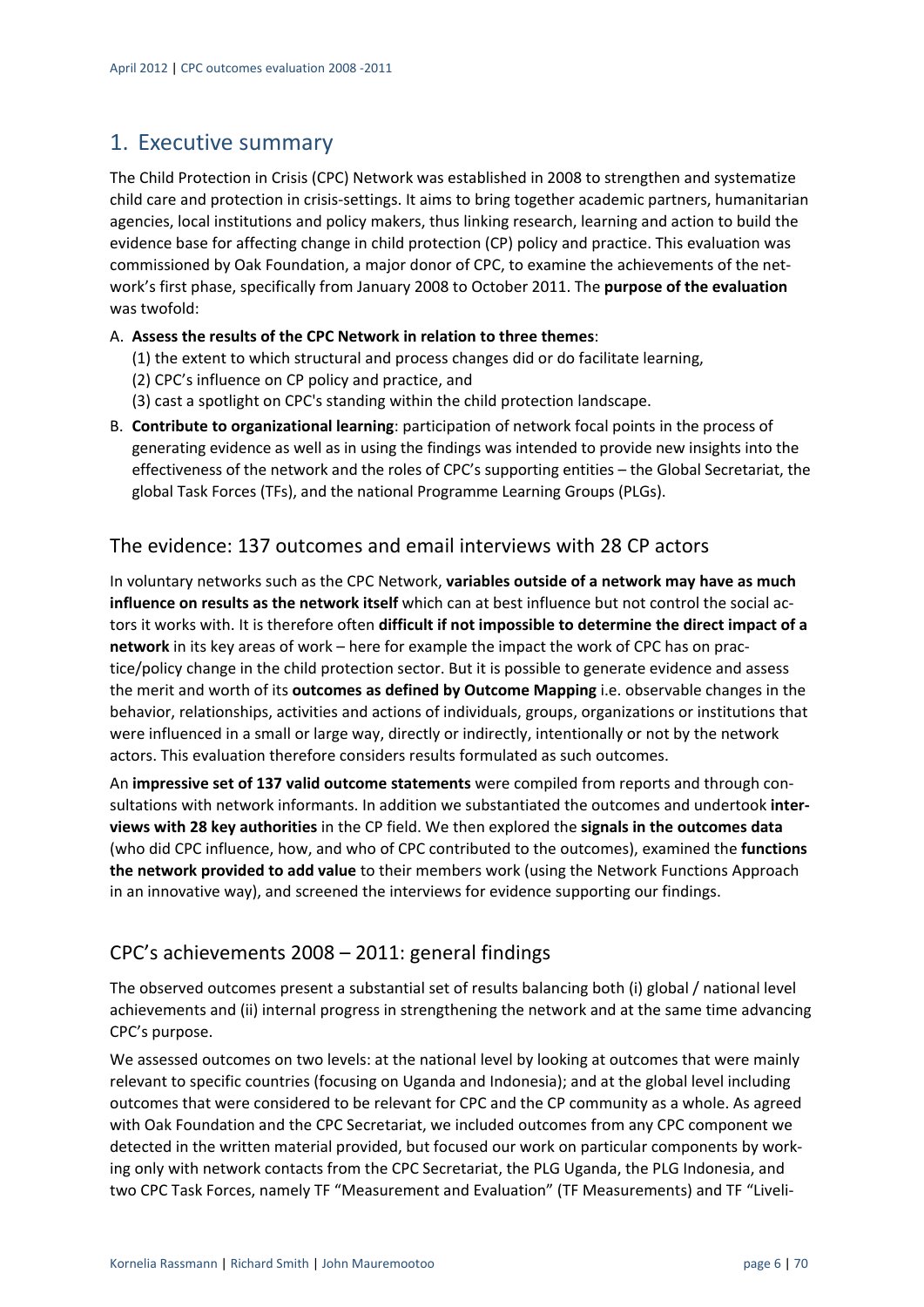hoods and Economic Strengthening" (TF Livelihoods). Still, we believe the resulting data provide a representative picture of CPC's work over the last three years.

Our findings include that

- the network has achieved **many results at both the national and the global** level (80 and 57 outcomes respectively); on both levels we found outcomes relevant to the three evaluation questions;
- CPC has achieved a **substantial body of outcomes contributing to network processes and structures**, matched by **many results signifying progress in achieving the network's objec‐ tives**.

### The effectiveness of CPC as a network for 'Research, Learning and Action'

CPC needs objectives, strategies and form (structures and processes) that enable innovation, sharing of learning, and translation of learning into practice and policy. We therefore examined general net‐ work effectiveness of CPC by looking at the potential influence of these factors on research, learning and action.

- The objectives agreed by CPC and Oak Foundation for the evaluation period comprise both network form and purpose objectives. The outcomes show that CPC's work has largely fol‐ lowed the agreed objectives. We are **not aware of formalized, pre‐defined strategies** (a network Theory of Change) that have guided the network. However, there has been an **im‐ pressive sharpening of the network's overall strategies** since 2008, not least through impor‐ tant participatory strategy meetings such as those in Bellagio 2010 and New York City 2011.
- **The majority of outcomes observed concern the network's promotion and sharing of learning** by connecting people and organizations through meetings, workshops, training, and collabo‐ rations. There is much evidence of national and global actors being brought together by CPC and hence **many opportunities for local work to influence global level learning and vice versa**. The Network Functions Analysis, too, shows that one of CPC's **major functions is 'Community building' and/or 'Bridging'**, that is, establishing and fostering working relation‐ ships, both within and among different stakeholder groups, connecting researchers, CP prac‐ titioners and policy makers. We conclude that **the network excels at promoting new or iden‐ tifying and developing existing relationships**, transforming them through expansion or for‐ malization. In short, **CPC performs very effectively as a 'fostering network'** both within and between the global and national levels.
- There is a high appreciation for the network (see evaluation question 3) and **CPC member‐ ship growth is seemingly rapid** with now over 250 agencies working in 32 countries. Yet the **membership concept is vague** and this is problematic for some. In some instances members hold various roles (with their institutional and one or more with CPC) and it is unclear in which capacity/ies they have contributed to network achievements. For the next phase CPC may want to consider more clearly defining the roles and functions of their (types of) members and/or participants, which may help to avoid barriers to knowledge exchange and en‐ hance commitment from the CP community.
- How lose or formal the roles and relationships among the network supporting entities, indi‐ vidual and organizational members, or participants, need to be will depend on the degree of visibility the network pursues in order to promote its brand to external stakeholders includ‐ ing funders. The **degree of formality and visibility that will best progress the network's pur‐ pose** should be addressed early during the next phase.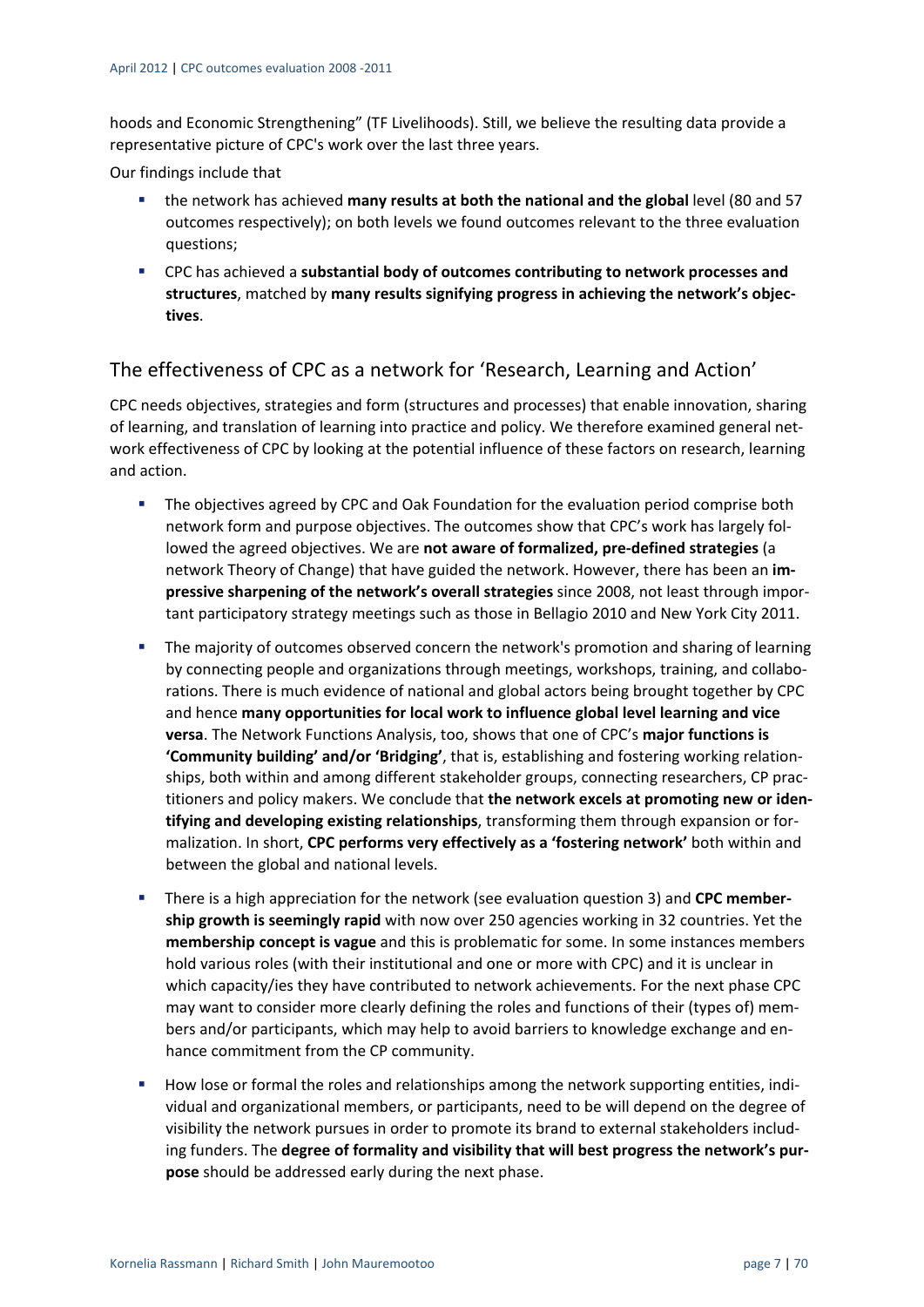- The different CPC components are currently at different stages of development and functionality but, on the whole, within a remarkably short period of time the **network has been dynamic in building, reviewing and, where desired, redesigning its formal operational and government structures**. We conclude that the rapid growth and development of the CPC Network is a result of **strong leadership and facilitation through CPC's supporting entities.**
- CPC's development also clearly demonstrates **responsiveness of the decision making proc‐ ess to the needs of the network** and its members. **Yet**, **the respective roles of different network coordinating entities are often unclear**. There have been important steps to pro‐ mote a more transparent and participatory decision making process, e.g. through the establishment of the CPC Steering Committee (SC) in 2011 However, the SC has not yet developed as intended. A failure to create a viable, participatory governance mechanism for the net‐ work at the global level would be a major threat to CPC's future.

In sum, within a strikingly short period of time the young network has succeeded to advance its strategic planning, build relationships, increase membership, design and where desired re‐design its processes, structures and governance mechanisms – while at the same time progressing its purpose. To continue this successful performance in the next phase and make a significant and unique contri‐ bution to the CP field, it is now time for the network to build on the work and experience of the first three years, establish an efficient governance mechanism, and sharpen its profile by clearly describ‐ ing and communicating the roles of CPC's constituencies, strategies, and niche within the CP community.

### The effectiveness of the network at facilitating learning (evaluation question 1)

The outcomes assessed in this study provide **ample evidence of the network's effectiveness at facili‐ tating learning**. CPC is particularly effective at

- **EXEDENTIFY** identifying new CP learning priorities through thematic workshops and conferences, setting its own network learning priorities through planning meetings, and shaping the learning agendas of CP and humanitarian organizations and educators;
- **•** promoting learning and sharing what has been learned both globally and nationally through the development of network relationships and collaborations;
- monitoring and evaluating learning through (a) contributions to the development of methods to measure child protection concerns and the effectiveness of the response to these con‐ cerns, (b) the evaluation of child protection interventions of others and (c) enhancing the ca‐ pacity of individuals and organizations to monitor and evaluate learning.

With many structures already in place and a growing reputation, CPC is well positioned to expand its work in this field.

## CPC influence on CP practice and policy (evaluation question 2)

This part of the evaluation addressed the question whether the knowledge, tools and services gener‐ ated through, or promoted by the CPC network have been relevant to, and used by, policy makers and CP practitioners. The outcomes provide **many examples of the network shaping CP practice and policy:**

CP practice has been influenced by CPC through its work with intergovernmental agencies and net‐ works, CSOs, and national governments. CPC worked with these actors in two ways: firstly, **CP practi‐ tioners endorsed and/or decided to use tools or methods** developed or promoted through the CPC Network; secondly, **CPC influenced social actors to request network services**, such as providing or filtering expert contributions to strategies and standards.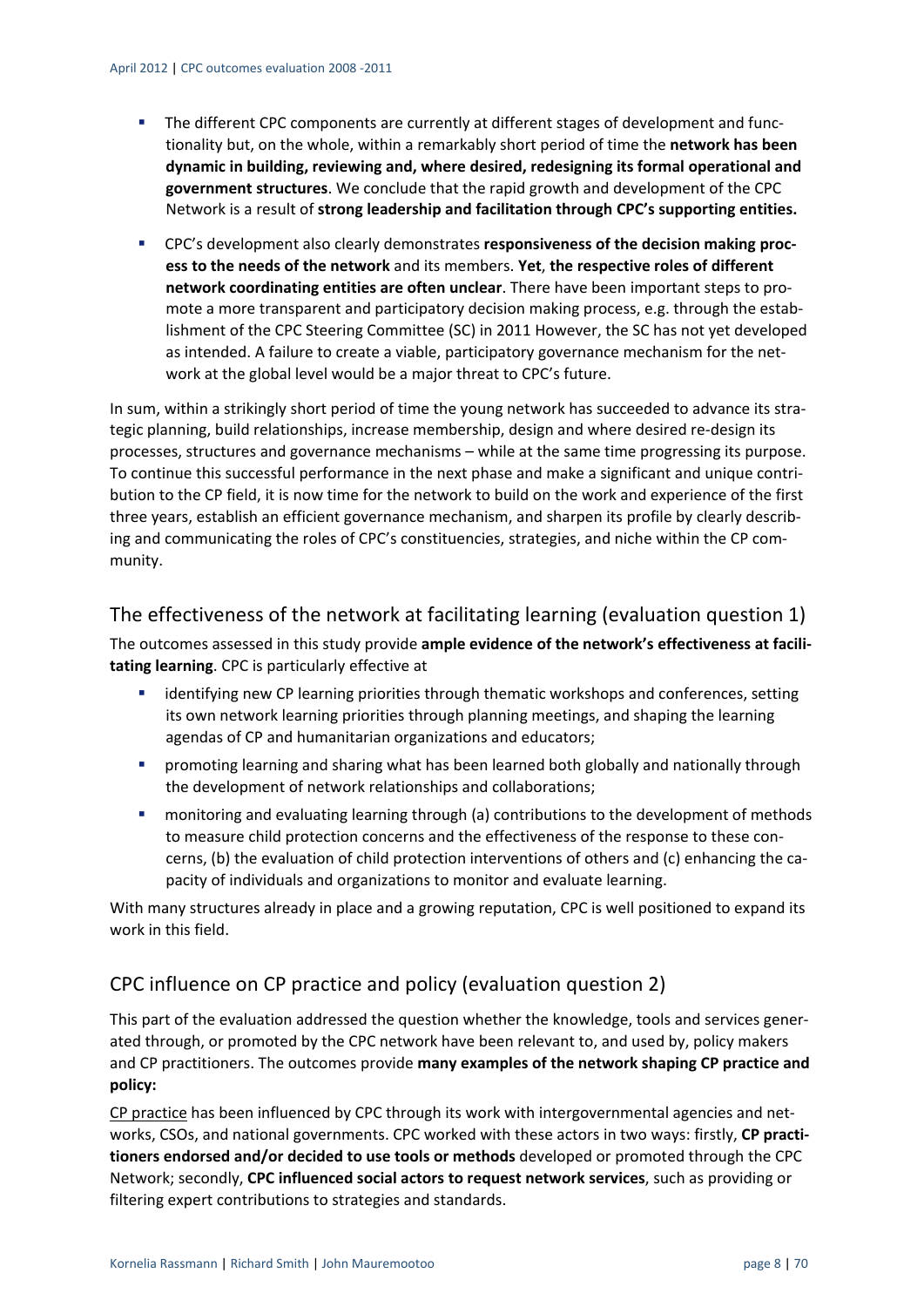Policy influences have also had two dimensions: firstly, CPC's work guided social actors in **setting and implementing national policy** / plans / framework / strategy; secondly, the CPC had an influence on the **adoption of tools for monitoring and assessment of national policy**.

In an attempt to identify some of the strategies that the network uses in achieving these results we examined the network functions contributing to the relevant outcomes. The most evident CPC **network functions supporting CPC's influence on changes in CP policy and practice** were:

- Bridging: bringing together and facilitating cooperation between heterogeneous groups such as researchers, practitioners and policy bodies.
- Governance and structure: representatives of CPC's supporting entities working through CPC structures to facilitate cooperation and achieve network objectives, thereby facilitating the 'Bridging' function of the network.
- Amplification: extending the reach and influence of the network, notably to influence others to adapt their programs to include CP issues.

Thus, the **amalgam of CPC's global and national supportive structures seems to provide successful mechanisms** to advocate the network ('Amplification') to local organizations (including practitioners and governments) and seek their engagement in CPC work ('Bridging'). This is also evident in a case study from Uganda which we inferred from the outcomes. In addition the case demonstrates how **CPC uses different knowledge transfer models** to achieve a higher‐level objective – change in na‐ tional policy. We support the notion of the Network Director that CPC's strategies are evolving from a 'push and pull' knowledge transfer model to a more integrated approach.

### CPC in the context of the wider child protection community (evaluation question 3)

**A high level of appreciation for the work of the CPC Network is evident from the outcomes data**, indicating that over the last three years the network has attracted much interest, support and commitment from the CP community. We found many instances where CPC's partners valued CPC by investing resources in the network and/or committing to work under the CPC umbrella.

A more direct – though not comprehensive – feedback from the CP community was received through an email survey of key CP authorities who were asked whether they believed that *"CPC fills a learning need and has shared agendas and priorities with other child protection organizations operating in crisis contexts."* The **interview responses indicate that CPC's work is greatly valued**: all but one of 27 representatives from the CP sector who responded to our survey fully confirmed that CPC fills a learning need and shares agendas with other CP organizations (one agreed partially).

This **high level of support for the CPC Network is also reflected in the in‐depth findings from Uganda** both in the outcomes data and the interviews.

The great interest CP actors take in CPC is further emphasized by the fact that many of the interviewees took time to give detailed feedback on positive aspects of the network but also on areas of im‐ provement. Dale Buscher (Women's Refugee Commission) summarizes:

*"I do believe it [CPC] fills a unique niche focused on a learning agenda around child protection. […] CPC plays a needed and vital role but one that needs to be further strengthened to maximize its impact and benefits to the humanitarian community.* 

## Organizational learning

The evaluation followed a participatory approach involving an Oak Foundation representative, eight network focal points, the Chair and four other members of the CPC SC, and five PLG Uganda SC members, as well as several CP authorities who had no formal CPC roles. Our interactions suggest there may be the following lasting organizational learning benefits for the network: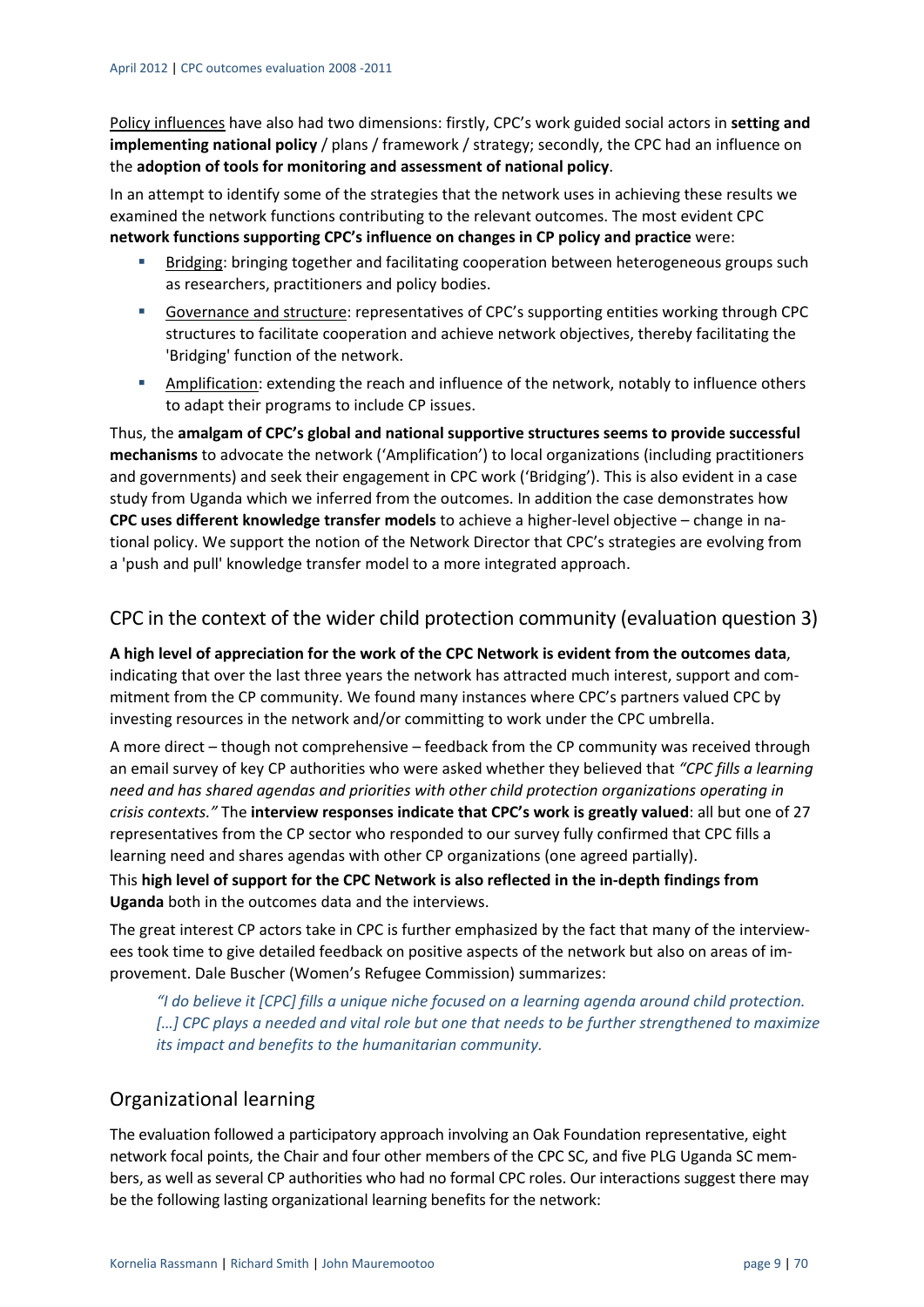- A clearer understanding of the type of sustainable changes the CPC Network facilitates in CP learning, practice and policy ("What does CPC achieve");
- A clearer understanding of how the network contributes to results including who contributes and who they work with ("How does CPC achieve results, who contributes");
- An ability to distinguish CPC outcomes from outputs, activities and stories of change;
- Greater awareness of network achievements within the network;
- **Greater awareness of network achievements beyond the network.**

Although CPC did not use an outcomes‐based M&E system previously, this evaluation successfully built evidence based on outcomes that were extracted retrospectively from written or personal sources. Yet monitoring is much more effective when undertaken regularly as a basis for participatory reflection, learning and adaptation. **We conclude that use of a participatory M&E system would contribute significantly to greater network effectiveness** and use of **an outcomes‐based approach would be optimal** as it would focus the network on who it can *influence* and how it can add value to its members.

Measuring the specific value added by a network is always difficult, but easier when based on a clear understanding of the strategies the network uses to leverage its various network advantages (i.e. based on a network Theory of Change). **We conclude that CPC will greatly benefit from further de‐ veloping its Theory of Change**, which will provide the framework for ongoing monitoring, reflection, learning, adaptation and evaluation of the strategies used. For this the network may consider **our guiding questions at the end of Section 9.6** and can draw on the rich set of outcomes formulated by this evaluation. With the Three Year Plans for several CPC entities already published, and building on the collective learning over the last three years – including the results of the participatory strategy meetings and this evaluation – we believe that the CPC Network has gathered much of the knowledge it needs to successfully enter into its next phase.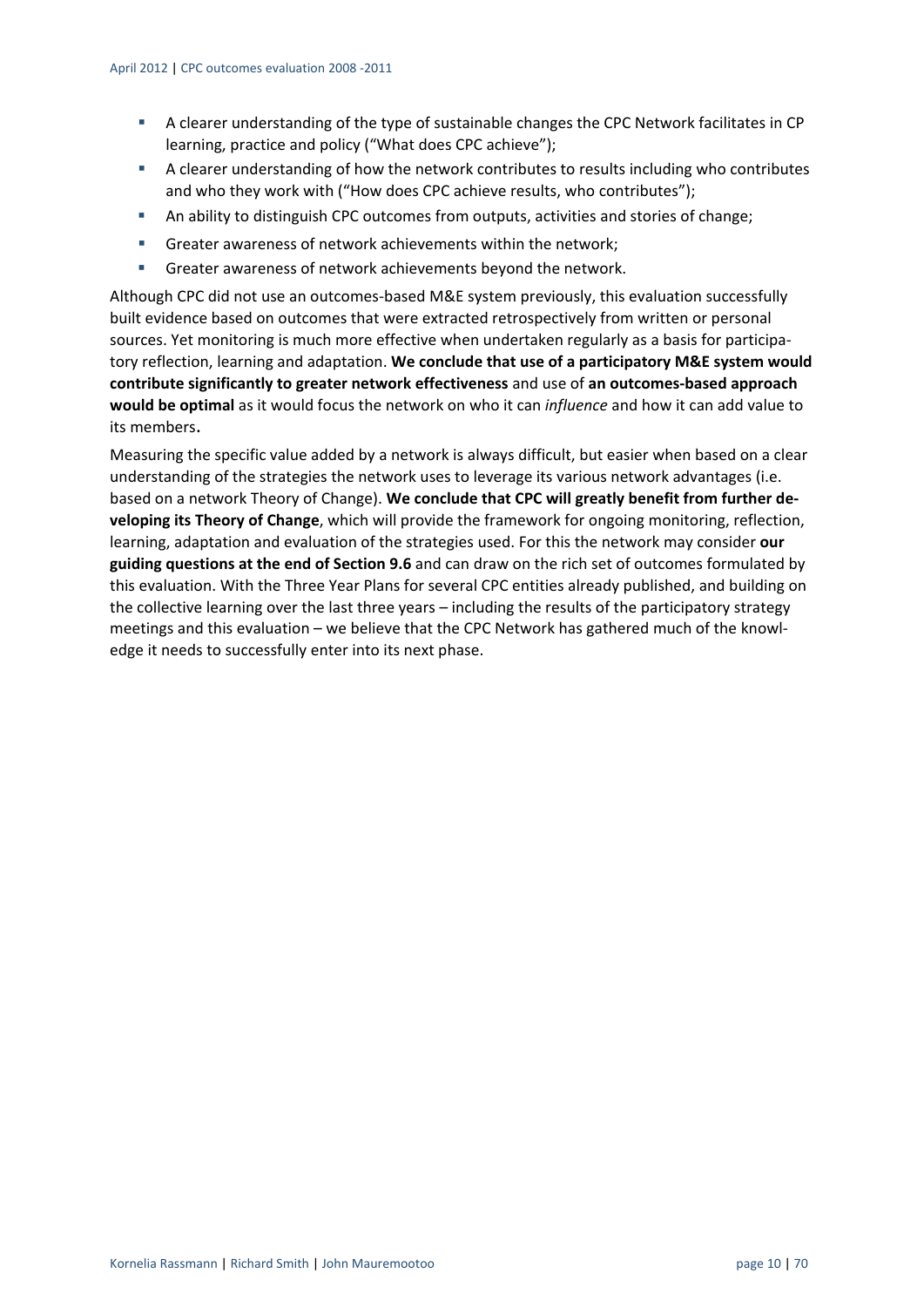## Figure 1: The CPC Network\*



\* adapted from "NETWORK STATUS AND ACCOMPLISHMENTS REPORT 2010" and based on the CPC <sup>3</sup>‐Year‐Plan <sup>2011</sup>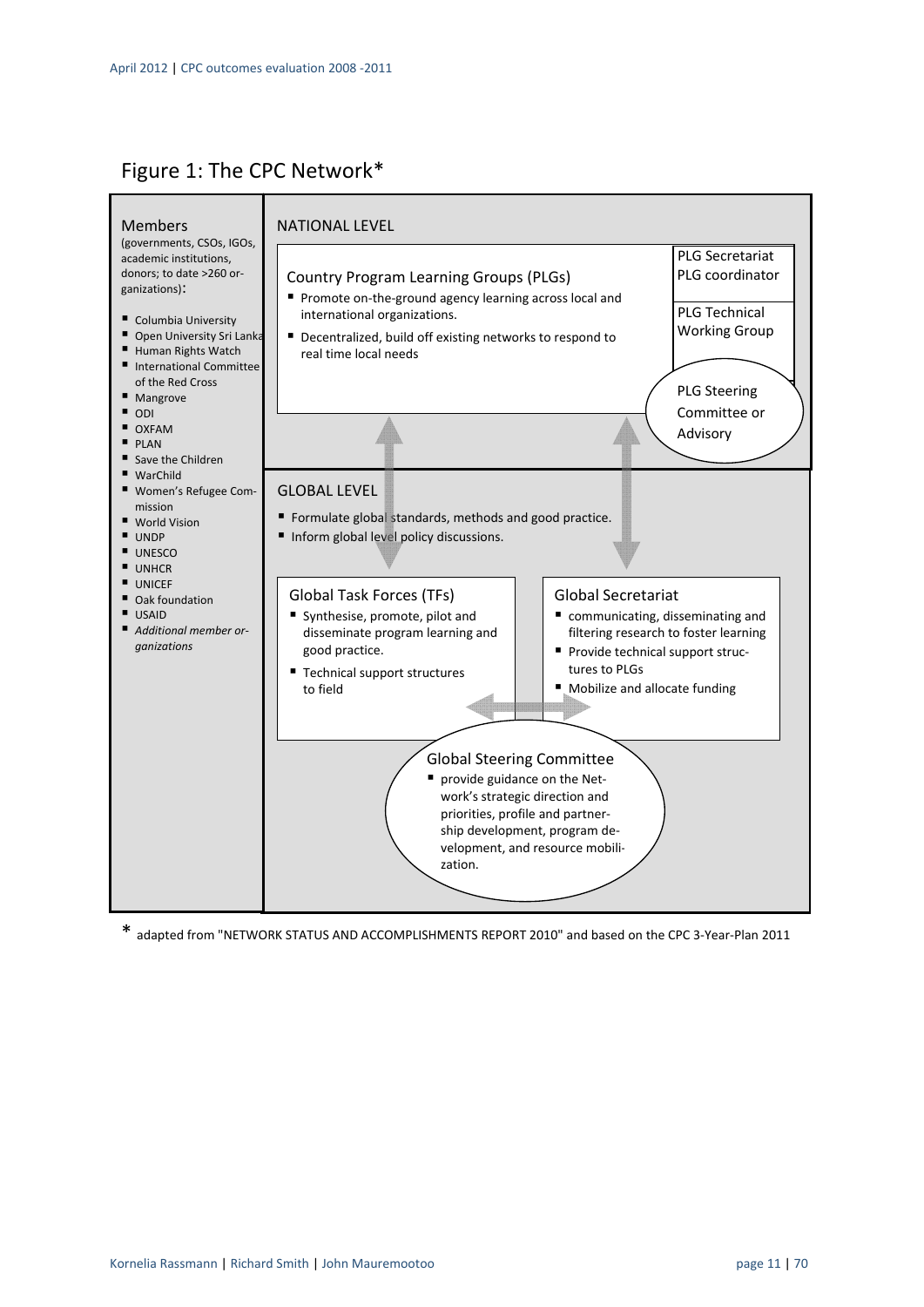## 2. The Child Protection in Crisis (CPC) Network

The CPC Network (www.cpcnetwork.org) is an evolving, collaborative network of partners engaged in research, learning and action that brings together academics, practitioners and policy makers sharing their knowledge to improve child care and protection policy and practice in crisis‐settings. The em‐ phasis is on learning, system change and multi‐dimensional field building as a complement to the primary focus in the field on humanitarian response and services.

CPC seeks to operate more like an 'open adaptive system' than a formal project, program or organi‐ zation. The network is currently not legally constituted but functions as an inter-agency entity bringing together and strengthening linkages among local organizations, international NGOs and UN inter‐ governmental agencies and academic institutions whose connections with each other are typically weak. It was established in 2008 with a Secretariat based with the 'Program on Forced Migration and Health' in the Mailman School of Public Health at Columbia University in New York and ten other initial 'founding members', namely five international NGOs ("Save the Children Sweden" on behalf of the International Save the Children Alliance; the International Rescue Committee; the Women's Refugee Commission; Child Fund International; UNICEF), and five local organizations (PULIH Center for Trauma Recovery and Psychosocial Intervention, Indonesia; Institute for Development Studies, Uganda; Touching Humanity In Need of Kindness, Uganda; Community Animation & Development Organization, Sierra Leone; the Mangrove: Psychosocial Support and Coordination Unit, Sri Lanka).

Today, the CPC Network includes about 260 agencies working in 30 countries to develop an evidence base for the child protection community. Its structure comprises five country‐level '**Program Learn‐ ing Groups**' (**PLGs**, comprising representatives of local organizations and international agencies work‐ ing on child protection) with established knowledge transfer mechanisms active in Uganda, Indone‐ sia, Liberia, Sri Lanka and Jordan (Middle East Initiative); new PLG initiatives are being explored in Columbia, DRC Congo and Rwanda. On the global level there is the **Global Secretariat** at Columbia University linking the country‐level PLGs and five overarching '**Task Forces**' (**TFs**, previously called 'Global Technical Groups') with open membership policy and led by CPC member agencies. The TFs focus on specific child protection concerns and include the TF 'Measurement and Evaluation' (led by Columbia University), the TF 'Livelihood and Economic Strengthening' (Women's Refugee Commis‐ sion – WRC), the TF 'Psychosocial Support' (Child Fund International), the TF 'Emergency Response Assessment' (Child Protection Working Group ‐ CPWG), and the TF 'Engaging Universities' (Columbia University and the International Institute for Child Rights and Development ‐ IICRD).

The open and adaptive style of the network has in the first years led to an informal, *ad hoc* decision making mechanism, driven by the Network Director (Neil Boothby) and the Secretariat team at Co‐ lumbia University in consultation with PLG leaders and with guidance from an informal Advisory Group. This may reflect the more centralized dynamics of a network in its early stages. The network's operational experience since 2008 and a 2.5 day review and strategic planning session in May 2010 in Bellagio led to the decision to re‐structure and move from an Advisory Board to establish a decision‐ making **Steering Committee**, that is actively engaged in supporting a more distributed dynamic throughout the network. Its purpose is to guide the strategic development of the CPC Network; re‐ view and endorse its work plans; and ensure these work plans are supported and implemented.

Between 2008 and 2011, CPC has mobilized eight million dollars to support its activities from funders including UNICEF, SIDA, Save the Children, USAID, ECHO, and the World Bank. A major donor has been the Oak Foundation (www.oakfnd.org), an international foundation with headquarters in Geneva, Switzerland, and offices in seven other countries, who granted about USD 1.9 million between 1 January 2008 and 30 October 2011.

The objectives of the CPC Network's work from 2008 to 2011 as agreed with the Oak Foundation are summarized in Annex A 11.3. The report of an external evaluation in 2009 and the Bellagio meeting report speak of achievements in relation to these objectives in both the work of the Secretariat and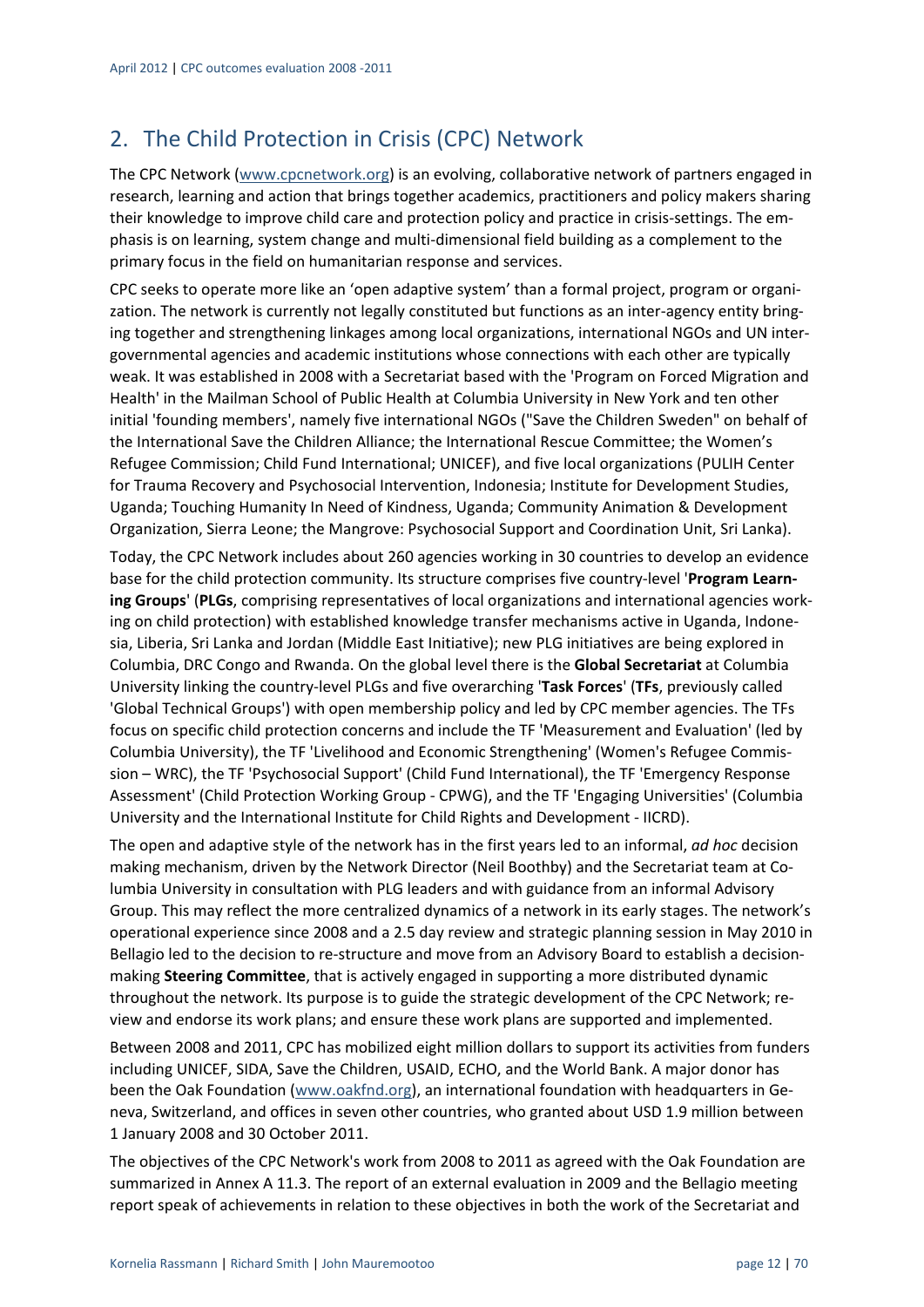the development of the Task Forces: apart from establishing CPC Network structures and building its membership, there are globally relevant accomplishments of a technical nature such as the development of new means of data collection to inform child protection research and programs (e.g. the 'Neighborhood Method' and 'Participatory Ranking Methodology'). On the national level, the PLGs have progressed their efforts to affect change through developing an improved knowledge transfer model and serving increasingly as 'hubs of learning' in their respective countries through expanded membership, active communication and innovative learning initiatives. In Indonesia, for example, UNICEF, Save the Children, the government and several universities collaborate actively in the net‐ work, and the Center of Child Protection was established at the University of Indonesia as hub for PLG sub‐network activities.

The Bellagio report 2010 also highlighted several noteworthy concerns at the global level that needed improvement and/or further clarification:

- 1) It was recommended that the overall vision and mission of the Network is clarified in order to better position CPC at both the global and country levels regarding their relationship to other initiatives, particularly the global UN child protection cluster system that involves many of the same people and agencies as CPC.
- 2) A governance and structural reform was suggested, i) shifting from an Advisory Group to a decision‐making Steering Committee to de‐centralize governance; ii) restructuring the Global Technical Groups to Task Forces based on identified areas of strength available within the network; and iii) promoting an engaged and responsive Secretariat that plays a strategic role in communicating, disseminating and filtering research to foster learning on the global and national level.
- 3) Emphasis was also placed on the need for a greater commitment to effective and regular communications. A more intensive set of intra‐Network communication and interaction processes should be put in place to facilitate Network‐wide learning by i) keeping in‐country PLG stakeholders informed and engaged; ii) facilitating networking between PLGs; iii) secur‐ ing effective multi‐stakeholder engagement within the Task Forces; iv) enabling sharing of innovation and learning across the Network; v) enabling a broader advocacy and policy influ‐ ence; vi) and ensuring clear and effective communication from the Secretariat.

At the end of the current funding period in October 2011, Oak Foundation together with its grantee (Columbia University) has now commissioned this summative evaluation of the Network to review the progress and learning that has taken place between 2008 and 2011.

## 3. Objectives and scope of the evaluation

#### 3.1. Evaluation purpose, users and uses

**Evaluation purpose.** Learning as a distinct performance component of development networks has often been overlooked. In recent years, however, donors and NGOs have taken an increasing interest in learning networks as a way of connecting people and sharing knowledge and learning. CPC is often referred to as such a learning network. A review for USAID on the performance criteria for learning networks (Bloom *et al.* 2007) defines them as networks *"whose strategic intent is anchored entirely in the creation and dissemination of knowledge.*" They contrast these to so‐called 'worknets', net‐ works of "*suborganizations or informal groups whose collective knowledge accomplishes a specific task*." In our view, the 'CPC Network for Research, Learning and Action' is what Bloom *et al.* define as a 'Network for Learning', a combination of the two above with a focus on learning and knowledge sharing as well as on promoting use of what has been learned. This evaluation thus addresses both aspects of learning: (1) the identification, prioritization and sharing of learning, and (2) the transfer of learning into policy and practice.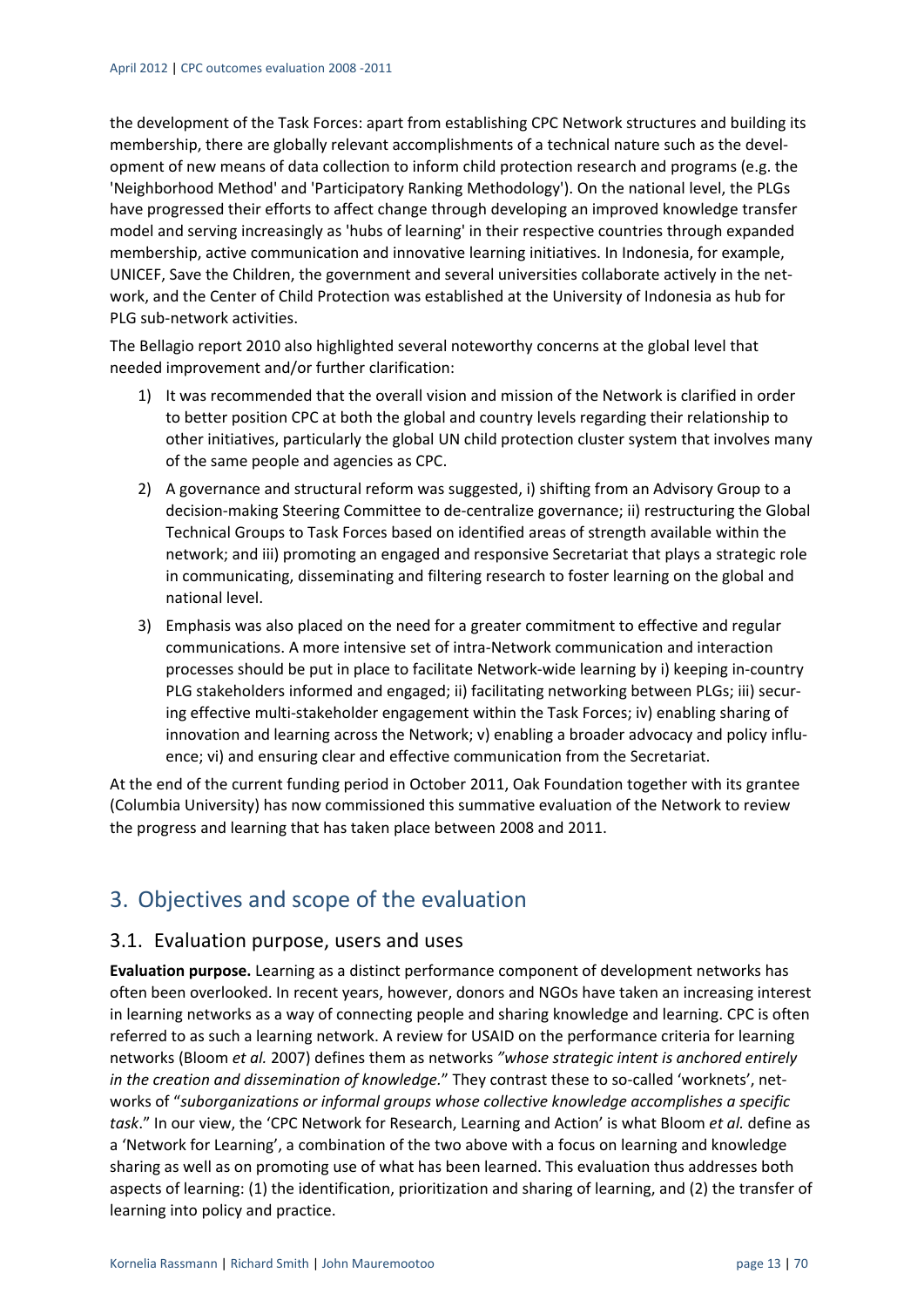Oak Foundation, the grantee (Columbia University), the Network Secretariat, the newly formed Net‐ work Steering Committee and the various member organizations wish to understand more about what the CPC Network has contributed to the child protection field, how this has occurred, and the ongoing challenges in this work. They are curious to learn how far a network can add value in terms of learning and improved practice/policy, and were specifically interested in understanding how learning has been or could be facilitated/encouraged, how it translates to practice/policy change within and across organizations, and within countries, regionally and across regions.

Hence, the purpose of this evaluation as agreed with Oak Foundation and CPC Secretariat in the Evaluation Design (Annex B 12.3) is to

- i) Assess the results of the CPC network January 2008 to October 2011 to understand how its internal changes have or could facilitate learning, identify evidence of its influence over policy and practice and, lastly, cast a spotlight on CPC's standing within the child protection landscape;
- ii) contribute to organizational learning: not only the findings but also the evaluation itself will serve as a learning experience, where the *process* of generating answers to the evaluation will provide network members and the Secretariat with new understanding of the effectiveness of the network and the Secretariat's leadership role.

**Evaluation users and uses**. The primary intended users and uses of the evaluation's findings are:

- 1. Oak Foundation, and other funders of CPC: it is anticipated that the evaluation will contribute to decision making about further financial support for learning efforts in the sector.
- 2. The CPC Secretariat at Columbia University: the findings will inform the CPC strategy development and potentially help develop relationships with funders and promote the network and its goals in various stakeholder groups.
- 3. The newly formed Steering Committee: the evaluation results will contribute to the decision‐ making process on the network's future work.
- 4. The coordinators and leaders of the global Task Forces and country-level PLGs: the findings will guide the thematic or country‐level work of the network;

Further users of the evaluation include the various member agencies of the country-level PLGs and the global Task Forces, and other CPC Network members, as well as external stakeholders of the CPC Network active in the child protection sector.

## 3.2. Scope of the evaluation and evaluation questions

**The challenge of assessing capacity building and learning in networks**. International, voluntary net‐ works are dynamic, evolving systems, with complex organizational forms, reflecting their open, often loose and non-hierarchical membership structures, their diverse institutional mandates, their fluctuating authorities and responsibilities flowing from and around autonomous members, and the diffuse accountability for what has been achieved by whom (Wilson‐Grau and Nuñez 2007). In such settings, variables outside of the network may have as much influence on outcomes and impacts as the net‐ work itself which, at best, can influence but not control the social actors it works with (Innovations for Scaling Impact 2010a). This poses challenges for planning and implementation, as well as monitoring and evaluation. Rick Davies (2010) affirms that "*It is notoriously difficult to measure the impact of capacity building, let alone a learning network*." Yet, referring to Wenger (2002), he also asserts that one can measure and manage the knowledge system through which learning flows and creates value.

**Harvesting of CPC's outcomes 2008 ‐ 2011**. This evaluation therefore applies the principles of the 'Outcome Mapping' (OM) methodology (Earl *et al.* 2001; see also www.outcomemapping.org) that specifically acknowledges the fact that it is often difficult if not impossible to determine the direct impact of a network in its key areas of work – here for example the *impact* the work of CPC had on practice/policy change in the child protection sector – but it is possible to generate evidence and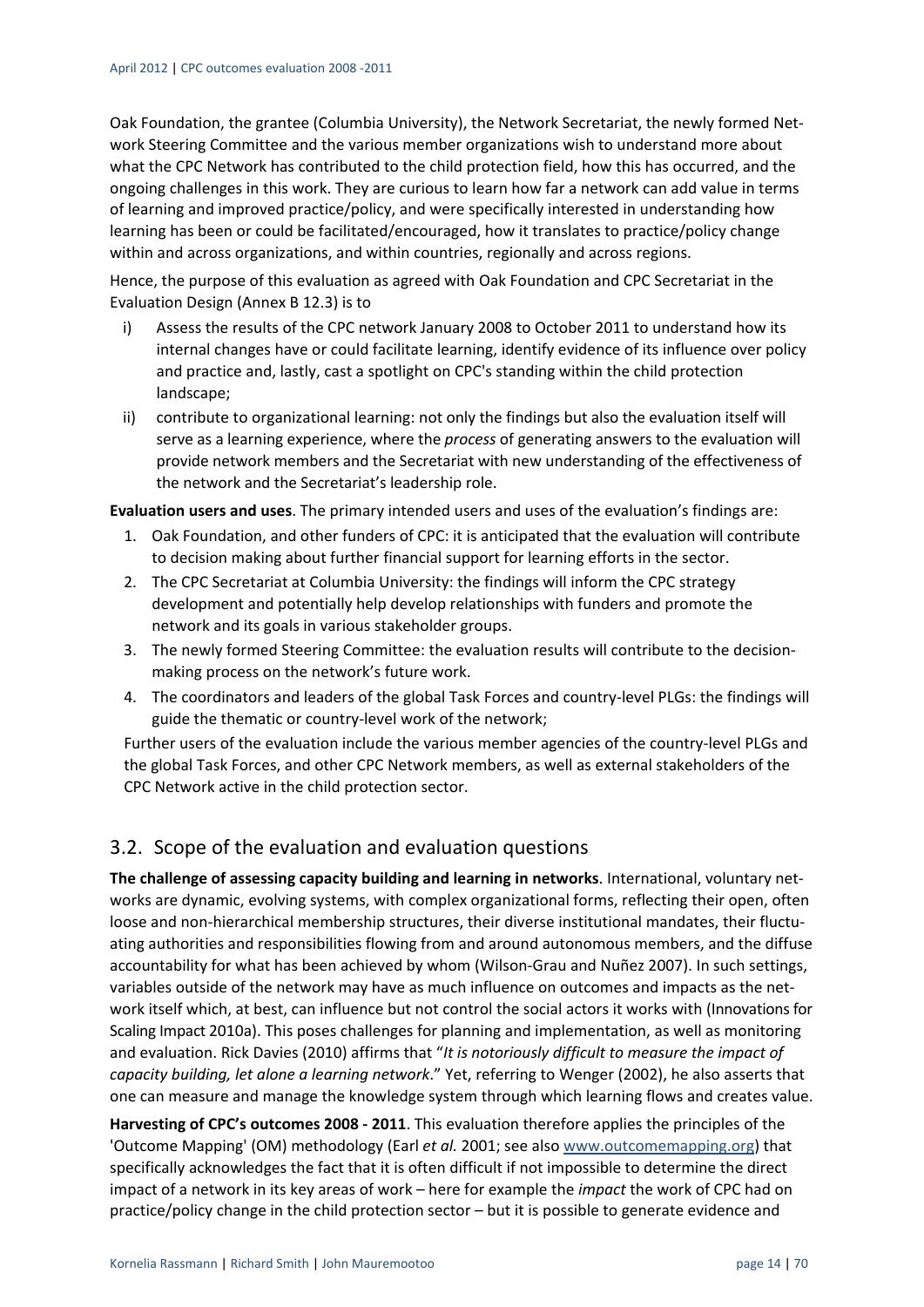assess the merit and worth of its *outcomes*: i.e. observable changes in the behavior, relationships, activities and actions of individuals, groups, organizations or institutions that were influenced in a small or large way, directly or indirectly, intentionally or not by the network actors. The CPC Network had not used OM for monitoring or evaluation before, so the evaluation could not draw on an OM framework or outcomes compiled during the evaluation period. Hence, the evaluation used the OM inspired 'Outcome Harvesting' (OH) approach which can be employed whether or not the project or program was planned using OM. Here, outcomes are gathered retrospectively from written material or through interviews with the organization/network's staff (see Section 4.1 for more information on OH).

The evaluation 'harvested' the network's outcomes during the past funding period by Oak from 2008 to 2011, that were within the network's sphere of influence, but downstream from the activities and outputs which it controls, while upstream from impact. As agreed with Oak Foundation and CPC Se‐ cretariat in the Evaluation Design, the intention was to look at both internal and external outcomes of the network . That is, it was attempted to assess changes in the behavior, relationships and activi‐ ties of actors internal to the network (representatives of CPC supporting entities such as the Secretariat, the PLGs and TFs, or of CPC member organizations), as well as changes in external actors (indi‐ viduals, groups, organizations or institutions from the child protection sector who are not members of CPC but have been influenced by it). These outcomes – in so far as they were reported in the writ‐ ten documents or contributed by network staff – served to address the evaluation questions.

**Evaluation questions**. The three evaluation questions below were developed following consideration of the draft Terms of Reference provided by the Oak Foundation (Jane Warburton) and subsequent discussions with Jane Warburton and Neil Boothby of the CPC Secretariat:

- 1. *"Do the outcomes indicate any changes to the processes and structures of the network and, if so, what is their likely significance for the effectiveness of the network at facilitating learn‐ ing in terms of (i) identifying and prioritizing what to learn, (ii) promoting learning and shar‐ ing what has been learned, and (iii) monitoring and evaluating learning?"*
- 2. "*To what extent do the outcomes indicate that the learning fostered by the network has translated into child protection practice and policy development through network members and others individually, across organizations and across regions?*"
- *3. "To what extent do the outcomes indicate that other child protection organizations operat‐ ing in crisis contexts consider that CPC fills a learning need and has shared agendas and pri‐ orities?"*

**Geographic range**. The evaluation questions are addressed on two levels: at the national level by looking at the country‐specific outcomes achieved particularly by two PLGs, and at the global level considering the work of the CPC Secretariat, as well as the results of two global Task Forces. The se‐ lected PLGs were

PLG Indonesia (www.cpcnetwork.org/indonesia.php), convened by the University of Indonesia in 2009 with members including e.g. UNICEF, the Indonesian Ministry of Planning (BAPPENAS) and the Ministry of Social Welfare (DEPSOS); and

PLG Uganda (www.cpcnetwork.org/partners‐uganda.php), convened by Save the Children Sweden and Uganda in 2008, with members including Child Fund International, Transcultural Psychosocial Organization Uganda (TPO), International Committee of the Red Cross, UNICEF, and the Ugandan Ministry of Gender and Social Welfare.

These PLGs were selected because Oak Foundation has a particular interest in Uganda and, while the main funder of the Indonesia PLG is USAID, it has similar interests and objectives to the PLGs sup‐ ported by Oak. Also, in terms of representation of the global Network it seems appropriate to balance findings in an African developing country with those from a middle-income country from Asia.

At the global level the evaluation considered the work of the CPC Secretariat, as well as the results of two global Task Forces www.cpcnetwork.org/task‐forces.php), namely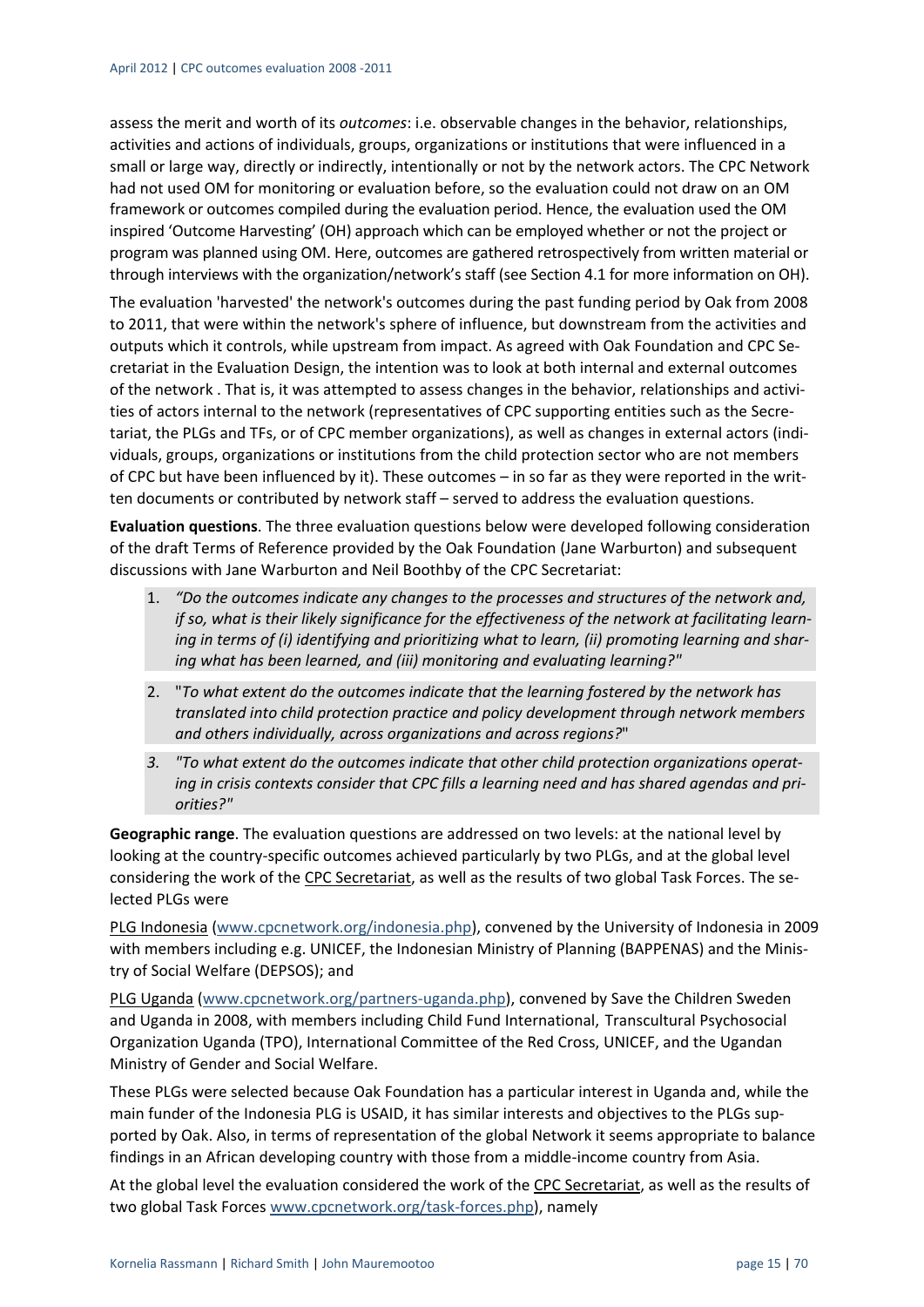TF 'Measurement and Evaluation' (TF Measurements) led by Columbia University, which seeks to promote innovation, rigor, efficiency, capacity and utility in measurement and evaluation in contexts of child protection in crisis. TF Measurements developed after the Bellagio strategy meeting 2010 from the earlier 'Global Technical Group' on Frameworks, Systems and Assessments. It has raised additional funds and has been active in both leading initiatives as well as providing technical support to other CPC members' initiatives.

TF 'Livelihoods and Economic Strengthening' (TF Livelihoods) led by the Women's Refugee Commis‐ sion is the first NGO led Task Force to develop and take shape. Its mission is to make child protection and well‐being explicit goals of livelihood and economic strengthening strategies and activities, through building the evidence base, member agency engagement and advocacy.

The 'Measurements' and 'Livelihoods' Task Forces were chosen by the CPC Secretariat for the evalua‐ tion because Oak funds have supported them in part and because they are contrasting, for example in terms of their leads (a University and an operational agency), and hence expected to provide diverse illustrations of the results and development of the network.

**CPC's objectives agreed with Oak Foundation**. To ensure that the evaluation is based on results of CPC work specifically supported by Oak and is of optimal use to its primary intended users, particularly the CPC Secretariat and the Oak Foundation, the evaluation questions are answered using (a) evidence of results contributing to the achievement of the pre-defined objectives agreed between CPC and Oak for the evaluation period (Annex A 11.3), and (b) any results achieved with Oak support that did not contribute to pre-defined objectives but are relevant to the evaluation questions. Outcomes resulting from activities supported by other funders / institutions are also considered when these are pertinent to the objectives Oak and CPC agreed for the period.

Limitations. Even without budget and time constraints, an evaluation of a diverse, multi-level initiative such as the CPC Network cannot be exhaustive of all outcomes and achievements. The intention here is therefore to use the OM methodology to throw a spotlight on the achievements and the contributions of the network and address the evaluation questions specified below in a meaningful way.

## 4. Methods, methodology and challenges

In this section we describe the methodology used in this evaluation, 'Outcome Harvesting' (OH, Ma‐ jot *et al.* 2010) which is inspired by the definition of "outcome" in Outcome Mapping (OM). OH is a participatory process depending heavily on support from the organization/network's focal points and stakeholders. The process needs to be adaptive, responding to circumstances and needs, and en‐ couraging flexibility.

## 4.1. The use of OM in the CPC evaluation – Outcome Harvesting

We used OM principles in this network evaluation for several reasons.

- Firstly, in OM outcomes are defined as changes in behavior, relationships, activities or actions of the people, groups and organizations with which a programme works.
- Thus, instead of trying to assess achievements in areas that cannot be influenced, OM draws our attention to the so-called 'sphere of influence' of the organization/network, focusing on the people, the 'boundary partners' or 'social actors' the organization/network can realistically influence.
- OM further acknowledges that multiple actors and factors are essential to achieving sustainable, large‐scale improvements in human and ecological well‐being i.e. impacts. Therefore instead of focusing on cause and effect attribution OM focuses on the contribution of an in‐ tervention towards developmental results (outcomes as defined above). OM assumes that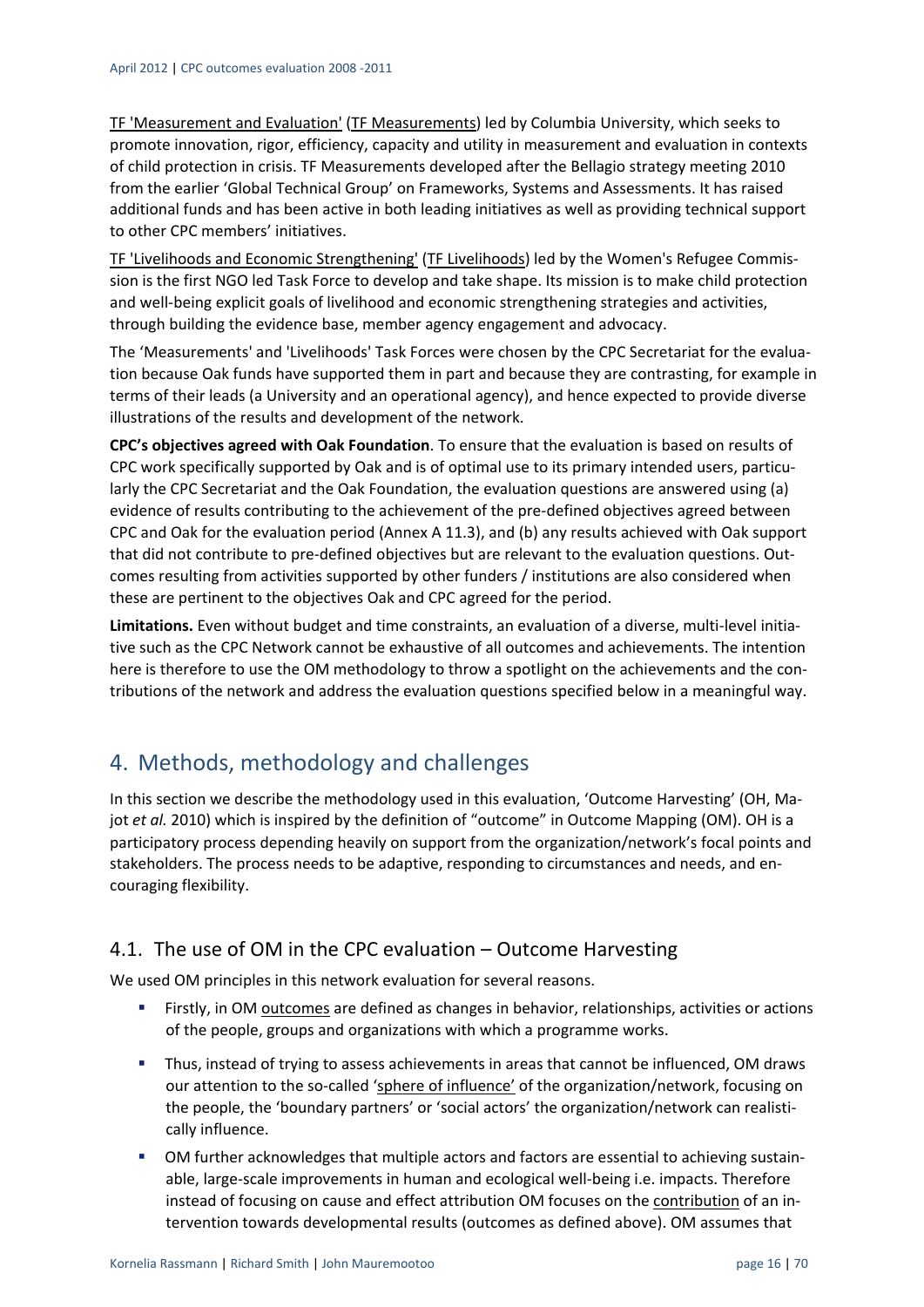interventions, as external agents, can only influence and contribute to outcomes and even‐ tually impact; they do not control whether an outcome occurs or impact is realized. In line with OM's focus on people, particular attention is given to identify the actors who contributed to the interventions (the so‐called 'contributors').

 Finally, in a complex and dynamic initiative like CPC it is difficult to define or predict change as a linear process. In a network such changes are more likely to be a non-linear, collaborative process involving a range of stakeholders. OM acknowledges this and encourages the development of a Theory of Change suggesting underlying strategies for action ("why do we think what we're doing will have the results we're hoping for?").

Two types of outcome statements were required:

- 1. **Short statements**: consisting of a one or two sentence description of a positive or negative CPC outcome achieved in 2008‐2011 (who has changed in what way, when and where) and a one or two sentence description of CPC's contribution to this change.
- 2. **Full‐blown statements**: for a small, selected number of outcomes, more extensive descriptions were required describing in about one paragraph each (i) who has changed in what way, when and where, (ii) what was the significance of the change in relation to the evaluation questions and (iii) who in CPC did what when and where to influence this outcome and in what CPC capacity.

To qualify as an outcome, the change had to have been influenced in a small or large way, directly or indirectly, intentionally or not by global or national level activities or outputs of CPC Network actors, i.e. the Secretariat, the Advisory Group / Steering Committee, the Task Forces, or the PLGs.

As standard we required that for all the outcomes the changes in the social actors and the contribu‐ tion of the CPC actors would be verifiable and plausible (see Sections 4.3 and 5.1). In addition, for the full blown outcome statements, the explanation of their significance had to be logical. The description of the contribution of CPC to a given outcome is the essence of all three evaluation questions. However, we need to stress again that we did not seek direct cause and effect attribution between CPC's activities and outputs and the changes in the social actors. Rather it suffices that the cause and effect relationship is one where CPC's global and national level activities or outputs plausibly contributed in a small or large way, directly or indirectly and intentionally or not to those changes.

In addition to the evidence compiled through the short and full blown outcomes, we gathered fur‐ ther insights through the substantiation process, where substantiators were invited to comment on specific outcomes and also to contribute their views on evaluation question 3 (see Section 4.5).

## 4.2. Harvesting of short outcome statements on CPC's results

In general, data collection using OH was an iterative process of harvesting and verification. First, the evaluators extracted a set of short outcome statements from the written material mutually agreed with Oak Foundation and the CPC Secretariat (see Annex A 11.2). The outcomes were compiled in an Excel worksheet and categorized according to their global / national nature and their relevance to the evaluation questions. The Excel master sheet was sent to the CPC Secretariat for verification and Neil Boothby was requested to add further outcomes that might not have been published in the ma‐ terial used. The evaluators mentored the outcomes harvesting and verification process through a presentation and written instructions (Annex B 12.4 and 12.5) and discussions with Neil Boothby from the Secretariat.

The evaluators then reviewed the outcomes verified and amended by the Secretariat, re-ordered and re-classified these, and sent respective sections to the TF Livelihoods, TF Measurements, PLG Indonesia and PLG Uganda focal points of the evaluation, and mentored these in reviewing the data and adding any missing outcomes achieved during the last three years. In Uganda, outcome harvesting was supported by the Ugandan consultant, Nelly Badaru, who was also mentored by the core evalua‐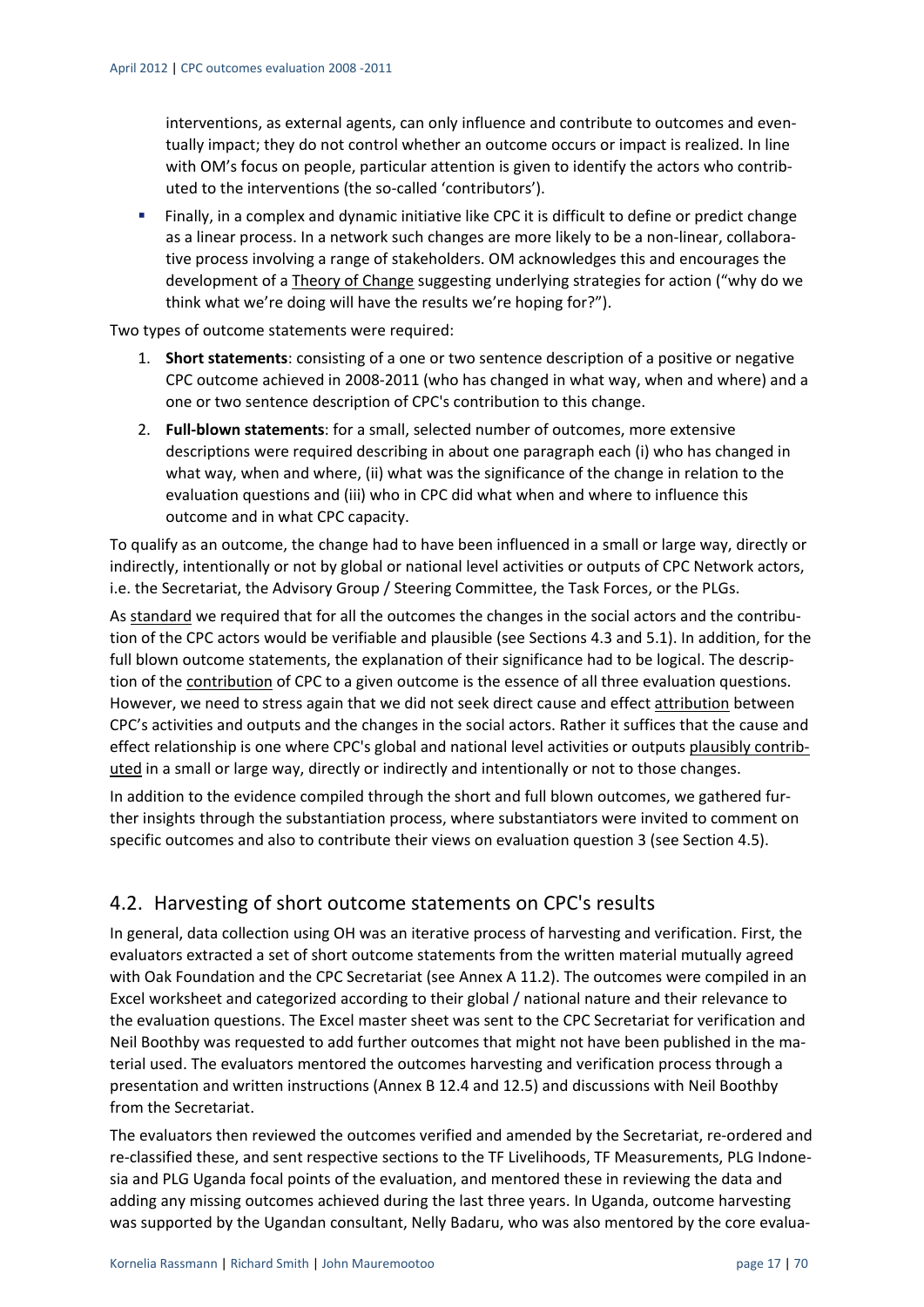tors and worked with the Uganda PLG coordinator Timothy Opobo and the chair of the Ugandan Steering Committee, Simba Machingaidze to review the existing and develop further outcome state‐ ments. The other network focal points worked directly with the core evaluator team to review and complete the list of CPC outcomes 2008 to 2011.

The evaluators then harmonized the data gathered from the diverse network focal points and sent it to Neil Boothby and Lindsay Stark (representing CPC Secretariat and PLG Indonesia) for a final review and verification from the network's side, and to Jane Warburton for information. After this, the evaluators prepared the final Excel master file with short outcomes and subjected it to a final review to verify and classify all CPC outcomes (Annex B 12.6).

The network staff was also invited to indicate in the Excel master sheet for each outcome a) the im‐ portance of the contribution to the achievement of the outcome, and b) the significance of the outcome in relation to the three evaluation questions. However, because of the volume of outcomes, this was not feasible to do for each outcome. Still, the network staff provided very helpful signifi‐ cance statements for about half of the outcomes.

| Name, affiliation                                                              | CPC role                                                    | Evaluation support                                                                                                                                                                      |
|--------------------------------------------------------------------------------|-------------------------------------------------------------|-----------------------------------------------------------------------------------------------------------------------------------------------------------------------------------------|
| Neil Boothby, CU                                                               | <b>CPC Network Director</b>                                 | CPC focal point coordinating the evaluation inter-<br>nally; input to outcome harvesting, review and<br>verification of the complete short outcomes data;<br>review of report sections. |
| Lucy Anderson, CU                                                              | <b>CPC</b> Secretariat                                      | input to outcome harvesting, review and verification<br>of the complete short outcomes data                                                                                             |
| Lindsay Stark, CU                                                              | CPC Network Director by<br>proxy, PLG Indonesia mem-<br>ber | Review of and input to PLG Indonesia outcomes                                                                                                                                           |
| Alistair Ager, CU                                                              | TF Measurements co-lead                                     | Review of and input to TF Measurements outcomes                                                                                                                                         |
| Josh Chaffin, WRC                                                              | TF Livelihoods lead                                         | Review of and input to TF Livelihoods outcomes                                                                                                                                          |
| Timothy Opobo, Child Fund Uganda                                               | PLG Uganda coordinator                                      | Review of and input to PLG Uganda outcomes                                                                                                                                              |
| Simba Machingaidze, ChildFund<br>Uganda                                        | PLG Uganda SC chair                                         | Review of and input to PLG Uganda outcomes                                                                                                                                              |
| Santi Kusumaningrum, Center on<br>Child Protection, University of<br>Indonesia | PLG Indonesia coordinator                                   | Review of and input to PLG Indonesia outcomes                                                                                                                                           |
| Anne Scott, Children's Investment<br>Fund Foundation, UK                       | <b>CPC Steering Committee</b><br>Chair                      | Interview on CPC governance (Steering Committee)                                                                                                                                        |

#### **Table 4.2: Network focal points who supported the evaluation directly**

## 4.3. Verification of short outcome statements

From the process described above it is evident that the sources for most of the data that informed this evaluation were internal to CPC. The large number of iterations and extensive reciprocal review‐ ing of the data by the evaluators and the various network actors indicated above were a measure to ensure that the information was still valid and credible, and thus acceptable for use by the primary intended users of this evaluation. During this process, the outcome statements were scrutinized for a plausible rationale between what was reported as achieved and the reported contribution of CPC (verification). For this, each outcome was examined to ensure that:

- a) it describes an observable change in the behavior, relationships, activities and actions of social actors.
- b) the description of CPC's influence is sufficiently concrete and specific to be verifiable.
- c) there is a plausible rationale between the substance and coherence of what is reported as achieved as an outcome and the reported contribution of the CPC Network actors.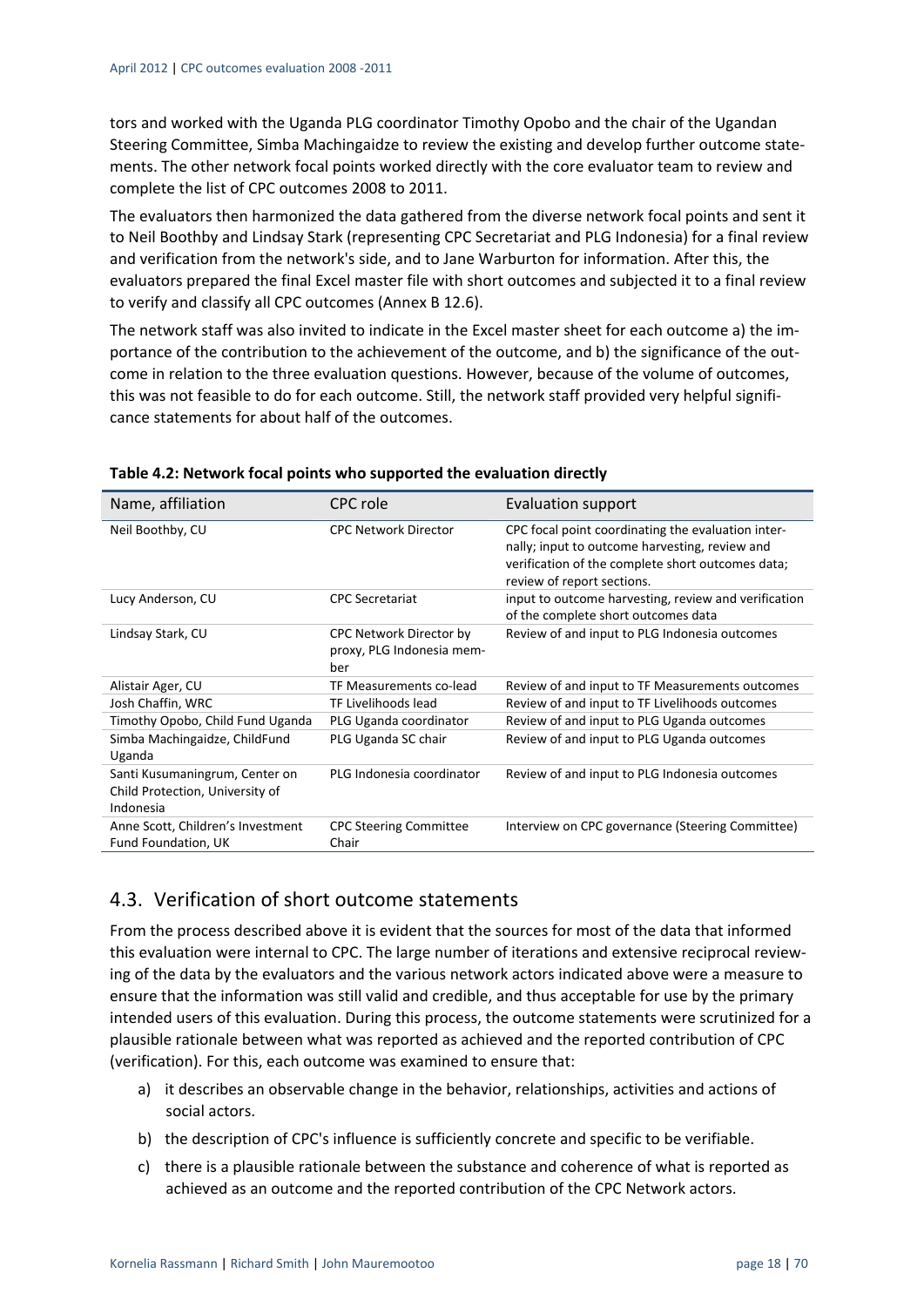## 4.4. Selection of 'full blown' outcomes and substantiation

To enhance the credibility of the outcomes, the evaluators undertook independent verification of a sample of outcomes through written interviews with internal or external sources, to see whether there were any contradictions and the outcomes could be considered valid as formulated. For this reason, the evaluators selected six global and six national outcomes relevant to the evaluation questions (two for each of the three questions, i.e. in total 12 outcomes) and asked their informants to expand these to 'full blown' outcome statements (see Annex B 12.7). The outcomes were picked from the list of short outcomes because the evaluators

- **F** felt it would be helpful to have a fuller understanding of them,
- **thought they would be especially relevant for the three evaluation questions,**
- wanted other sources ('substantiators', familiar with CPC's work but as independent as possible from CPC) to indicate to what extent they agreed with them.

The selection of 'full blown' outcomes and their conceived significance to the evaluation questions was confirmed with the CPC Secretariat and Oak Foundation. The evaluators mentored the development process (in Uganda with the help of Nelly Badaru), indicating that the narrative could also include related short outcomes as long as the social actor(s) remained the same. The full blown out‐ comes describe (1) who changed (social actor) in what way when and where, (2) in how far this was significant to the particular evaluation question, and (3) who in the CPC Network has done what when and where and in what CPC role to influence the behavioral change in the social actor.

The CPC Secretariat, the TF leads, the PLG Uganda focal points and Jane Warburton from Oak Foun‐ dation together suggested three potential substantiators for each of the selected 'full blown' out‐ comes. The substantiators had to be familiar with the outcome but as far as possible independent from the CPC Network. The final list of substantiators for the global outcomes was confirmed by CPC Secretariat and Oak Foundation and the substantiators for the PLG Uganda outcomes by the PLG Uganda focal points.

The evaluators contacted the substantiators of the full blown outcomes via email (and in Uganda via phone / Skype), sending the outcome narrative and a questionnaire as well as a one page summary of the evaluation background and questions (Annex B 12.7, 12.8, 12.9). Where needed they followed up or asked the CPC Secretariat / PLG Uganda focal point to encourage the substantiators to respond to the queries. The substantiators were asked to respond to three multiple choice questions indicating for the three parts of the outcome – the outcome statement itself, the significance statement and the contribution – to what extent they agreed; they could also qualify their response if they wished to do so (Questionnaire Annex B 12.9). All substantiators were informed that their response would formally go on public record as a part of this report, a measure which was intended to increase transparency in the evaluation process and enhance the credibility of the outcomes further, giving the evaluation findings more weight. The names of the substantiators and their responses are given in Annex A 11.5 and 11.6.

## 4.5. Interviews with the substantiators and the chair of the CPC SC

Interviews of CPC stakeholders were integrated in the substantiation process of the 'full blown' out‐ comes. The substantiators were invited to make additional comments on the three parts of the out‐ come statements, and were also asked for their qualitative response to evaluation question 3:

"*Do you believe that CPC fills a learning need and has shared agendas and priorities with other child protection organizations operating in crisis contexts?*".

These interviews were done by email with the global level substantiators and by telephone / Skype with the Ugandan substantiators. They were the major sources of evidence and insight into evaluation question 3.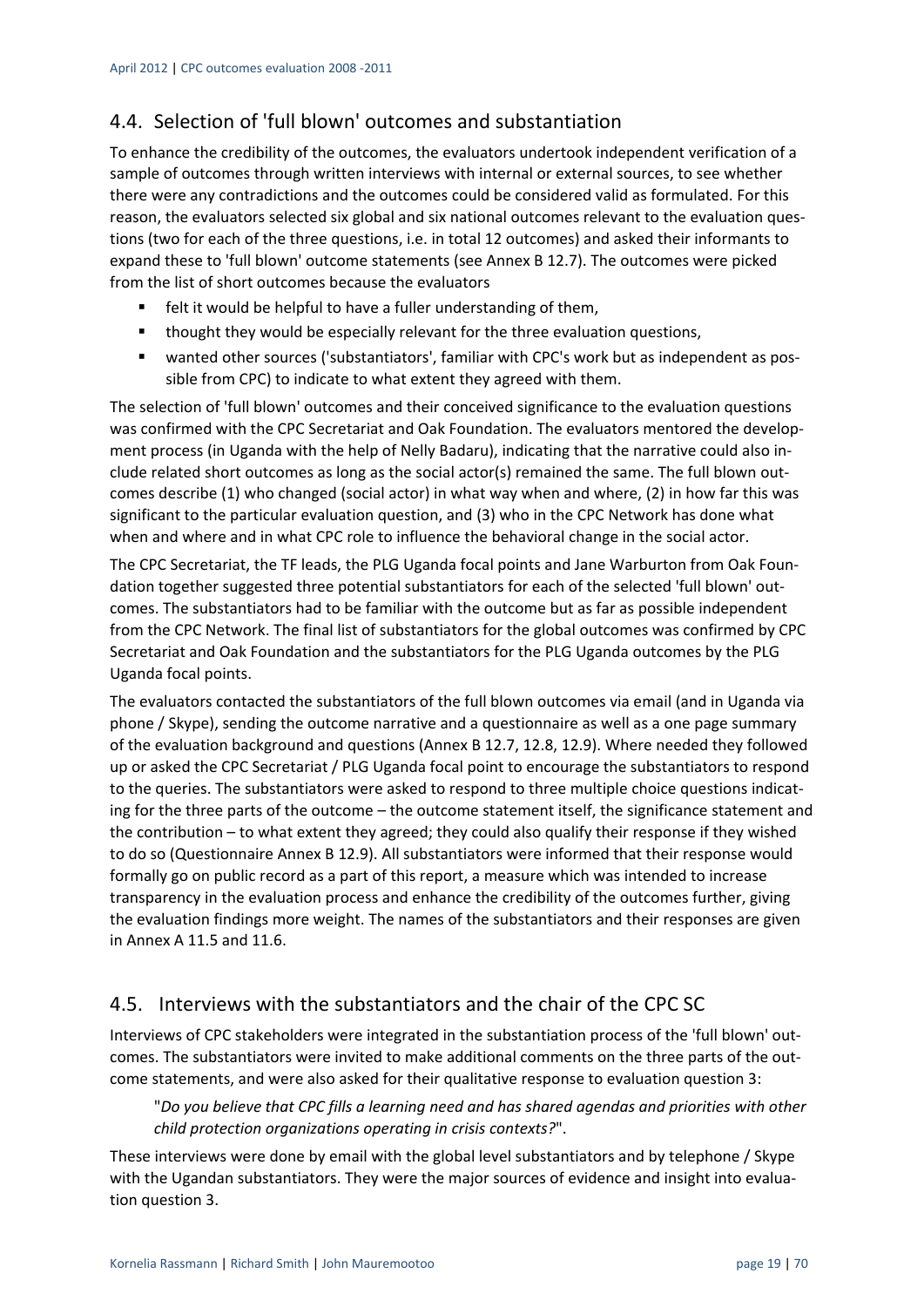In addition, a telephone interview was conducted with Anne Scott from the Children's Investment Fund Foundation, UK, currently serving as chair of the CPC Steering Committee (SC) and formerly a member of the CPC Advisory Group before it was dissolved, to learn more about developments and changes in CPC's governance mechanism over the past three years.

## 4.6. Data analysis and interpretation

**Short outcomes.** The short outcomes were compiled in an Excel database (Annex B 12.6), ordered chronologically and thematically and classified according to

- global / national relevance.
- Social actor(s) who were influenced by CPC members, i.e. CSOs (local and international NGOs such as Save the Children, Plan International etc.); Intergovernmental Organizations (IGOs: UNDP, UNHCR, etc.); Educators & Researchers (universities, colleges); Regulatory & Law en‐ forcement (e.g. police authorities); Governments (ministries, governmental agencies); Donors (Oak Foundation, USAID, World Bank, etc.); Media (press, journals, etc.); Networks (CPWG, Child Protection Monitoring and Evaluation Resource Group (MERG), etc.).
- Contributor(s) to the outcome, i.e. CPC Secretariat/CU; TF Measurements, TF Livelihoods or other TFs (technical lead or members); and PLG‐Uganda, PLG Indonesia or other PLGs (support‐ ing entities or members). We did not distinguish between contributions from CPC Secretariat (Neil Boothby) and other CU researchers as it was simply impossible for us to determine their respective role in many of the outcomes.
- Functions of the CPC Network that supported the network's achievements of the outcomes; for this we adapted the Network Functions Approach (NFA) developed by Mendizabal (2006a and b) and Ramalingam *et al.* (2008) and modified by Hearn and Mendizabal in 2011 to fit the CPC learning network characteristics (Section 5.2.6 and Annex A 11.7. and 11.8).
- Relevance to the evaluation questions. For evaluation question 1 we distinguished among those outcomes that indicated changes to the process and structures of the network likely to affect the effectiveness of the network at facilitating learning, and those that did so particularly in terms of (i) identifying and prioritizing what to learn, (ii) promoting learning and sharing what has been learned, and (iii) monitoring and evaluating learning.
- Finally, the short outcomes were grouped and summarized into 7 umbrella outcomes according to the different types of changes observed, namely changes in business practices; partnerships, cooperation and networking; resources available; knowledge; awareness and visibility of CPC is‐ sues or network; application of CPC products, tools and services; and political will and policies (Section 5.2.3).

**Full blown outcomes, substantiation results and interviews.** The full blown outcomes were com‐ piled in one document (Annex B 12.7) and scrutinized for evidence for the respective evaluation questions. The lessons learned from the full blown outcomes and the comments some of the sub‐ stantiators made on these are discussed in Sections 6 to 8 in the context of the three evaluation questions.

The substantiation results were also compiled in tabular form (Annex A 11.5 and 11.6) and the de‐ gree to which the substantiators agreed on average with the outcomes was calculated (Section 5.1). The substantiators' comments to the outcome, significance and contribution statements were com‐ piled in one document (Annex B 12.10); as well as the responses of the substantiators to evaluation question 3 (Annex B 12.11) which are discussed in Section 8.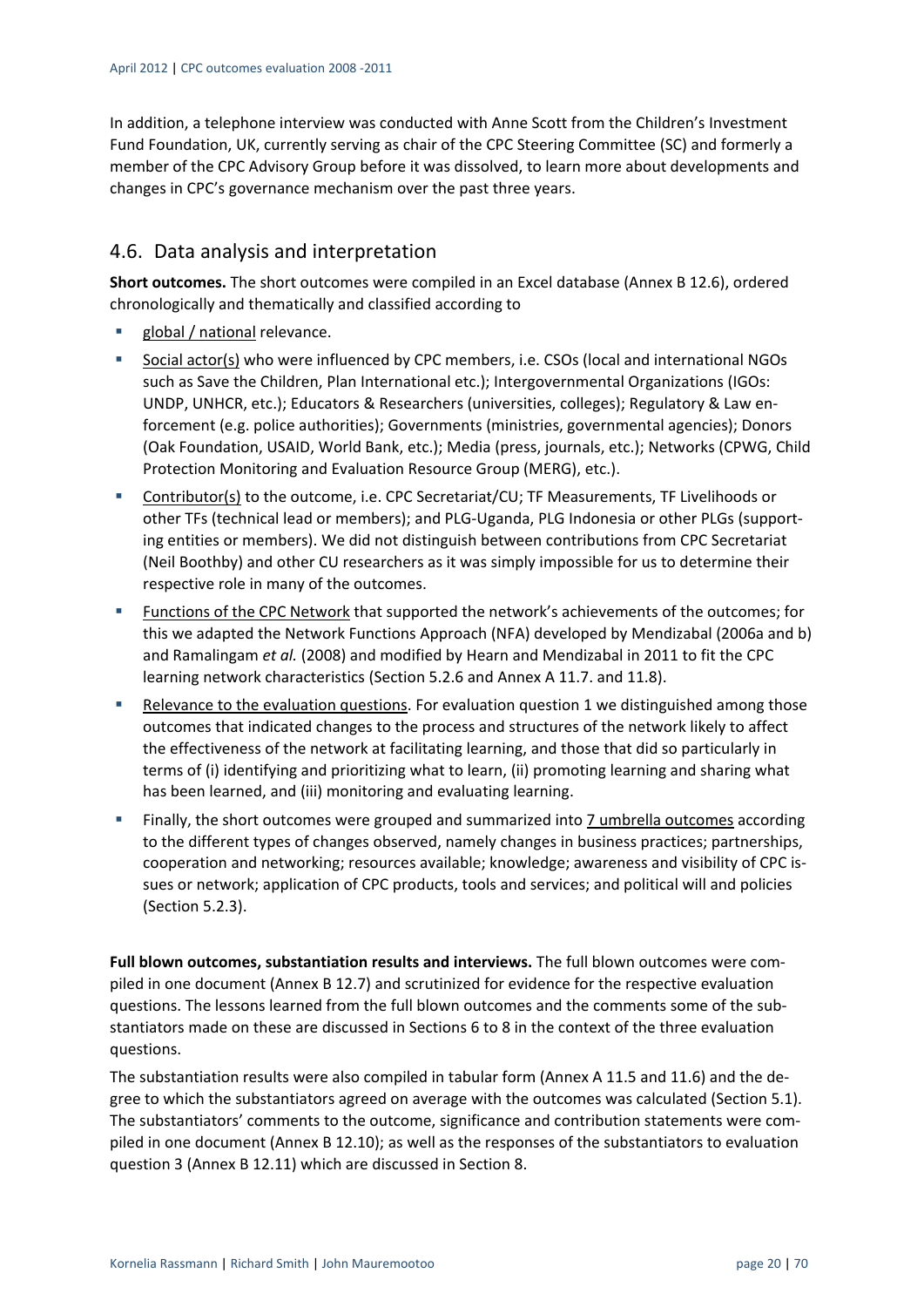**Interpretation and use of the data to address the evaluation questions.** The evaluation thus used three principal sources of information: (i) the list of short outcomes, (ii) the full blown outcomes with comments on their respective outcome, significance and contribution statements by the substantia‐ tors, and (iii) the information provided through the responses of the substantiators to evaluation question 3, and through the interview conducted with Steering Committee chair Anne Scott. These sources were used in different ways and degrees to address the three evaluation questions. For evaluation question 1 and 2, most information was taken from the short and full blown outcomes and the substantiators' comments. Conversely, for evaluation question 3, the main source of information were the responses of the interviewees to this question during the substantiation process and their comments. Together the short and full outcomes data and the comments and responses of the substantiators contributed to the final synthesis and conclusions as to the effectiveness of CPC as a Network for Learning during the 2008‐2011 period and the recommended points of discussion.

## 4.7. Challenges and limitations of the evaluation design and data

In conducting this evaluation, we were guided by the four, rigorous standards of evaluation of the American Evaluation Association:

- Propriety: ensure that the evaluation is conducted legally, ethically, and with due regard for the welfare of those involved in the evaluation, as well as those affected by its results.
- Utility: ensure that the evaluation serves the information needs of intended users.
- Feasibility: ensure that the evaluation is realistic, prudent, diplomatic, and frugal.
- Accuracy: ensure that the evaluation reveals and conveys technically adequate information about the features that determine worth or merit of the program being evaluated.

We believe we successfully followed these standards, however, the following limitations and challenges should be noted:

- Evaluation in general, and identifying and formulating outcomes, does have a strong element of subjectivity and the important question is if the evidence collected is not only valid but also credible. The sources of data for the outcomes compiled in this evaluation were internal to CPC. To ensure that the information is sufficiently valid and credible for the primary intended users of this evaluation, the evaluation design was agreed with the CPC Secretariat and Oak Foundation.
- The lack of Secretariat program staff during the evaluation, and the move of the Network Director mid-evaluation, were major challenges to outcome harvesting. The harvesting process is demanding and we appreciate the Network Director and other network focal points did all that was possible in the circumstances.
- Although much time was invested to verify and substantiate the outcomes, we cannot exclude the possibility that ambiguities and uncertainties remain in the data.
- The classification of outcomes was originally planned to take place as part of the outcome har‐ vesting process together with network staff, as this is sometimes helpful and stimulates creative thinking on the achievements with respect to the evaluation questions or objectives. However, with the large number of network focal points involved in the evaluation, this proved to be too time consuming and thus was done mostly during the final analysis of the data by the evaluator team. This increases the possibility of misclassifications in the data.
- The outcomes compiled for this evaluation are unlikely to represent a complete set of the outcomes achieved during the evaluation period because: (1) this is the first time the CPC Network has attempted to define results in terms of 'outcomes' as defined by OM; with more time, more outcomes may have been identified; (2) outcomes were identified by the CP evaluation focal points representing the Secretariat, two TFs and two PLGs; it is likely that if further CP focal points from other CPC components had been involved, this would have resulted in additional outcomes.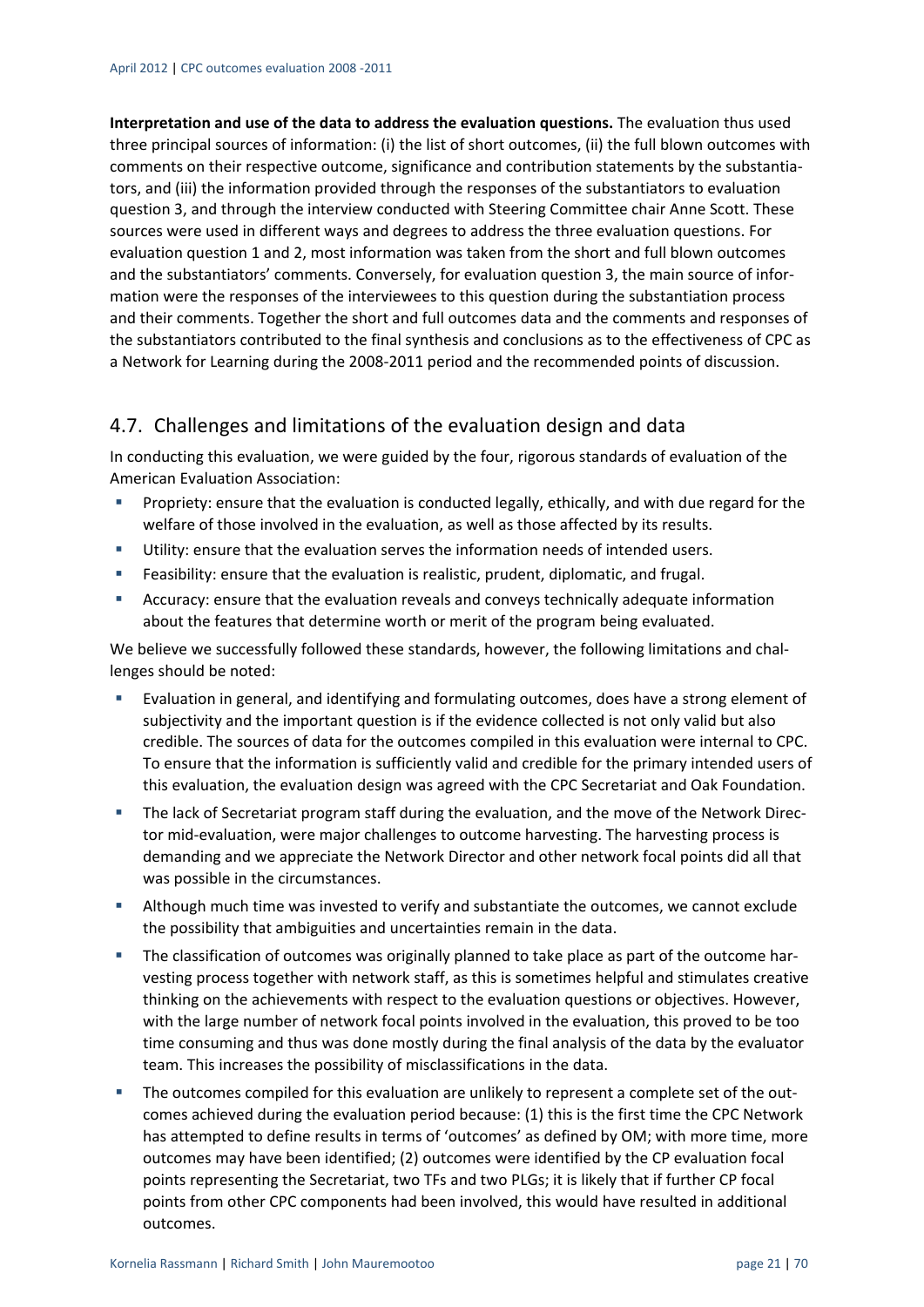Still, we believe that, despite these limitations and challenges, the outcomes harvested for this evaluation provide a representative picture of CPC's work from 2008‐2011 on the global and national level and give very interesting insights into CPC's achievements, the actors the network has influenced, how CPC has influenced them and how these actors changed.

## 5. Overall findings – outcome harvesting, verification and substantiation

In this section we first present findings from the verification process of the short outcomes data and the substantiation of the 12 full blown outcomes. In Section 5.2 we summarize the short outcomes data analyzing them for potential 'signals' in the data providing insights into CPC's work and achievements over the past three years.

## 5.1. Findings from the harvesting, verification and substantiation processes

**Harvesting and verification of short outcomes.** Nearly all outcomes were obtained from the initial harvesting by the evaluators from written materials, only a few new outcomes (<10%) were added by the CPC contacts. However, the data were reviewed and edited in an intensive mentoring process by evaluators and CPC staff, including rephrasing, splitting, merging, re-ordering and deleting of outcomes (see Excel data base of 137 short outcomes in Annex B 12.6). We found that representatives even within a particular CPC component (a PLG or a TF) were not necessarily familiar with all outcomes from this component. The staff of the CPC Secretariat referred us to contacts of the respective CPC TF or PLG for details on specific outcomes. This reflects the decentralised and autonomous status of CPC's various components. However, it also raises the question: to what extent activities and achievements in one part of the network are communicated to other components, i.e. how knowledgeable are CPC actors about the achievements in other CPC parts?

We therefore needed to adapt the verification process slightly. All outcomes harvested from written material by the evaluators on the global or national level were reviewed and verified by the Global Secretariat (Neil Boothby and Lucy Anderson) as planned (see Section 4.3). Those specific for the TF Livelihoods, TF Measurements, PLG Uganda and PLG Indonesia were then also reviewed and verified by the respective CPC contacts and the complete data sets merged and again checked for plausibility by the evaluators. However, while the CPC Secretariat has seen the final data from all CPC components, the TF and PLG contacts were not asked to review other outcomes except their own. This was originally planned to further verify the data, and would also have served to enhance information exchange among different network components, but was now discarded because CPC focal points were not always familiar with the work of other CPC components and the process would have been too time intensive within the scope of this evaluation. Considering the many iterations of rigorous reviewing outcomes between the evaluators on the one hand and Secretariat, TFs and PLGs on the other, we believe that the short outcomes data are sufficiently plausible and valid for the purpose of this evaluation.

**Substantiation of the selected full blown outcomes.** The 12 outcomes that were developed into 'full blown outcomes' were sent to three evaluators, in total 36 experts who were as independent from CPC as possible but at the same time to some extent familiar with the outcome. 27 of the 36 substan‐ tiators responded with an average of 2.25 people per outcome (2.17 for the global and 2.33 for the Ugandan outcomes). The extent to which these substantiators agreed with the descriptions of the outcome, significance and contribution statements – fully, partially, or not at all ‐ or considered themselves not qualified to respond is summarized in Annex A 11.5 and 11.6; substantiators' com‐ ments on partially or fully substantiated outcomes are given in Annex B 12.10.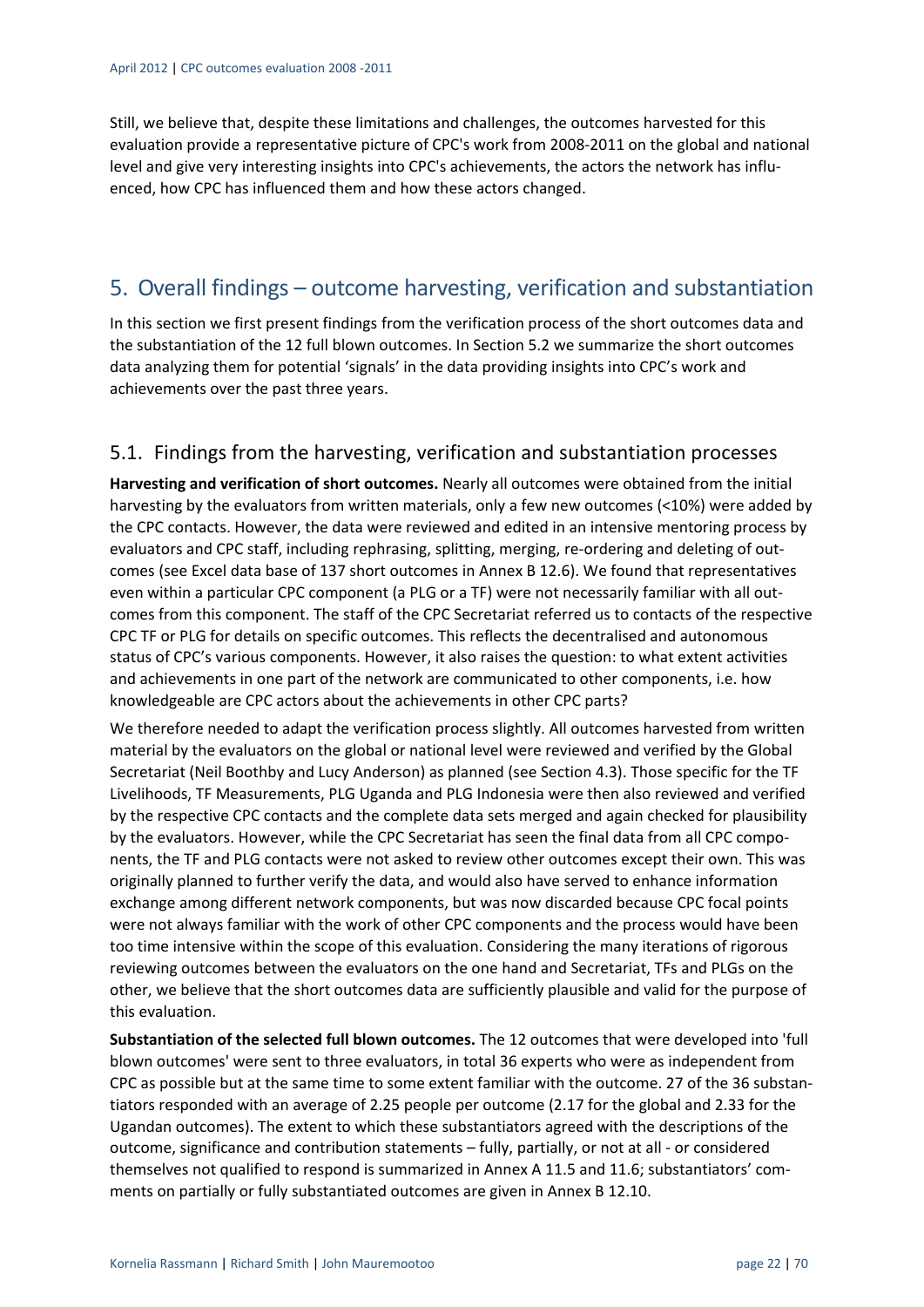One substantiator considered herself not qualified to respond. None of the remaining respondents disagreed completely with any of the outcomes. 10 substantiators agreed partially with one or more components of the outcome they reviewed (outcome, significance, or contribution statement); how‐ ever, in two of these cases, the substantiators agreed partially, not because they disagreed with the description but because they saw further achievements of the network (marked with asterisks and in blue in Annex A 11.5); we consider these cases as fully substantiated. In sum, almost all outcomes were largely substantiated, except for outcomes G-13 and PLG-U-24<sup>1</sup>, which we discuss in the following.

The comment of the substantiator Bill Bell (Head of Child Protection, Save the Children UK) on out‐ come G‐13 touches on an issue that we as evaluators also struggled with at several points during the evaluation: the question of CPC's membership. He believes that "*CPC's definition of 'membership' and therefore active engagement may be drawn too widely*". Conversely, commenting on the same out‐ come, Philip Cook (IICRD) states that "*unintended outcomes of the influence of the CPC network is the connectivity with other child protection (CP) networks such as those linked to our own network at IICRD, as well as others through UNICEF and Save the Children*". From these comments we do not conclude that the information content of the outcome is wrong, but that the concept of 'member‐ ship' is interpreted differently by each substantiator. We therefore consider the description of the outcome as substantiated. The issue of membership is discussed in more detail below (Section 6.1.3).

Outcome PLG‐U‐24 on the establishment of Technical Working Groups in Uganda in July 2011 was also only partially substantiated by two respondents. One commented that the Technical Working Groups (TWGs) were not fully functioning. Unfortunately, the second substantiator did not explain their partial substantiation of the outcome. It has to be kept in mind that this change in structure occurred only in July 2011, right at the end of the evaluation period, and there may not have been sufficient time to implement action. Still, while we see the outcome as such – that the PLG Secretariat responded to a need and established a new structure facilitating learning ‐ as substantiated, the functionality of the TWGs remains unclear.

**Conclusions on the validity of the data.** While we cannot exclude that there remain a few ambigui‐ ties in the outcomes data, based on the verification and substantiation results we consider the out‐ comes to be sufficiently valid as formulated to serve as the main basis for this evaluation – particularly considering that all authors (of short or full blown outcomes) were informed that they would go on public record as the evaluation would be widely disseminated within the CP community.

## 5.2. Signals in CPC's short outcomes 2008‐11

In this section we analyze the short outcomes data with respect to the 'signals' they convey on geographic relevance, relevance for the evaluation questions, types of changes observed, on CPC's pos‐ sible choice of partners (social actors of the network), the CPC actors who contributed to the out‐ comes, and the functions the network provided that may have facilitated its achievements. We call these 'signals' because the outcomes were not collected in a statistically robust way. It also needs to be noted that the outcomes are not necessarily equal with respect to their significance to the evaluation questions and the significance of the CPC contribution in each outcome. However, we believe that the 'signals' give very useful insights into CPC's results over the last three years.

#### **5.2.1. Global / national relevance of CPC's outcomes**

The Outcome Harvesting process resulted in 137 outcomes, 57 relevant to the global level and 80 to the national level (Table 5.2.1). Although this evaluation focused only on two of the five established PLGs (Uganda and Indonesia) and on two of the five Task Forces (TF Measurements and TF Liveli‐ hoods), we understand that these CPC results provide a representative picture of how the network works at the global and national levels. The majority of outcomes revealed positive changes; only 6

<sup>1</sup> Throughout this report short outcomes are referred to by their number in the Excel file, see Annex B 12.6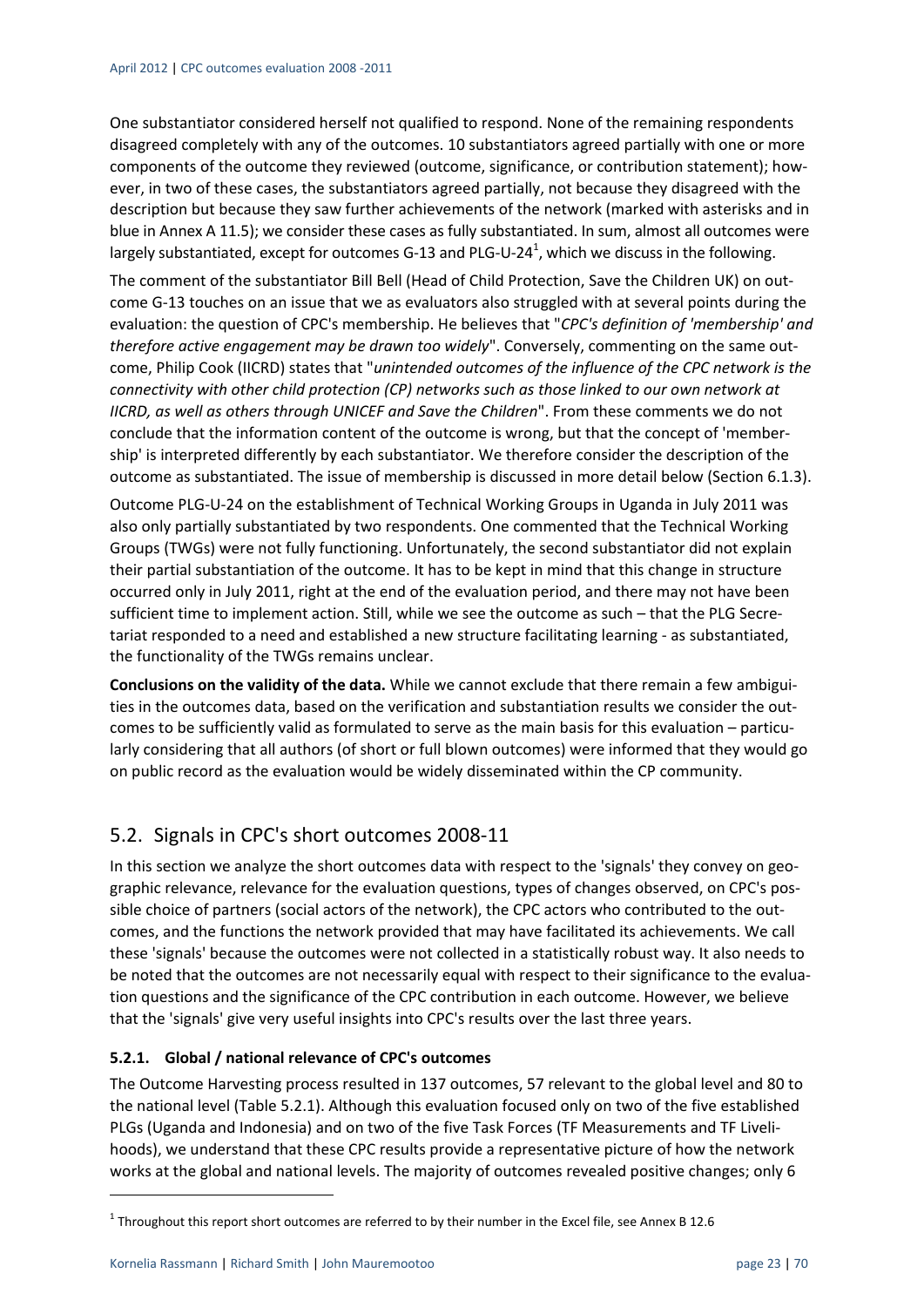were negative outcomes, i.e. outcomes that might detract from, undermine or obstruct a desirable result. However, it is highly likely that negative outcomes will be underrepresented since they are normally underreported in written sources, the main basis of information for this evaluation.

| Geographic relevance (main CPC contributor)       | No. of outcomes<br>(global level) | No. of outcomes<br>(national level) |
|---------------------------------------------------|-----------------------------------|-------------------------------------|
| Global (CPC Secretariat and others)               | 25                                |                                     |
| Global (TF Livelihoods)                           | 15                                |                                     |
| Global (TF Measurements)                          | 13                                |                                     |
| Global (TF Psychosocial)                          | $\overline{2}$                    |                                     |
| Global (other TFs)                                | $\overline{2}$                    |                                     |
| National - Uganda (PLG Uganda)                    |                                   | 26                                  |
| National – Indonesia (PLG Indonesia)              |                                   | 27                                  |
| National – Sri Lanka (PLG Sri Lanka)              |                                   | 16                                  |
| National - Middle East (PLG Middle East)          |                                   | 4                                   |
| National – other countries (various CPC entities) |                                   | 7                                   |
| Total (137 outcomes)                              | 57                                | 80                                  |

#### **5.2.2. Relevance of outcomes for the three evaluation questions**

To assess the information content of the outcomes, we reviewed and mapped each outcome to one or more of the evaluation questions. The findings of this mapping exercise are shown in Table 5.2.2.

We considered outcomes relevant for evaluation question 1 – addressing changes to CPC's processes and structures and their likely significance for the effectiveness of the network at facilitating learning – where we observed changes in social actors that affected network processes and structures and were likely to influence the network's effectiveness in facilitating learning. Firstly, we included decisions or agreements affecting network resources, coordination, governance, and strategic planning, for example:

- donors agreeing to fund network coordination or governance structures [e.g. G-1]
- network coordinating members and stakeholders agreeing to invest human and financial resources to develop the network's future strategy [e.g. G‐12; PLG‐U‐8]
- network coordinating members deciding to formally launch new CPC network processes or structures (e.g. Task Forces, PLGs, TWGs) [e.g. TF‐L‐3; TF‐x‐2; PLG‐U‐24];
- network individual or institutional members agreeing to take on CPC responsibilities, e.g. as host organization or coordinator [e.g. G‐9; TF‐L‐6];
- new members agreeing to participate in the network [e.g. G‐13; TF‐M‐1; TF‐P‐1; PLG‐U‐10].

Further, each outcome was also reviewed and if relevant classified specifically according to changes in social actors affecting

a) identification and prioritization what to learn, for example

- network coordinating staff engaging in thematic planning meetings to prioritize work and develop an agenda (e.g. develop work plans) [TF‐L‐4];
- the CP community attending conferences organized by CPC to input and assist in defining priorities for their future work (e.g. at the Child Protection Action Summit in Stockholm in 2008 [G‐14]);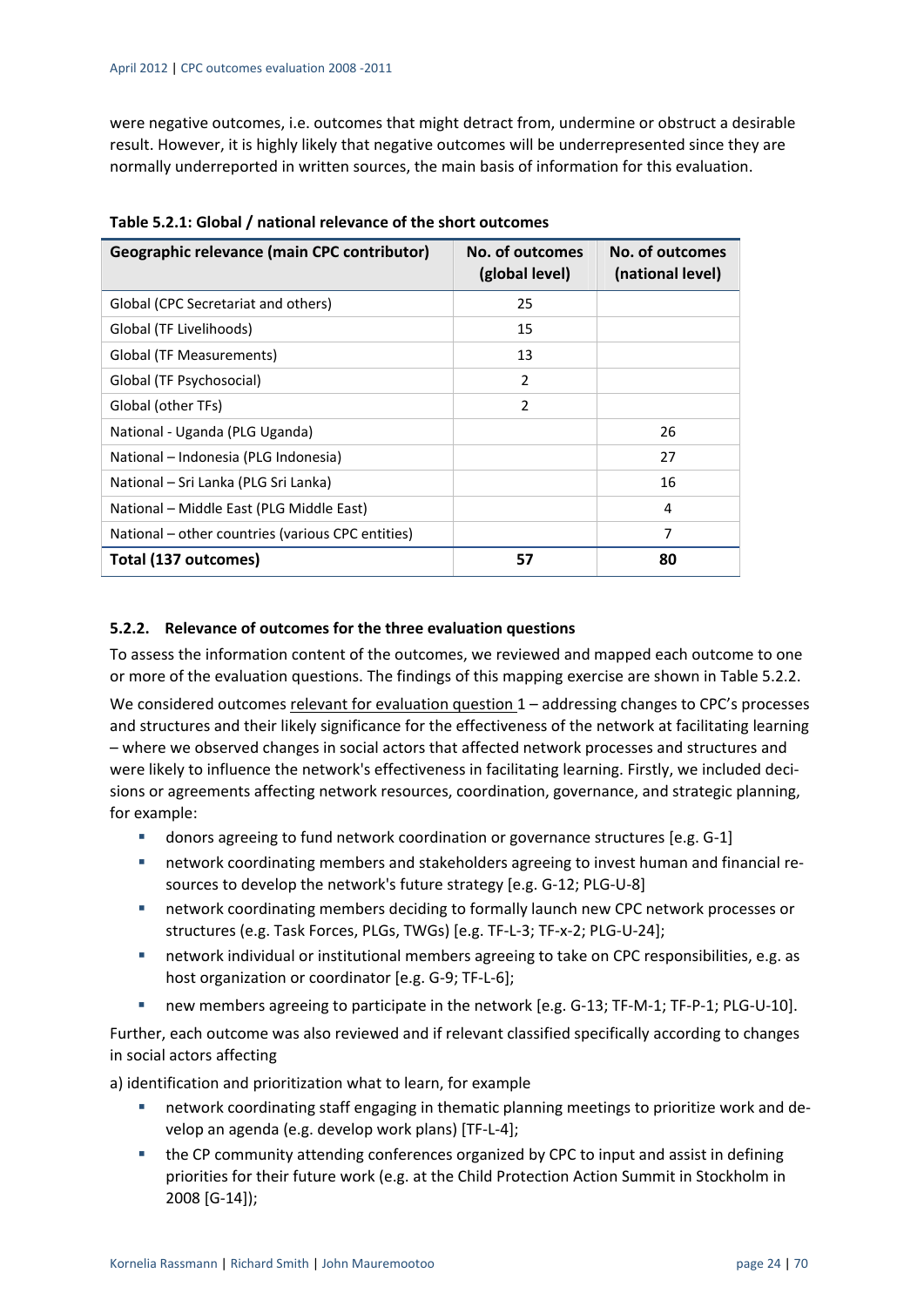- CP organizations taking up and prioritizing CPC learning results in their own work (e.g. a CP inter-agency group endorsing the 'Inter-Agency Guide to the Evaluation of Psychosocial Programming in Humanitarian Emergencies' [TF‐M‐11];
- educators defining their curricula based on CPC priorities (e.g. Open University [G-18]);

b) promoting learning and sharing what has been learned, for example

- network members or non‐members agreeing to participate in CPC meetings and engage in discussions, share learning, develop opportunities for collaboration [TF‐L‐5];
- network members or non-members agreeing to collaborate with CPC on projects [G-16; TF-L-11; TF‐M‐4; PLG‐U‐14; PLG‐I‐10];
- members of the CP community setting up thematic task forces or networks with the help of CPC to share information and collaborate on specific themes [PLG-I-18; PLG-SL-6].
- CP community increasingly accessing information provided by the CPC, e.g. via listserves or downloads from CPC member websites [G‐19, TF‐L‐12];

c) monitoring and evaluating learning, for example

- CPC members and/or stakeholders agreeing to meet or organizing fora with the help of CPC to share and reflect on lessons learned concerning thematic or network issues [G‐11, G‐12, PLG‐SL‐10];
- **EXPC** members deciding on and engaging in evaluations or mapping studies of their own work [PLG‐SL‐13];
- CP agencies or governments requesting an evaluation or assessment of their CP programming from CPC [PLG-I-16].

Relevant for evaluation question 2 – whether the outcomes indicate that the learning fostered by the network has translated into child protection practice – were outcomes that indicated that the learning fostered by CPC had translated into CP practice and policy, for example

- CP community members using tools or methods developed and promoted through the CPC Network, e.g. the Participative Ranking Methodology [TF‐M‐5], the 'Neighborhood Method' [G‐17], the field‐testing draft manual on psychosocial program evaluation [G‐19], or the Child Protection Rapid Assessment [PLG‐I‐25];
- CP community members using services facilitated or promoted by CPC, e.g. UNHCR for the first time choosing to use the TF Measurements (then "Frameworks, systems, assessments") as a technical reference group [TF‐M‐2], or members of the CPWG inviting TF Livelihood to contribute to Minimum Standards for Child Protection and Livelihoods [TF‐L‐9].
- Humanitarian agencies changing their processes or policies influenced by results disseminated or promoted through CPC, such as the non‐child focused UN Office for the Coordina‐ tion of Humanitarian Affairs (OCHA) and the UN Department of Peacekeeping Operations (DPKO) employing specialized child protection staff to advise and mainstream child protec‐ tion concerns [G‐22];
- governments implementing new programmes and schemes based on findings developed or shared through CPC [PLG-U-16, PLG-I-18, PLG-O-3];
- governments including learning and recommendations of the CPC in their policies [PLG‐x‐2].

For evaluation question 2 it is particularly relevant to evaluate CPC's contribution to these outcomes, that is, to explore in how far working as or through a network helped to facilitate the uptake of methodology, tools or services. This will be explored below when discussing CPC's contribution to outcomes (Section 5.2.5) and the functions of the network (Section 5.2.6), and in Sections 6 and 7.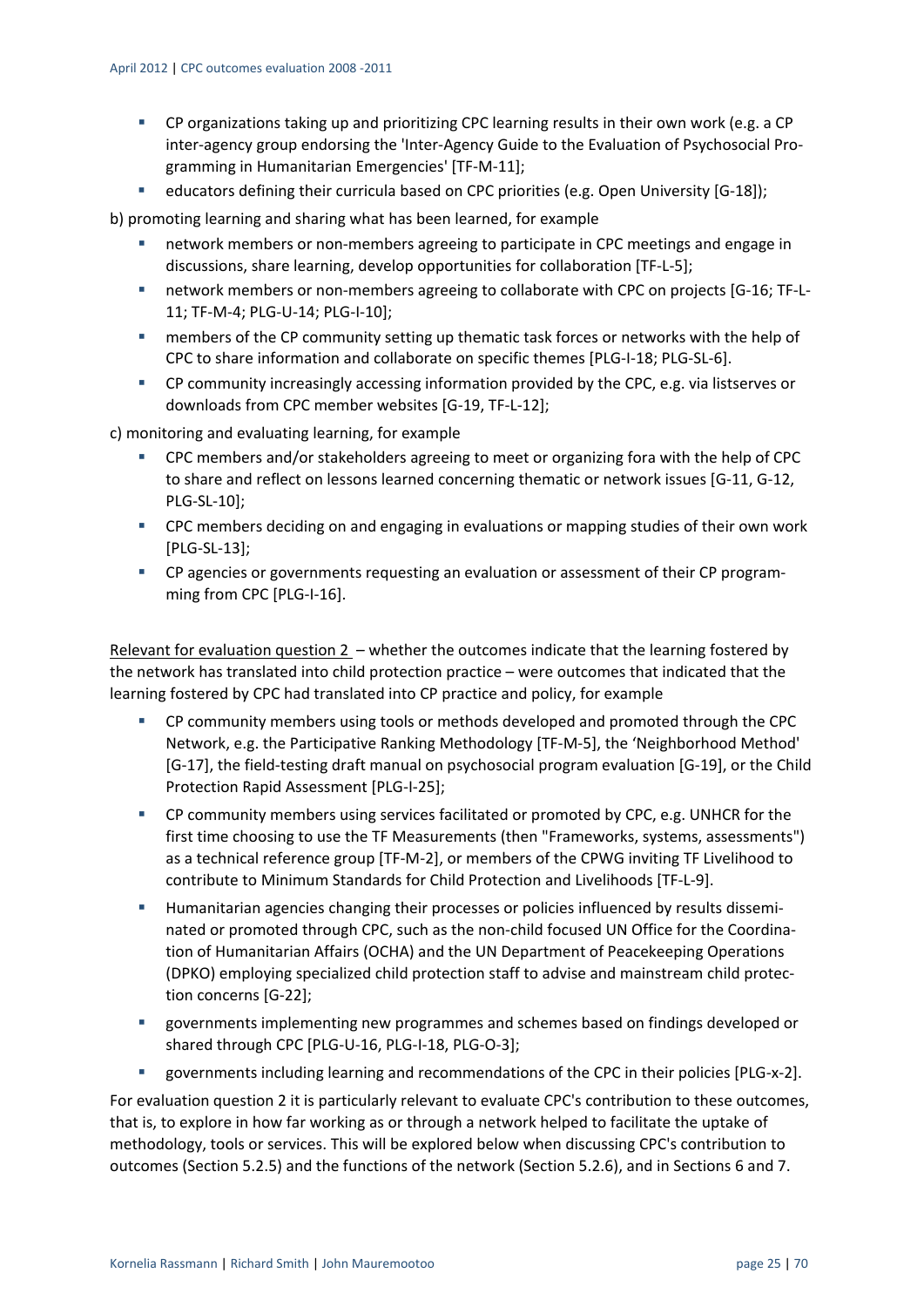For outcomes relevant for evaluation question 3 – whether the wider CP community considers that CPC fills a need and has shared agendas and priorities ‐ we could have mapped any outcomes where social actors agreed to collaborate with CPC. However, this would have duplicated in large parts the classification of 1b above. To get an additional and more meaningful 'signal' for this question, we mapped only outcomes where

- donors supported CPC agendas and priorities by funding CPC projects;
- partner organizations committed to financial or in-kind support of project and network work;
- new members agreed to partner with CPC.

The findings of this mapping exercise (Table 5.2.2) indicate that there are CPC outcomes relevant to all three questions at both the global and national levels. More outcomes are found to be relevant to evaluation question 1 (1, 1a, 1b and 1c) - structural and process changes of the network – than to the other evaluation questions. The greatest number of outcomes concern the network's promotion of learning and sharing through collaboration and information sharing (1b).

| Changes indicated by the outcome concerning                                                                           | <b>Total</b> | <b>Global level</b> | <b>National level</b> |
|-----------------------------------------------------------------------------------------------------------------------|--------------|---------------------|-----------------------|
|                                                                                                                       |              | (No. of ocs)        | (No. of ocs)          |
| <b>Evaluation question 1:</b>                                                                                         |              |                     |                       |
| 1. network processes and structures that are likely to<br>affect its effectiveness at facilitating learning generally | 39           | 20                  | 19                    |
| 1.a. $-$ and in terms of identifying and prioritizing<br>what to learn                                                | 38           | 19                  | 19                    |
| $1.b.$ – in terms of promoting learning and sharing what<br>has been learned                                          | 93           | 42                  | 51                    |
| 1.c. $-$ in terms of monitoring and evaluating learning                                                               | 31           | 17                  | 14                    |
| <b>Evaluation question 2</b>                                                                                          |              |                     |                       |
| 2. Learning fostered by CPC has translated into child<br>protection practice and policy development.                  | 38           | 15                  | 23                    |
| <b>Evaluation question 3</b>                                                                                          |              |                     |                       |
| 3. CP actors consider that CPC fills a learning need and<br>has shared agendas and priorities.                        | 45           | 18                  | 27                    |

**Table 5.2.2: Mapping of outcomes by relevance to the three evaluation questions**

#### **5.2.3. Observed changes – 'umbrella outcomes'**

To summarize the changes observed in the short outcomes data, we grouped related outcomes. We found that all outcomes could be mapped onto seven 'umbrella outcomes' according to the theme of the behavior change they describe in social actor(s), namely changes in

- 1. CPC's business practices (formal structure, governance);
- 2. network relationships, partnerships, cooperation, networking (incl. membership);
- 3. resource availability for network fostering or objectives;
- 4. CP knowledge in CPC members or non-members;
- 5. awareness and visibility of CPC issues or network;
- 6. application of products, tools and services facilitated by CPC;
- 7. political will and policies.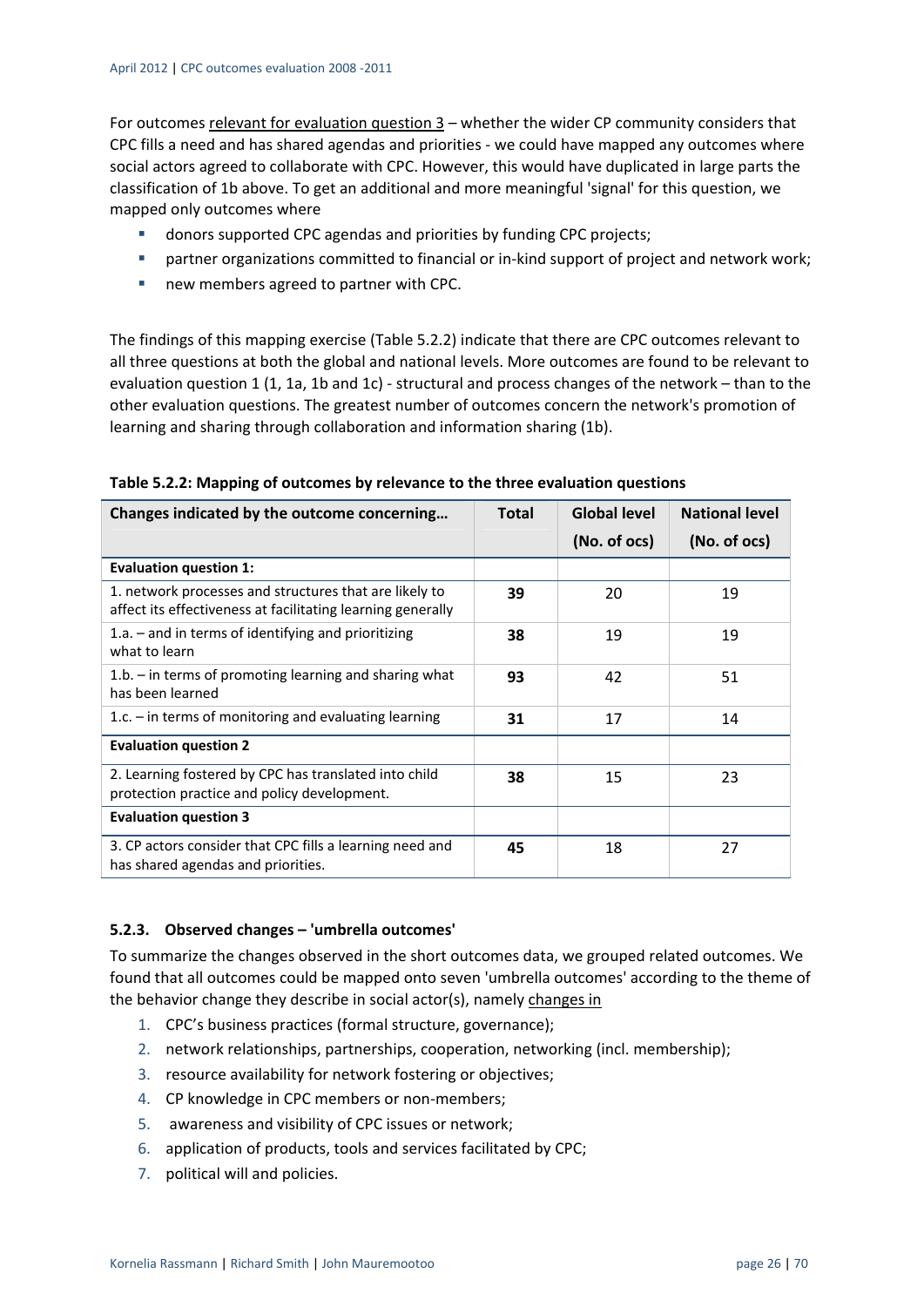As evident from Table 5.2.3, most changes occurred in the area of partnership, cooperation and net‐ working, followed by changes in CPC's business practices and financial or human resources available for CPC activities. But there were also a considerable number of outcomes dealing with changes in application of CPC products, tools and services (mainly relevant on the global level) and in political will and policies of social actors (especially on the national level). The nature of the outcomes in these latter two categories – 'changes in application of CPC products, tools and services' and 'changes in political will and policies' will be examined in more detail in Section 7.

| Umbrella outcome sum-<br>marizing changes in         | <b>Total</b> | Global | <b>National</b> | <b>TF</b><br>Livelihoods | <b>TF</b><br>Measure-<br>ments | Uganda         | Indo-<br>nesia |
|------------------------------------------------------|--------------|--------|-----------------|--------------------------|--------------------------------|----------------|----------------|
| <b>Total</b>                                         | 137          | 57     | 80              | 15                       | 13                             | 26             | 27             |
| CPC business practices                               | 21           | 10     | 11              | $\overline{2}$           | $\Omega$                       | $\overline{7}$ | $\overline{2}$ |
| partnerships, coopera-<br>tion, networking           | 49           | 15     | 34              | 7                        | 3                              | 9              | 10             |
| resources available                                  | 29           | 13     | 16              | $\overline{2}$           | $\mathbf{1}$                   | 6              | 6              |
| knowledge                                            | 3            | 3      | $\Omega$        | $\overline{2}$           | $\Omega$                       | $\Omega$       | $\Omega$       |
| awareness and visibility<br>of CPC issues or network | 5            | 5      | $\Omega$        | 1                        | $\overline{2}$                 | $\Omega$       | $\Omega$       |
| application of CPC prod-<br>ucts, tools and services | 16           | 10     | 6               | 1                        | 6                              | $\Omega$       | 4              |
| political will and policies                          | 14           | 1      | 13              | $\Omega$                 | 1                              | 4              | 5              |

**Table 5.2.3: Outcomes mapped onto umbrella outcomes summarizing behavior change themes** 

#### **5.2.4. Social actors – who has CPC influenced?**

Different approaches were explored to evaluate who the CPC network had worked with and influ‐ enced over the past 3 years - in which groups of social actors we could observe changes. We attempted to compare changes in network members versus non‐members, or network coordinating staff versus other network members – but decided against this when we realized that a) a majority of the social actors found in the short outcomes were among the 269 member organizations defined in the list of members provided by the CPC Secretariat, b) in some cases CPC (individual or institutional) membership was not clear to us and it was therefore difficult to discern internal and external partners, and c) the specific CPC role of social actors (and contributors to outcomes) was not always clear.

Instead we defined 8 categories of organizations that CPC had worked with and mapped all outcomes onto these (except one where the CPC Secretariat itself was a social actor, responding to a funding request of the PLG Indonesia [PLG‐SL‐2] (Table 5.2.4). We found that civil society organizations were involved in the greatest number of outcomes (47), followed by government ministries and agencies, and IGOs such as UNDP and UNHCR. In almost half of the outcomes (63 cases) CPC actors had worked with more than one type of organization, suggesting a potentially important role of the network in facilitating connections between different types of partners and providing a bridge among these for collaboration and learning.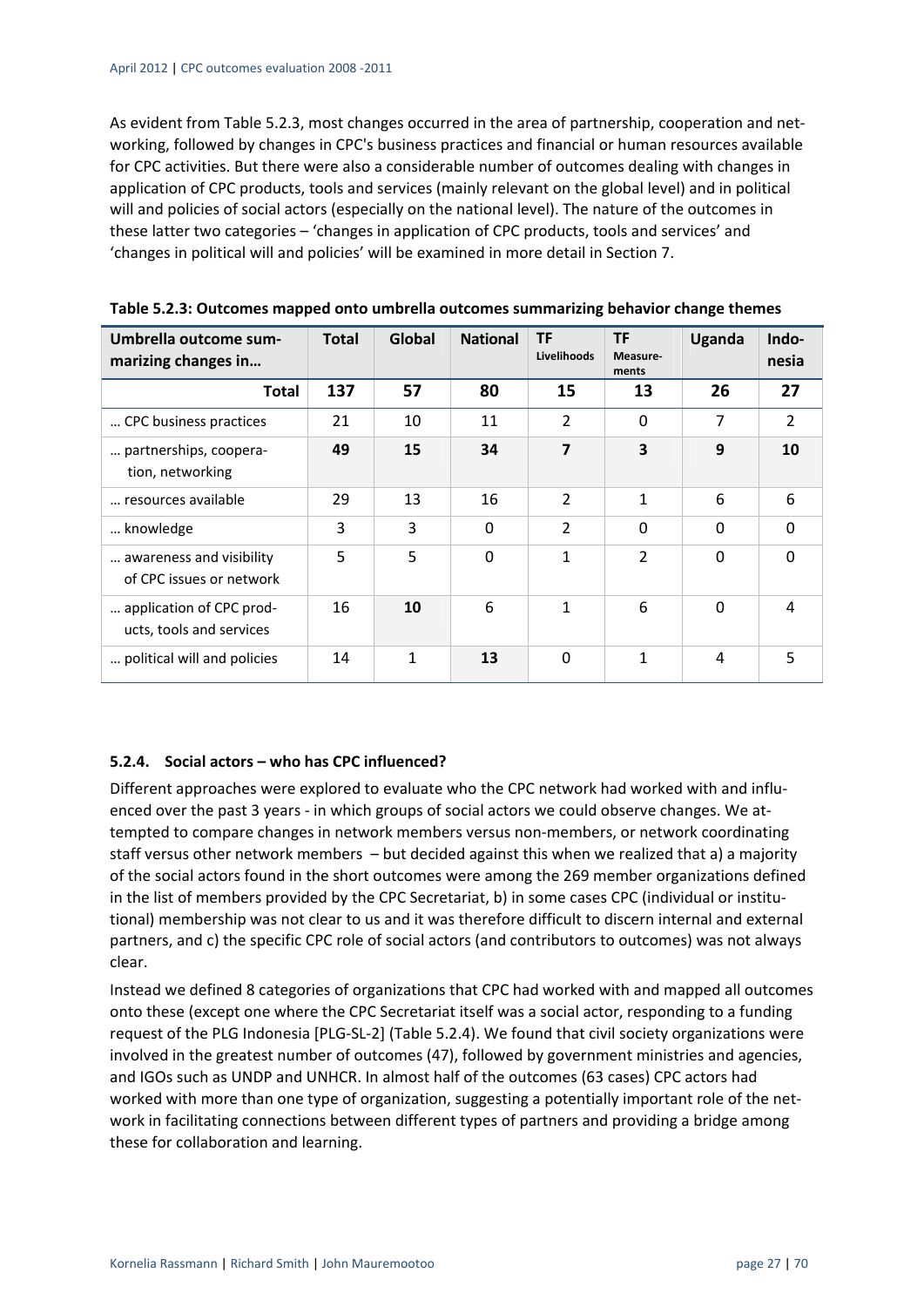| Type of social actor               | One type of social<br>actor per outcome | Several types of<br>social actors per oc | <b>Total</b>   |  |
|------------------------------------|-----------------------------------------|------------------------------------------|----------------|--|
|                                    | (73 outcomes)                           | (63 outcomes)                            | (137 outcomes) |  |
| <b>Total</b>                       | 73                                      | 106                                      | 179            |  |
| Civil society organizations        | 18                                      | 29                                       | 47             |  |
| Governments                        | 17                                      | 22                                       | 39             |  |
| Intergovernmental<br>organizations | 4                                       | 27                                       | 31             |  |
| <b>Donors</b>                      | 16                                      | 9                                        | 25             |  |
| Educators & researchers            | 9                                       | 13                                       | 22             |  |
| <b>Networks</b>                    | $\overline{7}$                          | $\overline{2}$                           | 9              |  |
| Regulatory & law<br>enforcement    | 0                                       | 3                                        | 3              |  |
| Media                              | $\overline{2}$                          | $\Omega$                                 | $\overline{2}$ |  |
| CPC Secretariat/CU                 | 1                                       | 0                                        | 1              |  |

| Table 5.2.4: Occurrence of different types of social actors in the short outcomes data |
|----------------------------------------------------------------------------------------|
|----------------------------------------------------------------------------------------|

#### **5.2.5. CPC contributors – who facilitated the outcomes achieved?**

We defined "CPC contributors" as the supporting entities such as the CPC Global Secretariat, the PLG coordinating nodes or the TF technical leads. In some outcomes, misclassifications may have oc‐ curred because we were not sure whether organizations were global CPC members or belonged to a TF or a PLG. In other outcomes, we faced a particular difficulty in determining whether CU staff had acted in their capacity as a CPC Secretariat member or representing the host organization of the Secretariat or simply as researchers from CU (a CPC member organization). We therefore lumped the classification of CPC Secretariat and CU staff.

The data clearly show that in more than half the cases (75 outcomes, see Table 5.2.5b) multiple CPC components contributed to an outcome. Frequently we observed global CPC actors from the Secre‐ tariat and TFs working together with national actors from the PLGs. These findings indicate that the CPC Network achieved many outcomes through collaboration of actors with different network roles and succeeded in linking global and national level actors, positive indications of CPC's connectedness and 'network‐ness'.

In 87% (65 / 75) of the outcomes with multiple contributors and in 62% (85 / 137) of all outcomes we found the CPC Secretariat or CU in a contributing role. As a single actor, too, the Secretariat/CU influenced twice as many outcomes as any other CPC component considered in this study. This suggests that the Secretariat/CU had a very important supportive role the last three years in building this young network. However, it should be noted that contribution statements of some outcomes include actions that occurred earlier than the outcome itself. Hence, the data will indicate a Secretariat/CU contribution even when it had only an initial influence on an outcome. The number of outcomes in which the Secretariat/CU is a contributor may therefore over-state its role in outcomes to some extent. It is notable, therefore, that about 30% of the outcomes relating to Indonesia and Uganda and 50% of the Sri Lankan outcomes were achieved by the PLGs alone.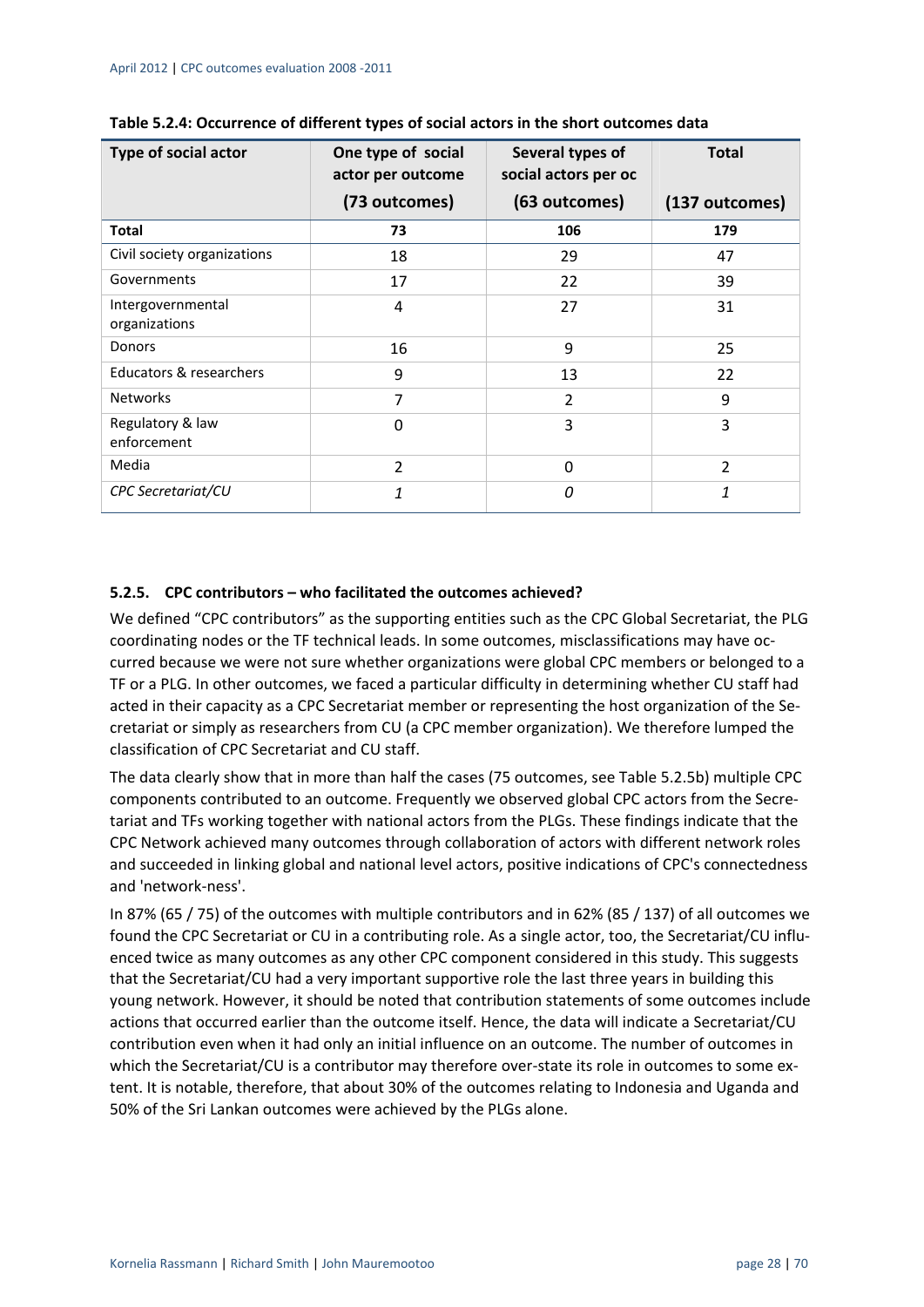| <b>CPC contributors</b>                                                     | <b>No. of outcomes</b> |                     |                       |  |
|-----------------------------------------------------------------------------|------------------------|---------------------|-----------------------|--|
|                                                                             | Total                  | <b>Global level</b> | <b>National level</b> |  |
|                                                                             | (137 outcomes)         | (57 outcomes)       | (80 outcomes)         |  |
| <b>Total</b>                                                                | 62                     | 31                  | 31                    |  |
| CPC Secretariat or CU (CPC Director, CPC Sec or<br>CU staff)                | 20                     | 15                  | 5                     |  |
| TF Measurements (technical leads, individual<br>and institutional members)  | 9                      | 8                   | 1                     |  |
| TF Livelihoods (technical leads, individual and<br>institutional members)   | 6                      | 6                   | 0                     |  |
| TF Psychosocial (technical leads, individual and<br>institutional members)* | 2                      | $\overline{2}$      |                       |  |
| PLG Uganda                                                                  | 8                      |                     | 8                     |  |
| PLG Indonesia                                                               | 8                      |                     | 8                     |  |
| PLG Sri Lanka*                                                              | 8                      |                     | 8                     |  |
| PLG Liberia*                                                                |                        |                     |                       |  |

| Table 5.2.5a: Number of outcomes where CPC contributed through a single CPC entity |  |  |
|------------------------------------------------------------------------------------|--|--|
|------------------------------------------------------------------------------------|--|--|

\* TFs and PLGs that were not in the focus of this evaluation.

| <b>CPC contributors</b>      | <b>No. of outcomes</b>         |                                      |                                        |
|------------------------------|--------------------------------|--------------------------------------|----------------------------------------|
|                              | <b>Total</b><br>(137 outcomes) | <b>Global level</b><br>(57 outcomes) | <b>National level</b><br>(80 outcomes) |
| <b>Total</b>                 | 75                             | 26                                   | 49                                     |
| <b>CPC Secretariat or CU</b> | 65                             | 23                                   | 42                                     |
| TF                           | 29                             | 15                                   | 14                                     |
| PLG                          | 46                             | 4                                    | 42                                     |
| CPC member                   | 21                             | 8                                    | 13                                     |
| CPC donor                    | 2                              |                                      |                                        |

#### **Table 5.2.5b: Number of outcomes where CPC contributed through multiple CPC entities**

#### **5.2.6. NFA analysis ‐ what does CPC do to achieve outcomes?**

To understand how CPC operates as a network, that is, to identify the network functions that con‐ tributed to CPC's outcomes 2008 – 2011 we used principles from the Network Functions Approach (NFA, Mendizabal 2006a and b, Ramalingam 2008, Hearn and Medizabal 2011<sup>2</sup>).

We first looked at CPC's functions as conveyed particularly by the contribution statements of the short outcomes. We mapped them to the function categories described in Hearn and Mendizabal (2011) for research policy networks, which we adapted slightly to match with our interpretation of the functions for a learning network such as CPC (Annex A 11.8). We also adapted some of the function names, e.g. preferring the name 'Bridging' to 'Convening'. In total, there are five PURPOSE‐ defining network functions.

 $2$  NFA was conceived as a way of analyzing and understanding networks and has been used in the research of policy networks. NFA describes networks in respect to their purpose (the objectives justifying its existence), role (the way the members and supporting entities interact), functions (what the network actually does to achieve its purpose), and form (the structural and organizational characteristics of the network). NFA is helpful for planning and focusing the work of net‐ works; we use NFA here in an innovative way for this evaluation to assess a network.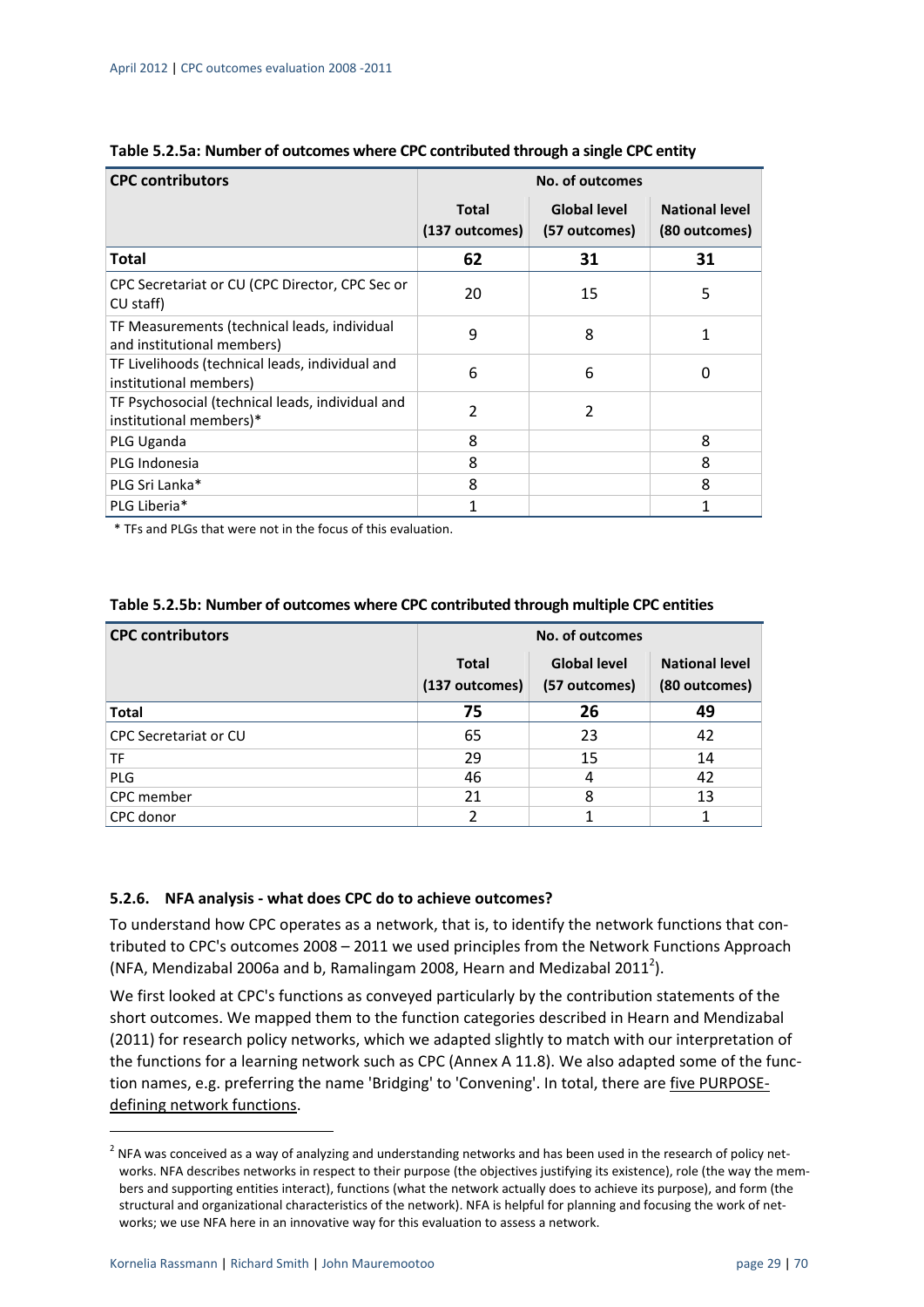While mapping the short outcome data onto the NFA network functions we found that some outcomes ‐ or rather their contribution statements ‐ could not be classified as they referred mostly to functions of the supporting entities (Secretariat, PLG and TF coordinating nodes) fostering the net‐ work. These form‐defining network functions are to some extent described in Hearn and Mendizabal (2011) and in greater detail in Mendizabal (2006a), but until now have never been used as categories in an analysis exploring what the different network entities actually do to achieve change. For this study, we defined six FORM-'functions', mostly but not exclusively carried out by the network supporting entities, and dealing with 'internal' activities aimed at building the network, maintaining it and making it sustainable. We followed the same format as for the five NFA categories in Hearn and Mendizabal 2011 and described the purpose of the function, as well as the respective contributions of the network members and the supporting bodies (Annex A 11.7).

Table 5.2.6 shows the results of this exercise in which each outcome was mapped onto the network function(s) that we considered best described the CPC contribution to the outcome. For the analysis we combined the 'Community building' category (connecting homogeneous actors interested in similar themes or working in similar ways) and the 'Bridging' category (linking heterogeneous actors) since in the case of the CPC outcomes it was often not possible for us to distinguish between both with certainty. In the future, this may be a fruitful analysis for CPC staff to undertake.

| <b>Network function FORM</b><br>Total                                                           | 124 |  |
|-------------------------------------------------------------------------------------------------|-----|--|
| 1. Network strategy and planning                                                                |     |  |
| 2. Network reporting, network data and financial management, administration                     |     |  |
| 3. Network governance and structure                                                             |     |  |
| 4. Network membership, outreach, communication                                                  |     |  |
| 5. Network advocacy                                                                             |     |  |
| 6. Resource mobilization for network fostering*                                                 | 24  |  |
| <b>Network function PURPOSE</b><br><b>Total</b>                                                 | 169 |  |
| 1. Knowledge management                                                                         | 4   |  |
| 2. Amplification and advocacy of goals and results of the network, its members and constituents |     |  |
| 3. Community building to promote learning and action and build consensus and coherence /        |     |  |
| 4. Bridging across network stakeholder groups to promote learning and action and                |     |  |
| build consensus and coherence                                                                   |     |  |
| 5. Resource mobilization for network goals*                                                     | 45  |  |

\* In cases where we could not distinguish between resource mobilization for purpose or form, outcomes were classified as both.

We found a good balance in FORM and PURPOSE functions, that is, efforts to build, maintain and foster the network compared to efforts to achieve the actual networks objectives. The most frequent FORM functions concerned 'Strategy and planning' and 'Membership, outreach, communication', followed by 'Governance and Structure' and 'Resource mobilization', all four important areas of work for building and developing a more formal type of network. 'Network advocacy' (promoting the im‐ age, brand and benefits of the network as such) and particularly 'Network reporting, financial management, administration' were underrepresented. The latter category would comprise e.g. reporting that lead to changes in management decisions; monitoring and evaluation results leading to strategy changes; or administrative functions affecting the network performance. However, a) such changes are likely to be underreported in the data we collected as understandably the focus of written reports (the basis for our outcome harvesting) lies on outcomes concerning the purpose of the network, not its structure and performance as a network; b) the CPC informants may not have recog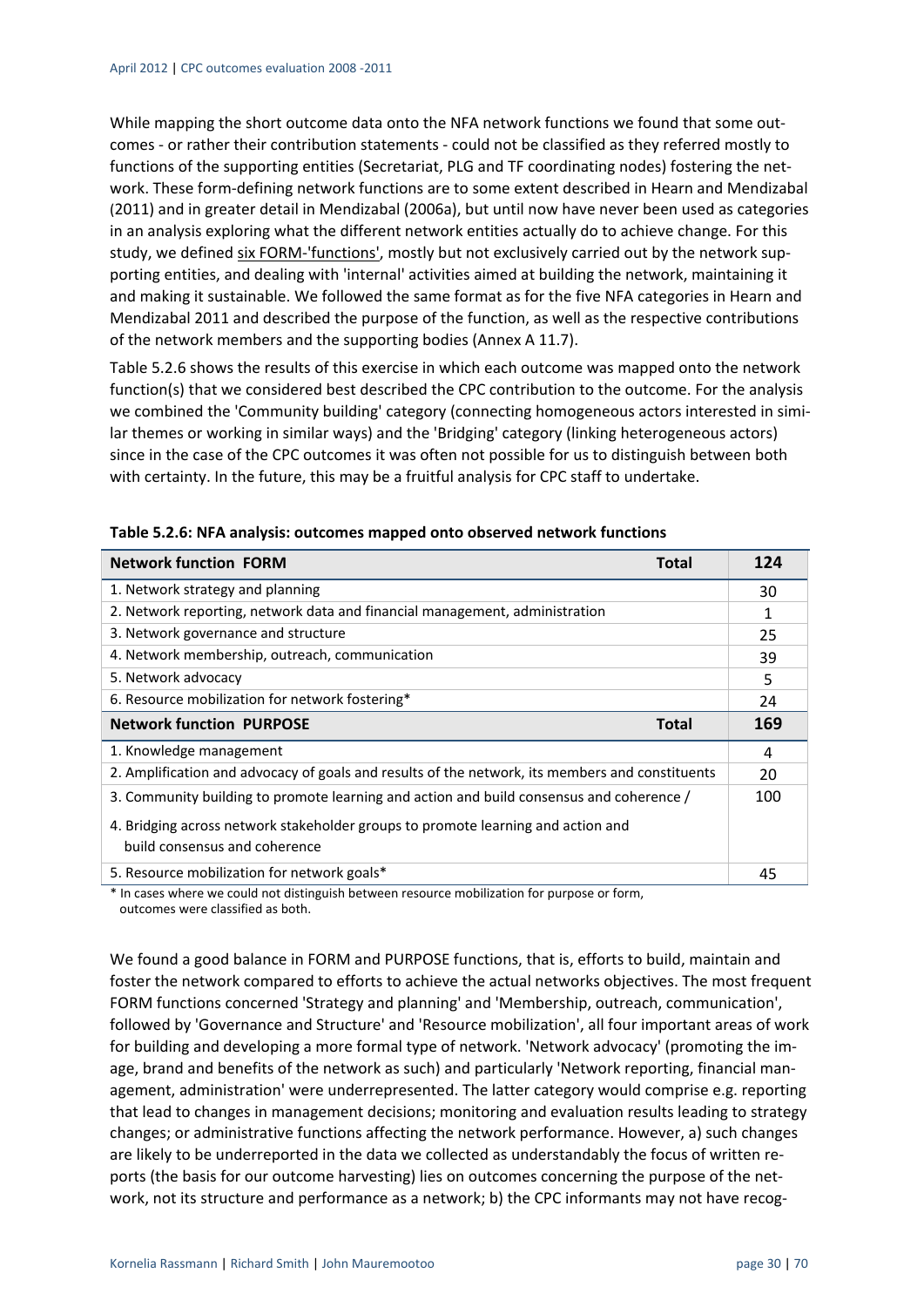nized the role reporting and M&E may have played for the achievement of the outcomes and thus it was not captured in the contribution statements.

Looking at the network's PURPOSE functions it is evident that the most prominent function of the network has been 'Community building' and 'Bridging', that is, connecting people and organizations through meetings, workshops, training, collaborations in order to promote and facilitate sharing of learning, as already indicated in Sections 5.3.3 and 5.4.4. 'Resource mobilization' and lobbying ('Am‐ plification') for the network's objectives also seem to have been important for achieving outcomes, while 'Knowledge management' apparently played a lesser role. 'Knowledge management' includes the filtering, packaging and sharing of thematic (not network) information among network members (e.g. through the website, newsletters, mailings, email communication, listserves, etc). Again, we suspect that the latter category has been underreported because a) it may not have been monitored and b) it is often difficult to identify when such routine but indispensable efforts contribute to specific outcomes.

In sum, when considered together the frequent occurrence of outcomes fitting with the FORM func‐ tion 'Membership, Outreach' and the PURPOSE function 'Community building / Bridging' suggest that the CPC network performs as a 'fostering network' – "*identify[ing] existing or potential relationships and enhanc[ing], add[ing] value to, expand[ing], formaliz[ing] or otherwise transform[ing] them*" (Hearn and Mendizabal 2011).

## 6. Findings relating to CPC structures and processes influencing learning (Question 1)

In this and the following two sections we answer the three evaluation questions in the light of the findings from the short outcomes analyses above, as well as through the information we gathered from the CPC documents, the full blown outcomes, and the results of the interviews. This section answers evaluation question 1:

*"Do the outcomes indicate any changes to the processes and structures of the network and, if so, what is their likely significance for the effectiveness of the network at facilitating learning in terms of (i) identifying and prioritizing what to learn, (ii) promoting learning and sharing what has been learned, and (iii) monitoring and evaluating learning?"*

**Assessment of network effectiveness**. The International Institute for Sustainable Development work‐ ing paper "Knowledge Networks: Guidelines for Assessment" (Creech and Ramji 2004) suggests five principal areas of investigation: effectiveness; structure and governance; efficiency; resources and sustainability; network life‐cycle. Within the scope of this evaluation we agreed to focus on effec‐ tiveness, and will integrate structural and governance changes as factors influencing network effec‐ tiveness. Hence, Section 6.1, examines the following aspects of effectiveness (adapted from Creech & Ramji 2004):

- 1. Are the network's goals and objectives clear (with respect to learning), are strategies formulated, and do we observe (anticipated or emergent) changes that indicate progress towards the objectives?
- 2. Do changes indicate that network members are effectively realizing the advantages of work‐ ing together by establishing stable relationships with key actors? Is there an added value of network‐ness?
- 3. Do changes in structure or governance influence the effectiveness of the network in reaching its goals (how is the network organized and how is it taking decisions on its work)?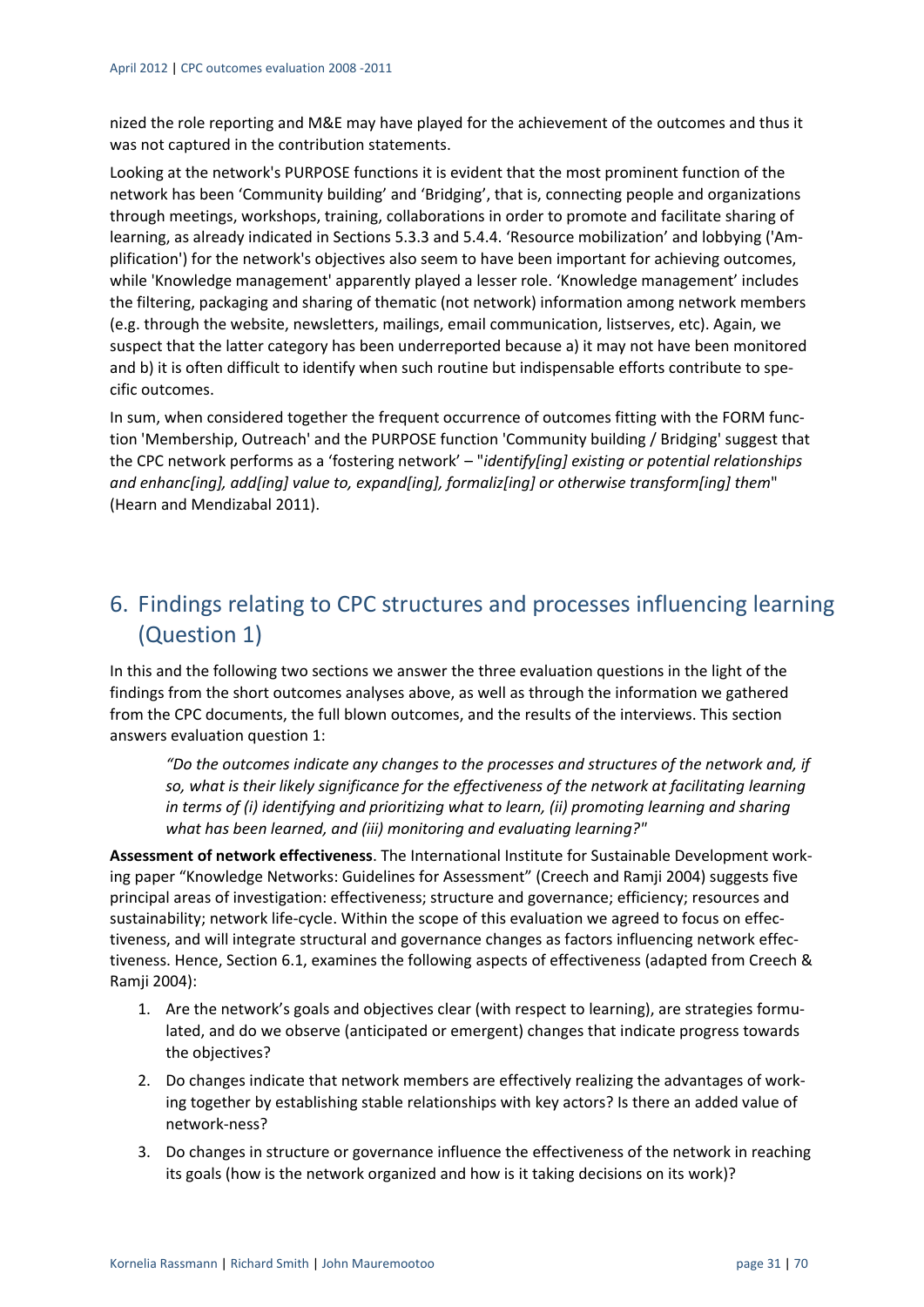In Section 6.2 we focus specifically on findings that relate to the effectiveness of the network at facilitating learning. A further question concerning effectiveness in 'Networks for Learning' ‐ whether the knowledge being produced is relevant to the needs of decision-makers and put into practice – is examined in Section 7.

## 6.1. The effectiveness of the CPC Network ‐ structures and processes

#### **6.1.1. CPC's objectives and strategies (Theory of Change)**

This section first looks briefly at the objectives agreed with Oak Foundation for the evaluation period (Annex A 11.3) to assess how clearly they were formulated, in how far CPC strove to achieve these, and which, if any, predefined strategies the network followed to accomplish their objectives.

**CPC's objectives 2008 – 2011**. CPC's objectives comprised both, network form and purpose objec‐ tives, i.e. aiming at developing the networks structures and processes, governance mechanism and resources as well as progressing the network's mission to enhance learning in order to affect change in child protection policy and practice. Some of the agreed objectives were very clear and discrete, e.g to develop a Three Year Plan for the network or to strengthen essential CPC governance and support structures. However, some of the objectives concerning the purpose of the network, e.g. '*Develop and build consensus on definitions, child protection framework, …., to formulate global best practices*', were on a higher level and more long term.

To understand if CPC followed the objectives agreed with Oak, we explored in how far the results grouped as 'umbrella outcomes' (Section 5.2.3) corresponded with the objectives agreed with Oak for 2008 – 2011. We found that the changes observed matched well with these, for example, 'Changes in business practices' would encompass to "*develop a Three Year Strategic Plan for the CPC Network*" and "*develop and Strengthen Essential CPC Governance and Support Structures*" (OUSA‐11‐ 002, Obj. 1 & 2). 'Changes in Partnership, cooperation and networking' addresses the objective to "*build an active cadre of member organizations capable of consistently employing assessment meth‐ odologies and of identifying, quantifying, and understanding causes and consequences of key child care and protection concerns in emergencies, with particular attention to sexual abuse and exploita‐ tion*" (OUSA‐07‐122, Obj. 2). 'Changes in 'Resources available' corresponds to the objective "*Mobilize significant public and private financial resources for the work of the Learning Network*" (OUSA‐07‐ 122, Obj. 3); and the three further CPC/Oak objectives (OUSA‐07‐122, Obj. 1; OUSA‐07‐122, Obj. 4; OUSA‐11‐002, Obj. 3) are aimed at increasing changes in 'knowledge, awareness and visibility of CPC issues or network', 'application of CPC products, tools and services', and 'political will and policies'. Thus, we find that CPC's work has largely followed the agreed objectives over the past three years and the outcome data provide many examples of important results enhancing both network form (building, maintaining and fostering the network including through strategy and planning) and pur‐ pose (achieving actual network objectives).

**CPC's potential Theory of Change**<sup>3</sup> . However, particularly for the higher level objectives involving multiple actors not under the direct management control of CPC Secretariat/CU, such as "*Develop and build consensus on definitions, child protection framework, assessment methods and standards in protection programming,…"* (Grant 07‐122 Obj. 4), it is problematic to monitor or evaluate progress through conventional logframe based approaches using predominantly quantitative indicators, such as those described in the grant proposals, which assume a linear change model in which inputs, activities, outputs and outcomes are controlled by CPC Secretariat/CU. Also, we are not aware of pre‐ defined strategies guiding the network to achieve their objectives that include the definition of prior‐

<sup>3</sup> We define Theory of Change as specified on the website of the 'Theory of Change' community (describing " *the types of* interventions [...] that bring about the outcomes depicted in the pathway of a change map. Each outcome in the pathway of change is tied to an intervention, revealing the often complex web of activity that is required to bring about change." www.theoryofchange.org/about/what‐is‐theory‐of‐change).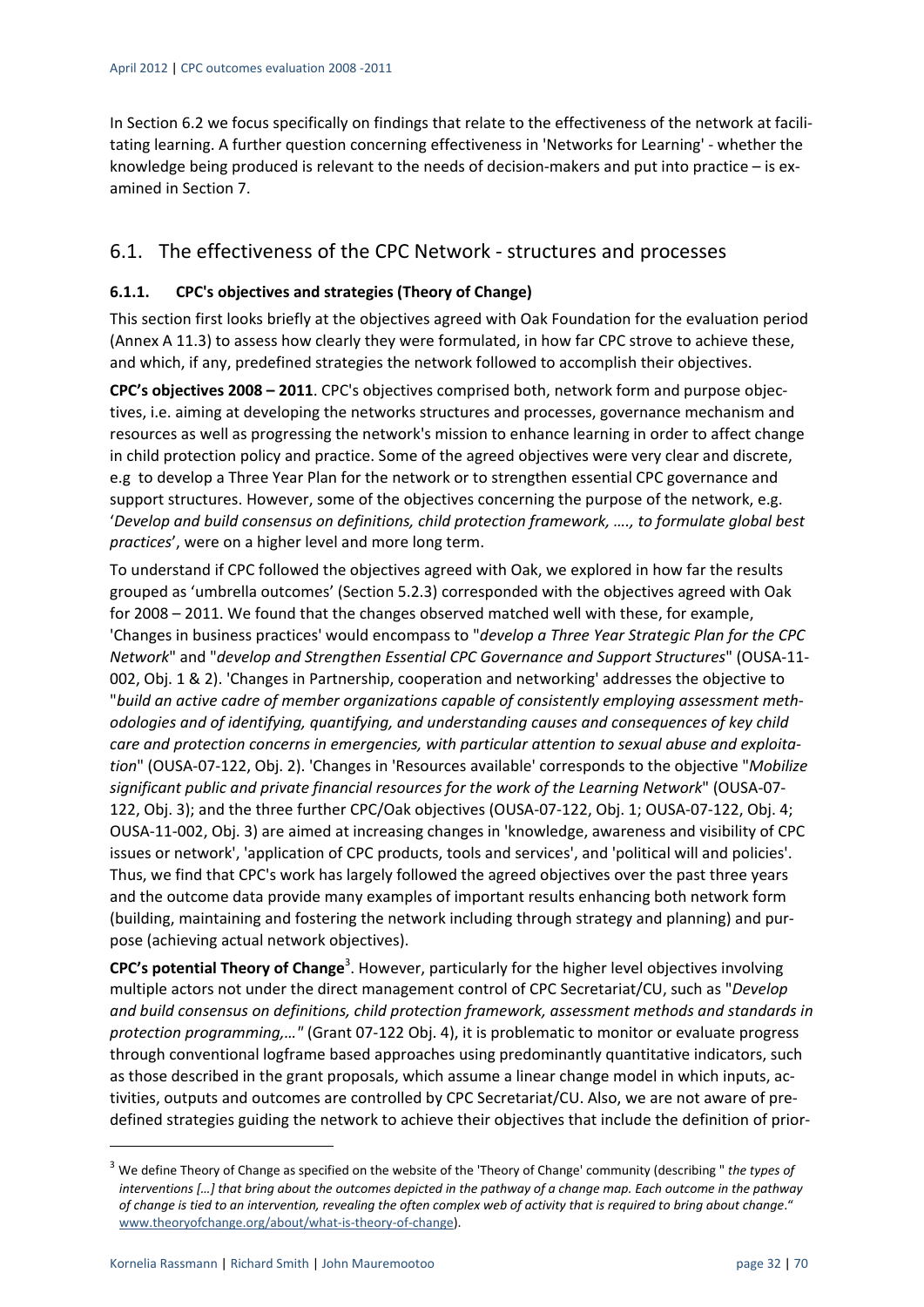ity target groups they wanted to focus on, or of the changes they expected to see in these, and how they wanted to monitor progress towards these changes. Yet, it can be argued that one of the key elements in the early ("catalyzing") life cycle stage of a network is to develop an initial and basic The‐ ory of Change that includes these factors (Innovationsfor Scaling Impact 2010b).

Still, we observe that much effort has been put into the participatory definition of the network's overall strategy and consensus finding, for example

- Key international and national experts in the field of livelihoods / economic strengthening and child protection gathered at the 2008 Kampala meeting organized by CPC members and developed an ongoing learning agenda that participants, together with the CPC Network, be‐ came committed to pursuing. The meeting also resulted in the establishment of the new CPC TF Livelihoods and Economic Strengthening.
- **The strategy meeting In Bellagio, Italy, in May 2010 gathered 20 CPC members for the first** time to build a better understanding of their roles and plan the next phase. The meeting participants made several recommendations that influenced the networks vision, mission, governance, structural reform, and communication.
- In August 2011, 31 network members demonstrated their commitment to reviewing and planning the network's future by convening for the CPC Network Strategic Planning work‐ shop in New York City, resulting in recommendations and agreed next steps for the network.

The Bellagio meeting in particular was seen by one participant and substantiator as an important step towards shaping CPC's form, function and role:

*"The meeting helped to articulate what is and should be CPC's particular and unique contribu‐ tions to child protection in emergencies, and how CPC should engage with the other key net‐ works active in the field. That is pretty significant!"* (Chris Talbot, formerly CEO Education Above All and Education Officer UNESCO)

Based on the above and many more planning efforts evident from the outcomes, the network has further developed its strategy and has achieved its objective to develop a Three Year Plan for the network. In fact, to date it has published 7 strategic plans, one global, two for the TFs Livelihoods and Measurements, and four for PLGs (Uganda, Indonesia, Sri Lanka and Liberia). These plans are pre‐ sented in an accessible way and hence we expect they will be useful for communicating CPC's strategy internally and externally. They represent a significant advance over the 2008 – 2011 period for which we are not aware of any pre-defined overall strategies guiding the network to achieve their objectives. One paper prepared for the New York meeting in 2011 by the TF Livelihoods lead sug‐ gested a Theory of Change for this task force. The next step will now be to formally develop such future Theory of Change and Theories of Action models for CPC as a whole and its single components. Looking back at how CPC has worked to date will be helpful to draw conclusions on how CPC achieves its outcomes and may illustrate what strategies CPC could use. In Section 7 this is explored further and we show how such strategies can be derived to some extent from the outcomes data we gathered.

#### **6.1.2. Network relationships**

A network is the people and the relationships and interactions between them, it cannot be created, but it can be developed or fostered (Hearn and Mendizabal 2011). The better the relationships among a network's participants and between these and the supporting entities of the network 'work', the more effectively can the network deliver it's objectives. In networks with well developed and good relationships one will find a) a high level of linkage among members and awareness of who's who and their respective roles, and b) a sense of community, trust and ownership leading to a high commitment to work with each other.

Based on our findings we believe that the development of relationships is where the CPC Network shines. CPC excels at establishing and fostering working relationships among and between different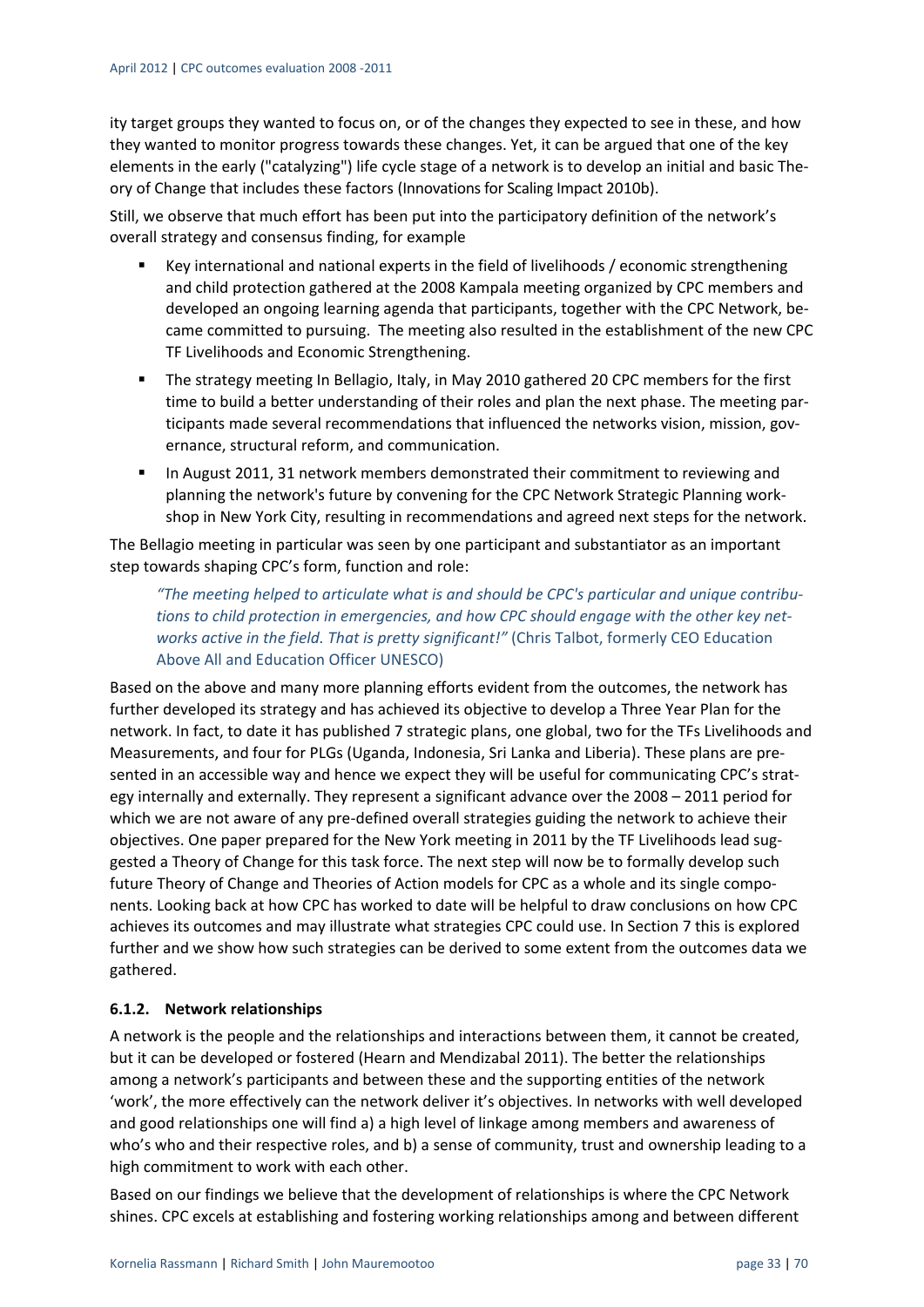stakeholder groups. The data provide a multitude of examples of collaborations on projects, work‐ shops and conferences. The network has been successful bringing people together and connecting researchers, CP practitioners and policy makers nationally and globally through CPC structures such as the PLGs and TFs. Evidence from substantiators suggests this has been an important contribution of CPC to the CP field:

*"[CPC] linked up many existing players, many of whom were not part of the CP network. This includes a number of critical actors from related technical fields, such as the Livelihoods / Eco‐ nomic Strengthening sector, whose participation has been very important."* (Lloyd Feinberg, former Administrator, Displaced Children and Orphans Fund (DCOF), USAID)

*"Another significant influence of the CPC is the bridging of the CP in crisis contexts and the CP contexts focusing on violence, abuse, exploitation etc.. This is a much needed contribution to the CP field."* (Philip Cook, Director IICRD, University of Victoria, Canada)

In Section 5.2.2 we show that a majority of the short outcomes indicate collaboration, and in Section 5.2.6 we argue that community building and bridging between different social actors is one of the main functions of the network at its current stage of development. For this, the different compo‐ nents of CPC (the Secretariat, PLGs and TFs) seem to have worked together highly effectively, strengthening our notion that different CPC supporting entities are well connected and work well together (see Section 5.2.5).

These findings are reinforced by a substantiator's comment suggesting that the network is appreci‐ ated and seen as adding value to the work of its participants:

*"The good reputation of CPC gives it the influence it needs to bring a variety of child protection organizations together, and its solid position in the network of such child protection organiza‐ tions ensures that it is well‐informed of the issues currently affecting the field."* (Rebecca Horn, Research Fellow, Queen Margaret University)

However, like many networks that started as an informal aggregation of individuals or organizations, the nature of the relationships among CPC partners as well as their roles are not always clear. Kate Barnett sees a

*"…lack of clarity on who plays what role within the CPC and CU: e.g. an individual may complete* work as an expert contracted to UNICEF, as the lead of a PLG, as a representative of the overall *CPC, or as a member of CU." (*Katy Barnett, Coordinator of the Global Protection Cluster/CPWG)

This is a common problem in networks where not only the attribution of impact, but also the respec‐ tive contribution of the different actors is often difficult if not impossible to determine. The method‐ ology used in this evaluation does address this problem to some extent: the network actors were invited to untangle who exactly contributed in what CPC role (or roles) to a particular outcome. But the success of this method depends on the extent to which the actors are aware of and take owner‐ ship of their CPC roles. These issues are discussed further in the next Section (6.1.3).

#### **6.1.3. Formal structures and governance**

**CPC structures**. Today, the network facilitates learning in more than 30 countries and its members are involved in a wide range of CP related themes. We found that CPC has made important progress during the last 3 years in focusing its endeavors and shaping its thematic and organizational appear‐ ance. Within a strikingly short period of time it has succeeded in building formal operational and government structures including

- PLGs in 5 focus countries or territories (Uganda, Indonesia, Sri Lanka, Liberia, Middle East);
- **5 Task Forces:**
- a Global Secretariat hosted and supported by staff from Columbia University (CU, Program on Forced Migration and Health);
- a global Steering Committee established in 2011.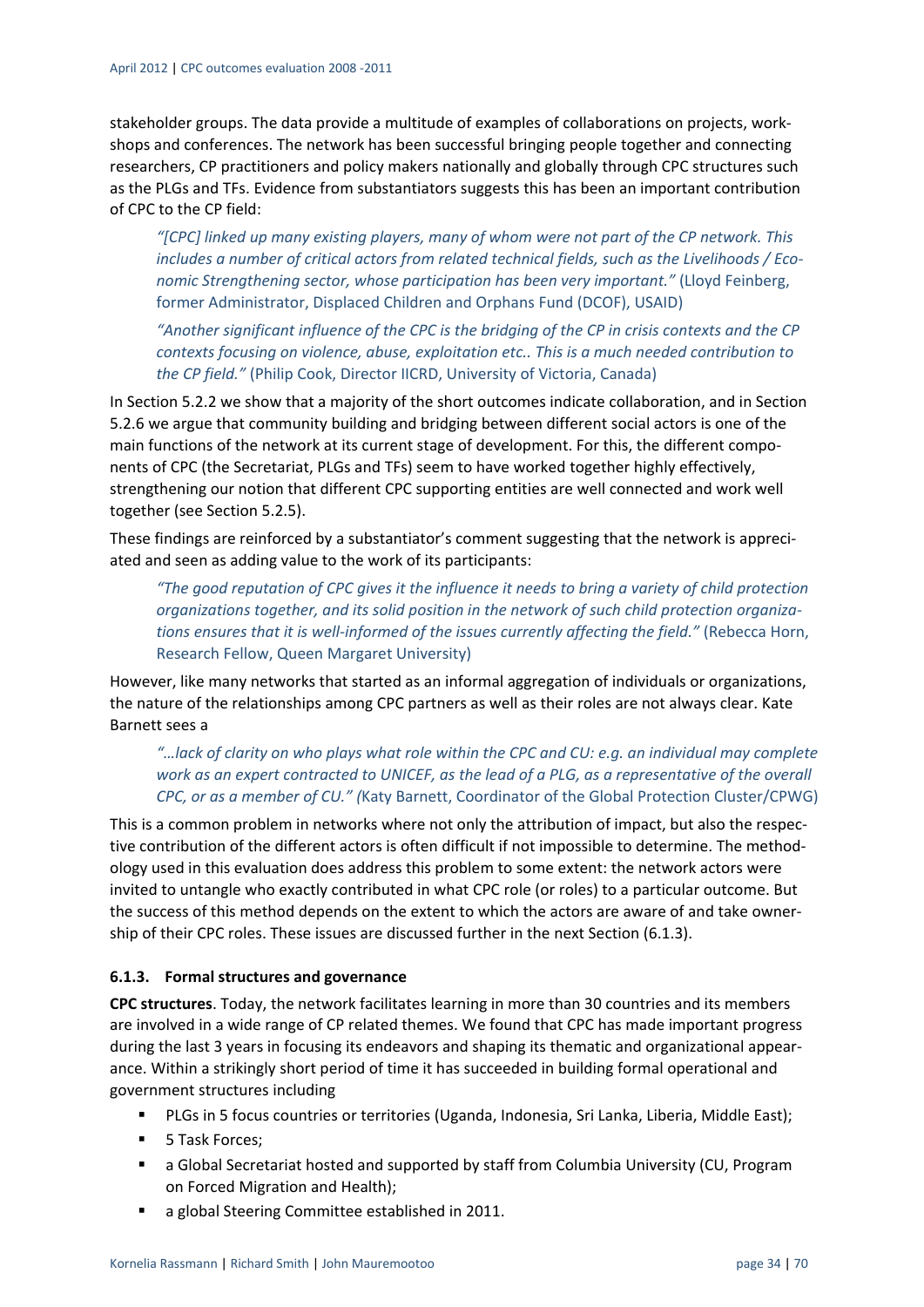The various CPC components are at different stages of development and functionality. The Uganda and Indonesia PLGs are the most advanced national structures with working PLG Secretariats and a Steering Committee (Uganda) or Advisory Board (Indonesia), coordinators, and well developed rela‐ tionships among member organizations of different types. We harvested a substantial number of outcomes for these PLGs and, interestingly, also for the PLG Sri Lanka, although it was not one of our focal groups.

Functionality of the global supporting entities is examined through the contributor analysis (Section 5.2.5), with the Secretariat involved in 62% (85 / 137) of all outcomes and one or more TFs contributing to 34% (46 / 137) of the outcomes (Table 5.2.5). The contribution of TF Livelihoods is such that it is seen as

*"currently the most active and significant network for information exchange and development related to economic strengthening to benefit vulnerable children."* (Lloyd Feinberg, Former Ad‐ ministrator, DCOF, USAID)

From the short outcomes and information in the documents provided we get the impression that this process of defining and setting up the network's form involved various stakeholders and was guided by the thematic objectives and functions that were conceived for the network. This is essential as a network's organizational arrangement is crucial to its capability to deliver its functions (Hearn and Mendizabal 2011).

This responsiveness to the needs of the network and its members as well as to its different environ‐ mental settings, is reflected at the national level. In Uganda, for example, a structural change occurred in 2011 to accommodate the need to provide more intensive technical guidance to national CP projects. TWGs are now being constituted on a case by case basis with representatives of the agencies hosting the research and other organizations who can provide help. As an unexpected outcome, these TWGs have now become "*centres for learning in the process of developing, implement‐ ing and monitoring the network's research agenda*" (full blown outcome PLG‐U‐24, Joyce Wanican, USAID/HHS), even if "*not all technical committee[s] were fully functioning"* (comment on this full blown outcome by Stella Ayo Odong, Executive Director, Uganda Child Rights NGO Network) (Annex B 12.7 and 12.10).

**Network governance and leadership**. The very rapid growth and development of the CPC Network is a result of strong and, for some at least, transparent CPC leadership as suggested by the following substantiators' comments:

*"…the Columbia University leadership team, combined with a growing network of Program Learning Groups has made a significant contribution to the outcome [G‐13: building CPC mem‐* bership]. This is not only a question of attribution but also one of leadership and I believe this ini*tiative has shown a capacity for both qualities."* (Philip Cook, Director IICRD, University of Victo‐ ria, Canada)

"The CPC has been run in a transparent manner and this has helped make it a credible lead in *this field."* (Simba Machingaidze, Country Director Child Fund)

At the global level, CU has clearly had an enormously important role in providing leadership. This has come at the cost of making it often difficult if not impossible to tell when an actor contributing to an outcome has been doing so representing CU as the academic organization or as host of the CPC Se‐ cretariat, or the CPC Secretariat itself, or TF Measurements. This fuzziness, while not unusual in vol‐ untary networks, is a concern for some:

*"One other important issue to address is the 'grey' area between the CPC Network and Columbia University. It has sometimes been difficult to separate the two and be clear what has been done by the Network and what by the academics in the hosting programme. In terms of governance of the Network this confusion has recently been addressed through the establishment of the Steer‐*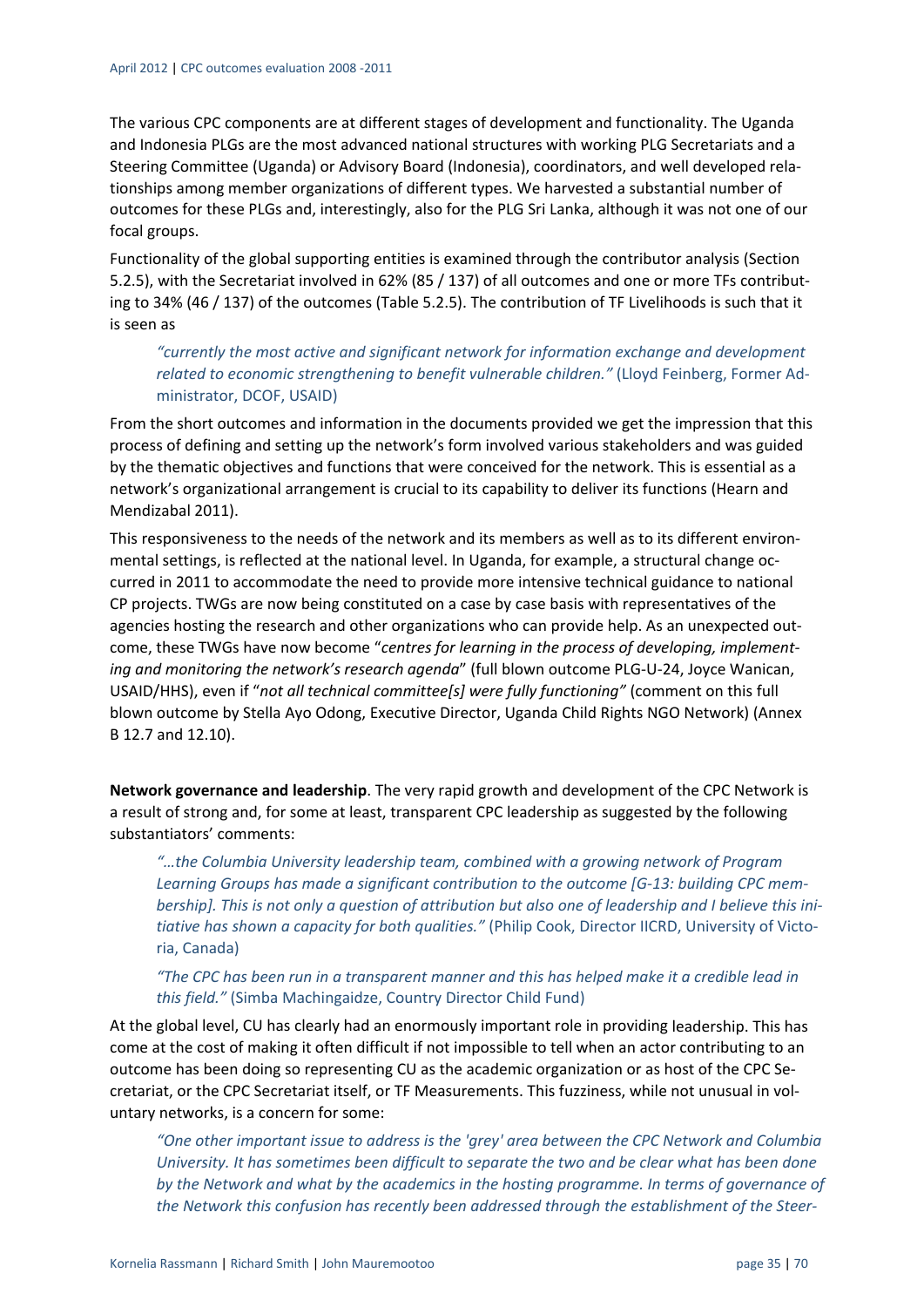*ing Group. The actual independence of the network remains somewhat unclear."* (Bill Bell, Save the Children UK)

"The only point I might add is under item 2, on governance. All that is there is correct. But there *was also a recommendation to separate out the roles of Secretariat from governing body, which were joined at the time of the Bellagio meeting." (*Chris Talbot, formerly CEO Education Above All and Education Officer UNESCO)

The rapid evolution of the network has been accompanied by debate and decisions on strengthening global level governance but to date this appears to have been ineffective. Initially, the CPC Network had an Advisory Group to support the Secretariat during the early stages of network establishment. After about a year, the Bellagio strategy meeting in 2010 reviewed the operation of the advisory group and:

*"Acknowledged that the role of the AG was not sufficiently clear now that TFs and PLGs had started to take off and a global network was starting to take shape.* 

*Recognized that the Secretariat was short staffed and more needed to be done on strategic rela‐ tions and communications but there were no funds to strengthen the Secretariat.*

*Considered, with Oak's encouragement, the need to strengthen governance and decision making and involving a broad base of stakeholders."*

(Anne Scott, former Advisory Group member and current Steering Committee chair)

The Bellagio meeting agreed to dissolve the Advisory Group and form a Steering Committee with the intention of providing

*"...functional support for the Secretariat and Network as a whole in strategic relations, commu‐ nications and fundraising."* (Anne Scott)

However, the Steering Committee has not developed as intended:

*"The group has ended up being dominated by a small and known pool of CP technical experts, not the professional NGO managers with executive experience of strategic partnerships, com‐ munications and fundraising as required…*

*The issue of whether the SC should take global level CPC decisions (including financial decisions) was considered but rejected because CU, with Neil as Principal Investigator, is actually responsi‐ ble for CPC global level grants, not the SC."* (Anne Scott)

And the current funding situation threatens its viability:

*"Its viability will depend on any future funding for the Secretariat / governance / organizational development."* (Anne Scott)

In networks – unlike organizations or companies – there are no clear lines of authority and there is no ideal governance structure that will guarantee its success. Yet, as Mendizabal (2006a) points out, the network's degree of formality, leadership and governance mechanisms needs to be closely linked to the characteristics of its building blocks and its functions and objectives. For CPC, the extent to which the network should be formalized as a legal entity and/or through agreements between institutional and individual actors needs to be considered together with the related question of resource requirements. It will then be possible to move forward from the current impasse in governance.

**Network membership**. In the proposal to the Oak Foundation (2007) it is envisioned that in three years time there will be a "*vital membership association of 25 to 30 operational agencies, local groups, and concerned academics working together*". The network has surpassed its own expecta‐ tions, with the Three Year Plan (2012) stating that "*CPC now includes over 250 agencies working in 32 countries*". However, this membership concept has been challenged by one substantiator, who holds the view that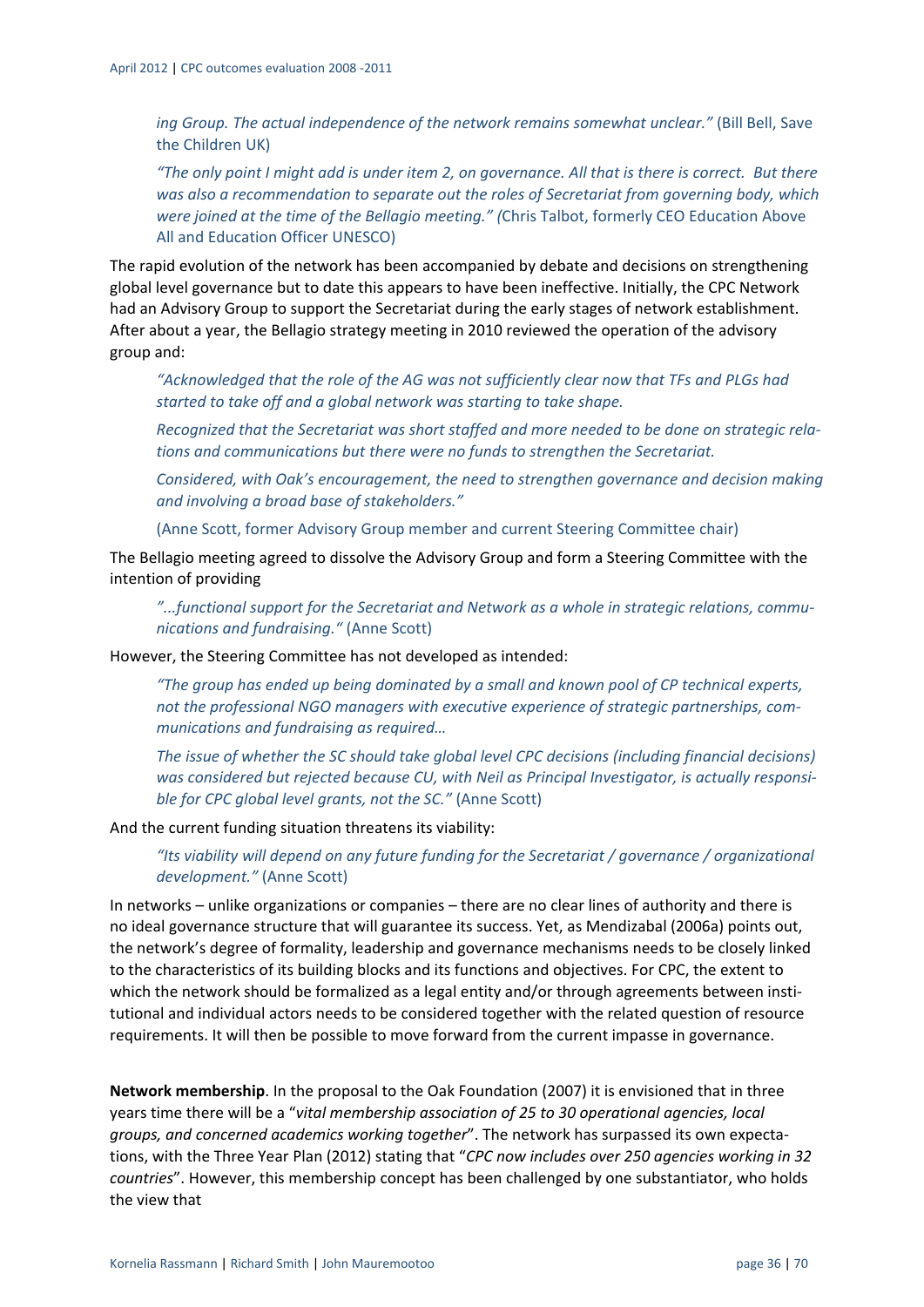*"the CPC's definition of 'membership' and therefore active engagement may be drawn too widely. Many organizations work with the CPC but the nature of that relationship might not normally be described as a 'membership' relationship."* (Bill Bell, Save the Children UK).

We see from the outcomes that CPC is very effective in establishing sound and very productive relationships with partner organizations, regardless of whether these are called members or participants or something else. However, a clearer communication on how CPC defines its institutional and/or individual membership will not only convey a more credible and undoubtedly still very impressive picture to the wider CP community, it will also help all involved to appreciate the respective contributions of the various network members to results and help to better define the niche of the network. As the substantiator Bill Bell (Save the Children UK) remarks,

*" the [current] description might appear to privilege the CPC network as 'a home for individu‐ als, agencies and higher learning institutions who share its commitment to learning and pro‐* fessionalization of the field of child protection'. This would seem to imply that the CPC is a sector-wide home to which all key actors gravitate - whereas the CPC is one, albeit important, ac*tor with its own agenda and work that works alongside other actors across the sector who are contributing to the same agenda in their own, independent way."* 

Bill Bell suggests two possible ways forward

*"Membership of the CPC should perhaps be confined to those organizations actively and regu‐ larly participating in the work of the CPC within the PLGs or the Task Forces. Alternatively it may be helpful to develop a more formal form of 'membership'."* 

Participation is not the only way of defining membership; the interpretation of 'actively and regularly participating' can be ambiguous, and it also leaves open the question of individual membership.

In sum, we believe that CPC would benefit from clarifying the issue of its membership (categories) together with the questions to which extent formal structures will support the network as it evolves over its next phase and which level of visibility / branding will be needed to successfully pursue fund‐ raising goals.

## 6.2. The effectiveness of the network at facilitating learning

In this section we examine the effectiveness of the network focusing particularly on its learning aspect with regard to progress in (i) identifying and prioritizing what to learn, (ii) promoting learning and sharing what has been learned; and (iii) monitoring and evaluating learning.

The overall progress of the network's effectiveness at facilitating learning was summarized by one substantiator:

*"Leading up to Bellagio, the CPC had produced good research studies and engaged a limited number of researchers […] and had forged initial alliances with three or four country‐level part‐ ners; […] Since Bellagio, the CPC secretariat and country sub‐networks have moved ahead ener‐ getically and moved the network learning to a higher level."* (Michael Gibbons, Consultant at the Bellagio Meeting 2010)

#### **6.2.1. Identifying and prioritizing what to learn**

28% (38 / 137) of the short outcomes described social actors agreeing to or initiating action that helped to identify and/or prioritize learning (Table 5.2.2). This could be thematic workshops or planning meetings where a shared agenda was developed for a group of organizations; conferences or‐ ganized with the help of CPC to prioritize future work; organizations integrating CPC priorities in their own agenda; or educators defining their curricula based on CPC priorities. Examples include, e.g.,

 the Child Protection Action Summit in Stockholm in 2008, where political leaders, donors and CP experts identified priorities and initiatives for the next three years of the CPC Network [G-14];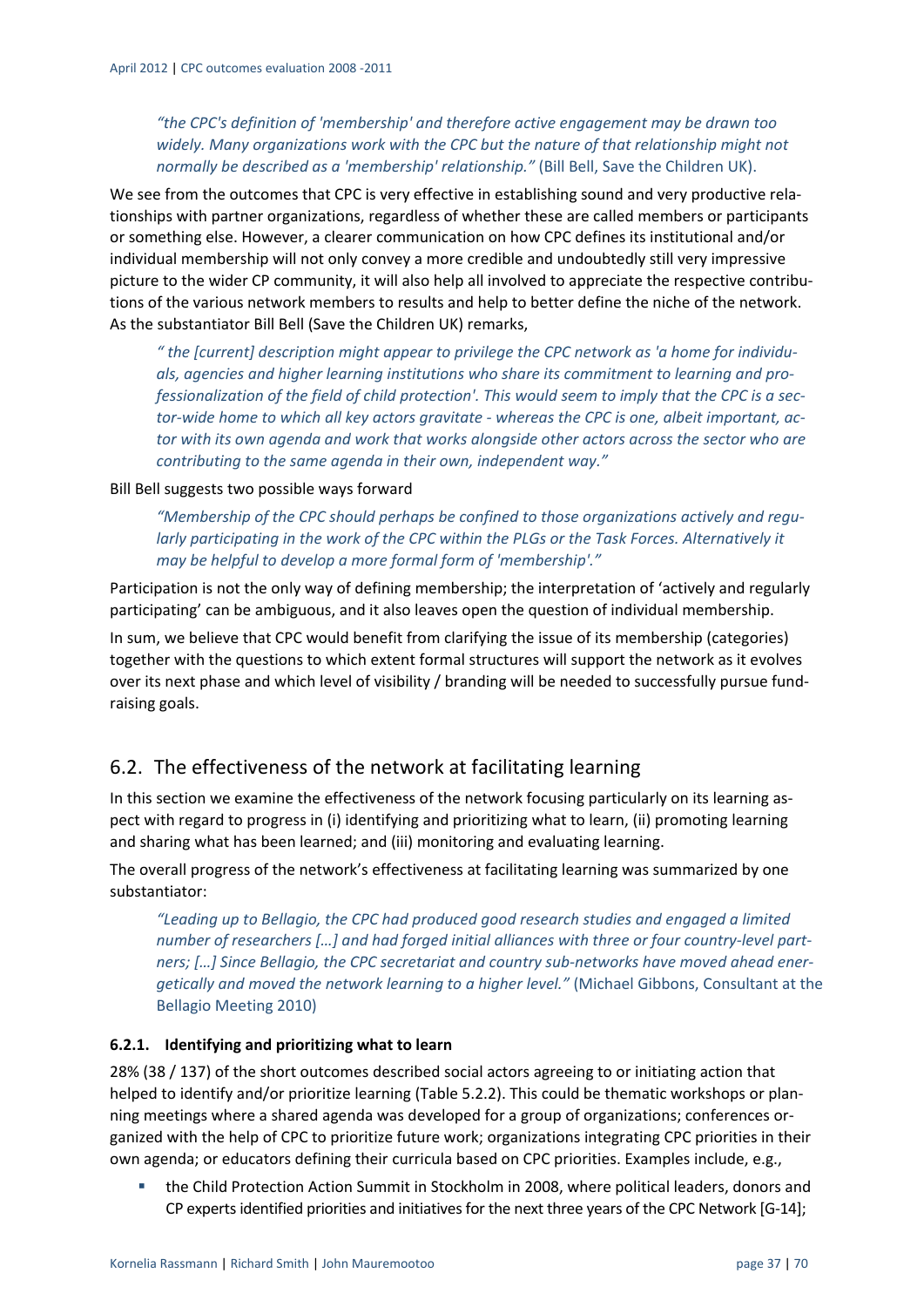- a meeting in 2008 where the proposed Uganda PLG members Child Fund, Save the Children Uganda, World Vision, Health Alert, prioritized knowledge gaps and learning needs to be ad‐ dressed [PLG‐U‐2];
- the development and agreement of the Strategic Plan of the PLG Indonesia in 2010 by all PLG Indonesia stakeholders including key government ministries and civil society organizations and facilitated by the CPC Secretariat [PLG‐I‐4].
- an inter-agency group including Save the Children, Child Fund International, HealthNet TPO, IFRC, IMC, REPSSI, UNICEF, War Child and World Vision – endorsing the 'Inter‐Agency Guide to the Evaluation of Psychosocial Programming in Humanitarian Emergencies' pre‐ pared by CPC Network members [TF‐M‐11];
- the first global classroom curriculum developed by the Columbia University in collaboration with the Open University and taught in 2011 to students in Uganda, Sri Lanka, Indonesia and the USA, which was [G-18]:
- the development of an improved national higher education programme in child protection by several Uganda PLG members in 2011 [PLG‐U‐18];
- the Women's Refugee Commission understanding for the first time the child protection relevance of its economic programming research and advocacy as a result of the livelihoods‐ themed Kampala meeting in 2008 [TF‐L‐5].

When substantiating one of the full blown outcomes, Dale Buscher, WRC, confirmed that

*"the 2008 Kampala meeting completely changed how the Women's Refugee Commission, a leader on refugee and IDP livelihoods, thought about our livelihoods work."* (Dale Buscher, Direc‐ tor Child Protection, Women's Commission)

Other substantiators also support the function of CPC in shaping the agenda of their members:

"I have observed at first-hand their work [...] and have seen the way in which they draw organi*zations together to work towards a common goal".* (Rebecca Horn, Research Fellow, Queen Margaret University)

*"CPC […] helps establish complementarity in working towards a common goal contributing to the achievement of outcomes."* (Mallika R. Samaranayake, Director Institute for Participatory Inter‐ action in Development, Sri Lanka)

In addition, they appreciate the role of the network in identifying new learning and mainstreaming it through the network:

*"The research component of the CPC also serves to identify innovative interventions which are shared across organizations to improve results and impact of everyone's work on the ground."* (Owen Shumba, UNDP )

*"CPC's approach has brought new ideas and initiatives that [we] have been promoting to intro‐ duce (and push) in the government agenda."* (Punky Sumadi, Ministry of Planning, Government of Indonesia)

In conclusion, the ample evidence from the harvested outcomes and the substantiators' comments indicates that CPC has been effective in identifying new learning priorities, setting its own network learning priorities, and shaping the agenda of its members and others.

The outcomes suggest that one of the strategies used by the network to better understand learning needs is to engage CP practitioners. An example of CPC facilitating the participation of practitioners in identifying and specifying tools and products is provided by the use of the TF Livelihoods listserve membership in developing the 'Neighborhood Method':

'The learning agenda has been informed in part by an online community of practitioners (TF Livelihoods listserve), influencing the manual development process and resulting also in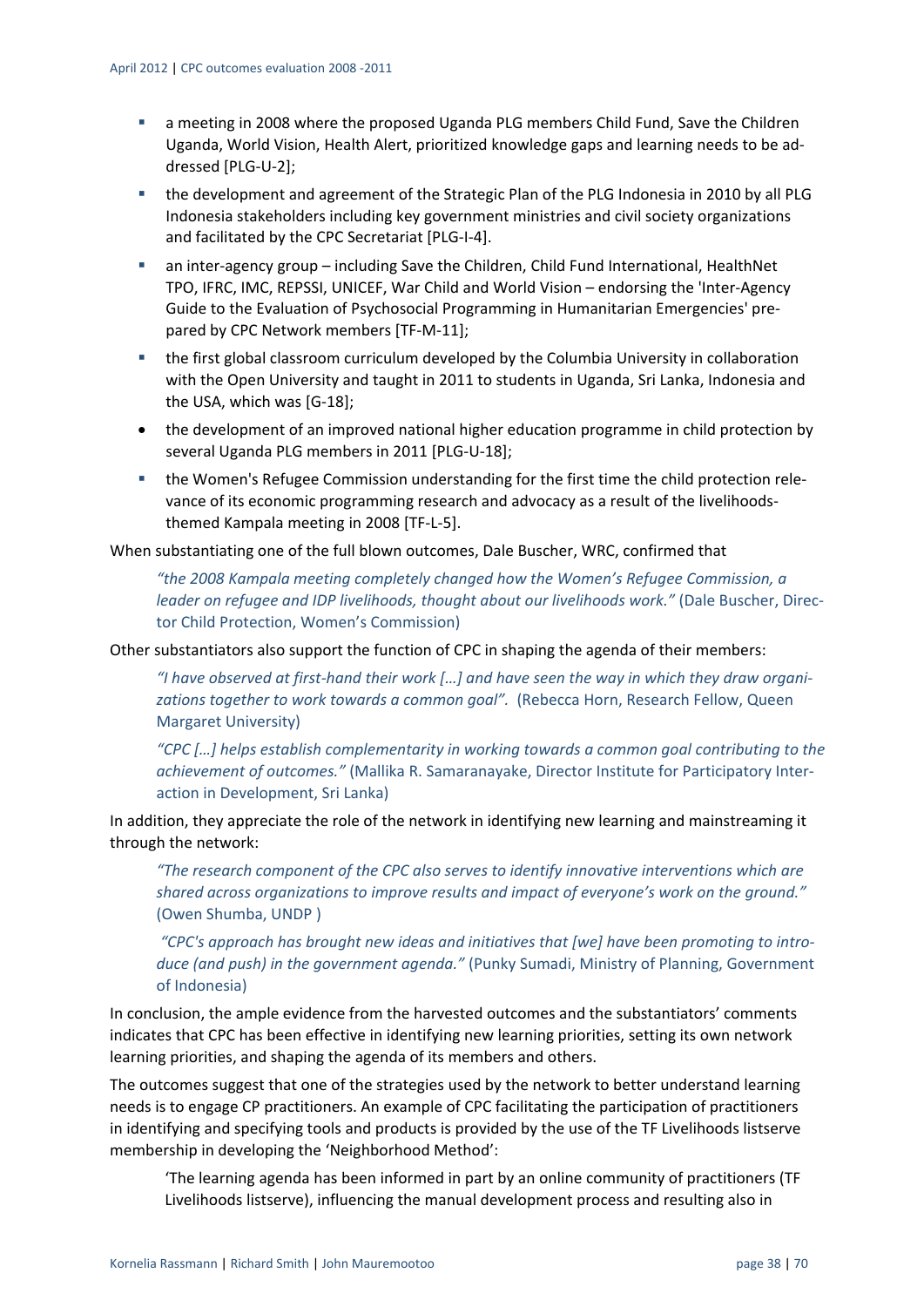other specific pieces of work on child protection.' (Full blown outcome TF‐L‐15 Significance statement; Annex B 12.7).

Another example is the development of the draft manual on psychosocial program evaluation devel‐ oped by CPC members in collaboration with a colleague from the 'Mental Health and Psychosocial Support in Humanitarian Emergencies' (MHPSS), which was field tested and revised before it was disseminated by UNICEF as a UNICEF‐interagency good practice document. These 'Community build‐ ing' and 'Bridging' functions are important mechanisms facilitating joint research and engagement of stakeholders for the development of workable solutions. They are the network functions demon‐ strated most often in the analysis of the outcomes data set (Section 5.2.6) and their significance for the identification of learning needs is further supported by the following substantiator comment:

*"CPC addresses a clear learning need, which was not identified in isolation but through ongo‐ ing engagement with networks of people working in this area (policy‐makers, academics and practitioners)."* (Rebecca Horn, Research Fellow, Queen Margaret University)

#### **6.2.2. Promoting learning and sharing what has been learned**

As shown in Section 5.2.6, a major function of the CPC Network since 2008 has been community building and bridging as a way of sharing knowledge. 68% (93 / 137) of the outcomes concern social actors responding to CPC efforts to bring them together and promote learning and sharing what has been learned (Section 5.2.2). This includes CPC meetings or discussions, collaboration on CPC pro‐ jects, the establishment of thematic task forces, or simply members and non members accessing information provided through emails, CPC websites or listserves. Examples of these types of out‐ comes include

- At the 2008 CPC network meeting in Kampala, Uganda, on the theme of livelihoods/ES and child protection, experts identified priorities in the field of livelihoods and economic strengthening through a polling process, and connections were made that have led to col‐ laboration at the field level between the TF and PLGs (TF‐L‐4).
- In 2010 UNICEF asked Columbia University faculty (Alastair Ager) to work with a TF Psychosocial member and a MHPSS colleague to further develop the draft manual on psychosocial program evaluation (G‐20)
- In 2009 the Child and Youth Economic Strengthening Network, an online community of hundreds of practitioners and organizations, agreed to partner with the TF Livelihood and Eco‐ nomic Strengthening, being members of the TF (TF‐L‐7).
- Between 2010-2011, email communications between CPC participants including from Secretariat to members, members to Secretariat and members to members ‐ have increased four fold (1200 to 4800 per year) (G‐21).

In Section 5.2.4 we argue that the network excels particularly in connecting different types of social actors and providing a bridge among these for collaboration and learning. Section 5.2.5 analyzes the respective roles of the CPC contributors and suggests that this is achieved through an amalgam of CPC actors and components (Secretariat, PLGs, TFs, CPC members) successfully working together.

These findings are supported by responses of numerous substantiators, which we reproduce here as evidence and to shed further light on CPC's approach to promote and share learning. They acknowledge how the network facilitates community building and bridging through collaborations and work‐ shops

*"CPC presents opportunity for collaboration and shared learning building on the strength of each other and developing synergies among child protection actors for greater impact."* (Edison Nsubuga, Plan International, Uganda)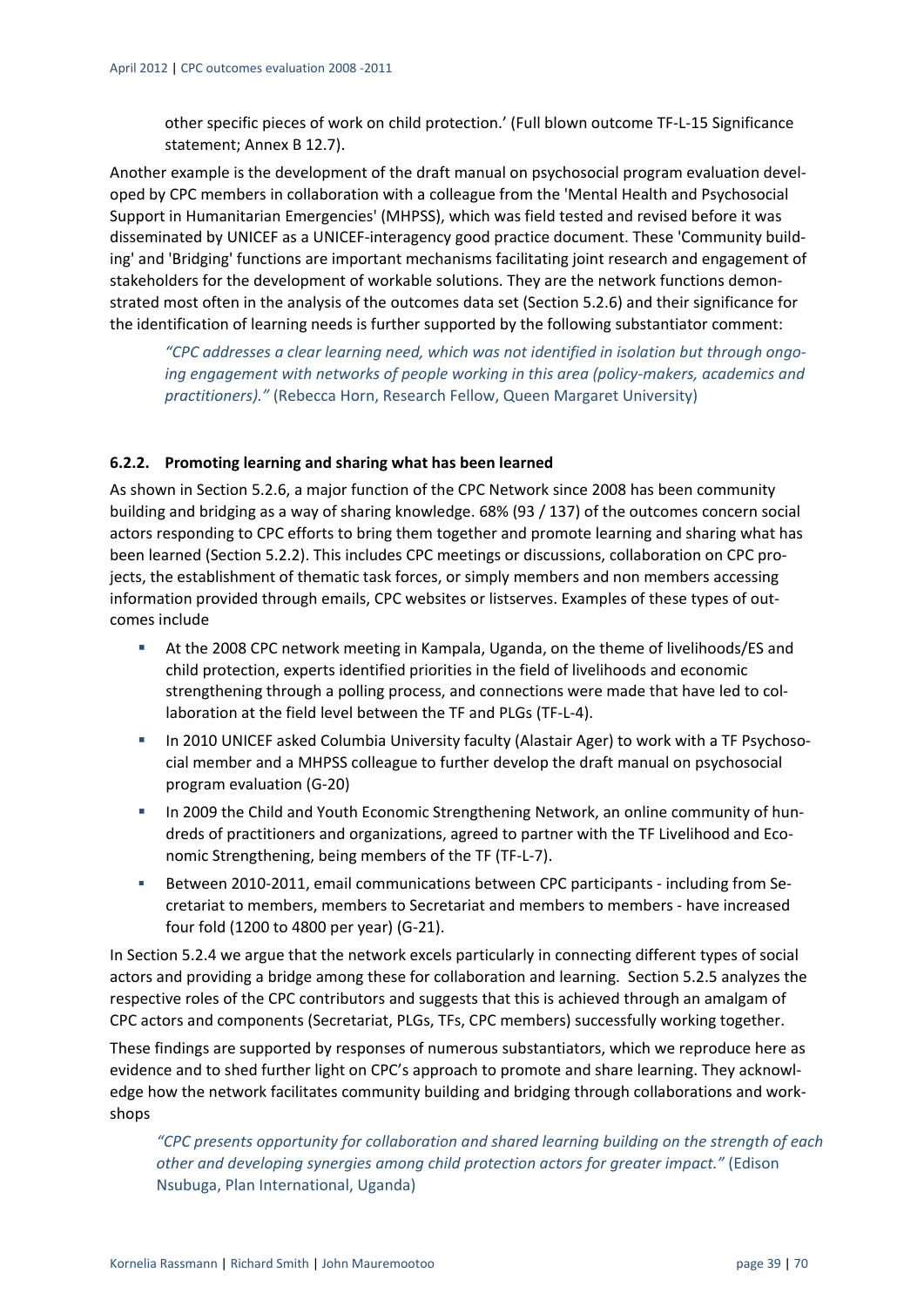*"In crisis situations […] CPC with its capacity to mobilize like minded organizations are in a much better position to learn from each other both successes and failures and also prevent duplication of efforts and wastage of resources and time."* (Mallika R. Samaranayake)

*"In particular regional workshops that were/are organised remain as a key conduit for CPC members to chart the agenda for protection globally and influence the thinking and practice of organizations working in crisis contexts."* (Owen Shumba, UNDP )

#### They support CPC's bridging function

"... the fact that [ ... ] CPC brought a number of important players in the "non crisis" Child Pro*tection arena together with the "Children in Crisis" community, should not be overlooked.* (Lloyd Feinberg, Former Administrator, DCOF, USAID)

*"I think one of the unintended outcomes of the influence of the CPC network is the connectivity with other child protection (CP) networks such as those linked to our own network at IICRD, as well as others through UNICEF and Save the Children."* (Philip Cook, Director IICRD, University of Victoria, Canada)

#### and highlight CPC's knowledge management function

*"As a global practitioner and researcher, I always read the bulletins and news from CPC with great interest and find the information and insights contained in them very helpful and interest‐ ing".* (Chris Talbot formerly CEO Education Above All and Education Officer UNESCO)

#### There are also suggestions for further improving CPC knowledge dissemination and exchange, e.g.

*"One thing that the Secretariat might usefully do is to share CPC's outputs systematically with other networks' secretariats and be willing to publicise the work of those networks in ex‐ change. […] Then there are services and outlets for information, with whom CPC's Secretariat might share its reports for a more passive dissemination. Two that spring to mind are dev net and UNHCR's Refworld, but there are many more.* (Chris Talbot)

*"One area that could be strengthened is the online community of practice and the application of CPC applied research to shared accredited professional training for CP practitioners in vari‐ ous professions (social work, child and youth care, police, judiciary, community development, psychology)."* (Philip Cook, Director IICRD, University of Victoria, Canada)

**The situation in Uganda is particular:** the PLG has been re‐launched in 2009 after a first attempt to establish a PLG in North Uganda in 2008 had failed. Today, some feel that

*" the CPC network steering committee are the main actors in the PLG and are majorly com‐ prised of individuals from organizations that are based in Kampala thus the organizations up‐ country that are face to face with child protection are not adequately involved, […] there is need for a trickle‐ down effect to the grassroots through child protection organizations up country."* (Keriwegi Anthony, Concern Parents Association)

This notion is supported by two substantiators from Uganda who suggest that

*"As a learning group, CPC needs to invest in reaching to actors outside CPC to cause change. […] We would like to see the network members driving the agenda beyond technical commit‐ tee meetings.*(Stella Ayo Odong, Executive Director, Uganda Child Rights NGO Network)

"... we have not gone wide to cover the whole country. We need to scale up and have a wide *range of the country.* (Irene Birungi, Resource Centre Manager, CHAIN ‐ Uganda)

We conclude that much has been achieved globally as well as nationally with respect to building network connections and relationships in order to enhance knowledge sharing. Further, it is evident that there is much potential for further work such as that suggested by the actors cited above. With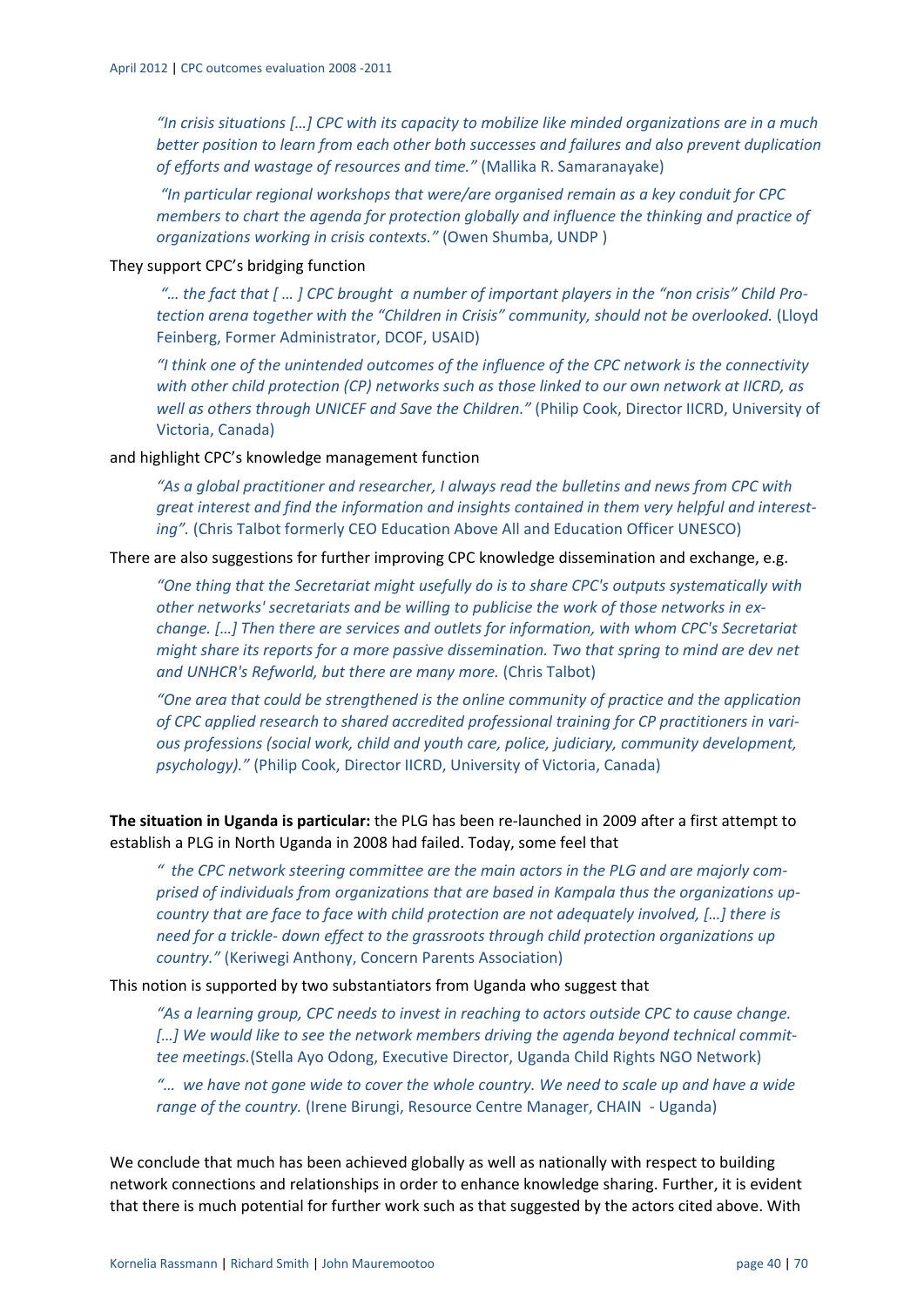many structures already in place and a growing reputation, CPC is well positioned to build on the achievements of its first phase and expand its promotion of learning and sharing what has been learned.

#### **6.2.3. Monitoring and evaluating learning**

23% (31 / 137) of the outcomes dealt with CPC members engaging in evaluations or mapping studies of their own work, social actors requesting an evaluation or assessment of their CP programming from CPC, or CPC members participating in meetings to share and reflect on lessons learned (including evaluation of the network's own performance).

Examples of CPC's monitoring and evaluation work since 2008 include

- Save the Children requesting and part-funding an evaluation of the long term impact of their post-tsunami livelihoods programming on children from the TF Livelihoods in 2010 [PLG-I-19].
- TF Livelihood members developing a methodical research review looking at impacts on chil– dren from economic strengthening programming that contributed to the CPWG minimum standard for economic recovery [TF‐L‐11].
- PLG- Sri Lanka member UNICEF collaborating with the PLG coordination team in an Impact-Outcome Studies in 2010 (Progress Evaluation of the UNICEF "Education in Emergencies and Post‐Crisis Transition" Programme) [PLG‐SL‐13];
- key CP agencies working in West Bank and Gaza agreeing in 2009 to collaborate and develop common indicators for child protection and well‐being through an evaluation design work‐ shop organized by CPC members [PLG‐O‐4];
- the University of Indonesia approving an internal grant application by the Center of Child Protection (PLG Indonesia coordination node) in 2010 for a study mapping broad community child protection mechanisms and gaps with current linkages to the National Child Protection System in Aceh. [PLG‐I‐22]
- the Government of Indonesia's Ministry of Planning along with the World Bank requesting in 2010 that the PLG Indonesia should lead the evaluation of its Conditional Cash Transfer (CCT) program [PLG‐I‐17].

CPC monitoring and evaluation methods are also passed on to those CPC works with:

*Currently Bappenas (our office) is in the process of training our young professionals on rapid monitoring and evaluation methods (conducted by Prof. Lindsay Stark; the new CPC Network coordinator).* (Punky Sumadi, Director of Social Protection, Ministry of Planning, Government of Indonesia)

In 42% (13 / 31) of the outcomes on assessing learning, TF Measurements (or its precursor the "Global Technical Group on Frameworks, Systems and Assessments") was identified as the single or one of multiple contributor(s) to the outcome (in 5 instances it was the single contributor). The Task Force's mission according to its Three Year Plan (2012) is to "*promote innovation, rigor, efficiency, capacity and utility in measurement and evaluation in contexts of child protection in crisis*" with a focus on developing innovative methodologies, assessments and evaluations that contribute to a stronger evidence base for action at the local, national, and global level. Since 2008 it has produced important outputs such as the innovative 'Neighborhood Method' designed to access local knowl‐ edge by tapping into informal sources of information (see full blown outcome G-17 Annex B 12.7). Some other relevant outcomes are

 in 2008, UNHCR for the first time choosing to use the Global Technical Group "Frameworks, systems, assessments" as a technical reference group [TF‐M‐2];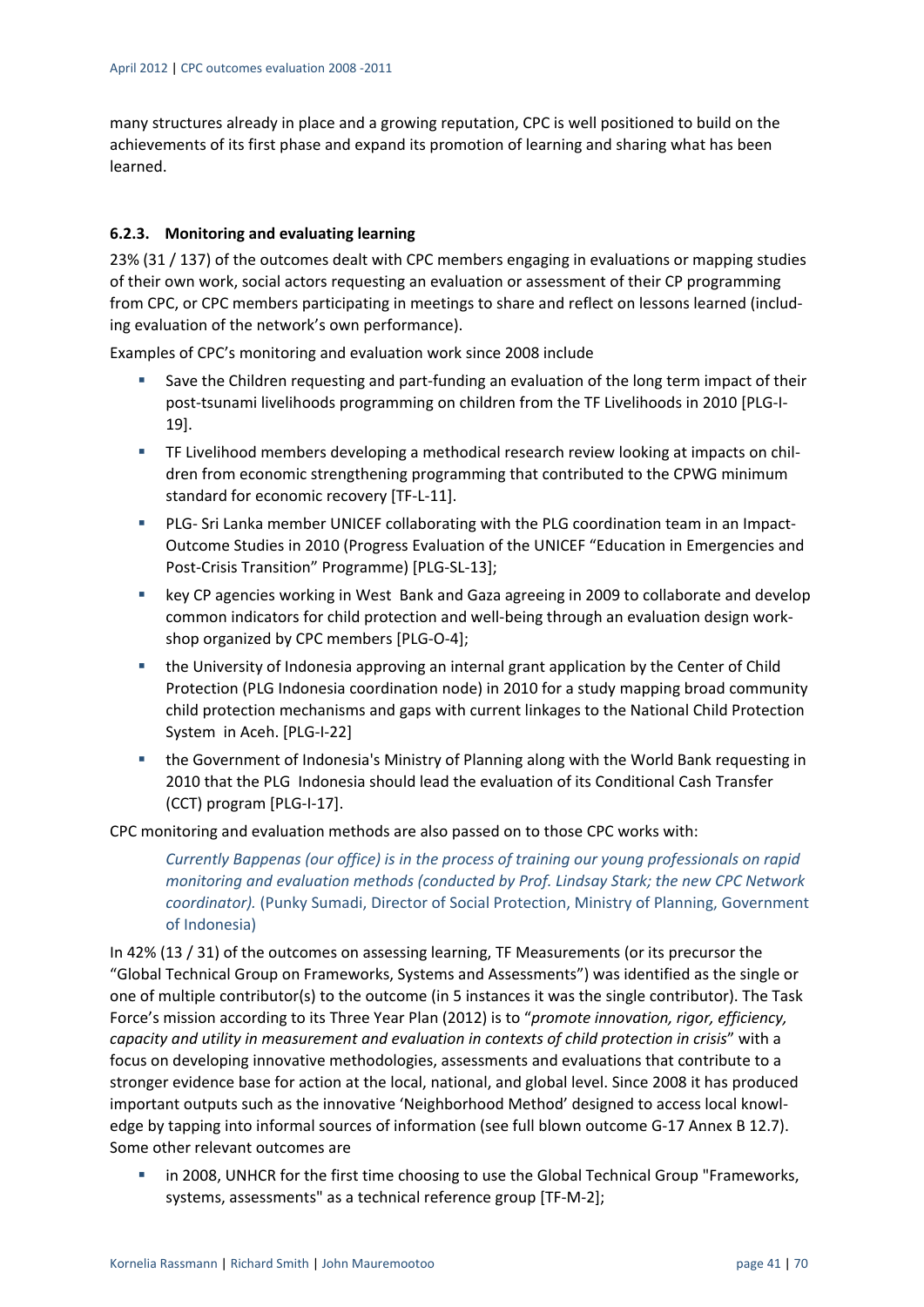- national partners in Indonesia and Uganda worked with the Global Technical Group 'Frameworks' on two pilot projects to test the implementation of National Index Reports (NIRs) in 2009 [TF‐M‐4];
- **the recently (2010) established Child Protection MERG, convened by UNICEF and Save the** Children UK) commissioning the Global Technical Group 'Frameworks' to lead a global review on Child Protection Monitoring and Evaluation Tools in 2010 [TF‐M‐10].

CPC's work in this field is seen as very valuable:

*"…the adoption of appropriate measurement tools in the child protection field is critical to understanding the outcome of programs and policies. Compared with other sectors, rigorous measurement is still underutilized in this field. CPC is making a significant contribution, through the neighborhood method and other work, to try to demystify monitoring, measure‐ ment and evaluation on particularly sensitive issues, which have historically not been well captured."* (Braeden Rogers, UNICEF Health Unit)

From the outcomes data and the substantiators' comments we take that over the past three years CPC contributed to advance measurement and evaluation in child protection in crisis contexts. It has developed methods to effectively measure child protection concerns and the effectiveness of the response to these concerns; supported the evaluation of child protection interventions of its part‐ ners; and has enhanced the capacity of individuals and organizations to monitor and evaluate learning.

## 7. Findings relevant to CPC influence on CP practice and policy (Question 2)

In Section 6 we examined evidence of the network's effectiveness as a 'Network for Learning', i.e. a network that focuses on learning and knowledge sharing as well as promoting the use of what has been learned (Bloom *et al.* 2007). Here we assess if the knowledge, tools and services generated through, and promoted by the network have in fact been relevant to, and used by, policy makers and CP practitioners. This addresses the second evaluation question:

*"To what extent do the outcomes indicate that the learning fostered by the network has translated into child protection practice and policy development through network members and others individually, across organizations and across regions?"*

One substantiator provided a general statement on his views of CPC as a catalyst for learning:

*"CPC now functions well as a learning catalyst, an info sharing mechanism, and is also at‐ tracting new attention from others interested in its knowledge outputs and opportunities for learning."* (Michael Gibbons, Consultant at the Bellagio Meeting 2010)

We found evidence to support this view in the outcomes data and some of the potential strategies CPC may be using for enhancing learning in the CP sector are analyzed in more detail below.

## 7.1. Evidence from the outcomes and substantiation

When classifying the short outcome data according to their relevance to the evaluation questions, 28% (38 / 137) of the outcomes were found to have some relevance to the second question (see Table 5.2.2). In this analysis each outcome could be mapped to more than one evaluation question. In Section 5.2.3 we classified each outcome to only one umbrella outcome depending on the main change it described. Here we found 16 outcomes clearly indicating changes in social actors that af‐ fected the application of CPC products, tools and services, and 14 outcomes suggesting the influence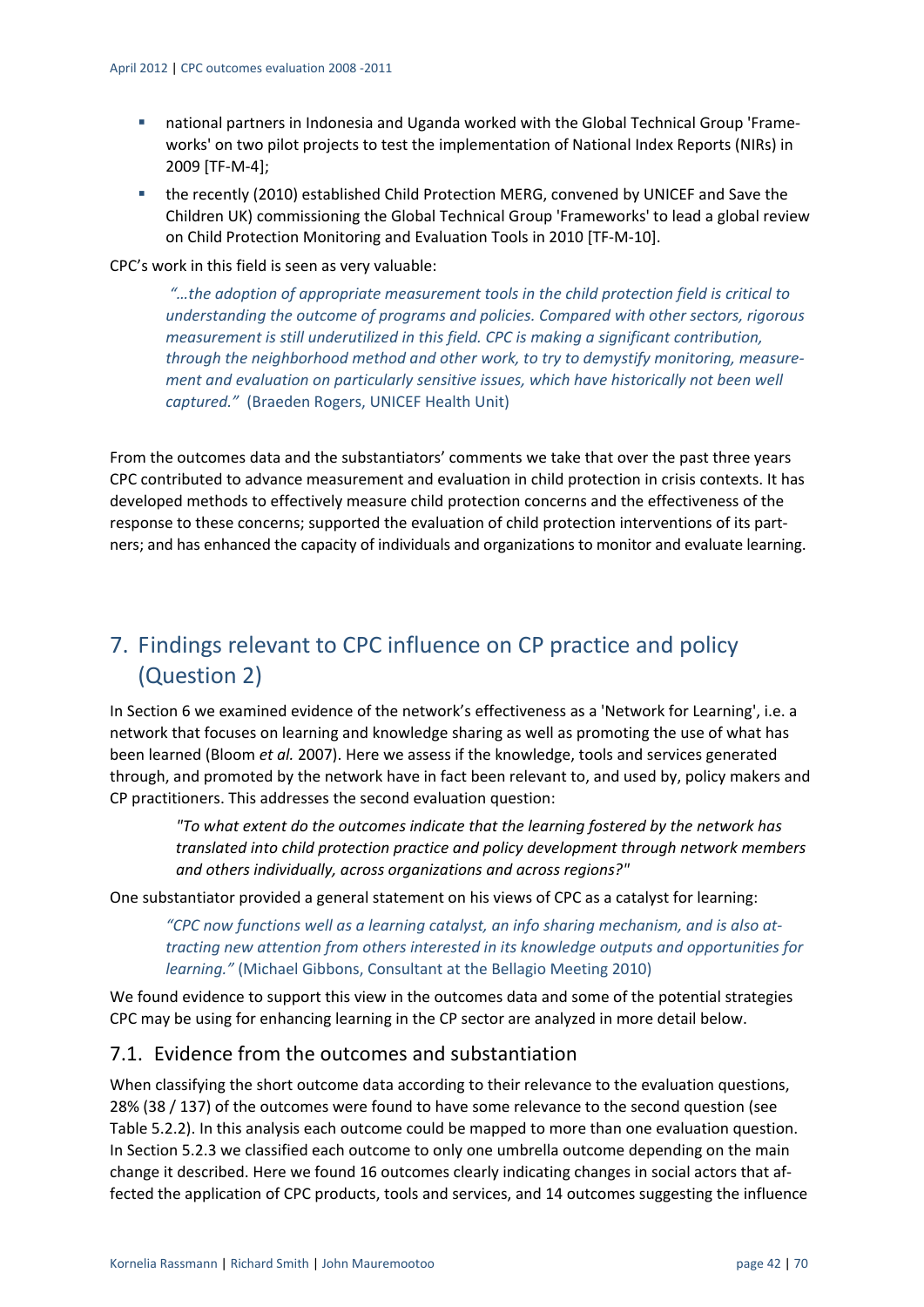of CPC on the political will and policies of social actors (Table 7.1). In the following we examine these outcomes in more detail, citing those that we found to be most informative in the text.

| Umbrella outcome relating to changes in         | <b>Total</b> | Global | <b>National</b> |
|-------------------------------------------------|--------------|--------|-----------------|
| <b>Total</b>                                    | 30           | 11     | 19              |
| application of CPC products, tools and services | 16           | 10     | 6               |
| political will and policies                     | 14           |        | 13              |

**Table 7.1: Umbrella outcomes relevant to CPC's influence on CP policy and practice**

#### **7.1.1. Outcomes indicating CPC influence on CP practice**

The 16 outcomes indicating an influence of CPC on CP practice describe a diversity of achievements involving various CPC contributors at the global and national levels. We identified two groups of outcomes, one where practitioners endorsed and/or decided to use tools or methods developed or promoted through the CPC Network, and one where the outcomes provided evidence of the social actors requesting network services, such as providing or filtering expert contributions to strategies and standards.

**Use of CPC tools or methods**. Two groups of social actors were influenced by CPC: (i) IGOs and net‐ works and (ii) national and international CSOs. We now assess outcomes relating to these social actor groups.

(i) Intergovernmental agencies and networks: both TFs that were in the focus of this evaluation – TF Measurements and Livelihoods ‐ have influenced intergovernmental agencies and networks. For example, TF Measurements influenced the CPWG and World Health Organization to adopt the Par‐ ticipatory Ranking Methodology (PRM) in their assessment toolkits in 2009 and 2011 respectively [TF‐M‐6]. The same TF contributed to the incorporation into CPWG action plans of the majority of recommendations made in the 'Child Protection Assessment in Emergencies' review [TF‐M‐9]. TF Livelihoods also contributed to a notable change in behavior of UNHCR when the organization de‐ cided to use the Livelihoods Manual for Humanitarian Practitioners in its own livelihood training 2011‐14 [TF‐L‐15]:

#### *"The [Livelihood] manual has really influenced our thinking of livelihoods in crisis and post crisis settings here at UNDP/BCPR;"* (Owen Shumba, UNDP)

Other outcomes in this category had multiple CPC contributors. In 2011, an inter-agency group (comprised of CSOs as well as IGOs) endorsed the 'Inter‐Agency Guide to the Evaluation of Psychosocial Programming in Humanitarian Emergencies' [TF‐M‐11]. Here, the CPC contribution was a collabora‐ tion of the Secretariat/CU and two TFs – TF Measurements and TF Psychosocial. The Secretariat/CU also collaborated with TF Measurements to influence UNICEF to test, revise and disseminate as an UNICEF‐interagency good practice document the draft manual on psychosocial program evaluation  $[G-19]$ .

The Secretariat/CU involvement in global level outcomes, as in some of those considered here, is to be expected. It is notable, however, that in three of the five outcomes above, the TFs acted inde‐ pendently from the Secretariat and all other CPC actors. The ability to act in collaboration as well as independently from the Global Secretariat is a sign of network strength. The lack of involvement of PLGs in these outcomes may signify that at this stage where TFs collaborated with intergovernmental agencies and networks to further advance tools and methods, the PLG involvement may not (yet) have been as relevant to these outcomes.

(ii) CSOs: The Secretariat/CU and TF Measurements influenced decisions of (national) CSOs in five countries to use the 'Neighborhood Method' to gather data on rape and other forms of gender based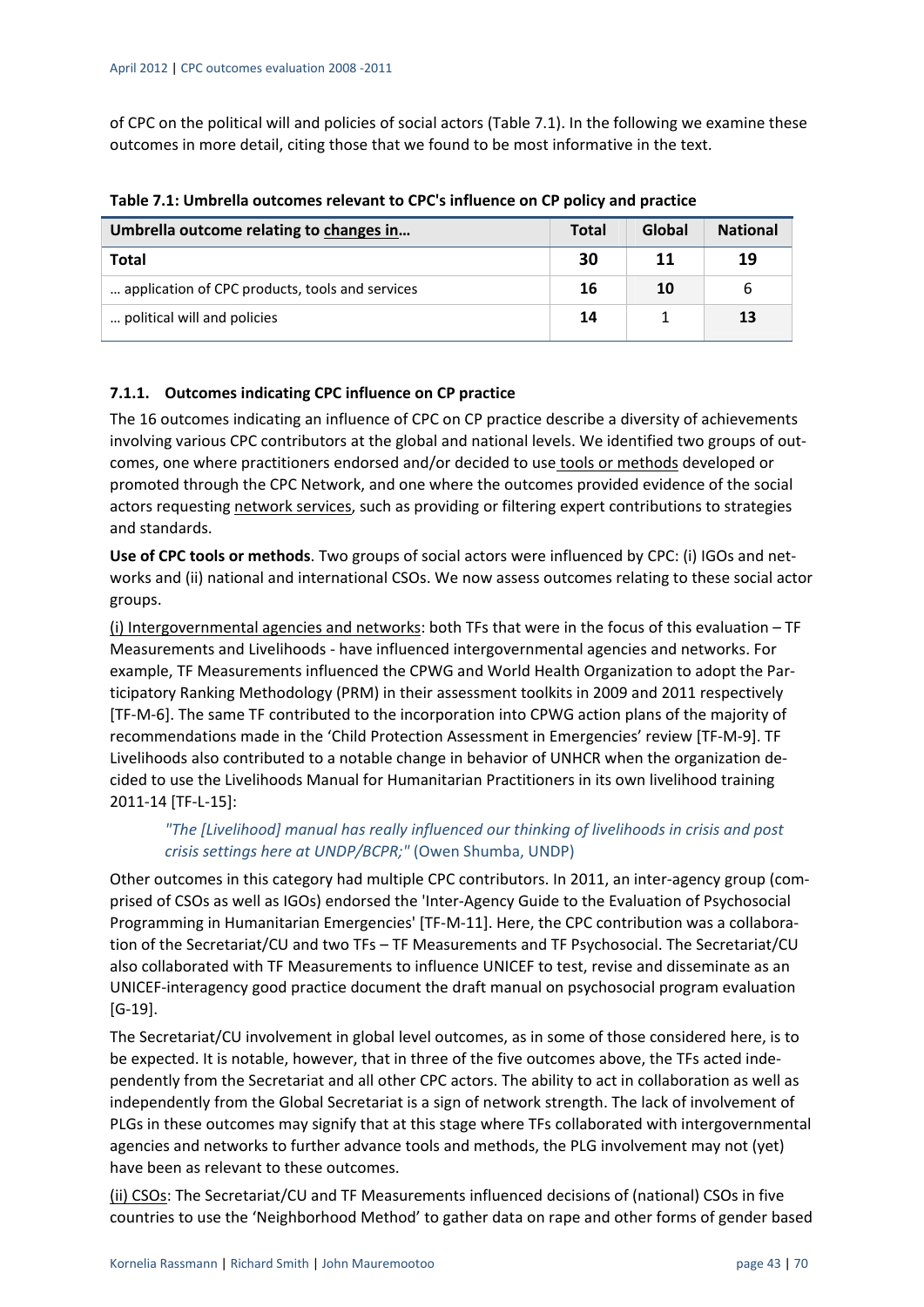violence (full blown G‐17]. In Indonesia, the PLG and the Secretariat/CU together contributed to in‐ fluencing a CSO to seek CPC collaboration in the second pilot of the 'mobile assessment tool' in 2011 [PLG-I-21]. This outcome built on an earlier collaboration in 2010 [PLG-I-20] in which the Secretariat/CU alone influenced the same CSO – Save the Children – to collaborate on the first pilot of the tool. If, as suggested by this example, PLGs become increasingly involved over time as contributors to outcomes, this is a sign of a network developing beyond its initial stages when contributions are, as expected, more dominated by the Secretariat. This will be further discussed in Section 7.2.2.

The outcomes considered above provide much evidence of CPC influencing CP policy and practice. The substantiation process further confirmed this with the following significance statements for prac‐ tice‐related outcomes each being fully confirmed by independent substantiators:

'The development process and wide dissemination of the CPC Livelihoods Manual has had di‐ rect effects on child protection practice and policy development as indicated by the high de‐ mand for the manual and its use by the CP community including its uptake at UNHCR and UNDP.' (TF‐L‐15 significance statement)

'There are also some promising signs of potentially improved practice (e.g. capturing chil‐ dren's priorities in the Ethiopia assessment; triangulating CPRA (child protection rapid as‐ sessment) findings with PRM in Indonesia). The field-testing of the CPRA tool in Indonesia provides a particularly vivid illustration of the reach of the CPC from global technical discus‐ sions to concrete field settings, with PLG support to enable government, non‐governmental and university engagement in practice development.' (TF‐M‐9 significance statement)

Evidence of the value of CPC to CSOs is also demonstrated by a recent decision to allocate resources to a CP specialist:

*"War Child Holland is very interested in contributing and utilising the PLG to a much larger ex‐ tent than we have so far. We have recently hired a Child Protection specialist and part of his time will be spent contributing to the work of PLG."* (Rachel Newberry, War Child Holland)

The one cautionary comment from a substantiator noted that there may be a need for stronger linkages between CPC and CP in Emergency mechanisms at the field level:

*"Uneven linkage between CPC groups and child protection coordination mechanisms at the* field level. There is potential to amplify the effect of CPC led work on the CPiE sector by ensur*ing a systematic link with CPiE coordination mechanisms at field level, and to demonstrate the impact of this collaboration to the global level group." (Katy Barnett, Coordinator of the Global Protection Cluster/CPWG)*

**Use of CPC services**. In this group we identified three types of social actors influenced by CPC: inter‐ governmental organizations, national governments and CSOs.

One outcome described an achievement in which TF Measurements influenced UNHCR such that the UN agency chose to use the TF as a 'technical reference group', the first such instance of UNHCR establishing such an ongoing arrangement with CPC [TF‐M‐2]. A further two outcomes concern the Government of Indonesia being influenced to request the national PLG to lead programme evalua‐ tions [PLG-I-16 and PLG-I-17]. Lastly, from 2010-11, an intergovernmental organization (UNICEF) and CSO (Save the Children) decided to use evidence to which CPC had contributed to lobby the South Asian Association for Regional Cooperation for improved CP response systems in South Asia [G‐23].

These outcomes show that CPC actors work in various configurations to influence social actors: (a) individually as PLG lead (PLG-I-16 and PLG-I-17), (b) individually as TF lead ([TF-M-2]), or (c) collectively as institutional members [G‐23]. Interestingly, the CPC Secretariat/CU does not feature in any of these outcomes indicating that the network seems to be working flexibly to achieve outcomes also in the absence of Global Secretariat contributions.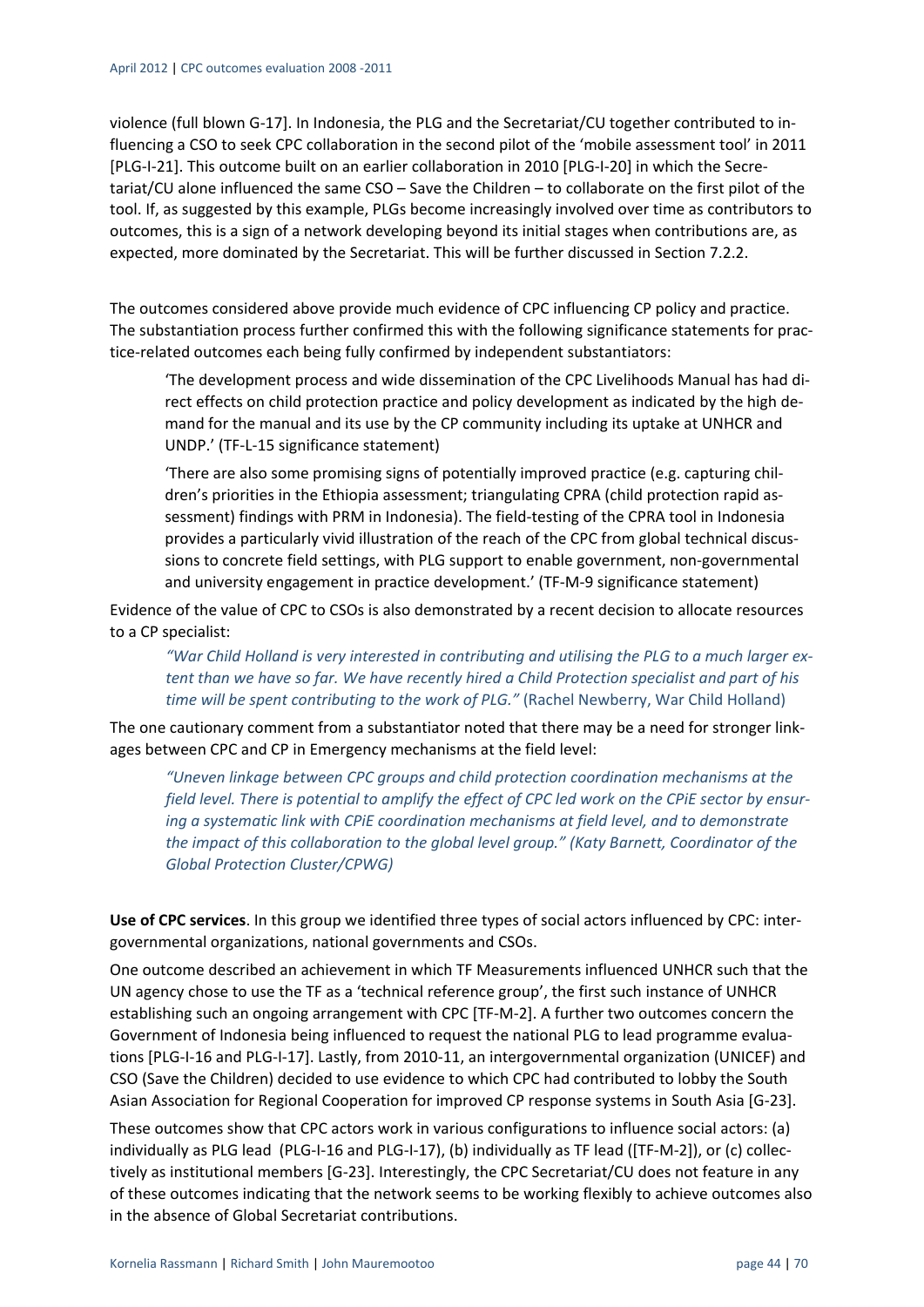#### **7.1.2. Outcomes indicating CPC influence on CP policy**

The 14 outcomes assessed here concern the influence of CPC on social actors that have contributed to changes in national‐level political will and policies. Two groups of outcomes were identified, one where outcomes demonstrate CPC influence on the setting and implementation of national policy / plans / framework / strategy, and one with outcomes providing evidence of the network influencing social actors to test and consider adoption of tools for monitoring and assessment of policy.

**Setting and implementation of national policy.** The Uganda PLG contributed to two outcomes con‐ cerning evidence‐based policy development, a central concern of the network: drawing on evidence from research, it influenced the Ministry of Education and Sports to adopt nutrition as one the components of the Ministry's learning framework for early childhood developmental experiences [PLG‐U‐ 16]. Further, PLG Uganda representatives promoted the importance of evidence‐based policy devel‐ opment in child protection, influencing the inclusion of this principle in the government's strategic plan 2011‐15 for Orphans and other Vulnerable Children [PLG‐U‐17].

Two further outcomes concern actions to support implementation of CP‐related strategies in Indone‐ sia. The first achievement involves multiple CPC contributors – the PLG Indonesia, TF Measurements, and the PLG member UNICEF – influencing the formation in 2010 of a multi-ministry task force to implement a CP strategy [PLG‐I‐11]. The second outcome involves PLG Indonesia acting as a lone CPC contributor to influence multiple social actors (government, intergovernmental organizations, CSOs and donors) to jointly form a task force through the PLG to develop a research, policy and programming strategy for CP [PLG‐I‐18].

In Sri Lanka, the PLG was similarly successful when it influenced government authorities in 2009 to first include early childhood developmental experiences (ECCD) as a priority in the five‐year national plan of action for children [PLG‐SL‐8] and then to adopt an ECCD Act [PLG‐SL‐9].

The Secretariat/CU was involved in just two of the policy-related outcomes. One was its influence on the United States Bureau for Population and Refugee Migration which in 2009 included child sexual exploitation and abuse in its GBV funding policy. In the other outcome, it collaborated with a CPC member (an IGO) and TF Measurements to influence the government of Papua New Guinea to pro‐ duce an action plan in 2010 to guide implementation of legislation on protecting child survivors and witnesses.

**Adoption of tools for monitoring and assessment of policy**. TF Measurements contributed to two outcomes in this group through Community Building / Bridging, one in which various 'national part‐ ners' in Indonesia and Uganda participated in the testing of National Index Reports [TF‐M‐4], another in which it worked with other CPC contributors (Secretariat/CU, and IGO and PLG Indonesia) to influ‐ ence the Ministry of Social Affairs, Indonesia, to adapt and pilot Child Protection Rapid Assessment, a new approach to assessing the effects of emergency displacement on children [PLG-I-24]. The first outcome exemplifies the network's ability to bridge across various types of organizations to achieve outcomes; the second its approach to work though multiple contributors to achieve an outcome.

Two related outcomes from Uganda provide evidence of CPC (PLG Uganda and TF Psychosocial) in‐ fluencing the Ministry of Gender, Labour & Social Development to consider adopting a psychosocial indicator framework in the National Information System [PLG‐U‐13 & PLG‐U‐14]. In so doing, these CPC contributors are seeking to emulate TF‐Measurements and PLG Indonesia which have collabo‐ rated to influence the Government of Indonesia to use indicators in its National Child Protection In‐ dex Reports [PLG-I-15]. These last two outcomes illustrate the national and global (TF) levels of CPC working together, something that is important to build on if the network is to develop as planned.

The set of outcomes relating to policy also provides ample evidence of CPC's influence in countries where it has active PLGs. The one policy-related outcome in the substantiation set - PLG-U-13 – was fully substantiated by two sources. And another substantiator credited CPC with fostering learning within government such that CP policy in Indonesia is being changed: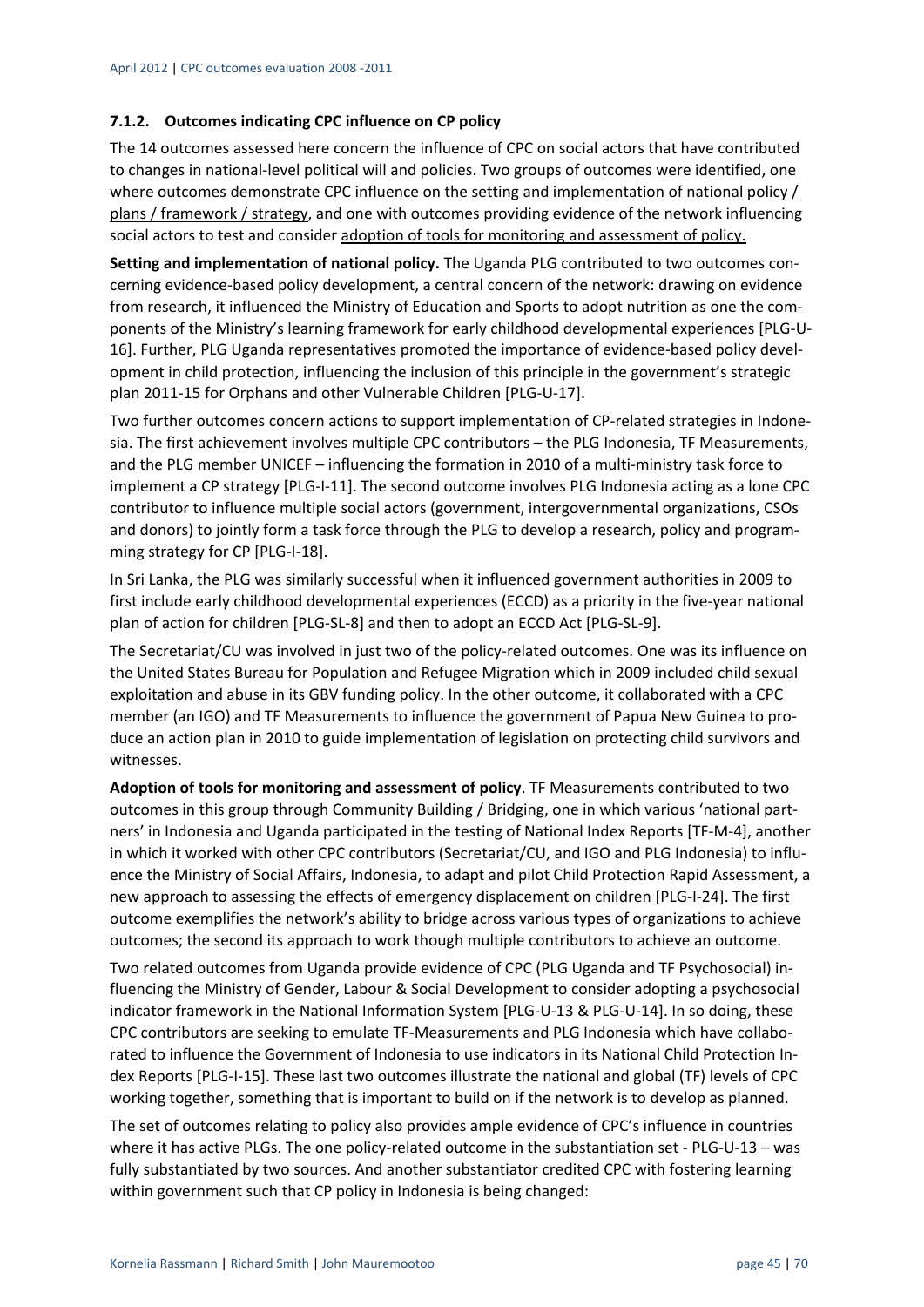*"CPC was involved in the post tsunami situation in Aceh. They did a marvelous job in identify‐ ing what had happened to the children and their families during and after the disaster oc‐ curred, and how the trauma arised and dealt with. It has been a very valuable experience and learning process for the government to deal with such a situation. […] the CPC findings had changed the Government's way to promote a different pathway of child protection policy and strategy."* (Punky Sumadi, Ministry of Planning, Government of Indonesia)

## 7.2. Strategies used by CPC to influence CP policy and practice

Here we review the outcomes examined in Section 7.1 to discover what network strategies they exemplify, building on the assessments in Section 5.2.6 where we looked at the CPC's network functions and Section 6.1.1 where we discussed CPC's objectives and overall strategies.

#### **7.2.1. Network functions supporting knowledge transfer**

This section highlights the main functions the CPC Network appears to provide which enhance the transfer of learning to users.

**Bridging (PURPOSE):** Potentially one of the most valuable characteristics of a 'Network for Learning' is an ability to bring together and facilitate cooperation between heterogeneous groups such as re‐ searchers, practitioners and policy bodies, that is national and global level actors relevant to policy and practice change. 'Community building' and 'Bridging' were the network functions demonstrated most often in the analysis of the short outcomes (Section 5.2.6), as well as when examining only the outcomes considered in Section 7.

Examples include outcome [G‐17] where CU faculty has engaged key NGO partners in five countries recovering from conflict (Uganda, Liberia, Sri Lanka, Ethiopia and the Central African Republic) and national researchers in each country to use the 'neighborhood method' to gather reliable data on rape and other forms of gender based violence; or outcome [PLG‐U‐17] where PLG Uganda members who sit on the Child Protection Working Group participate also in the National Steering Committee for Orphans and other Vulnerable Children and contributed to the development of their Strategic Plan 2011‐15.

This bridging function of the network, bringing together of researchers, decision makers and civil society actors was also identified as being key to translating learning into practice by Boothby at the August 2011 CPC strategy meeting (Boothby 2011).

**Governance and structure (FORM).** Providing suitable supporting structures and processes is key for a learning network to facilitate collaboration and build capacity. In the case of CPC, the network is early in its life cycle yet has managed to set up structures where TFs and PLGs work together to promote learning and enhance knowledge transfer into practice and policy, that is, enable the 'Bridging' function. The Global and many national PLG Secretariats are hosted in academic institutions, and some of the TFs are convened by CP agencies. The national PLGs again link to national policy bodies.

Some of the outcomes considered in this Section provide examples of just this with TFs working with PLGs. For instance, PLG Uganda was able to engage the relevant national organizations (Ugandan Transcultural Psychosocial Organization and the Ministry of Gender, Labour & Social Development) to initiate the development of a harmonized psychosocial indicator framework, then TF Psychosocial was able to train PLG members and support them in field-testing the indicators and preparing the final product [PLG‐U‐14].

Work involving Uganda and Indonesia PLGs and TF Measurements provides a further example of collaboration between technical experts in the TFs, national level research organizations (repre‐ sented by the PLGs) and decision makers (engaged by the PLGs) in testing and adapting indicators for National CP Index Reports [PLG-I-15, TF-M-4]. Ultimately, in the case of TF-M-4 the TF is seeking to build on the national level testing to develop a generic method for National Index Reports, demon‐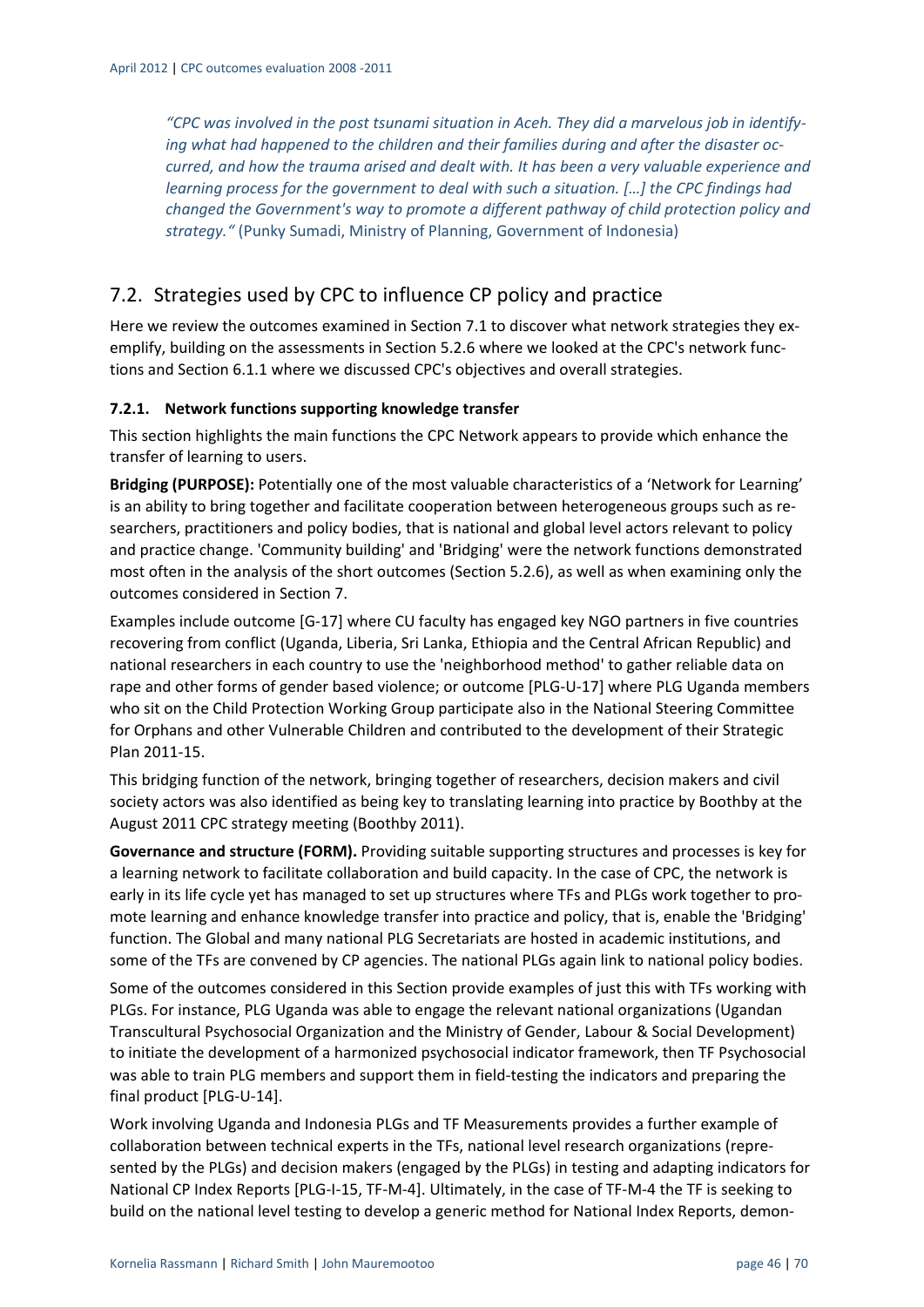strating the learning / knowledge flow is two way and explaining our classification of this as a global outcome.

**Amplification (PURPOSE)**. Two outcomes relevant to evaluation question 2 but not mapped onto the two umbrella outcomes because of their greater relevance to other evaluation questions, describe achievements to which the network has contributed through its 'Amplification' function. In contrast to the national government policy-related outcomes considered above, these outcomes concern changes in institutional policies.

In the first, CPC Secretariat/CU influenced the Women's Refugee Commission (WRC) through various meetings to understand 'for the first time the child protection relevance of its economic program‐ ming research and advocacy' [TF‐L‐5]. Following from this, WRC as TF‐Livelihoods lead together with other CPC members including UNICEF, Save the Children and Child Fund have influenced various hu‐ manitarian agencies to employ specialized child protection staff to advise and mainstream child pro‐ tection concerns [G‐22]. As with the outcomes in general, it is not possible to determine the relative importance of CPC to the latter outcome. But the high proportion of outcomes overall that provide evidence for the network bringing together actors from similar as well as distinct sectors points to a not unimportant role of the network in this wider institutional policy shift.

Amplification is also evident in outcomes that describe network influence on:

- (i) another network to promote the use of CP‐developed methods to enhance CP practice: the network influencing the Mental Health and Psychosocial Support in Humanitarian Emergencies (MHPSS) network to use its website to disseminate a UNICEF‐branded good practice product first developed by CPC actors [G‐19];
- (ii) an IGO (UNHCR) which then chose to use CPC network plans and policies [TF‐M‐2]; and
- (iii) the highest level committee advising the Ugandan ministry responsible for CP thus shaping national plans and policies [PLG‐U‐17]; decision makers responsible for national plans in Sri Lanka [PLG‐SL‐8]; and the Cabinet of the Government of Sri Lanka [PLG‐SL‐9].

#### **7.2.2. Case studies demonstrating CPC's strategies to influence CP policy and practice**

In the following we examined whether when taken together some of the outcomes followed a path‐ way or pattern of change towards CPC's objectives and, if so, which underlying strategies may have helped the CPC network to progress on this pathway. When we ordered the short outcomes chronologically and thematically, it became clear that the data provided several interesting examples of how CPC actors worked together to achieve the networks objectives and that often a series of interven‐ tions was needed for this. The case study below throws a spotlight on how the network works, possibly serving as a good practice example.

Objective 4 in Grant OUSA‐07‐122 was to present CPC Network findings at global, regional and local policy and programming discussions to support more informed decision‐making. One example for this is found in a subset of the Uganda short outcomes (Table 7.2.2) which describe how several of the Ugandan ministries dealing with children issues could be engaged to participate in CPC network‐ ing and learning, and finally integrated such learning into their strategic planning and programming.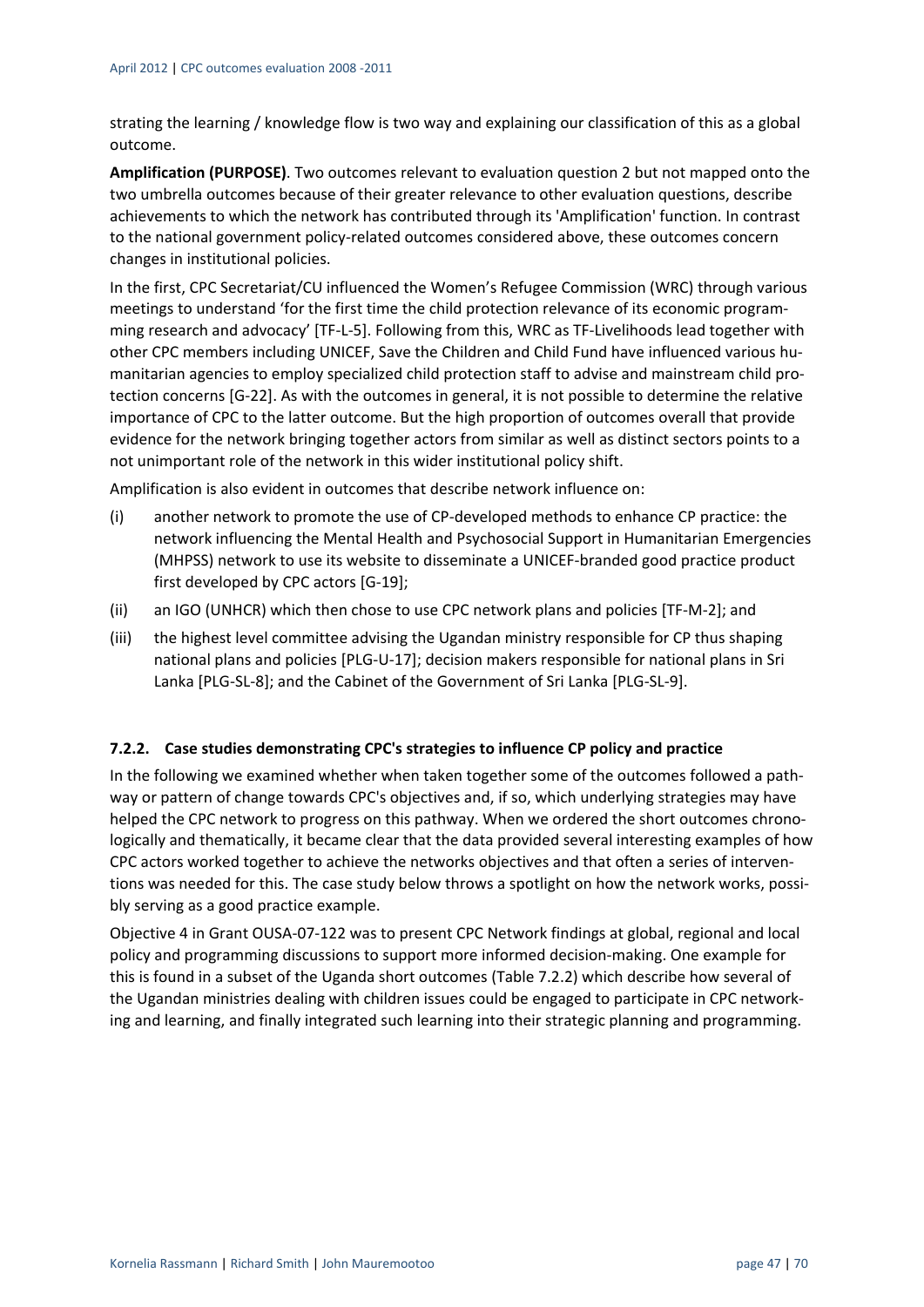| <b>CPC Contribution</b>                                                                                                                                                                                                                                                                                                                                                | <b>Outcome</b>                                                                                                                                                                                                                                                                                                            |
|------------------------------------------------------------------------------------------------------------------------------------------------------------------------------------------------------------------------------------------------------------------------------------------------------------------------------------------------------------------------|---------------------------------------------------------------------------------------------------------------------------------------------------------------------------------------------------------------------------------------------------------------------------------------------------------------------------|
| In July 2009 the CPC Secretariat / CU organised the first<br>workshop to review progress of the network in Uganda in<br>consultation with global and local CPC members including<br>the government of Ministry of Gender, Labour & Social<br>Development (MoGLSD).                                                                                                     | PLG Uganda was re-launched, membership and structure<br>(steering committee, coordinator and members and their<br>roles) defined and a learning agenda identified. [PLG-U-4]                                                                                                                                              |
| The CPC Secretariat financially supported the meeting at<br>the Speke Resort and Conference Centre in Munyonyo,<br>Kampala, Uganda from 5th - 7th July, 2010, and together<br>with PLG Uganda members organized the meeting.                                                                                                                                           | At the meeting Uganda PLG members and prospective<br>members agreed on a PLG steering committee commit-<br>ments and composition. [PLG-U-7]                                                                                                                                                                               |
| PLG Uganda steering committee members have taken<br>leadership to involve the Ugandan Ministry of Gender,<br>Labour & Social Development (MoGLSD) in different ac-<br>tivities and research that generate more data on child<br>protection.                                                                                                                            | Since July 2010 the MoGLSD has consistently promoted and<br>supported PLG child protection work and has sometimes<br>hosted and chaired PLG meetings.[PLG-U-13]                                                                                                                                                           |
| TPO, a PLG Uganda member initiated the process of<br>achieving a harmonised psychosocial indicator framework<br>in Uganda. TF Psychosocial and PLG Uganda members<br>worked with MoGLSD to produce the framework.                                                                                                                                                      | In 2011 MoGLSD engaged in the work to produce a psycho-<br>social indicator framework, which is currently being consid-<br>ered for adoption in the National Information System (NIS)<br>for MoGLSD to measure the performance of child protec-<br>tion organizations and ensure quality of service. [PLG-U-14]           |
| PLG Uganda through its member MoGLSD has influenced<br>other ministerial sectors that deal with children to be<br>involved in child protection.                                                                                                                                                                                                                        | Since 2010 other Ugandan Government Ministries and<br>departments that are relevant to the issue of child protec-<br>tion such as the Ministry of Education; Uganda Bureau of<br>Statistics (UBOS), Ministry of Health agreed to collaborate<br>with the PLG and the MoGLSD on the child protection<br>agenda. [PLG-U-15] |
| In July 2011, the PLG Uganda member UNICEF helped<br>organizing a meeting in Kampala together with the Minis-<br>try of Education and Sports, which invited the PLG Uganda<br>coordinator Joyce Wanican to highlight research results<br>from the Western Uganda Batwanna Program (WUBP) on<br>the importance of role of nutrition for early childhood<br>development. | At the meeting the Ministry of Education and Sports<br>adopted nutrition as one of the components of the Minis-<br>try's learning framework for early childhood developmental<br>experiences (EECD). [PLG-U-16]                                                                                                           |
| PLG Uganda members served as members of the Steering<br>Committee of the National Strategic Plan for Orphans and<br>other Vulnerable Children (OVC) and participated in the<br>development of the OVC Strategic Plan 2011 - 2015. The<br>Steering Committee is the highest level committee that<br>advises the MOGLSD.                                                 | Under the guidance of the OVC Steering Committee, the<br>2011 - 2015 OVC Strategic Plan developed from 2010 - May<br>2011 emphasizes the importance of evidence-based policy<br>development in child protection. [PLG-U-18]                                                                                               |
| in February 2011 the PLG SC proposed the establishment<br>of a technical working group to ensure that tools devel-<br>oped elsewhere are adapted to the local context.                                                                                                                                                                                                 | From July 2011 the PLG Uganda changed its structure to<br>include technical working committees to provide technical<br>guidance on researches commissioned by the PLG and the<br>CPC Secretariat so that work using tools developed else-<br>where is adapted to the local context.                                       |

## **Table 7.2.2: Uganda case study – influence on local policy and programming\***

\* Outcome and contribution statements adapted from the original data set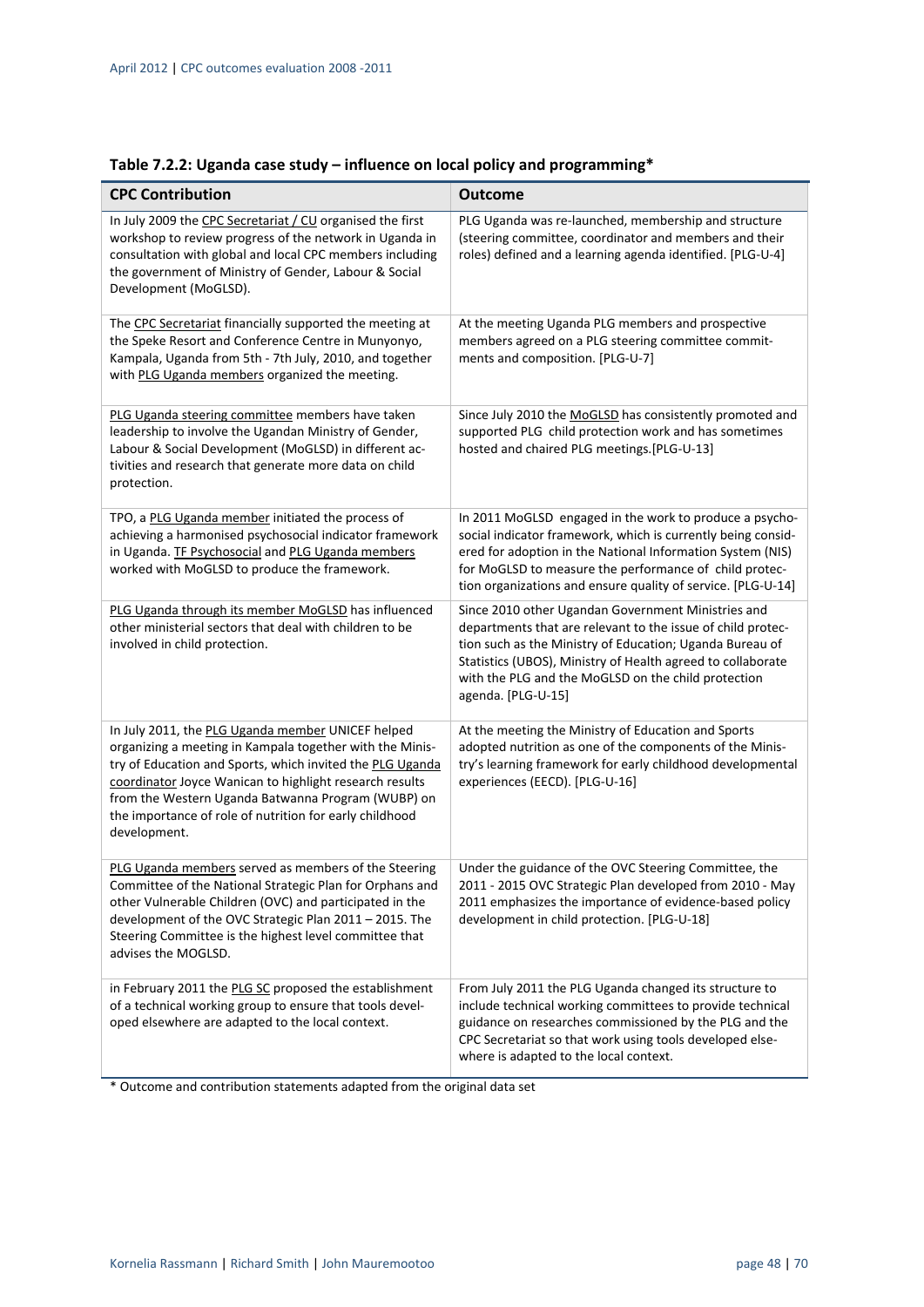The case study conveys how CPC operates and how the learning it promotes has been transformed into decision‐making:

- The role of the Secretariat/CU seems essential in the beginning when establishing a network in a country to assist in bringing people together and setting up PLG structures (facilitating community building, bridging, and membership functions of the network); this decreases at later stages as local CPC supporting entities take over.
- PLG supporting entities such as the coordinator, the host organization, and the PLG SC take an important role in lobbying national CP actors, seeking their engagement in CPC work (amplification functions).
- Specific projects are initiated and CPC TFs are brought in to collaborate with PLG members on these to promote and share global learning (community building and bridging functions).
- PLG members engage other stakeholders in their 'sphere of influence', which then start seek‐ ing advise from CPC; here the Ministry of Gender, Labor & Social Development engaging the ministries of Education; Uganda Bureau of Statistics (UBOS), and Ministry of Health (amplifi‐ cation and community building functions).
- PLG members take part in decision-making fora and participate in national priority setting.
- **The local set up of the CPC network is sufficiently flexible to be adapted if needed allowing** for a more institutional mechanism (such as the Technical Working Groups of the PLG Uganda) to broker knowledge and adapt global level learning to national level contexts.

A similar story could be told in Indonesia where the work of the CPC Secretariat with the University of Indonesia and the Indonesia Ministry of Planning in 2008/2009 has led to the establishment of the Center on Child Protection in 2009; PLG Indonesia collaborated with TF Measurements to map the Child Protection Information System in Indonesia; a government ministry was engaged in CPC pro‐ jects; and later a government task force was set up supported by the PLG and including several ministries which then agreed to implement an improved Child Protection Data and Information Strategy.

The different strategies used by CPC in translating CP knowledge to policy that are evident in these case studies will be discussed in more detail in Section 9.4.

## 8. The CPC in the context of the wider child protection community (Question 3)

The CPC Network was founded in 2008 to strengthen and systematize child care and protection in crisis‐settings. It was felt that there was no clear inter‐agency understanding of what should be in‐ cluded in child protection interventions and how to provide a holistic response for children in emer‐ gencies integrating psychosocial, educational, and livelihood support and protection. The network was supposed to bring together operational, advocacy, and research-based entities to share information, compile new knowledge, and collectively work towards policy and programmatic improve‐ ments.

Three years onwards, the CPC Network has succeeded to draw together a large number of relevant agencies to develop the evidence base for the child protection community (see Sections 6 and 7). The third question in this evaluation now aims to explore the views of the wider CP community on this young network and its contribution to the CP in crisis field, in how far they see added value in CPC's endeavors:

*"To what extent do the outcomes indicate that other child protection organizations operating in crisis contexts consider that CPC fills a learning need and has shared agendas and priorities?"*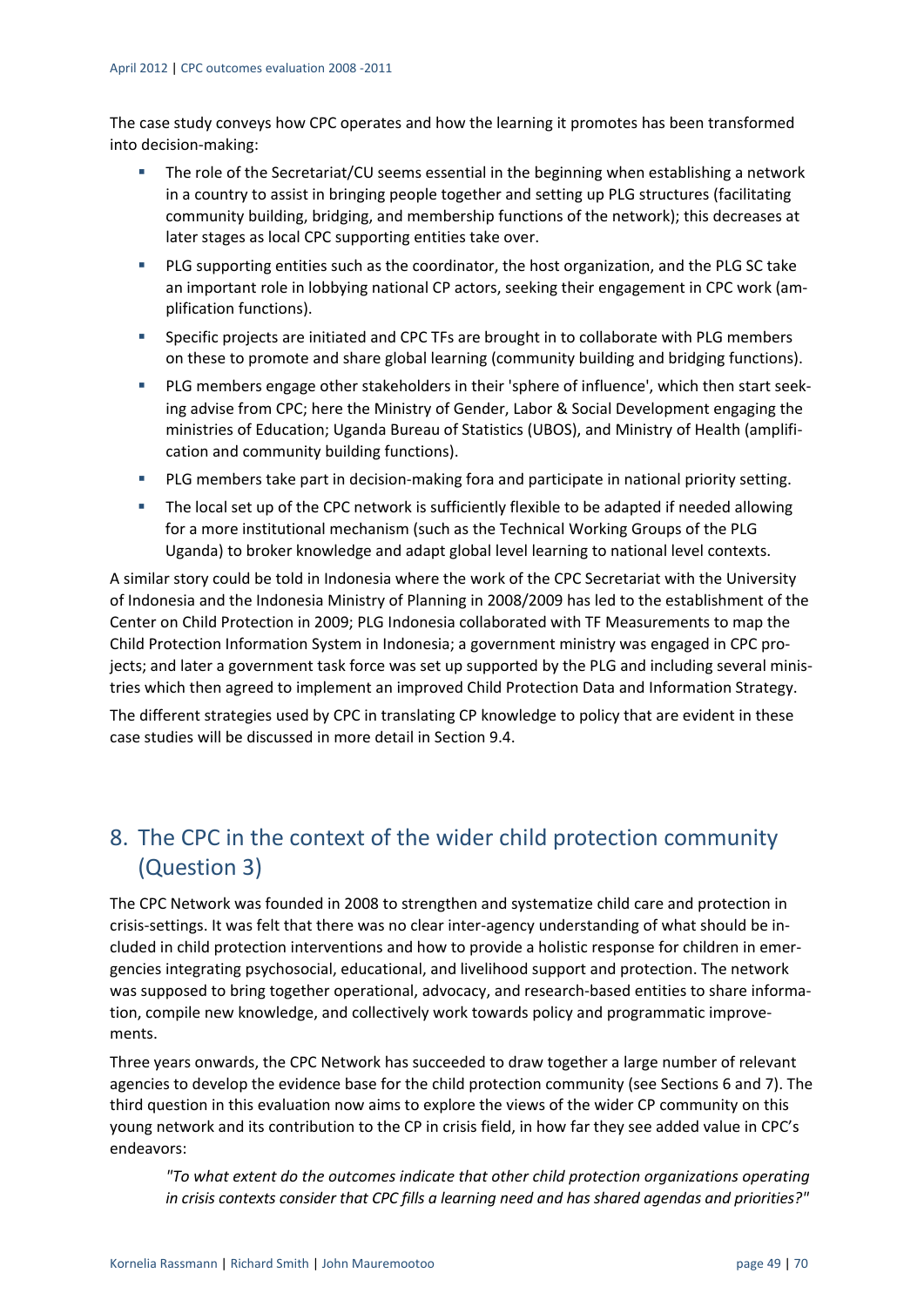We approached this question in two ways: first we examined the outcomes data for signals providing insights in the extent to which CPC is appreciated by other organizations; second, we interviewed the substantiators of the full blown outcomes about their views on CPC.

## 8.1. CPC's outcomes 2008‐2011 indicate that its work is valued

When classifying the outcomes data, we considered only those cases as relevant for evaluation question 3 where social actors explicitly expressed their appreciation of CPC by committing financial or in‐ kind support to CPC or by agreeing to become CPC members. Using this stringent classification we still found 45 outcomes providing evidence that CPC's partners (donors, CSOs, IGOs, policy bodies, etc.) valued CPC and invested resources in the network and/or committed to work under the CPC umbrella. These outcomes include for example

- Between January 2008 and October 2011 over 260 agencies working in more than 30 countries have become members and participants of the CPC Network (see full blown outcome G-13)
- 33 organizations representing a wide variety of Ugandan and international non-governmental organizations, UN, government and community‐based organizations formally joined the PLG Uganda between July 2010 and August 2011 (see full blown outcome PLG‐U‐10).
- **PLG Uganda members formally committed to giving 10% of their time to the PLG work by** signing an agreement to this effect at the Kampala meeting July, 2010 the (see full blown outcome PLG‐U‐8).
- Between June 2008 and June 2011 donors in addition to the core support from Oak Foundation, USAID‐DCOF and US Institute of Peace have donated additional financial resources (\$4 million) to operational research, partnership development and training and capacity in Africa, Asia, Latin America and the Middle East. (G‐2)
- Between January 2010 November 2011, USAID (Indonesia), UNICEF, Save the Children, World Bank, Ministry of Planning and the CPC Network committed financial support to the PLG Indonesia of about 350,000 USD. (PLG‐I‐5)

Of course, each of these outcomes could be scrutinized in more depth with respect to its actual sig‐ nificance for evaluation question 3 – who exactly showed their appreciation in what form. For example, not all of the >260 agencies referred to in outcome G‐13 may be CPC 'members' in the narrow sense; not all of the PLG Uganda members that formally committed time did invest this in the end. Still, we believe that taken together the data show that over the last three years the network has attracted much interest, support and commitment from the CP community.

This gains more weight, when we consider that not only membership and financial commitments count as evidence for appreciation of the CPC Network, but in fact every time a partner agrees or seeks collaboration with CPC, requests services from the network or puts to use tools or products developed with the help of CPC, this could be taken as an indication that CPC's contribution to their CP work is valued. Examples for these types of outcomes are given in Sections 6.2.2 and 7.1. 93 out of the 137 harvested outcomes concerned collaborations or meetings among CPC partners; in 38 outcomes partners used tools or services facilitated and shared by CPC. Full blown outcome TF‐M‐9, which was fully substantiated by Katy Barnett, coordinator of the Global Protection Cluster/CPWG, nicely demonstrates that CPC's work is appreciated by other CPC actors and that they share CPC's agenda:

 Outcome TF‐M‐9: By the end of 2011, the Child Protection Working Group (CPWG) had in‐ corporated within its action plans the majority of recommendations made in the 'Child Pro‐ tection Assessment in Emergencies' review prepared by the CPC Global Technical Group 'Frameworks' (now CPC Task Force Measurements).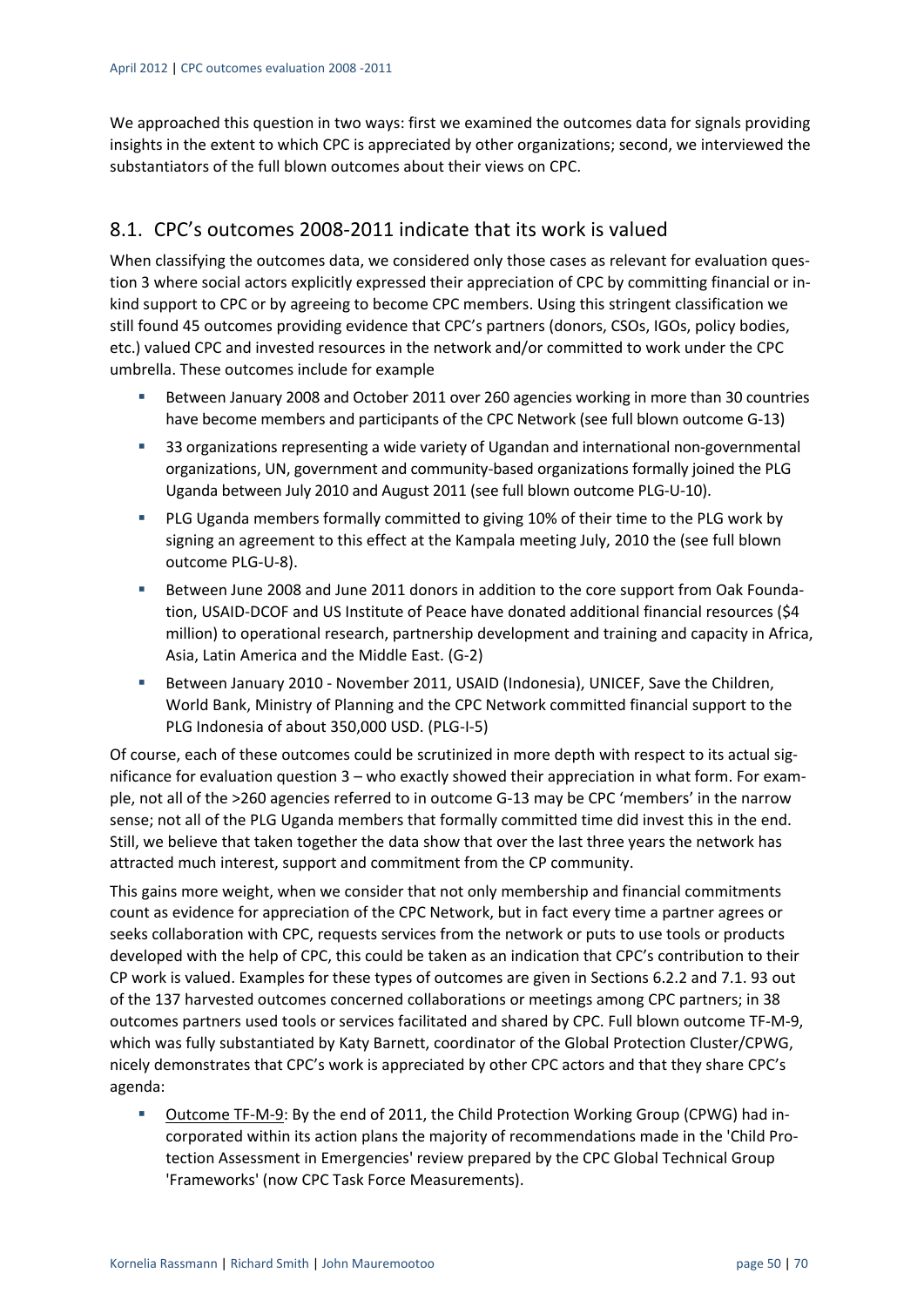■ Significance statement: The refinement of the Inter-Agency Child Protection in Emergencies Resource Kit and development and field‐testing of the Child Protection Rapid Assessment demonstrates the congruence of the CPC learning agenda with that of many agencies repre‐ sented on the CPWG (participants see http://cpwg.net). Tools, reviews and reports have been well received as conceptually clear and field‐relevant.

## 8.2. Interviewees judge CPC's contribution very favorably

To get more direct feedback from the CP community and more personal insights into how CPC is seen by CP actors, we asked the 36 substantiators to answer the following question:

"*Do you believe that CPC fills a learning need and has shared agendas and priorities with other child protection organizations operating in crisis contexts"?*

This cannot be seen as a comprehensive approach capturing the voice of the wider CP community – a task beyond the agreed scope of this evaluation. However, the responses throw a spotlight on how representatives from the CP field, who are more or less familiar with CPC, value the work of the net‐ work. The substantiators interviewed by email included representatives from key organizations in the CP sector, namely:

African Network for the Prevention and Protection against Child Abuse and Neglect; Com‐ munity Health and Information Network (CHAIN Uganda), Child Fund, CARE International, Concern Parents Association (Uganda), International Institute for Child Rights and Develop‐ ment (IICRD), Institute for Participatory Interaction in Development ‐ Sri Lanka (IPID), Minis‐ try of Planning ‐Government of Indonesia, Plan International, Queen Margaret University UK, Delegation of the European Union ‐ Uganda, Transcultural Psychosocial Organization Uganda (TPO), Uganda Child Rights NGO Network, UNDP, UNESCO, USAID (DCOF), War Child Holland, Women's Refugee Commission.

The question was answered by 27 substantiators; all but one of which responded in an exceptionally uniform way confirming that, yes, the network filled a need and shared agendas and priorities with other CP organizations; only one agreed partially, without explaining this further (see Annex B 12.11). Many comments elaborated further on different aspects of the question, e.g. expressing their views on the general appreciation of CPC's work:

*"The professionalism that the CPC engendered brought much needed respect for the field by new donors and policy‐makers;"* (Lloyd Feinberg, Former Administrator, DCOF, USAID)

*"I believe that there is greater awareness among other agencies and networks about CPC's added value than there was almost two years ago at the time of the Bellagio meeting."* (Chris Talbot, formerly CEO Education Above All and Education Officer UNESCO)

Others confirm that CPC shares a common agenda and priorities with the wider CP community:

*"[CPC] has undertaken several useful initiatives (mainly through the PLGs and the Task Forces) that have increased learning in the sector and […] the Network obviously shares common agendas with other organizations."* (Bill Bell, Head of Child Protection, Save the Children UK)

*"The CPC Network has enabled child protection agencies to have a shared vision and strategy to increase child protection especially by focusing not only on their way of going about child protection but also by ensuring that they are working with and working on behalf of the gov‐ ernment line ministries in charge of child wellbeing. There is increased realisation that iso‐* lated work is not in the interest of the child and that shared line is beneficial to all agencies." (Uganda Emmanuel Ngabirano, TPO).

And many substantiators commented that CPC clearly addresses a learning need and made helpful contributions to the wider CP sector, responding to the needs of the community, for example: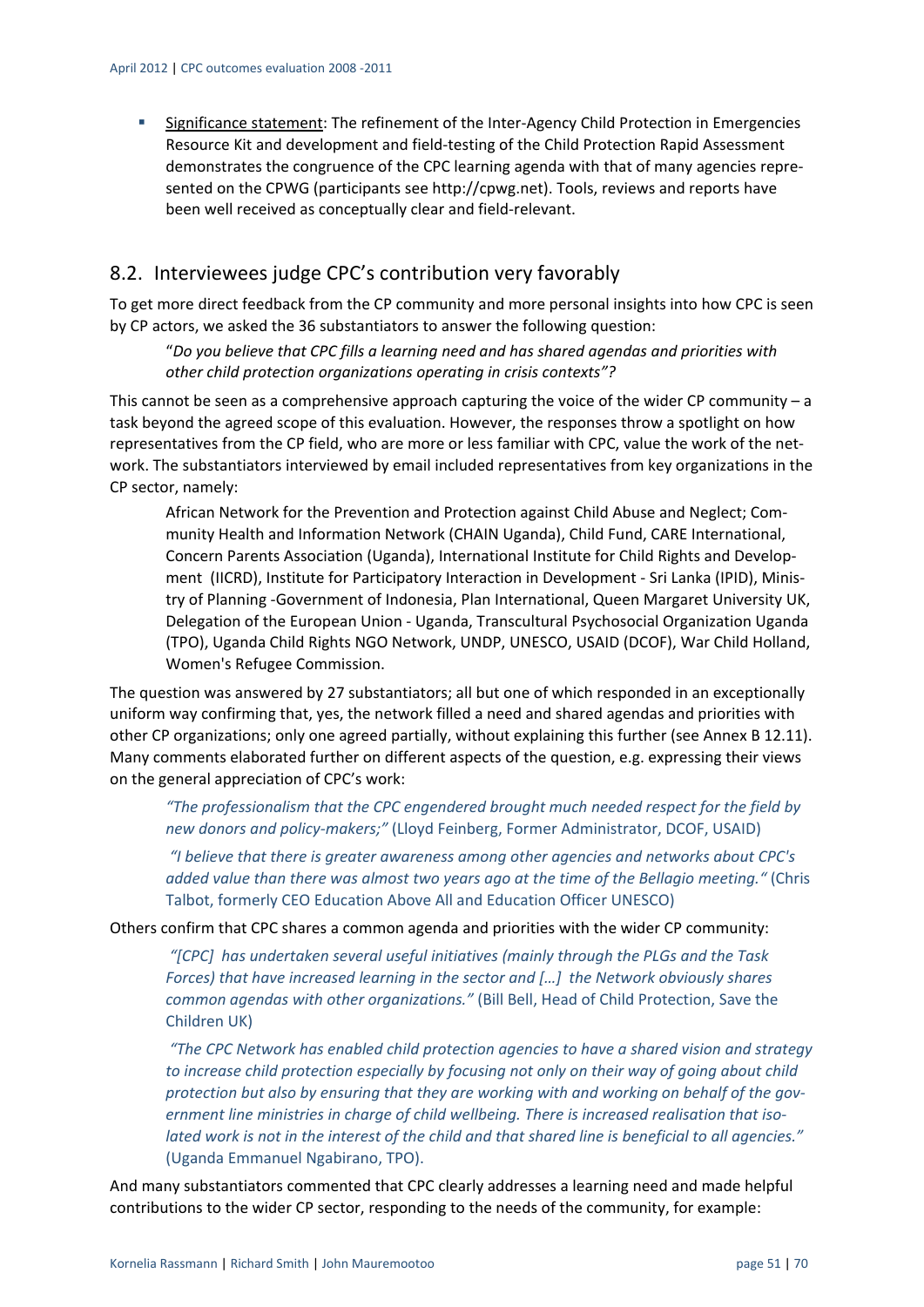*"CPC addresses a clear learning need, which was not identified in isolation but through ongo‐ ing engagement with networks of people working in this area (policy‐makers, academics and practitioners)."* (Rebecca Horn, Research Fellow, Queen Margaret University)

*"CPC fills a major learning need and has pioneered excellent work in protection issues…" (Owen Shumba, UNDP )*

"The simple answer to this question has to be 'yes' [...] . However, [...] It has not 'filled' a *learning need ‐ but only because there is so much more to learn and no one organization can fill that need. CPC has made some very useful contributions."* (Bill Bell, Head of Child Protec‐ tion, Save the Children UK)

*"[…] it was my impression that the CPC had identified and filled a very important need in the CP universe*. (Lloyd Feinberg, Former Administrator, DCOF, USAID)

*"Looking at the working process in this area that we have been through since the past 18 months, I have no doubt that CPC fills the learning gap."* (Punky Sumadi, Director of Social Protection, Ministry of Planning, Government of Indonesia)

*"CPC definitely fills a learning need."* (Chris Talbot, formerly CEO Education Above All and Education Officer UNESCO)

*"The CPC fills a clear learning need that is recognized by other CP organizations not only in crisis contexts but across the CP spectrum. I would also highlight the fragility of this situation as the precarious situation of other CP learning networks such as the CPMERG show the need for continuing support for this network.* (Philip Cook, Director IICRD, University of Victoria, Canada)

This high level of support for the CPC Network is reflected on the national level, too, with comments from Ugandan CP actors including:

*"The CPC does indeed fill a learning need. Its agenda and priorities are consistent with the thinking of other child protection organizations operating in crisis contexts like in Uganda.* (Simba Machingaidze, Country Director Child Fund Uganda)

*"Evidence‐based programming in child protection is not widely utilized by child protection ac‐ tors, because of lack of documentation and poor reading culture among programmers. PLG is filling this critical gap by providing documented evidence in child protection."* (Joyce Wani‐ can,, USAID – Uganda)

"I fully believe that the CPC is filling a great learning need. Through the work of the CPC, there *has been a lot of progress made in the field of Child protection."* (Vicente OnyoKor Adude, Langoa Area Manager, Child Fund Uganda)

It could be argued that some of these opinions are voiced by persons internal to CPC, being members of the network or holding a global or national level leadership role on the CPC Global or PLG Steering Committee or as PLG coordinators; their positive assessment of the network may therefore be seen as biased or less meaningful. However, we took care to inform all of our interviewees that they and their organizations name would go on public record and thus we believe that many were aware that they expressed their views as representatives of their organizations and not (only) as CPC actors. Furthermore, in a network that comprises more than 260 partners in c. 30 countries, it may be difficult to find CP actors who have not been working with CPC yet are sufficiently familiar to assess the contribution of the network to the CP world.

We believe that within the limits of this study the results obtained both from the outcomes data and the interviews answer evaluation question 3 very positively, suggesting that CPC is filling a learning need and has shared agendas and priorities with other CP organizations. Indeed, CPC may play a very specific and important role within the CP landscape, as was suggested by Layal Sarrouh for the 2011 strategy meeting in New York: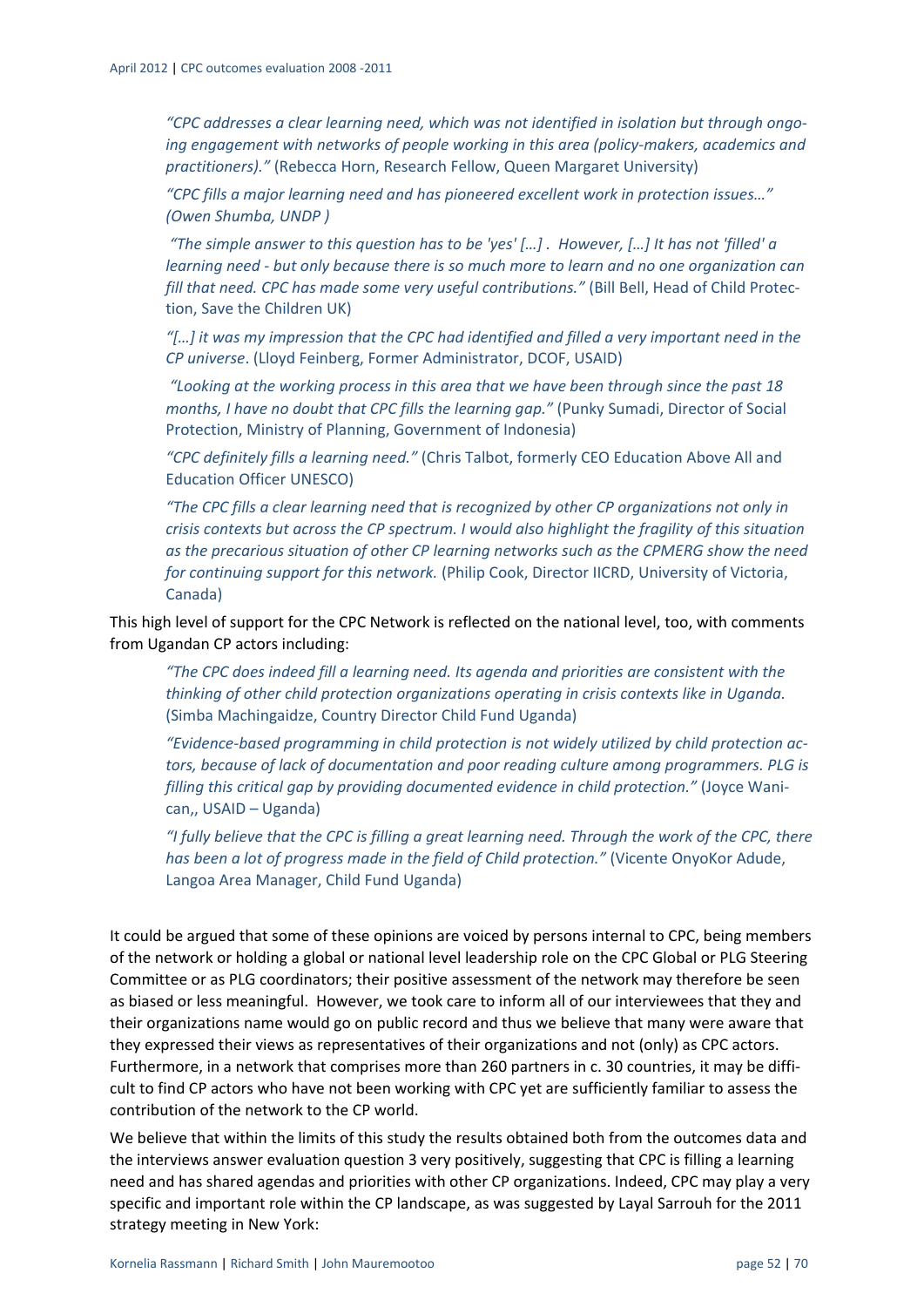*"As a network, the CPC Network has the ability to consider the sector as a whole, map out* where child protection is heading or should be in the next 5, 10, 15 years even, and then dis*cuss and determine amongst in membership and within its functions and abilities, how to best help the sector reach those goals. No individual organization can take this on, but a network, with its collection of members, and working with partners, has the potential to make a sig‐ nificant contribution to the professionalization of the field of child protection."*

Anne Scott, Executive Director Programmes at the Children's Investment Fund Foundation, UK, and chair of the CPC Steering Committee was also interviewed on evaluation question 3. She fully supported the view that CPC filled a learning niche and had shared agendas with other CP organizations, and addressed a further aspect of CPC's unique contribution to the CP sector:

*"The core concept of translating high quality research and methods into practice and building capacities to create CP systems in country is unique and is a capability that overlaps with those with shared interests with e.g. CPWG."*

CPC's potential niche was described by one of the substantiators:

*"I do believe it fills a unique niche focused on a learning agenda around child protection. While other networks, such as the Child Protection Working Group and individual agencies,* also work on the issue writ large – they do not focus, per se, on building the evidence base, *figuring out what works, and how to use that evidence base to influence broader humanitar‐* ian practice. Hence, I believe the CPC plays a needed and vital role but one that needs to be *further strengthened to maximize its impact and benefits to the humanitarian community."* (Dale Buscher, Director Child Protection, Women's Commission)

We conclude, that while there is already great appreciation for the network and its achievements after the past three years, CPC's reputation may increase further in the next phase if they more clearly identify and communicate their role and niche within the CP community.

## 9. Conclusions and recommended discussion points

The agreed **purpose of the evaluation** had two aspects: to **assess results** (addressed through the evaluation questions) and to **contribute to organizational learning** (addressed through the network actors' involvement in the *process* of generating evidence and through the information in the outcome statements themselves). The main output of this evaluation – the 137 outcomes compiled in the Excel database (Annex B 12.6) – were formulated through the analysis of written materials and working with CPC informants and represent an impressive set of achievements, particularly for a still young network. This rich body of evidence together with the comments and responses of the sub‐ stantiators on selected outcomes and evaluation question 3 present the main basis for this evalua‐ tion and the conclusions drawn below.

#### 9.1. The evaluation as an organizational learning process

A total of eight network focal points invested considerable time for this evaluation. We cannot evaluate the effectiveness of organizational learning that has resulted from the process or that may result from use of the evaluation by the network. But from interactions we had with network focal points during the evaluation, we conclude that the *process* of generating the 137 outcomes as well as the outcomes themselves will be of ongoing value for learning and communication within the CPC Network. The potential organizational learning benefits may be characterized as followed: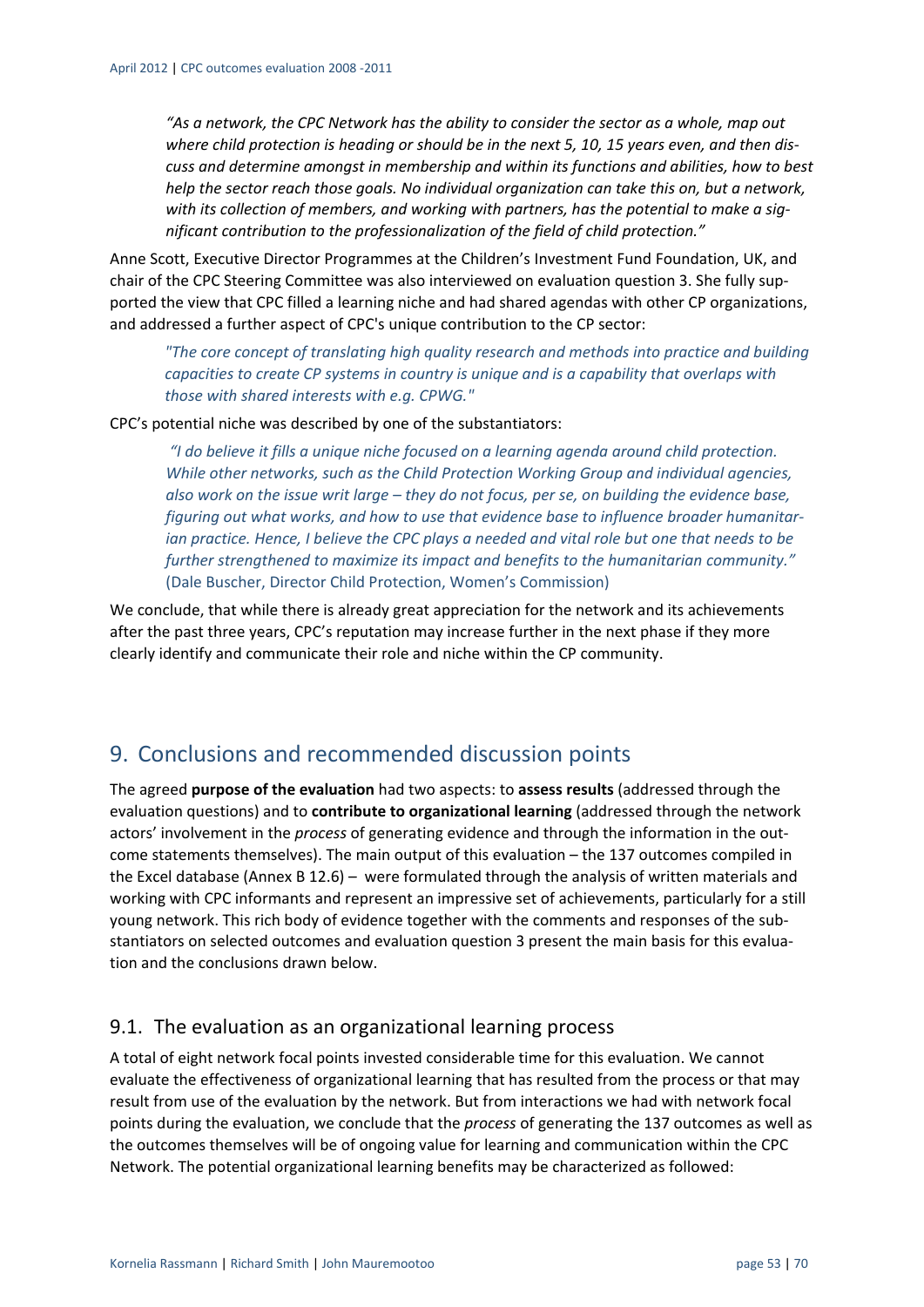#### **1. Identification of CPC's influence on sustainable behavior changes of social actors in CP learning, practice and policy (WHAT)**

The particular formulation of outcomes used allowed us, together with the network focal points, to identify the behavior changes evident in social actors influenced by the network, including intergovernmental organizations, civil society organizations and governments. Behavior changes are much more likely to signify lasting effects of the network than an assessment of outputs and activities.

#### 2. A clearer understanding of the role of the CPC Network in achieving results including who in CPC **contributes, in what CPC capacity, and how they interact with other CPC members (WHO, HOW)**

Each outcome statement included a description of the CPC contribution specifying in what way and with which CPC / other actors the outcome had been achieved. The involvement of network focal points in writing and verifying the outcome statements demanded a significant level of engagement with the evaluation and mentoring from the evaluators before the outcomes were formulated satisfactorily. The result may be that network actors now have a clearer idea of (a) how and in which CPC role – if any – they have contributed to change and (b) the particular ways in which the network contributes to outcomes and how these are distinct from the contributions of actors operating alone.

#### **3. An ability to distinguish outcomes from outputs, activities and stories of change**

The iterative process of involving the network focal points in harvesting and verifying outcomes demonstrated that, as anticipated, it was not always easy for focal points to provide correctly formulated outcome statements first time round because of the common tendency to think in terms of outputs and activities.

#### **4. Greater awareness of network achievements within the network**

The outcome verification step revealed that none of the focal points, not even the founding Network Director, was aware of all the outcomes and how they had been achieved. This is probably a reflection of the shear scope of the outcomes already achieved by CPC, as well as the decentralized and somewhat autonomous status of CPC's various components. While the 'Knowledge management' function (filtering and dissemination of information) did not feature prominently in the outcomes (Section 5.2.6), there was still some evidence of the network making its work available through websites or listserves. Building on this, the evaluation process, together with the database of outcomes compiled as evidence, may therefore be useful for communicating results and experiences within the network.

#### **5. Greater awareness of network achievements beyond the network**

Some of the substantiators who reviewed the full blown outcomes were external to the network. Their involvement in reviewing particular results may have increased their appreciation of the network's role in the CP landscape.

## 9.2. General conclusions from the outcomes data

As shown in Section 5, from 2008 to 2011 the CPC Network has made numerous achievements both in establishing its form (structure and processes) and progressing its purpose. The outcomes describe progress in developing CPC's business practices (formal structure, governance); establishing network relationships, cooperation and networking; improving resource availability; increasing knowledge in CPC members or non‐members; promoting awareness and visibility of CPC issues or the network; facilitating the application of products, tools and services; and in influencing political will and policies (Section 5.2.3). Most changes occurred in the area of partnership, cooperation and networking (in‐ cluding CPC membership). This was examined further using the Network Functions analysis (Section 5.2.6): the most prominent network function contributing to the achievement of CPC's outcomes was 'Community building / Bridging', that is, connecting people and organizations through meetings, workshops, training, collaborations in order to promote and facilitate sharing of learning. Taken together, we conclude that **a major role of the CPC Network**, through which it promotes value among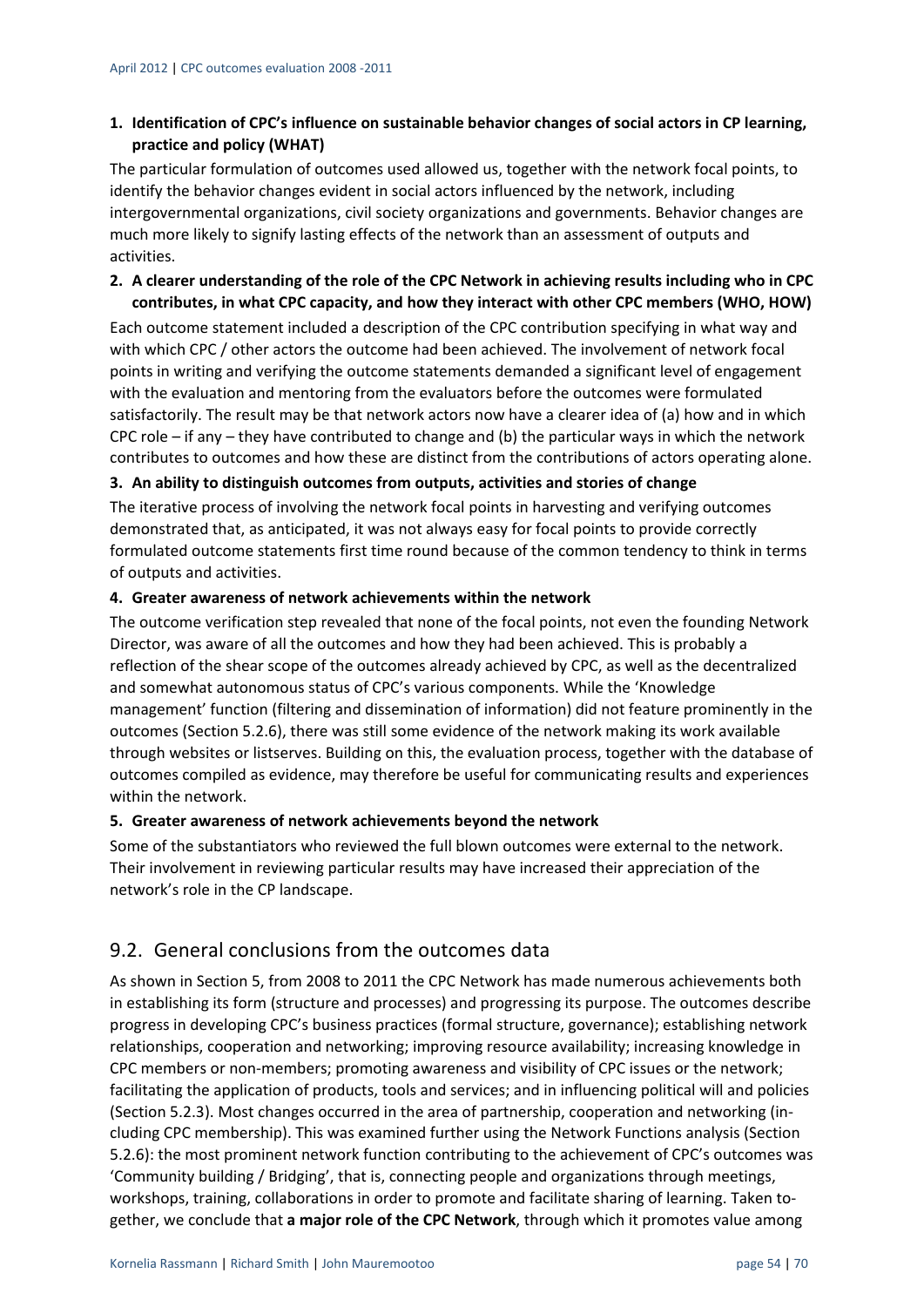its members and pursues its purpose, **is to perform as a 'fostering network'** – "*identify[ing] existing or potential relationships and enhanc[ing], add[ing] value to, expand[ing], formaliz[ing] or otherwise transform[ing] them*" (Hearn and Mendizabal 2011).

## 9.3. Conclusions on evaluation question 1

*Do the outcomes indicate any changes to the processes and structures of the network and, if so, what is their likely significance for the effectiveness of the network at facilitating learn‐ ing in terms of (i) identifying and prioritizing what to learn, (ii) promoting learning and shar‐ ing what has been learned, and (iii) monitoring and evaluating learning?"*

CPC as a network for 'Research, Learning and Action' needs to develop a form that enables innovation, sharing of learning, and translation of learning into practice and policy. In Section 6.1 we therefore examined first the general network effectiveness of CPC looking at its form, that is, the potential influence of CPC's objectives, strategies, governance, formal structures, relationships, and membership on learning (adapted from Creech and Ramji 2004). In Section 6.2 we then assessed specifically the outcomes indicating changes in the network processes and structures during 2008‐ 2011 that were likely to affect the network effectiveness in terms of identifying, prioritizing, promoting, sharing and monitoring and evaluating learning.

**Network objectives.** CPC's objectives agreed with Oak Foundation for 2008 – 2011 encompassed both form and purpose objectives. The outcomes achieved during this period show that CPC has ad‐ dressed both and that the significant form‐related achievements in defining and revising structures and processes have not prevented the network from contributing to impressive purpose-related outcomes.

**Network strategies and Theory of Change.** The strategy meetings in 2010 and 2011 have resulted in a remarkable sharpening of the network's overall strategies, particularly the revised approaches to TFs and the SC, and the recently developed Three Year Plans for the CPC's next phase. We are not aware of formalized, pre-defined strategies guiding the network to achieve their objectives, including the definition of priority target groups, or of the changes they expected to see in these, and how they wanted to monitor progress towards these, normally described in a network Theory of Change. However, the network has taken steps towards the development of such a Theory of Change for CPC as a whole (including the development of knowledge transfer models as discussed at the August 2011 strategy meeting) and Theories of Change or Action for the different CPC components (e.g. as described in the review of evidence on impacts of economic strengthening programs on children produced by TF Livelihoods 2011).

**The nature of the network's relationships.** CPC excels at establishing and fostering working relation‐ ships within and among different stakeholder groups. The data provide a multitude of examples of collaborations on projects, workshops and conferences, demonstrating that the network has been successful in bringing people together and connecting researchers, CP practitioners and policy makers nationally and globally through CPC structures such as the PLGs and TFs. We found much evidence of national and global actors being brought together by CPC and hence significant opportuni‐ ties for local work to influence global level learning and vice versa.

**CPC's formal structures.** The different CPC components are at different stages of development and functionality yet within a strikingly short period of time it has succeeded in building, reviewing and, where desired, redesigning its formal operational and government structures (Secretariat, TFs, PLGs, SC). Setting up the network's form followed a largely participatory approach, demonstrating flexibil‐ ity and responsiveness to the needs of the network and its members as well as to its different envi‐ ronmental settings.

**Network governance and leadership**. Strong leadership has been important for the rapid growth and development of the CPC Network with personal relationships of CU personnel, PLG leads and TF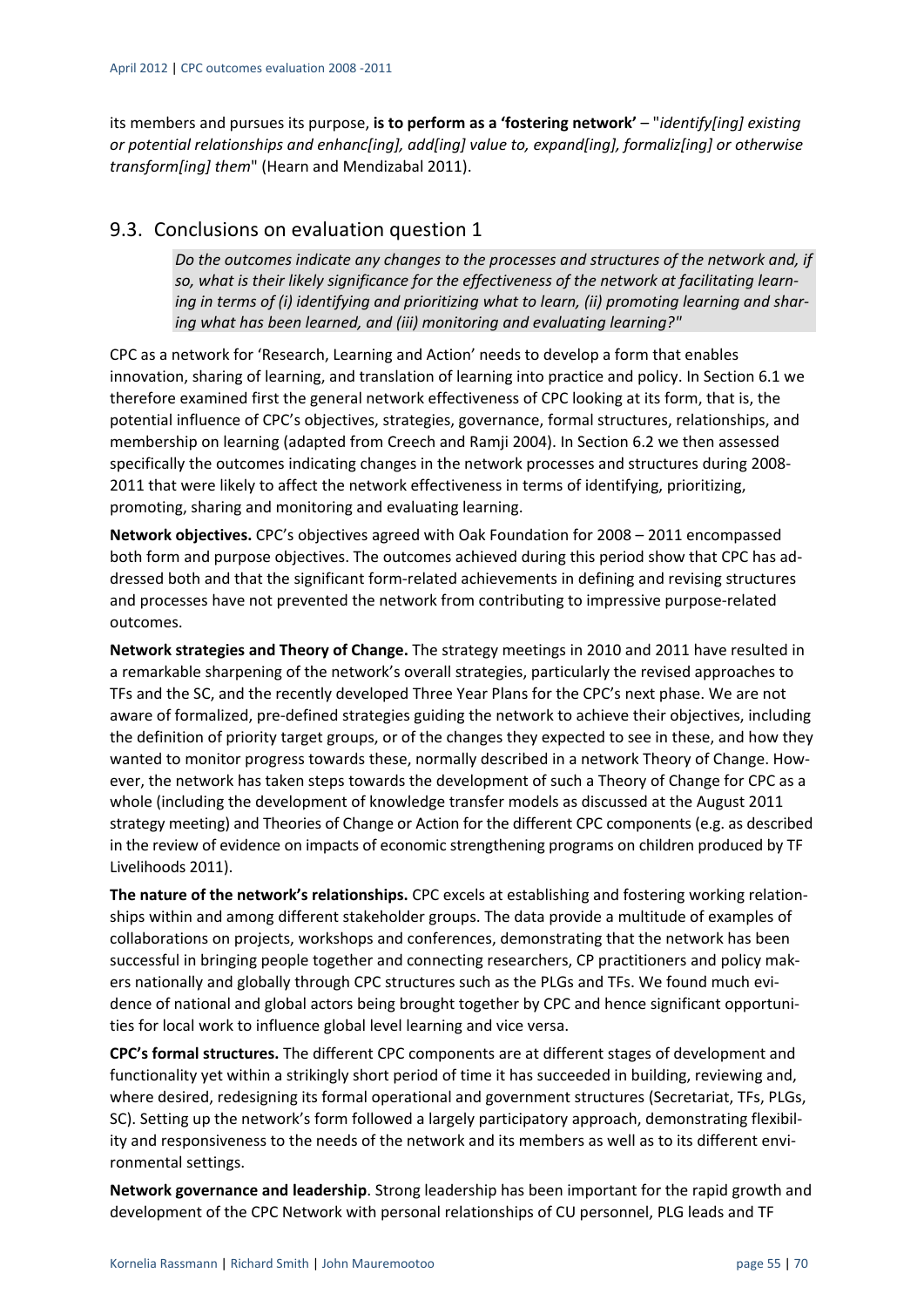leads with individual actors appearing to be major keys to success. The strategy meetings in 2010 and 2011 were valuable steps to promote a more transparent and participatory decision making process and significant changes have been implemented, e.g. establishment of the CPC SC in 2011. However, the SC has not yet developed as intended to provide functional support to the network. This, and the current absence of funding available for or allocated to Secretariat operations, put the future of governance reforms and the network itself in great doubt.

**Network membership**. Membership growth is seemingly rapid with now over 250 agencies working in 32 countries. Yet the membership concept is vague, something that has been recognized by the network but not yet resolved. We found evidence that for some this vagueness is problematic.

**The effectiveness of the network at facilitating learning.** The outcomes data and the substantiations results provide ample evidence for the network's effectiveness at facilitating learning. We conclude that CPC is particularly effective at

- identifying new CP learning priorities through thematic workshops and conferences, setting its own network learning priorities through planning meetings, and shaping the learning agendas of CP and humanitarian organizations and educators.
- **Phonomoting learning and sharing what has been learned both globally and nationally through** the development of network relationships. With many structures already in place and a growing reputation, CPC is well positioned to expand its work in this area.
- monitoring and evaluating learning through contributions to the development of methods to measure child protection concerns and the effectiveness of the response to these concerns – particularly through TF Measurements. The outcomes data demonstrate CPC supporting the evaluation of child protection interventions of its partners and enhancing the capacity of in‐ dividuals and organizations to monitor and evaluate learning.

## 9.4. Conclusions on evaluation question 2

*To what extent do the outcomes indicate that the learning fostered by the network has translated into child protection practice and policy development through network members and others individually, across organizations and across regions?*

The network factors described above that are relevant for CPC's effectiveness at identifying, prioritizing, promoting, sharing, monitoring and evaluating learning, are similarly important for its effectiveness at achieving results in translating learning into practice and policy.

The outcomes provide many examples of the network influencing **CP practice**, firstly where practitioners endorsed and/or decided to use tools or methods developed or promoted through the CPC Network, secondly where CPC influenced social actors to request network services, such as providing or filtering expert contributions to strategies and standards. Those influenced by CPC are intergovernmental agencies and networks, CSOs, and national governments.

CPC's influence on **CP policy** is also very evident. This has nearly exclusively been at the national level in countries where it has active PLGs. Policy influences have been two-fold: (a) setting and implementation of national policy / plans / framework / strategy and (b) adoption of tools for monitoring and assessment of policy.

Considering the **network functions** used by CPC to influence practice and policy (Section 7.2.1), we conclude the following have been most evident:

- **Bridging: bringing together and facilitating cooperation between heterogeneous groups such** as researchers, practitioners and policy bodies relevant to policy and practice change
- Governance and structure: the network even at this early stage in its 'life cycle' has managed to set up structures where TFs and PLGs work together through their members to achieve network objectives, that is formalized processes and structures that facilitate the 'Bridging' function of the network.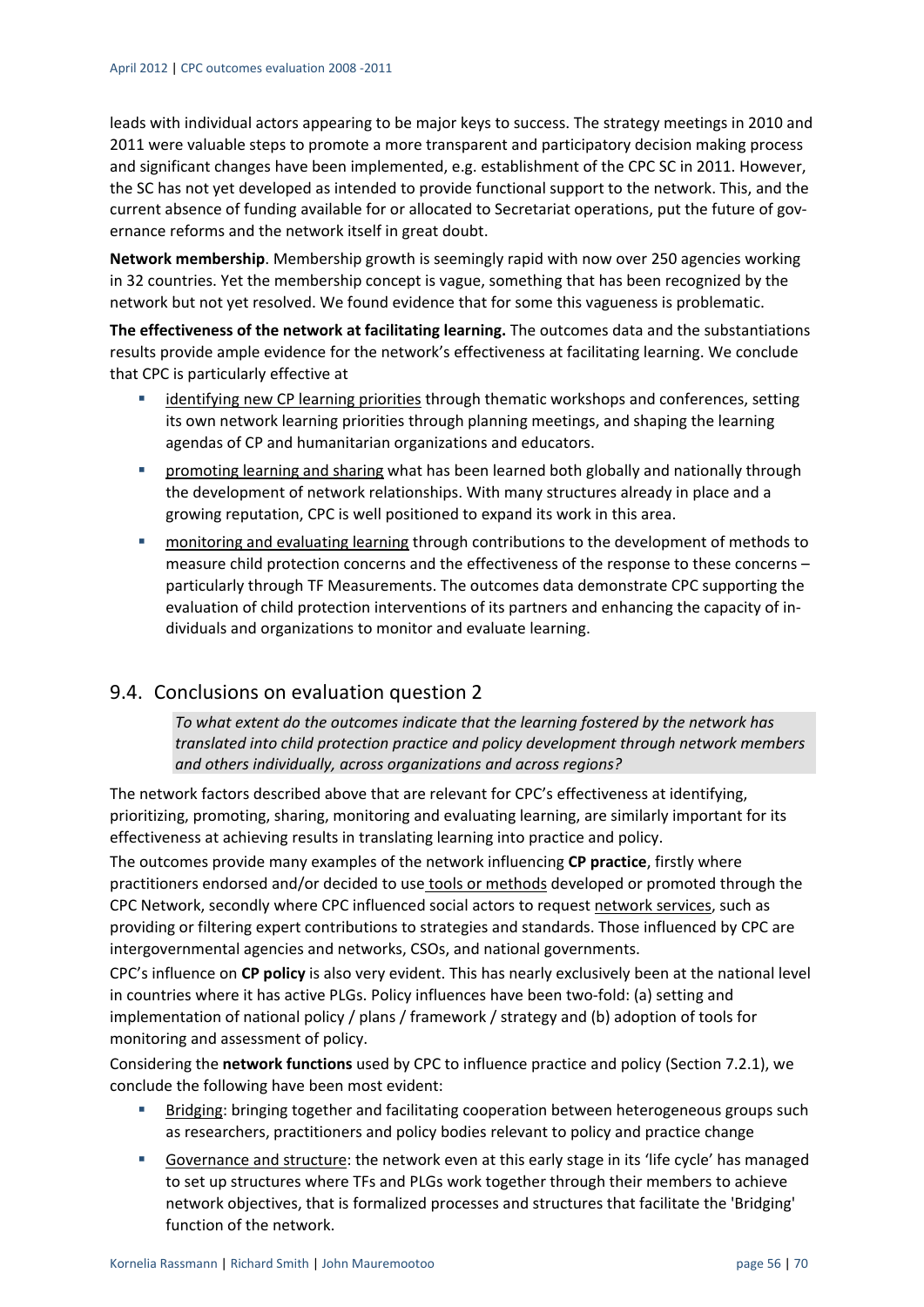Amplification: CPC succeeds in extending its reach and influence; for instance, the network was a key influence on the Women's Refugee Commission understanding 'for the first time the child protection relevance of its economic programming research and advocacy'.

Turning to the **strategies used by the network**, we attempted to derive some of these from two case studies, one from Uganda and one from Indonesia (Section 7.2.2). We conclude that the case studies demonstrate to some extent that formal CPC national networks such as the PLG Uganda and PLG Indonesia – at least in some areas of their work ‐ are successfully on their way from a 'push and pull' knowledge transfer model to a more integrated approach, as suggested by Neil Boothby in his presentation at the CPC Network Strategic Meeting in New York 2011. The Uganda case shows how re‐ searchers from national and non-national CPC member organizations first work together to package knowledge for change in accessible formats and push it to national decision‐makers who then start requesting more information allowing them to assess if and what changes are necessary ('pulling' knowledge). From this develops a 'knowledge exchange model', where policy makers and researchers engage in collaborative projects and participate in information sharing and priority setting meetings. The establishment of an institutional knowledge broker mechanism such as the Ugandan Technical Working Groups is then the logical consequence to systematize knowledge transfer ('integrated knowledge transfer model').

The Uganda case demonstrates how these different strategies are used to achieve a higher‐level objective – to influence change in national policy. The outcomes data suggest that at the current stage of the CPC Network, the 'knowledge exchange model' with collaborations, workshops, confer‐ ences etc promoting collective learning among CPC members and/or non‐members, is probably the most frequent – and it seems very successful – mechanism employed by CPC to achieve results.

## 9.5. Conclusions on evaluation question 3

*To what extent do the outcomes indicate that other child protection organizations operating in crisis contexts consider that CPC fills a learning need and has shared agendas and priorities?*

The results obtained both from the outcomes data and the interviews allow us to answer this evaluation question very positively: we believe that CPC is clearly filling a learning need and has shared agendas and priorities with other CP organizations, because

- over the last three years the network has attracted much interest, support and commitment from the CP community;
- all but one of 27 representatives from key organizations in the CP sector which responded to our survey fully confirmed that the network filled a need and has shared agendas and priori‐ ties with other CP organizations (one agreed partially);
- the high level of support for the CPC Network is also reflected in our findings from the evaluation's principal focal country, Uganda.

We therefore agree with the conclusion drawn in a paper for the New York CPC strategy meeting 2011 by Layal Sarrouh: that the CPC Network will add value to the work of the CP community because – as a network – it can synthesize views and map out the future of the child protection field, thus making a significant contribution to the professionalization of this field. However, a substantiator's comment suggests that this or another specific role and niche of CPC within the CP field as yet may not be sufficiently discussed, described and widely communicated within the CP community.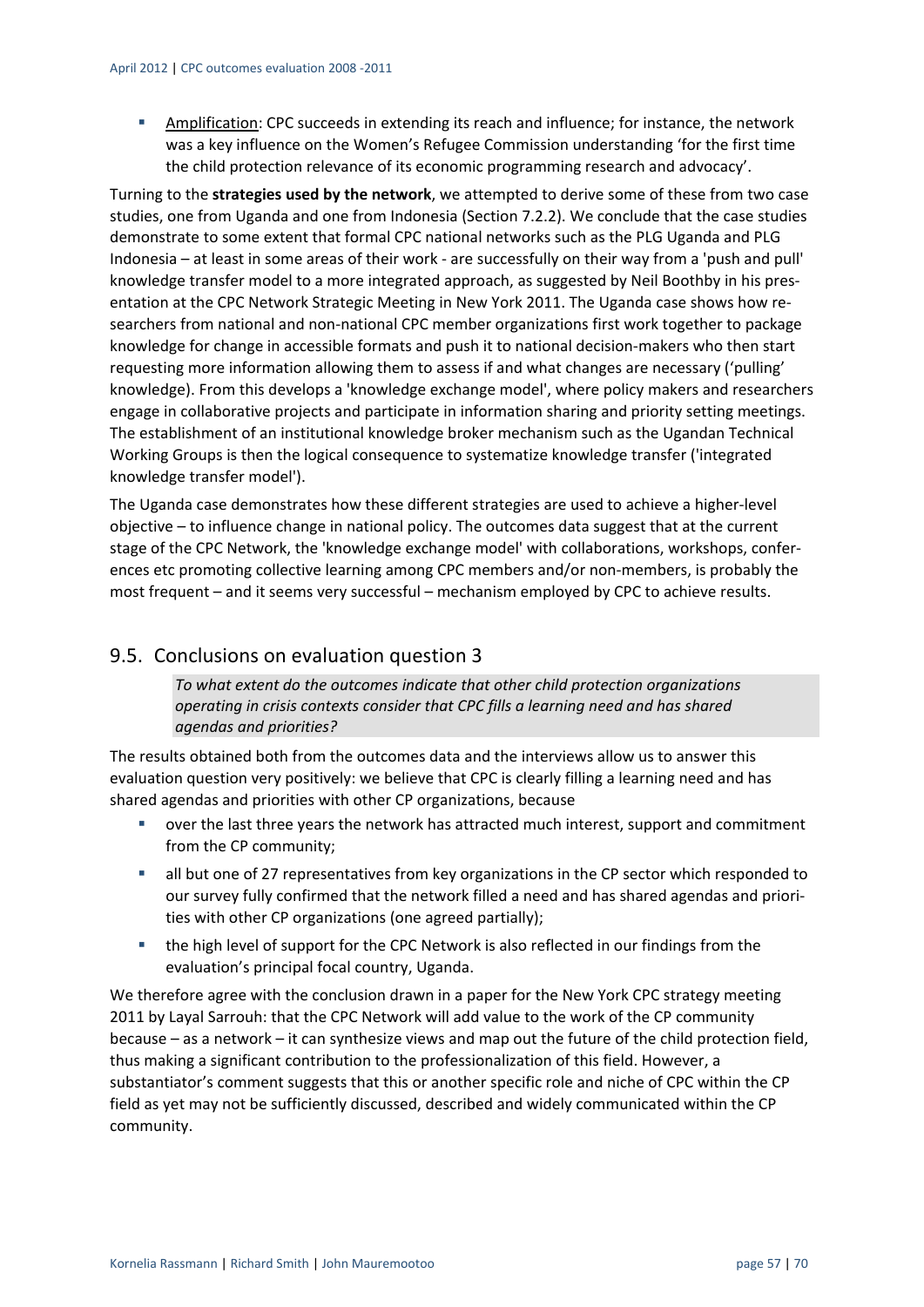## 9.6. Recommended points for discussion

While many evaluation reports include recommendations, we will here not suggest concrete actions to the users of this evaluation. We believe that the evaluators' role is to ensure that sufficient and high quality data (plausible and verifiable) is gathered from which reasonable conclusions can be drawn. Based on this solid evidence we attempted to answer the evaluation questions. We hope the findings and conclusions in this report are useful to the primary intended users of the evaluation and lead to substantial discussion. However to take the next step and recommend what decisions or actions CPC or Oak should take would be an unreasonable expectation of an evaluation team and pre‐ sumptuous on our side. There may be many factors informing subsequent decision-making which we as evaluators will and should not have access to such as political, legal, public‐perception, financial, programmatic, and ethical considerations. Each one of these factors alone, and especially when combined, will be at least as important as the findings and conclusions of the evaluation for the CPC leaders to make decisions about what to do and not do.

However, we expect that this report will provide solid evidence and expert interpretations that in combination with other factors will allow the CPC Secretariat, the Steering Committee and Oak Foundation to successfully plan CPC's next phase. For this we recommend the following discussion points, some of which relate to topics already considered at the Aug 2011 strategy meeting.

#### **1. Network purpose, vision, mission, niche**

The network's purpose justifies its existence and explains why its members are collaborating and building relationships (Hearn and Mendizabal 2011). CPC's purpose as defined in its Three Year Plan 2011 is to strengthen and systematize child care and protection in crisis-settings. The network's mission is also given in the Three Year Plan and maps out in general terms how this change will be achieved: "*Emphasizing learning, CPC undertakes innovative research and builds evidence to affect change in child protection policy and practice*." Together with the great appreciation for the network we found and its achievements over the first three years this is a good starting point for the network's next phase. However, we believe that CPC's reputation may increase further in the next phase if it more clearly identifies and communicates its purpose and niche within the CP community. CPC thus may benefit from considering the following questions concerning their high level objectives:

- a) Are CPC's purpose and mission adequately defined to the satisfaction of all of CPC's components? Are they known and shared among all CPC stakeholders?
- b) Should CPC's mission be revised to better reflect the potential contributions of a network to learning, policy and practice i.e. facilitate, convene, promote, advocate, disseminate etc.?
- c) Should the network also define a vision and values to inspire members that positive change is possible?
- d) What is CPC's particular niche within the CP community? How can this be communicated?

#### **2. CPC's degree of formality and visibility**

The structures required by a network depend on the role of the network. We've identified a strong emphasis on relationship building underpinning many of CPC's achievements. The network needs to decide how formal and visible these partnerships and structures should be. At one extreme they can be invisible, with its supporting entities linked by mutual interests and informal arrangements and collaborations where activities and outputs are not referred to as network achievements. At another extreme, supporting entities take formal roles in facilitating network achievements, network decision making, monitoring and communicating results; network members take ownership for CPC and all activities involving a network member include network branding. In whichever case, maintaining relationships requires effort and resources both for collaboration and for the administrative work of the network supporting entities (Hearn and Mendizabal 2011). The resulting questions are: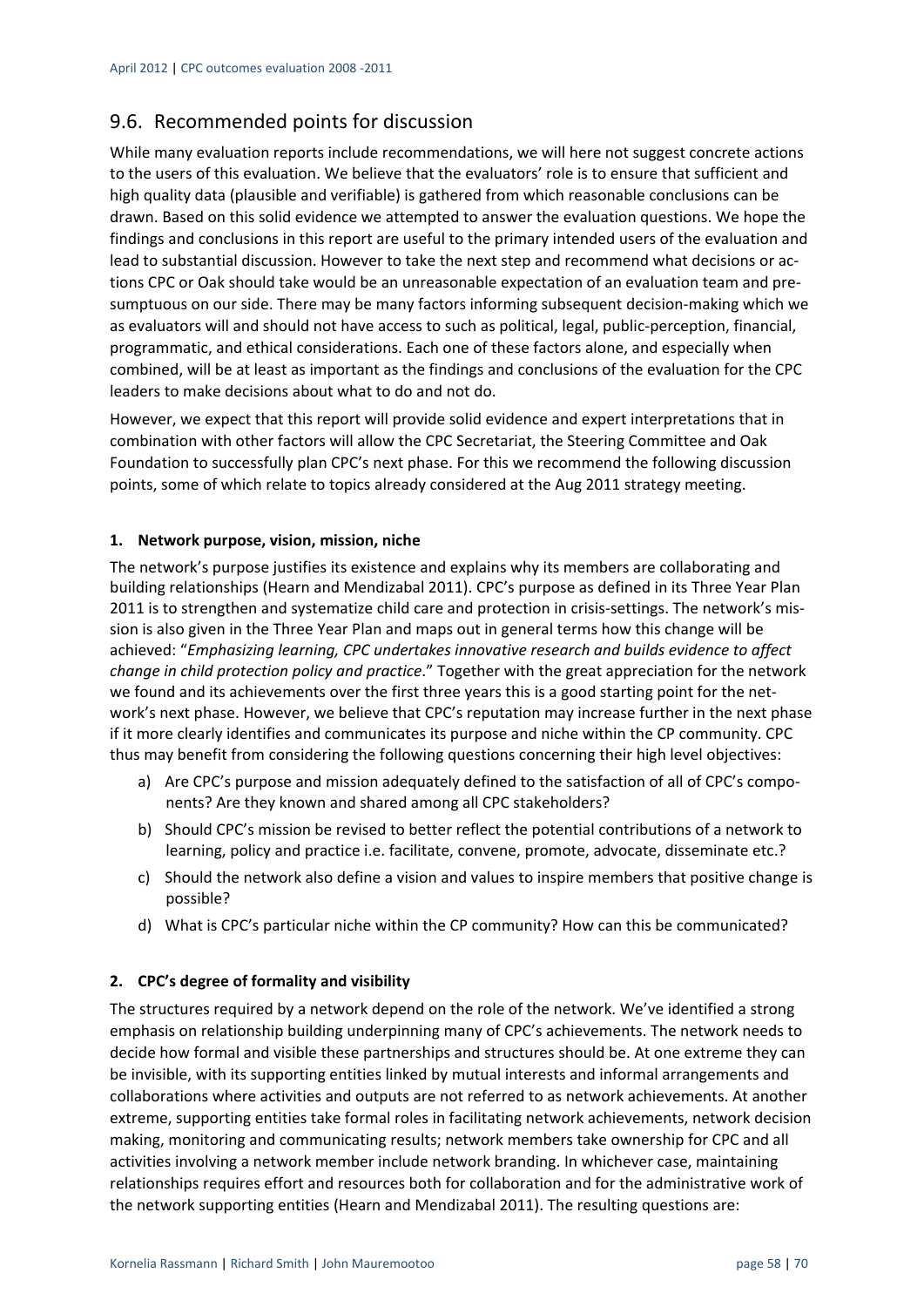- a) Which degree of formality and visibility will be best to progress the network's purpose?
- b) Will promoting CPC as a brand result in a higher degree of visibility and can this help to secure resources for the network?
- c) Are CPC's champions willing to promote CPC and secure the resources needed to further CPC's bridging role between the research, practice and policy sectors as a facilitator of learn‐ ing and its application to CP?

#### **3. Network model, supporting entities and governance**

A network's form and governance is closely linked with its functions. We found that the Secre‐ tariat/CU has had a very important supportive role, contributing to many of the observed outcomes, particularly when establishing a national network and setting up PLG structures. This supports the notion in Neil Boothby's presentation August 2011 of a "hubs and spoke" model of the network with a highly centralized structure and dependency on the Global Secretariat. Already, however, this may be evolving into a more decentralized "Kite" form with different degrees of centrality among its nodes (Ramalingam 2011). This shift in the type of the network will need to be reflected in the governance mechanisms. At the national level, there are operational steering committees / advisory groups supporting the PLG lead institutions. Yet as discussed in Section 6.1.3, the changes in global level governance, e.g. the development of the SC, appear to be not yet sufficiently effective and may be further threatened by the current funding situation. CPC should consider:

- a) What network model / degree of centralization is desirable / achievable for CPC in its next phase?
- b) Are the different CPC components owned by their participants? Are network representatives aware of the structures they belong to and how these link to other components of the network?
- c) What supporting roles should the Global Secretariat and the SC play? Are resources being sought for / allocated to the Global Secretariat to provide the communication, knowledge management and other essential services? Do the SC members have the necessary expertise to provide the support required and / or generate resources?
- d) What are the pros and cons of the network becoming a legal entity with a governing body that takes financial decisions?

#### **4. CPC membership**

Closely linked to the themes of network formality, model and governance is the question of network membership. A risk in a very centralized network is that often the network in its entirety is equated with the secretariat, and network members don't take ownership of their network role. Yet, the network is in fact its members – the secretariat is only one, though important supporting component. We found that there is considerable uncertainty among many about what it means to be a CPC member and a sense that the network's loose definition of membership is threatening to some. In other instances members hold various roles (CPC and institutional) and it is unclear in which capac‐ ity(ies) they have contributed to network achievements. The CPC SC has prioritized the resolution of this issue and in the 2011 strategy meeting it was decided that the various CP groups should think about their membership definition. We suggest the following guiding questions:

- a) What membership category/ies will be motivating to institutions or individuals to find added value in CPC participation?
- b) What is expected of these members and how might they benefit from participating in the network?
- c) How can CPC motivate its members to communicate their CPC role?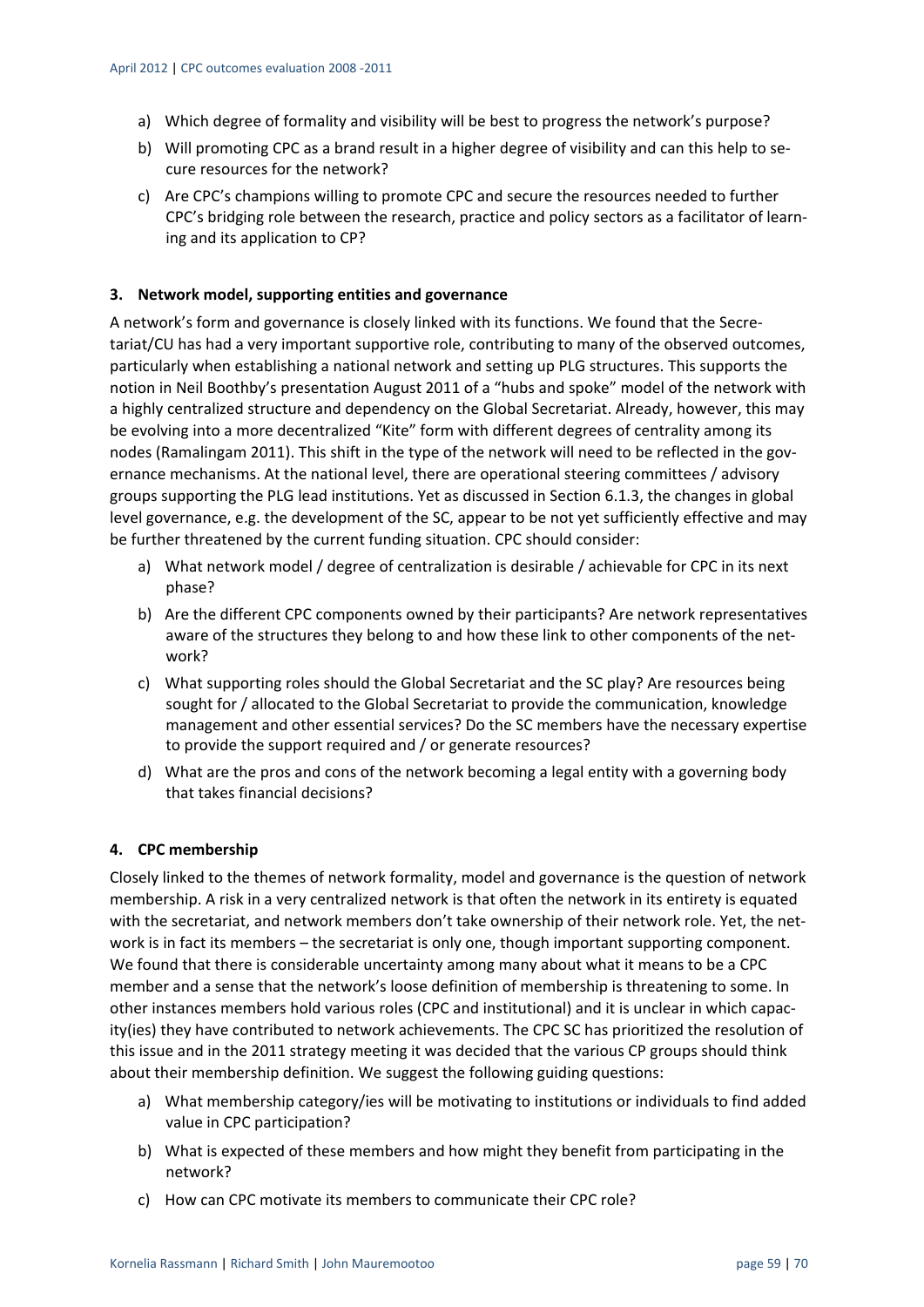#### **5. Network M&E System**

There is a growing interest in networks as organizing strategies and structures to create social change. At the same time the demand increases to monitor and evaluate the effectiveness, outcomes and impact of networks. While there are an increasing number of M&E methods and tools for networks, the theory of assessing network achievements and effectiveness – and even more so the practice – is still in its infancy (Innovations for Scaling Impact 2010b). Outcomes based approaches, such as Outcome Mapping with an emphasis on reflection and continuous learning and improvement have been found to be particular suitable to network settings (Innovations for Scaling Impact 2010a). We were able to evaluate the network despite the absence of an outcomes-based M&E system. Yet an M&E system that promoted reflection, learning and adaptation could contribute significantly to network effectiveness. The August 2011 strategy meeting considered M&E when it discussed the development of indicators. We suggest future discussions include the following questions:

- a) Would the CPC benefit from thinking of outcomes in terms of behavior change as used in this evaluation?
- b) Will the M&E system under consideration help CPC in the development of its strategies by identifying the medium and short term outcomes that the network can influence as it contributes towards its long term goal? Will it be sufficiently flexible to manage emergent out‐ comes?
- c) Will the M&E system focus network actors in their efforts to influence change?
- d) Will the M&E system be adaptable to different network components, effective in gathering comparable and consistent data across the network, and sufficiently efficient and manageable considering the network's resources?
- e) Can this M&E system serve as a communication platform, engaging partners, communicating progress and supporting advocacy efforts?

#### **6. A Theory of Change for the CPC Network**

Change mediated by a network occurs in a non‐linear way, through contributions of multiple actors and factors. A network's Theory of Change takes these complex processes into account, articulating the high‐level strategies, describing how change happens and determining progress markers along the pathways to achieving the network's objectives (Innovationsfor Scaling Impact 2010a). Though time consuming, the process of articulating and reviewing theories of change can add rigor and transparency, clarify project logic, highlight assumptions that need to be tested, and help identify appropriate participants and partners (CARE International UK 2012). Hence, developing a Theory of Change – possibly building on the recommendations of the NYC strategy meeting in 2011 – could help all involved in CPC to focus on the ultimate goals they want to achieve together and provide a framework for ongoing monitoring, reflection, learning, adaptation and evaluation of the strategies used. If CPC decides to invest in developing a Theory of Change, we recommend consideration is given to the following guiding questions:

- a) What are CPC's high level objectives and desirable results (see discussion point 1)?
- b) Who exactly do you want to work with?
- c) What changes do you expect to see in these social actors?
- d) What strategies do you need to influence the social actors to change?
- e) How does CPC need to change (structure / processes) to achieve these changes (see discus‐ sion points 2‐4)?
- f) Who are the strategic partners CPC works with (not those who CPC influences)?
- g) How can you observe and monitor these changes in a practical way (see point 5)?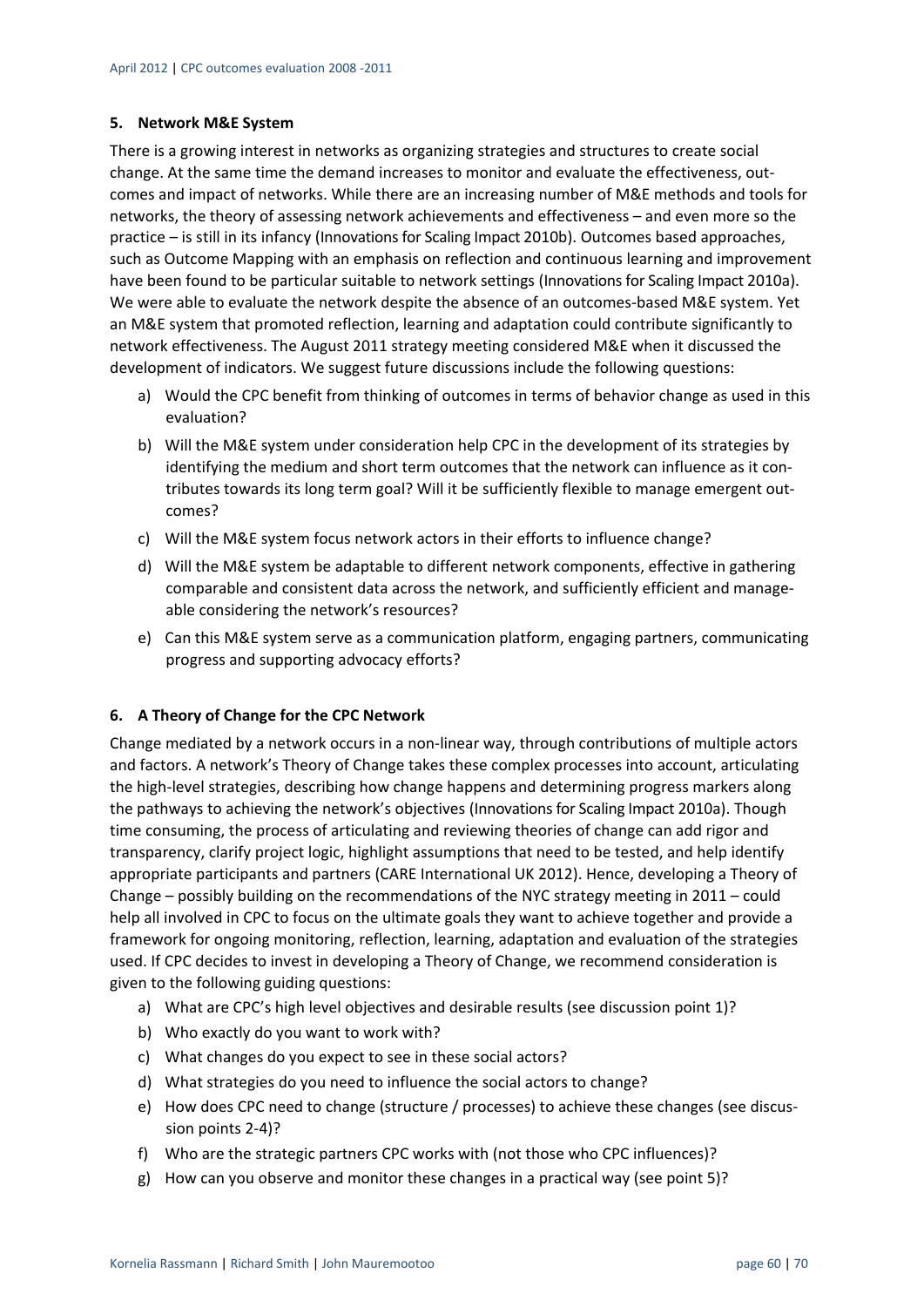Developing this framework needs to draw on collective knowledge, create ownership and foster a sense of collective action. It will provide a basis for clearly articulated Theories of Action for the individual components and actors of the network that are in line with the overall Theory of Change for the network, but still needs to be flexible to allow pathways and activities to change or emerge. The OM approach that inspired this evaluation may be one, but not the only tool to help CPC develop their Theory of Change. Whatever approach may be taken, the network will be able to draw from the rich and impressive evidence in the outcomes data compiled for this study.

## 10. References

Bloom E., Kummer B., Mungas R., Reeveset M. (2007). Learning Networks: How Organizations Linked for Enhanced Learning Achieve Extraordinary Results. Original Submission Date to USAID: September 29, 2006. Revised: March 20. Accessed Apr 2012 at http://pdf.usaid.gov/pdf\_docs/PNADK249.pdf

Boothby N. (2011). Powerpoint presentation, "LEARNING & POLICY AND PRACTICE CHANGE". CPC Network Strategic Planning Workshop, August 23‐26, 2011, New York, CPC Secretariat.

CARE International UK (2012). Peacebuilding with Impact: Defining Theories of Change. Accessed Apr 2012 at www.international‐

alert.org/sites/default/files/publications/120123CAREDefiningTheoriesChange\_FINAL.pdf

Creech H. and Ramji A. (2004). Knowledge Networks: Guidelines for Assessment. IISD Publications. Accessed Apr 2012 at www.iisd.org/publications/pub.aspx?id=632

Davies R. (2010). Monitoring and Evaluating Learning Networks. Accessed Apr 2012 at www.intrac.org/resources.php?action=resource&id=679

Earl S., Carden F., Smutylo T. (2001). Outcome Mapping: Building Learning and Reflection into Development Programs. International Development Research Centre (IDRC), Ottawa. Accessed Apr 2012 at www.outcomemapping.ca/download.php?file=/resource/files/OM\_English\_final.pdf

Hearn S. and Mendizabal E. (2011). Not everything that connects is a network. ODI Background Note. London: Overseas Development Institute. Accessed Apr 2012 at www.odi.org.uk/resources/docs/6313.pdf

Innovationsfor Scaling Impact (2010a; assumed publication date). Developing a network monitoring and evaluation system: Outcome Mapping and the Logical Framework Analysis. Paper produced by 'Innovations for Scaling Impact' and 'Keystone Accountability'. Accessed Apr 2012 at www.scalingimpact.net/files/Net\_IPARL\_OM\_LFA\_Final.pdf

Innovations for Scaling Impact (2010b). Next generation network evaluation. Paper produced by 'Innovations for Scaling Impact' and 'Keystone Accountability'. Funded by IDRC. Accessed Apr 2012 at www.scalingimpact.net/files/IDRC\_Network\_IPARL\_Paper\_Final\_0.pdf

Majot J., Richert W., Wilson‐Grau R. (2010). Evaluation of Oxfam Novib's Global Programme 2005‐ 2008 for Aim 1 and 4. GloPri's Strategic Positioning and Counterparts' Outcomes. Final Report. Ac‐ cessed Apr 2012 at http://outcomemapping.ca/resource/resource.php?id=324

Mendizabal E. (2006a). Building Effective Research Policy Networks: Linking Function and Form. ODI Working Paper 276. Accessed Apr 2012 at www.odi.org.uk/resources/download/130.pdf

Mendizabal E. (2006b). Understanding networks: the form and function of research policy networks. ODI Working Paper 271. Accessed Apr 2012 at www.odi.org.uk/resources/download/133.pdf

Ramalingam B. (2011). Mind the network gap. ODI. Accessed Apr 2012 at www.odi.org.uk/resources/docs/7110.pdf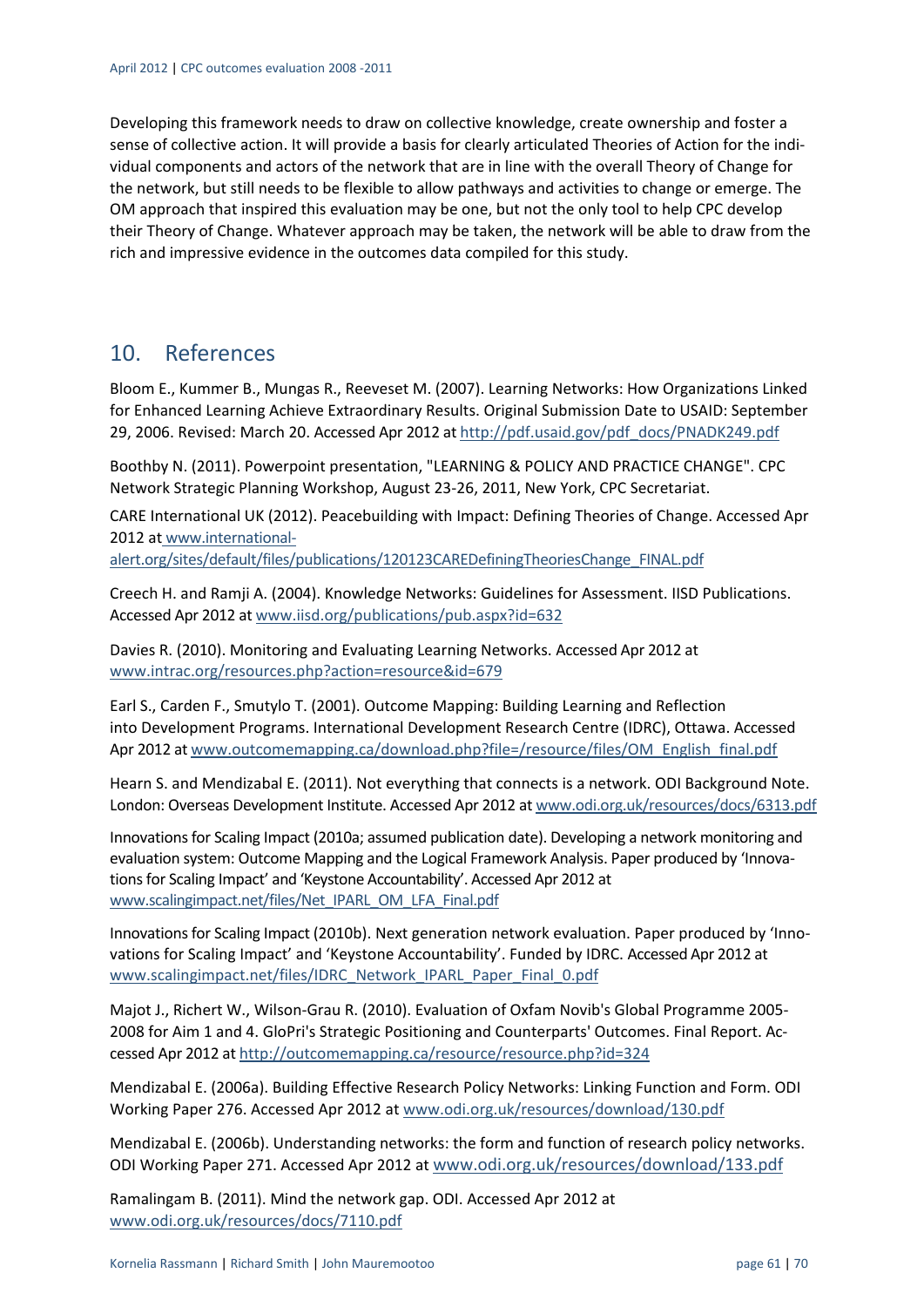Ramalingam B., Mendizabal e., Schenkenberg van Mierop E. (2008). Strengthening humanitarian networks: Applying the network functions approach. ODI Background Note. London: Overseas Devel‐ opment Institute. Accessed Apr 2012 at www.odi.org.uk/resources/docs/831.pdf

Wenger E. (2002). Cultivating Communities of Practice: A Guide to Managing Knowledge. Harvard Business School Press.

Wilson‐Grau R. and M. Nuñez (2007). Evaluating international social‐change networks: a conceptual framework for a participatory approach. Development in Practice, Vol 17:2, p258‐271. Accessed Apr 2012 at www.outcomemapping.ca/download.php?file=/resource/files/wilsongrau\_en\_Evaluating %20International%20Social%20Change%20Networks.pdf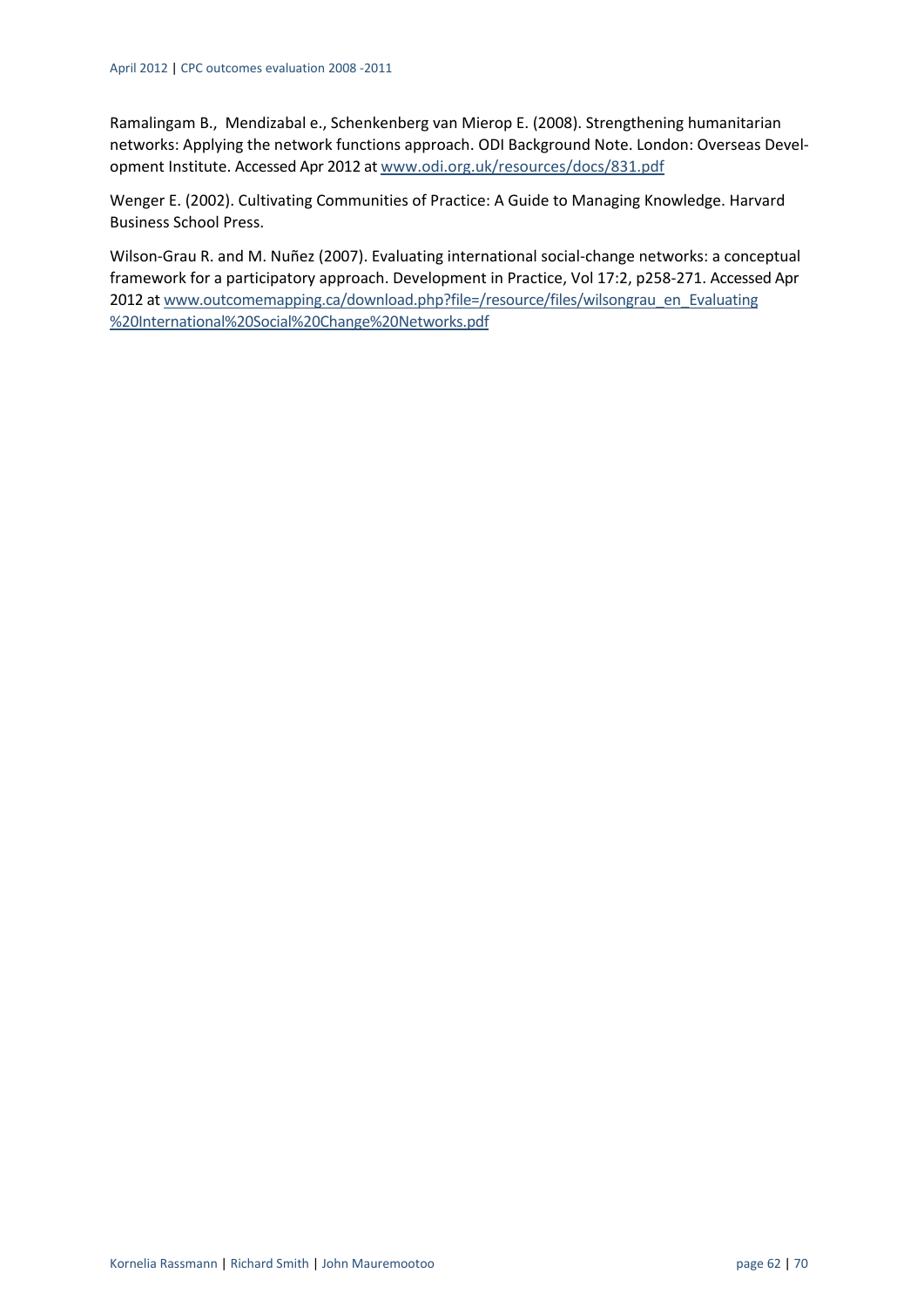## 11. Annex A

## 11.1. List with background informational material for the evaluation

| <b>General material</b>                                                                           |
|---------------------------------------------------------------------------------------------------|
| ■ CPC website (www.cpcnetwork.org)                                                                |
| <b>Draft Evaluation Report March 2009</b>                                                         |
| • CPC Reports and Publications 2011                                                               |
| " CPC Learning Network Status Report 2010                                                         |
| ■ CPWG tool kit - Conceptnote_CP_assessment_taskforce_Jan2012-v 1                                 |
| " CPC Network Steering Committee Bios - Neil sent 2012-01-27                                      |
| <b>Grant proposals</b>                                                                            |
| ■ OUSA-07-122 - Grant Application Form                                                            |
| OUSA-11-002 - Grant Application Form                                                              |
| <b>Bellagio Meeting documents</b>                                                                 |
| Bellagio Retreat Report July 2010<br>п                                                            |
| Bellagio Report Annex 1 - Participants list                                                       |
| Bellagio Report Annex 2 - Guiding Questions<br>٠                                                  |
| <b>Bellagio Report Annex 3 - proposed Steering Committee</b>                                      |
| Bellagio Report Annex 4 - Experiences of Other Networks                                           |
| <b>New York Strategy Meeting documents</b>                                                        |
| • CPC Strategic Planning Meeting 2011 summary of key discussions                                  |
| " CPC Org Learning Paper FINAL-August 21 2011 Layal Sarrouh                                       |
| " CPC_ES_&_Child_Protection_Evidence_Review_23Aug2011                                             |
| Presentation: Functional Analysis - Shanon McNab                                                  |
| Presentation: ORGANIZATIONAL LEARNING PROCESSES OF POLICY AND PRACTICE-Boothby<br>٠               |
| Three Year Plans (published end 2011 / early 2012)                                                |
| Global, TF Measurements, TF Livelihoods,<br>PLG Uganda, PLG Indonesia, PLG Sri Lanka, PLG Liberia |
|                                                                                                   |
| <b>PLGs / National</b>                                                                            |
| Dissemination Example Challenges and Timeline (Indonesia)<br>п                                    |
| Uganda PLG Design Workshop Report Final Report                                                    |
| CPC Learning Projects in Non PLG Countries                                                        |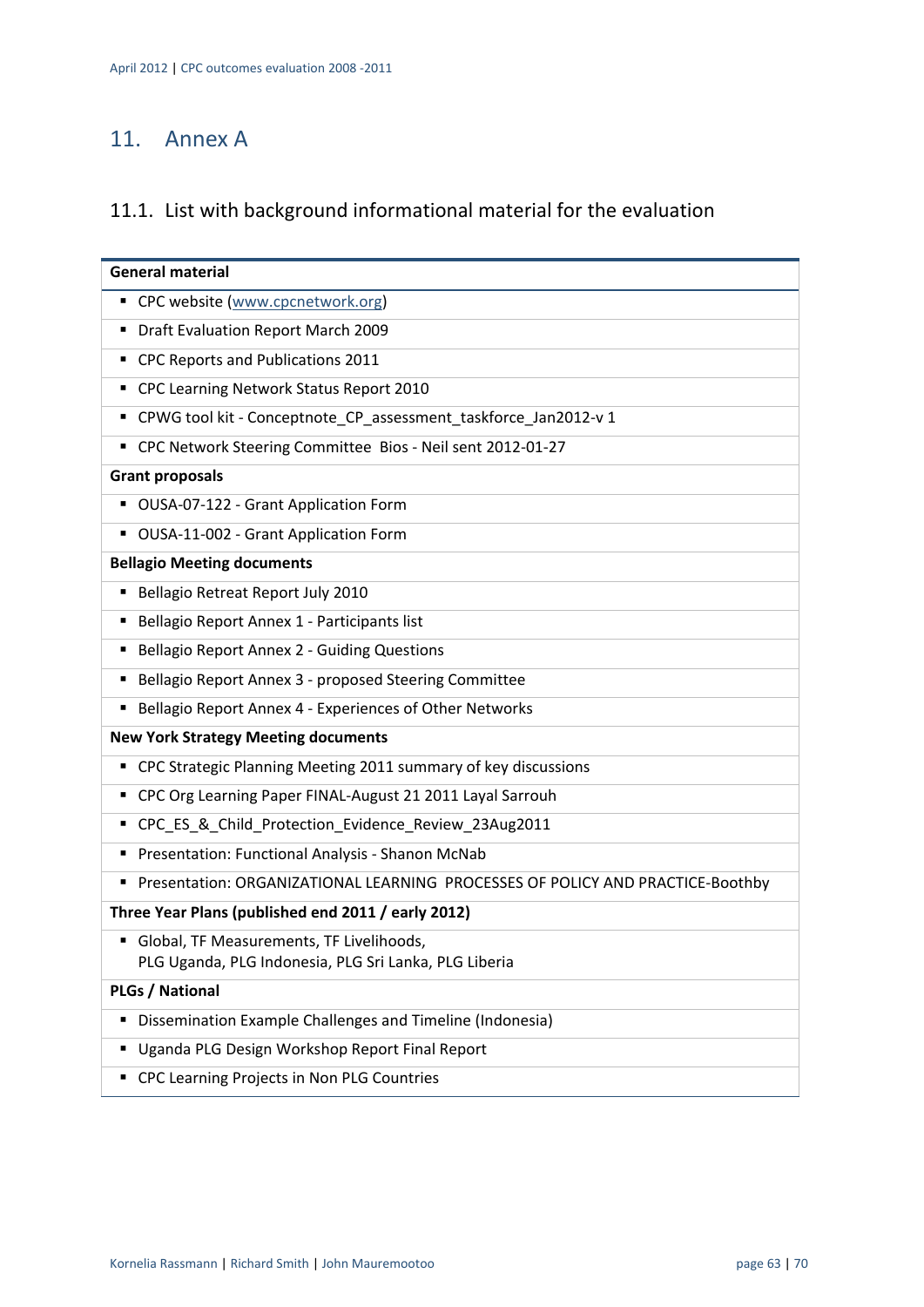## 11.2. List of written material used for outcome harvesting

| Written material - Global / Secretariat / Task Forces                           |
|---------------------------------------------------------------------------------|
| OUSA-07-122 -Project Progress Report Year 1 (as completed by the grantee)       |
| OUSA-07-122 - Project Progress Report Year 2 (as completed by the grantee)<br>п |
| Draft Evaluation Report March 2009<br>п                                         |
| Bellagio Retreat Report July 2010<br>п                                          |
| CPC Status Report 2010                                                          |
| CPC Reports and Publications 2011                                               |
| CPC Strategic Planning Meeting 2011 summary of key discussions                  |
| Three Year Plan 2011: Child Protection in Crisis Network                        |
| Three Year Plan 2011: CPC Livelihoods                                           |
| Three Year Plan 2011: TF Measurement and Evaluation<br>٠                        |
|                                                                                 |
| Written material - PLG / national                                               |
| Bellagio Report Annex 5 - Uganda Final Report                                   |
| Uganda PLG Design Workshop Report Final Report<br>Е                             |
| Linking Communities in Uganda proposal to UBS<br>п                              |
| Three Year Plan 2011: PLG Uganda<br>٠                                           |
| Three Year Plan 2011: PLG Indonesia<br>٠                                        |
| Dissemination Example Challenges and Timeline (Indonesia)<br>п                  |
| CPC Learning Projects in Non PLG Countries                                      |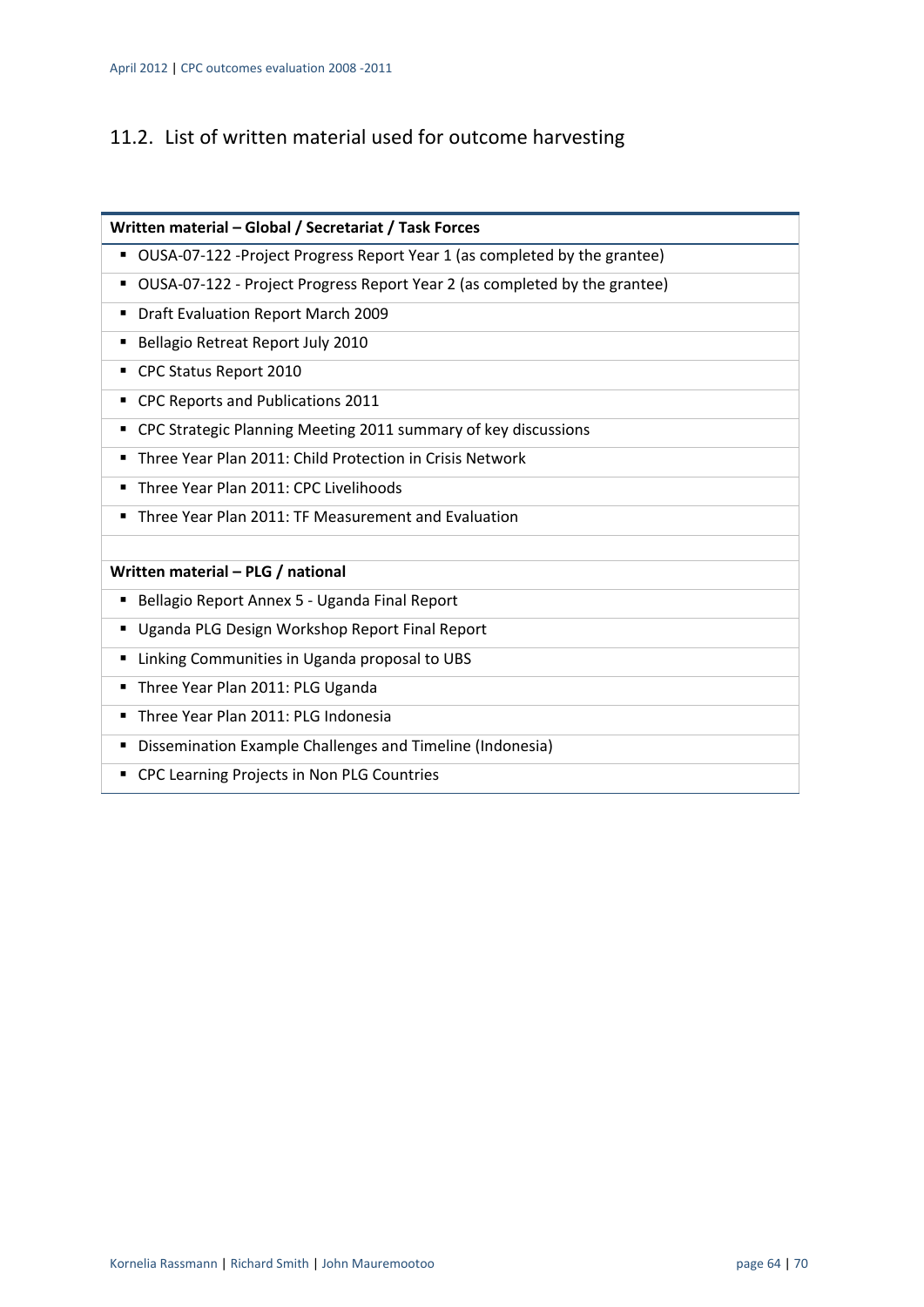## 11.3. CPC objectives 2008 – 2011 mapped onto the evaluation questions

#### **Evaluation questions:**

- 1. *"Do the outcomes indicate any changes to the processes and structures of the network and, if so, what is their likely significance for the effectiveness of the network at facilitating learning in terms of (i) identifying and prioritizing what to learn, (ii) promoting learning and sharing what has been learned, and (iii) monitoring and evaluating learning?"*
- 2. "*To what extent do the outcomes indicate that the learning fostered by the network has translated into child protection practice and policy development through network members and others individually, across organizations and across regions?*"
- *3. "To what extent do the outcomes indicate that other child protection organizations operating in crisis contexts consider that CPC fills a learning need and has shared agendas and priori‐ ties?"*

| CPC / Oak objectives 2008 - 2011                                                                                                                                                                                                                                                                                              | <b>Evaluation</b><br>question 1: | <b>Evaluation</b><br>question 2: | <b>Evaluation</b><br>question 3: |
|-------------------------------------------------------------------------------------------------------------------------------------------------------------------------------------------------------------------------------------------------------------------------------------------------------------------------------|----------------------------------|----------------------------------|----------------------------------|
| Grant OUSA-07-122                                                                                                                                                                                                                                                                                                             |                                  |                                  |                                  |
| Obj. 1: Develop and build consensus on definitions, child protection<br>framework, assessment methods and standards in protection pro-<br>gramming, with particular attention to sexual abuse and exploita-<br>tion, to formulate global best practices.                                                                      |                                  |                                  |                                  |
| Obj. 2: Build an active cadre of member organizations capable of<br>consistently employing assessment methodologies and of identifying,<br>quantifying, and understanding causes and consequences of key<br>child care and protection concerns in emergencies, with particular<br>attention to sexual abuse and exploitation. |                                  |                                  |                                  |
| Obj. 3: Mobilize significant public and private financial resources for<br>the work of the Learning Network. (This objective is considered<br>insofar as positive outcomes relating to donors who fund projects in<br>the child protection sector indicate support for CPC's agenda and<br>priorities).                       |                                  |                                  |                                  |
| Obj. 4: Present CPC Learning Network findings at global, regional<br>and local policy and programming discussions to support more in-<br>formed decision-making.                                                                                                                                                              |                                  |                                  |                                  |
| Grant OUSA-11-002                                                                                                                                                                                                                                                                                                             |                                  |                                  |                                  |
| Obj. 1: Develop a Three Year Strategic Plan for the CPC Network.                                                                                                                                                                                                                                                              |                                  |                                  |                                  |
| Obj. 2: Develop and Strengthen Essential CPC Governance and Sup-<br>port Structures                                                                                                                                                                                                                                           |                                  |                                  |                                  |
| Obj. 3: Activate a dynamic information dissemination strategy.                                                                                                                                                                                                                                                                |                                  |                                  |                                  |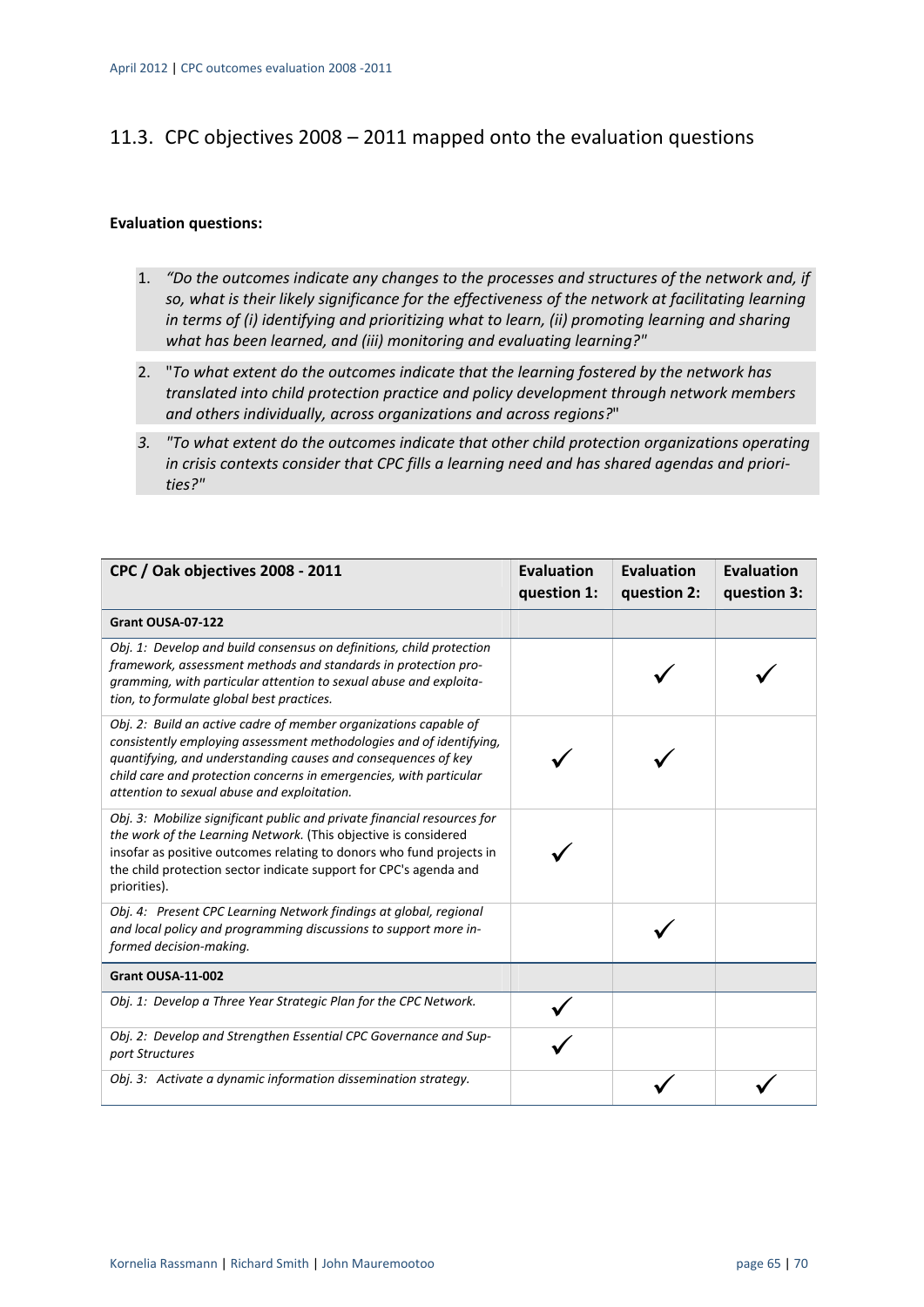## 11.4. Authors of 'full blown' outcomes

| <b>Full blown outcome</b> | Name, affiliation                                                                    | <b>CPC role</b>                  |
|---------------------------|--------------------------------------------------------------------------------------|----------------------------------|
| $G-11$                    | Mahlet Yirfur, Columbia University, USA                                              | <b>CPC Secretariat</b>           |
| $TF-L-4$                  | Mahlet Yirfur, Columbia University, USA                                              | <b>CPC Secretariat</b>           |
| $G-17$                    | Lindsay Stark, Columbia University USA, and<br>Center of Child Protection, Indonesia | Director CPC Network<br>by proxy |
| <b>TF-L-15</b>            | Josh Chaffin, Women's Refugee Commission                                             | TF Livelihoods lead              |
| $TF-M-9$                  | Alastair Ager, Columbia University, USA                                              | TF Measurements lead             |
| $G-13$                    | Lindsay Stark, Columbia University USA, and<br>Center of Child Protection, Indonesia | Director CPC Network<br>by proxy |
| <b>PLG-U-24</b>           | Joyce Wanican, USAID Uganda                                                          | PLG Uganda SC                    |
| <b>PLG-U-19</b>           | Eddy Walakira, Makerere University, Uganda                                           | PLG Uganda SC                    |
| <b>PLG-U-13</b>           | Patrick Onyango, TPO                                                                 | PLG Uganda SC                    |
| <b>PLG-U-18</b>           | Emmanuel Ngabirano, TPO                                                              | PLG Uganda SC                    |
| <b>PLG-U-10</b>           | Timothy Opobo. Child Fund Uganda                                                     | PLG Uganda<br>coordinator        |
| PLG-U-8                   | Simba Machingaidze, Child Fund Uganda                                                | PLG Uganda SC chair              |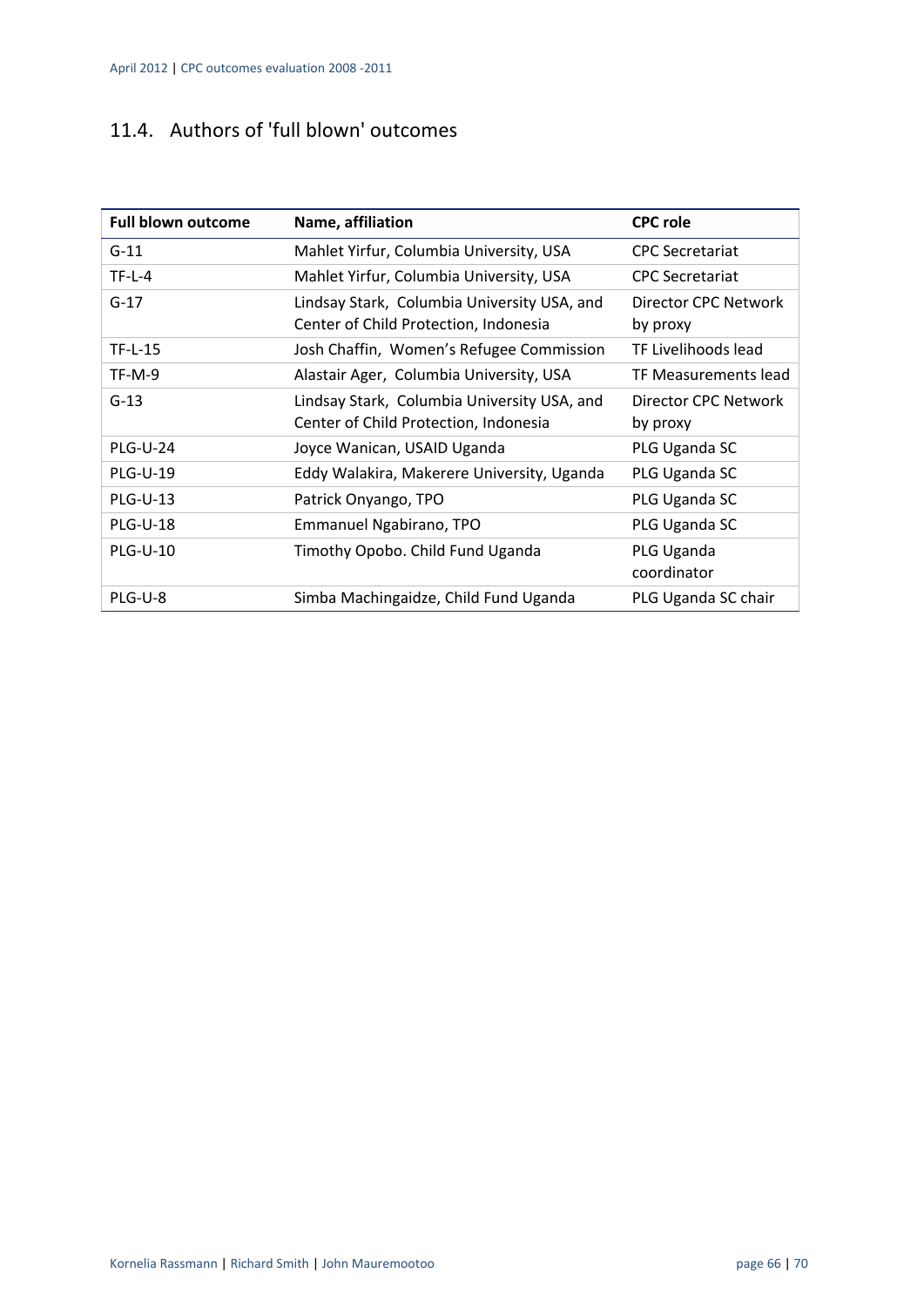### 11.5. Table of substantiators and their agreement with the global full blown outcomes

| <b>Outcome</b>                                                                                                                                  |                           | <b>Substantiation</b>                     |                                |
|-------------------------------------------------------------------------------------------------------------------------------------------------|---------------------------|-------------------------------------------|--------------------------------|
| Global outcome G-11: In May 2010, 20 CPC members agreed to meet in<br>Bellagio, Italy, for a strategy retreat.                                  | Description<br>of outcome | Significance to<br><b>Eval Question 1</b> | Description of<br>contribution |
| Mallika R. Samaranayake, Director Insitute for Participatory Interaction in<br>Development, Sri Lanka                                           | Fully                     | Fully                                     | Fully                          |
| Michael Gibbons, Consultant at the Bellagio Meeting 2010                                                                                        | Fully                     | Fully                                     | Fully                          |
| Chris Talbot, formerly CEO Education Above All and Education Officer UNESCO                                                                     | Partially*                | Partially*                                | Fully                          |
| Global outcome TF-L-4: At the 2008 CPC network meeting in Kampala, Uganda,                                                                      | Description               | Significance to                           | Description of                 |
| CPC members and external CP experts met for the first global gathering on the                                                                   | of outcome                | <b>Eval Question 1</b>                    | contribution                   |
| theme of livelihoods / economic strengthening and child protection.                                                                             |                           |                                           |                                |
| Lloyd Feinberg, Former Administrator, DCOF, USAID                                                                                               | Partially                 | Fully                                     | Fully                          |
| Dale Buscher, Director Child Protection, Women's Commission                                                                                     | <b>Fully</b>              | Fully                                     | Fully                          |
| (CPC SC member)<br>Jason Wolff, USAID                                                                                                           |                           |                                           |                                |
|                                                                                                                                                 |                           |                                           |                                |
| Global outcome G-17: Since 2007, key NGO partners in five countries have                                                                        | Description               | Significance to                           | Description of                 |
| collaborated with CU faculty to use the 'Neighbourhood Method' and                                                                              | of outcome                | <b>Eval Question 2</b>                    | contribution                   |
| government actors in Indonesia and Uganda have integrated elements of the                                                                       |                           |                                           |                                |
| method into planned surveys.                                                                                                                    |                           |                                           |                                |
| Rebecca Horn, Research Fellow, Queen Margaret University, UK                                                                                    | Fully                     | Fully                                     | Fully                          |
| Braeden Rogers, UNICEF Health Unit                                                                                                              | Fully                     | Fully                                     | Fully                          |
| <b>Wendy Wheaton, Global Education Cluster</b>                                                                                                  |                           |                                           |                                |
| Global outcome TF-L-15: The CPC Livelihoods Manual for Humanitarian                                                                             | Description               | Significance to                           | Description of                 |
| Practitioners developed by TF Livelihoods is being used by key CP actors                                                                        | of outcome                | <b>Eval Question 2</b>                    | contribution                   |
| including UNDP (since 2009) and UNHCR.                                                                                                          |                           |                                           |                                |
| Gaela Roudy Frazer, UNHCR                                                                                                                       |                           |                                           |                                |
| Owen Shumba, UNDP                                                                                                                               | Fully                     | Fully                                     | Fully                          |
| Lili Stern, Department of Labor (former IRC) (co-convener of TF Livelihoods)                                                                    |                           | Not qualified Not qualified               | Partially                      |
| Global outcome TF-M-9: By the end of 2011, the Child Protection Working                                                                         | Description               | Significance to                           | Description of                 |
| Group (CPWG) had incorporated within its action plans the majority of                                                                           | of outcome                | <b>Eval Question 3</b>                    | contribution                   |
| recommendations made in the 'Child Protection Assessment in Emergencies'<br>review prepared by the CPC Global Technical Group 'Frameworks' (now |                           |                                           |                                |
| merged with CPC Task Force Measurements and Evaluation).                                                                                        |                           |                                           |                                |
|                                                                                                                                                 |                           |                                           |                                |
| <b>Heather Macleod, World Vision</b>                                                                                                            |                           |                                           |                                |
| <b>Katy Barnett</b> , Co-ordinator of the Global Protection Cluster/CPWG, (formerly                                                             | Fully                     | Fully                                     | Fully                          |
| Save the Children UK)                                                                                                                           |                           |                                           |                                |
| Laura Boone, IRC                                                                                                                                |                           |                                           |                                |
| Global outcome G-13: Between January 2008 and October 2011 over 260                                                                             | Description               | Significance to                           | Description of                 |
| agencies working in more than 30 countries have become members and                                                                              | of outcome                | <b>Eval Question 3</b>                    | contribution                   |
| participants of the CPC Network.                                                                                                                |                           |                                           |                                |
| Punky Sumadi, Ministry of Planning, Government of Indonesia                                                                                     | Fully                     | Fully                                     | Fully                          |
| (CPC SC member)                                                                                                                                 |                           |                                           |                                |
| Phillip Cook, Director IICRD, University of Victoria, Canada (CPC SC member)                                                                    | Fully                     | Partially*                                | Partially*                     |
| Bill Bell, Head of Child Protection, Save the Children UK (CPC SC member)                                                                       | Partially                 | Partially                                 | Partially                      |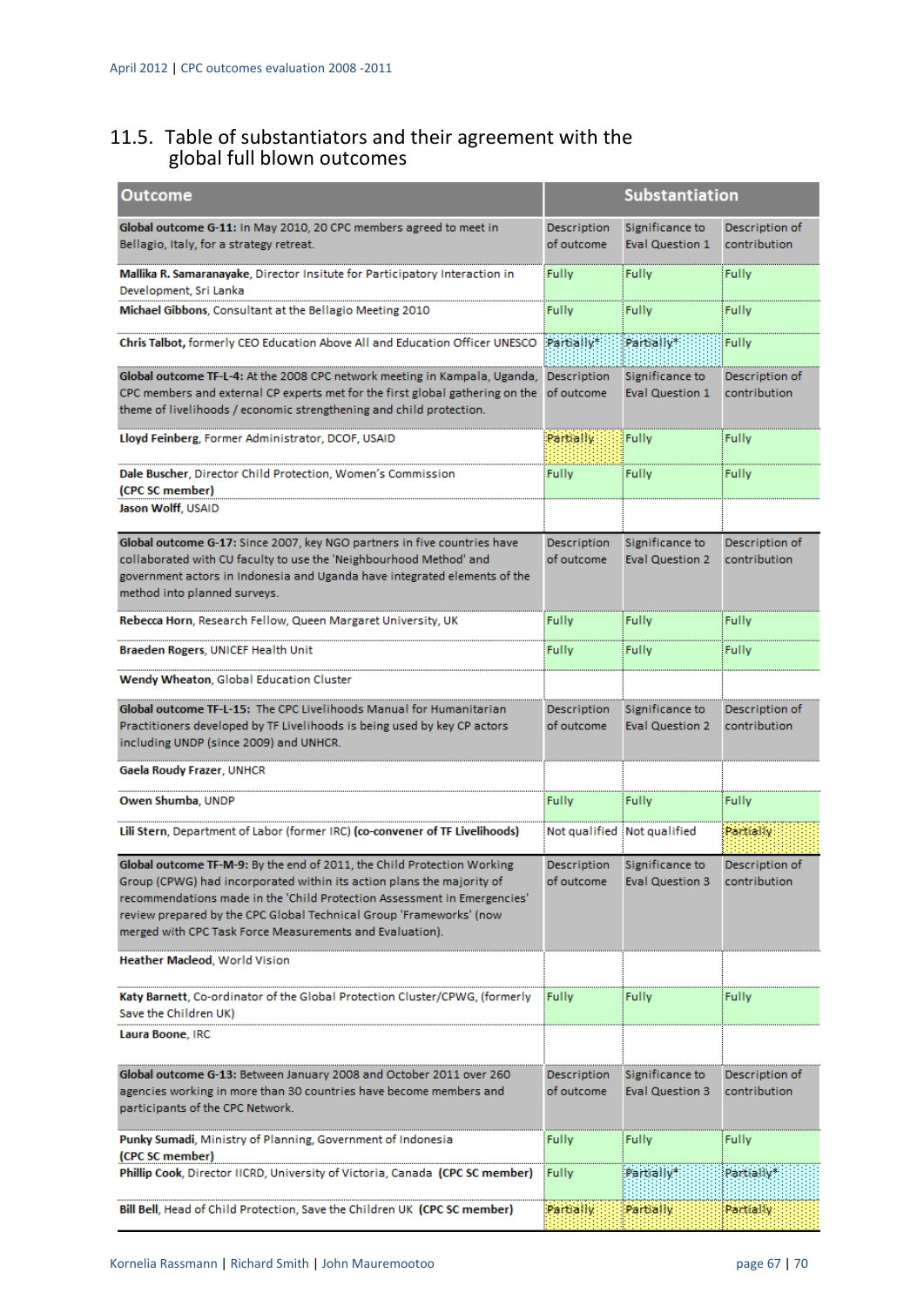## 11.6. Table of substantiators and their agreement with Ugandan full blown outcomes

| <b>Outcome</b>                                                                                                                                                                                              |                           | Substantiation                            |                                |
|-------------------------------------------------------------------------------------------------------------------------------------------------------------------------------------------------------------|---------------------------|-------------------------------------------|--------------------------------|
| Outcome PLG-U-24: In July 2011, the PLG Uganda undertook a structural<br>change and established technical working committees to provide technical<br>guidance to national CP projects                       | Description<br>of outcome | Significance to<br><b>Eval Question 1</b> | Description of<br>contribution |
| Simba Machingaidze, Country Director Child Fund (chair PLG-U SC)                                                                                                                                            | <b>Fully</b>              | Fully                                     | Fully                          |
| Stella Ayo Odong, Executive Director, Uganda Child Rights NGO Network<br>(PLG SC member)                                                                                                                    | Patially                  | Partially                                 | Fully                          |
| Keriwegi Anthony, Concern Parents Association                                                                                                                                                               | Partially                 | Partially                                 | Partially                      |
| Outcome PLG-U-19: National and international PLG Uganda members<br>collaborated to develop an improved national educational programme in<br>child protection.                                               | Description<br>of outcome | Significance to<br><b>Eval Question 1</b> | Description of<br>contribution |
| Rossette Meya, Delegation of European Union (PLG SC member)                                                                                                                                                 | <b>Fully</b>              | <b>Fully</b>                              | <b>Fully</b>                   |
| Inbal Alon, World Education/Bantwana Initiative                                                                                                                                                             |                           |                                           |                                |
| Caroline Aloya, UNICEF                                                                                                                                                                                      | <b>Fully</b>              | <b>Partially</b>                          | <b>Fully</b>                   |
| Outcome PLG-U-13: The Ugandan Ministry of Gender, Labour & Social<br>Development (MoGLSD) has promoted and is considering adoption of the<br>results of CPC work i.e. the psychosocial indicator framework. | Description<br>of outcome | Significance to<br><b>Eval Question 2</b> | Description of<br>contribution |
| James Kaboggoza-Sembatya, Commissioner, Ministry of Gender Labour &<br>Social Development (PLG SC member)                                                                                                   |                           |                                           |                                |
| Vicente OnyoKor Adude, Langoa Area Manager, Child Fund                                                                                                                                                      | Fully                     | Fully                                     | Fully                          |
| Monica Anguparu, Programme Officer, CARE International                                                                                                                                                      | <b>Fully</b>              | Fully                                     | Fully                          |
| Outcome PLG-U-18: Between July and September 2011, child protection<br>communities in Uganda undertook child protection mapping exercises using<br>CPC tools, logistics and coordination support.           | Description<br>of outcome | Significance to<br><b>Eval Question 2</b> | Description of<br>contribution |
| Deo Yiga, Executive Director ANPPCAN (PLG SC member)                                                                                                                                                        | Partially                 | Partially                                 | Fully                          |
| Edison Nsubuga, Plan International, Uganda                                                                                                                                                                  | <b>Fully</b>              | Fully                                     | Fully                          |
| Betty Lamunu, Lutheran World Federation                                                                                                                                                                     |                           |                                           |                                |
| Ooutcome PLG-U-10: Increase in membership: between July 2010 and August<br>2011, 33 Ugandan organizations joined the PLG.                                                                                   | Description<br>of outcome | Significance to<br><b>Eval Question 3</b> | Description of<br>contribution |
| Sarah Kananura, Programme Officer, World Vision                                                                                                                                                             |                           |                                           |                                |
| Irene Birungi, Resource Centre Manager, CHAIN                                                                                                                                                               | <b>Fully</b>              | <b>Fully</b>                              | Fully                          |
| <b>Emmanuel Ngabirano, TPO</b>                                                                                                                                                                              | <b>Fully</b>              | <b>Fully</b>                              | Fully                          |
| Outcome PLG-U-8: At the Kampala meeting July 2010, PLG-U members agreed<br>to commit 10% of their time to CPC work, however, some actors do not realise<br>this time commitment.                            | Description<br>of outcome | Significance to<br><b>Eval Question 3</b> | Description of<br>contribution |
| Joyce Wanican, USAID                                                                                                                                                                                        | <b>Fully</b>              | Fully                                     | Fully                          |
| Rita Larok, Programme Officer, AVSI Foundation Uganda                                                                                                                                                       | Partially                 | Fully                                     | Fully                          |
| Rachel Newberry, War Child Holland                                                                                                                                                                          |                           | Not qualified Not qualified               | Not qualified                  |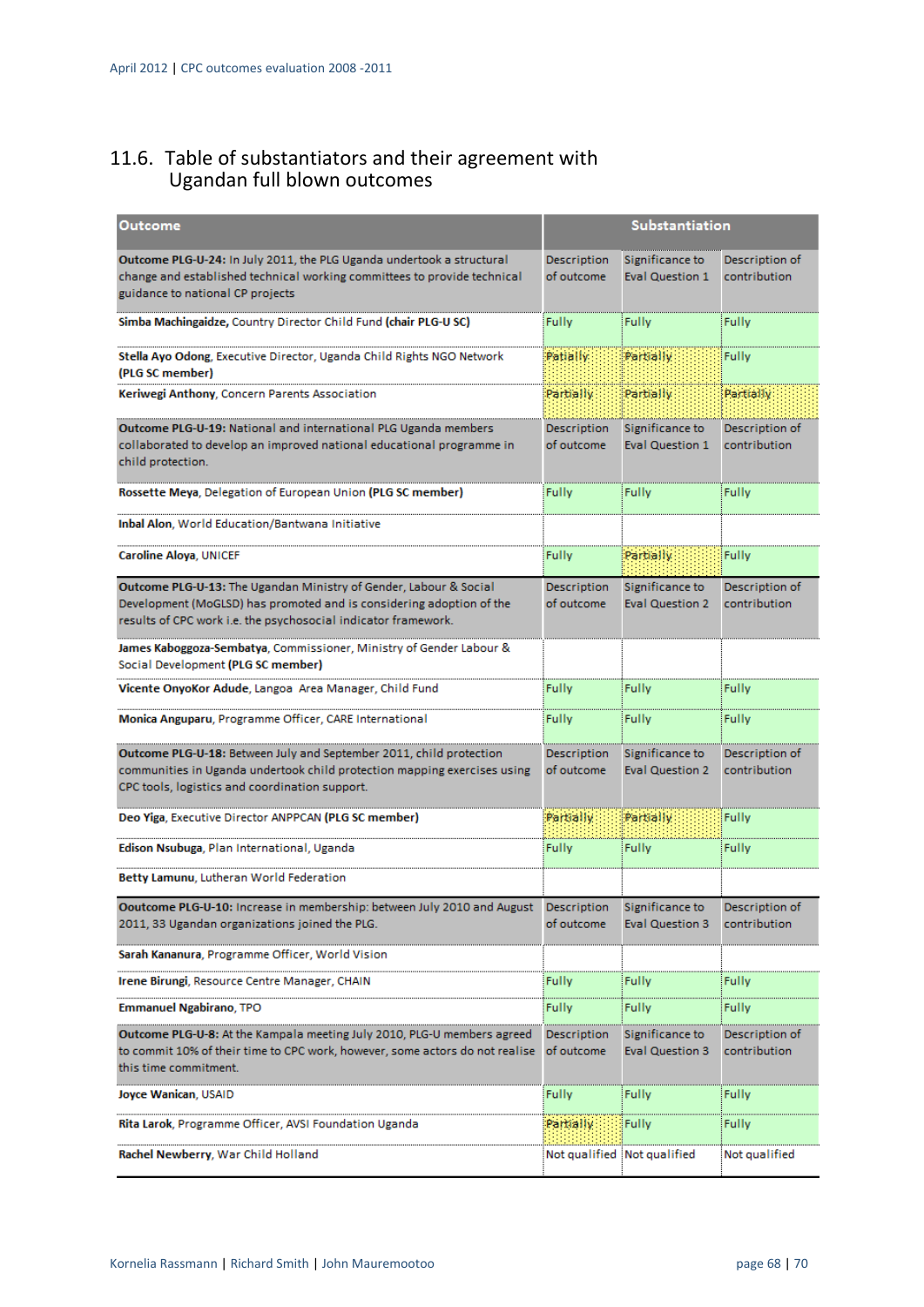## 11.7. NFA adapted to the CPC Network – FORM functions

NFA adapted to the CPC Network from Hearn and Mendizabal 2011. FORM functions, that build and foster the network (involving mainly but not exclusively the supporting body(ies), e.g. network secretariat, coordinating nodes, director, coordinators, etc)

| <b>Function</b>                                                                        | <b>Purpose</b>                                                                                                                                                                                                                                                                                                                                                                                                                                 | How does the network (the<br>members) carry out this function?                                                                                                                      | How do the supporting entities (Secretariat,<br>coordinating nodes, director, coordinators)<br>support this function?                                                                                                                                                                                                                              |
|----------------------------------------------------------------------------------------|------------------------------------------------------------------------------------------------------------------------------------------------------------------------------------------------------------------------------------------------------------------------------------------------------------------------------------------------------------------------------------------------------------------------------------------------|-------------------------------------------------------------------------------------------------------------------------------------------------------------------------------------|----------------------------------------------------------------------------------------------------------------------------------------------------------------------------------------------------------------------------------------------------------------------------------------------------------------------------------------------------|
| Network strategy and<br>planning.                                                      | Reflection on network learning and participatory strat-<br>egy development to define and prioritize network goals<br>and objectives for the future; develop overall network<br>vision and mission; identify priority themes, key areas of<br>work, key stakeholders and partners; align various net-<br>work actors' priorities. Participatory planning to develop<br>business, operational and work plans for network sup-<br>porting bodies. | Participate in strategy development activities<br>and events, provide insights into different<br>(regional, thematic, institutional, sectoral)<br>perspectives and priorities, etc. | Organize / facilitate participatory strategy workshops, sur-<br>veys, drafting of vision, mission statements, etc.; share<br>strategies, and business, operational and work plans; develop<br>and adopt implementing strategies. Commission evaluations<br>for network learning and performance.                                                   |
| Network reporting, net-<br>work data and financial<br>management, administra-<br>tion. | Day to day administration of network supporting body<br>offices and handling of network issues; Capturing and<br>sharing of network good practice and lessons learned<br>among members; network reporting and monitoring,<br>and accountability of supporting entity.                                                                                                                                                                          | Participate in monitoring and reporting proc-<br>esses; share good practice; provide data for<br>reporting and monitoring purposes.                                                 | Run and manage supporting body offices; administer and<br>manage staff, budgets and current expenditure, etc.; design<br>and implement participatory M&E plans and collect network<br>data for monitoring and reporting.                                                                                                                           |
| Network governance and<br>structure                                                    | Building and maintaining network coordinating or lead-<br>ership structures through agreements and alliances;<br>establishing and facilitating network governance mecha-<br>nisms.                                                                                                                                                                                                                                                             | Input to, support and use governance mecha-<br>nisms and network structures.                                                                                                        | Develop and adapt overall governance mechanisms / struc-<br>tures to individual or local settings. Organize and/or partici-<br>pate in governance meetings. Develop ToRs for coordinating<br>bodies or individuals with network coordinating roles, etc.                                                                                           |
| Network membership,<br>outreach, communication                                         | Recruitment and engagement of network members or<br>partners; establish and facilitate mechanisms to connect<br>and communicate with members on network issues<br>(mailings, list serves and forums, meetings).                                                                                                                                                                                                                                | Establish linkages to contacts potentially inter-<br>ested in the network, participate in communi-<br>cation on network issues, etc.                                                | Manage and handle network membership (e.g. database),<br>enhance communication infrastructure to communicate with<br>members on network issues.                                                                                                                                                                                                    |
| Network advocacy                                                                       | Strengthening the profile of the network by enhancing<br>its visibility winning trust in its brand.                                                                                                                                                                                                                                                                                                                                            | Use network identity and brand; use network<br>PR material for targeted advocacy on the<br>individual level through personal contacts and<br>at relevant fora.                      | Develop the network identity and brand enabling reputation<br>by association, promote their use among members; maintain<br>website and produce PR material to promote the benefits of<br>network; identify and promote the network to various stake-<br>holder; manage campaigns promoting the network; represent<br>the network at relevant fora. |
| Resource mobilization for<br>network fostering                                         | Securing funding directly or in-kind and allocating it to<br>develop and maintain the network.                                                                                                                                                                                                                                                                                                                                                 | Input technical expertise, information on<br>regional donors, establish linkages to donors,<br>governments, others                                                                  | Donor research, donor engagement & liaison, fundraising<br>activities, proposal writing, etc Support network actors in<br>securing resources (financial, in-kind commitments) to sup-<br>port core network functions.                                                                                                                              |